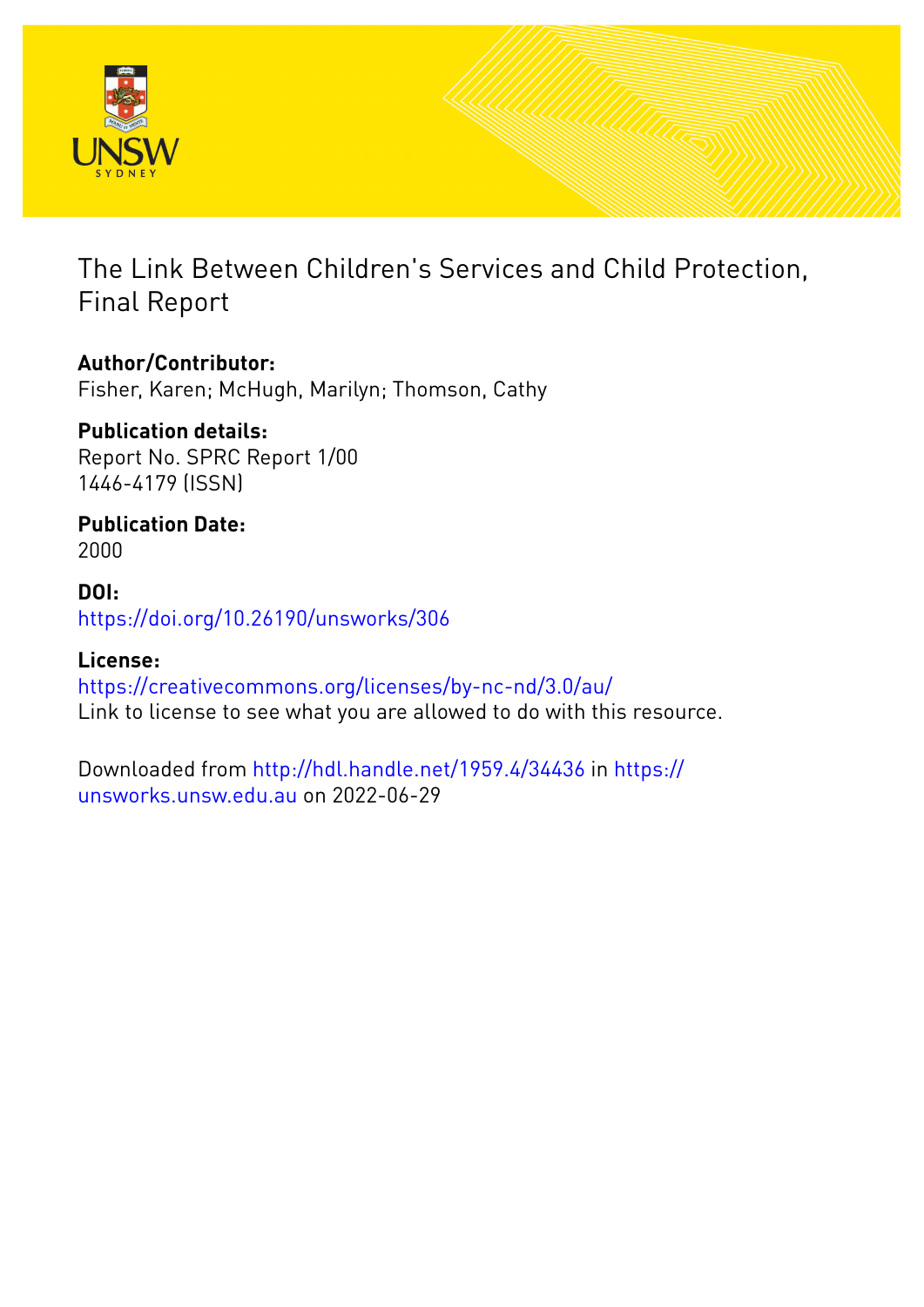

# **The Link between Children's Services and Child Protection**

Final Report

Karen Fisher, Marilyn McHugh and Cathy **THOMSON** 

**SPRC Report 1/00** 

**Social Policy Research Centre**  University of New South Wales *February 2000*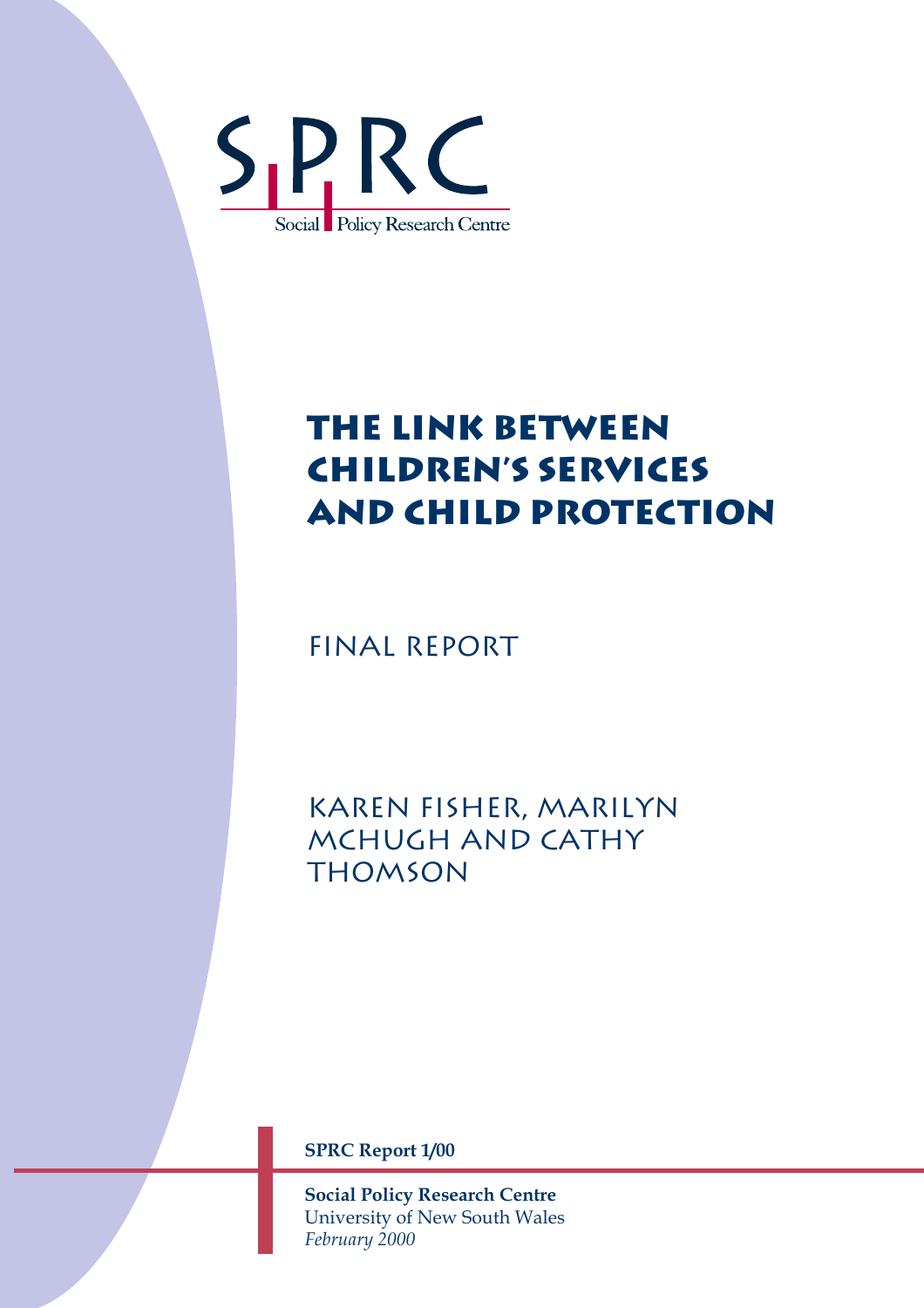# **Acknowledgements**

We would like to thank staff in children's services and workers of the NSW Department of Community Services (DoCS) for the time and effort they devoted to the study. We would also like to thank the Children Service Advisers and the local council worker who arranged the venues and recruited participants for the focus groups with staff of children's services and Managers and Assistant Managers in DoCS who arranged the focus groups with DoCS workers.

Staff in children's services participated by completing surveys and attending focus groups usually in the early evenings after long working days. Child protection workers took time out of their already full timetable in order to talk with us. Workers who engaged in the focus groups were open and willing to share their ideas, offer suggestions and explore ways to assist children at risk and their families.

The project was managed by Kathy Gray from the DoCS Officer of Childcare who provided support and advice. The project was also supported by a Steering Committee consisting of members from the Department of Community Services and other organisations who provided information and feedback on various draft reports. The members included:

| June Wangmann            | Office of Child Care, DoCS                             |
|--------------------------|--------------------------------------------------------|
| Kathy Gray               | Office of Child Care, DoCS                             |
| Lyn O'Connor             | Information and Research, DoCS                         |
| Greg Davidson            | Aboriginal Unit, DoCS                                  |
| Cassandra Wass           | South East Sydney, DoCS                                |
| <b>Sally Fitzpatrick</b> | Child Protection, DoCS                                 |
| Debbie Dagg              | Policy and Planning, DoCS                              |
| Julie Deer               | Taree CSC, DoCS                                        |
| Prathyusha Sanagavarapu  | Ethnic Child Care, Family and Community Services Co-op |
| Sandra Killick           | NSW Ombudsman                                          |
| Kerry Burke              | KU Children's Services.                                |

We would also like to acknowledge the contribution of the Reference Group who provided advice at various stages of the project:

| Dr Deborah Brennan   | University of Sydney                              |
|----------------------|---------------------------------------------------|
| Dr Judy Cashmore     | Social Policy Research Centre                     |
| Judith Feldman       | Lady Gowrie Children's Services                   |
| Professor Alan Hayes | Macquarie University                              |
| Dr Kieran Moran      | Sydney Children's Hospital                        |
| Nigel Spence         | Association of Children's Welfare Agencies (ACWA) |
| Sue Tregeagle        | Barnardos, Australia                              |

Dr Elizabeth Fernandez, Senior Lecturer, School of Social Work, UNSW, the Consultant to the project provided advice on fieldwork and draft reports. Her contribution was appreciated by the research team at the Social Policy Research Centre.

Finally we would like to thank the DoCS Office of Childcare for conceiving and funding this study.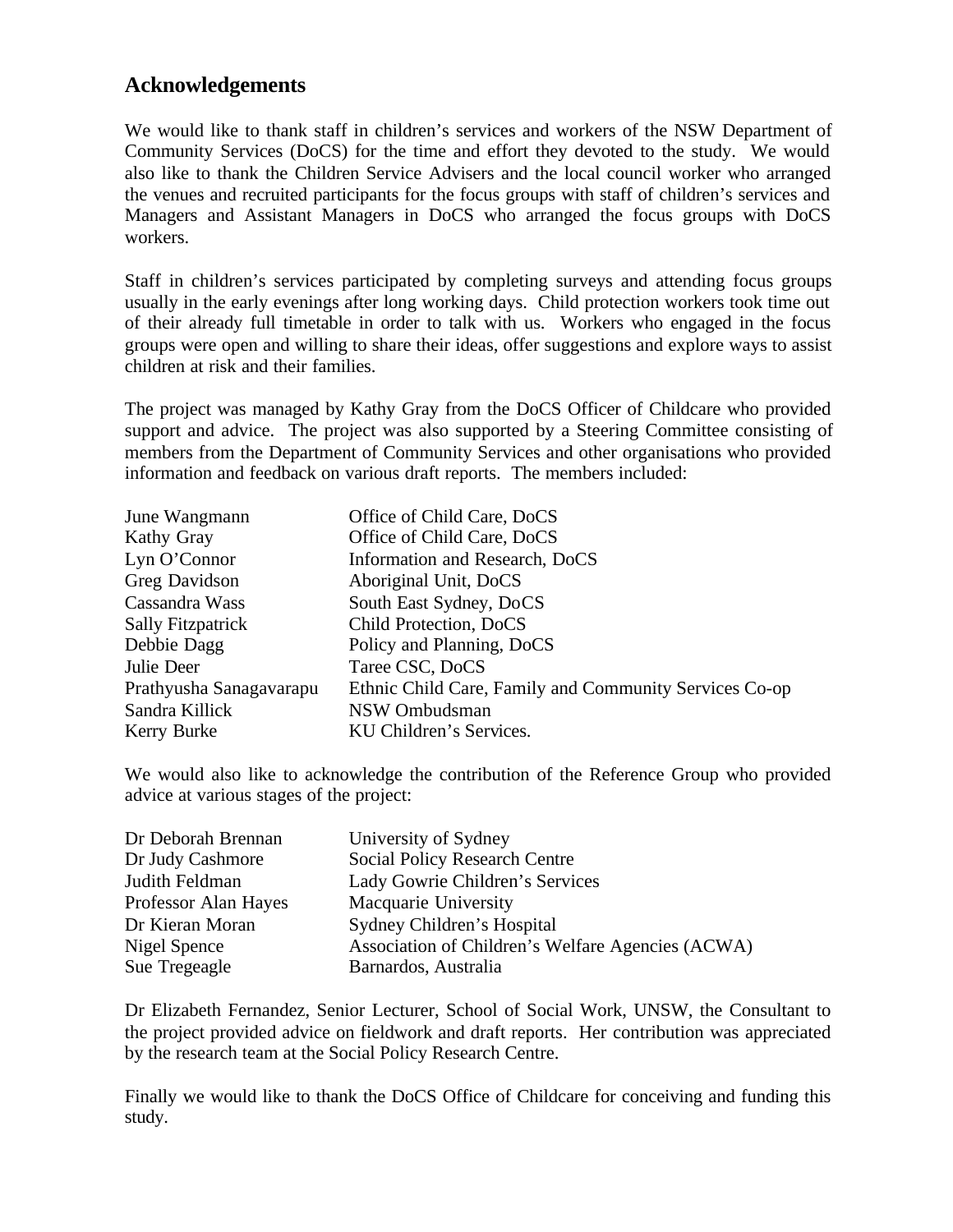# **Executive Summary**

The Executive summary describes the background to the study and the methodology used to conduct the research. It summarises the themes emerging from the study and offers recommendations in relation to each of the themes.

ii

#### *Background to the Study*

Research suggests that access to children's services may be an important factor in preventing young children at risk of harm<sup>1</sup> from moving further into the welfare system. However, there is little empirical evidence available to indicate whether the use of such services prevents children at risk from moving further into the welfare system. The Department of Community Services (DoCS) Office of Childcare commissioned this project to examine the relationship between children's services for children under school age in NSW and DoCS child protection function. More specifically, the aim was to examine the effectiveness of children's services as a strategy in the area of child protection and the prevention of abuse and neglect. Children's services in the context of this project include pre-school, long day care centres, family day care, home-based care, occasional care and mobile children's services.

The number of children deemed to be at risk in NSW is considerable. Over the twelve month period June 1998-99, DoCS received 72 762 reports<sup>2</sup> concerning children and young people, an increase of 8117 (12.6 per cent) for the period 1997-98. Children aged less than 12 months accounted for 7454 or 10 per cent of all reports. This figure is the largest proportion for a single age group and is an increase of one per cent on the previous year (DoCS, 2000). Ongoing action and/or monitoring by DoCS was taken for 2842 (28 per cent) of cases where abuse or neglect was determined. A similar number of cases, 2880 (28 per cent) were referred to other agencies for services including counselling, regular weekend respite care, family support, children's services and family mediation. In the context of this study it is apparent that children's services could be used as both a strategy for protection (when abuse/neglect is substantiated) and prevention (when help is sought).

# *The Research Project*

 $\overline{a}$ 

The research was conducted in two stages.

*Stage 1* involved the conduct of a literature review of contemporary child protection issues and research undertaken in Australia and overseas on the use of children's services as a child protection strategy.

*Stage II* involved field based studies encompassing the collection and analysis of data received from directors and staff of children's services and workers in child protection. This stage comprised two components:

- ? a postal survey of children's services directors; and
- ? discussions with eight focus groups with workers in children's services and child protection agencies.
- 1 Children at risk of harm is defined in the new Children's and Young Person's (Care and Protection) Act 1998, s 23. This was previously referred to as children at risk of abuse and neglect.

<sup>2</sup> A report occurs when a person contacts the Department either to notify their concern about a child (if the concern is the belief of abuse or a need for care this is known as a 'notification'); or requests assistance for themselves, known as a 'request for a service' (DoCS, 2000).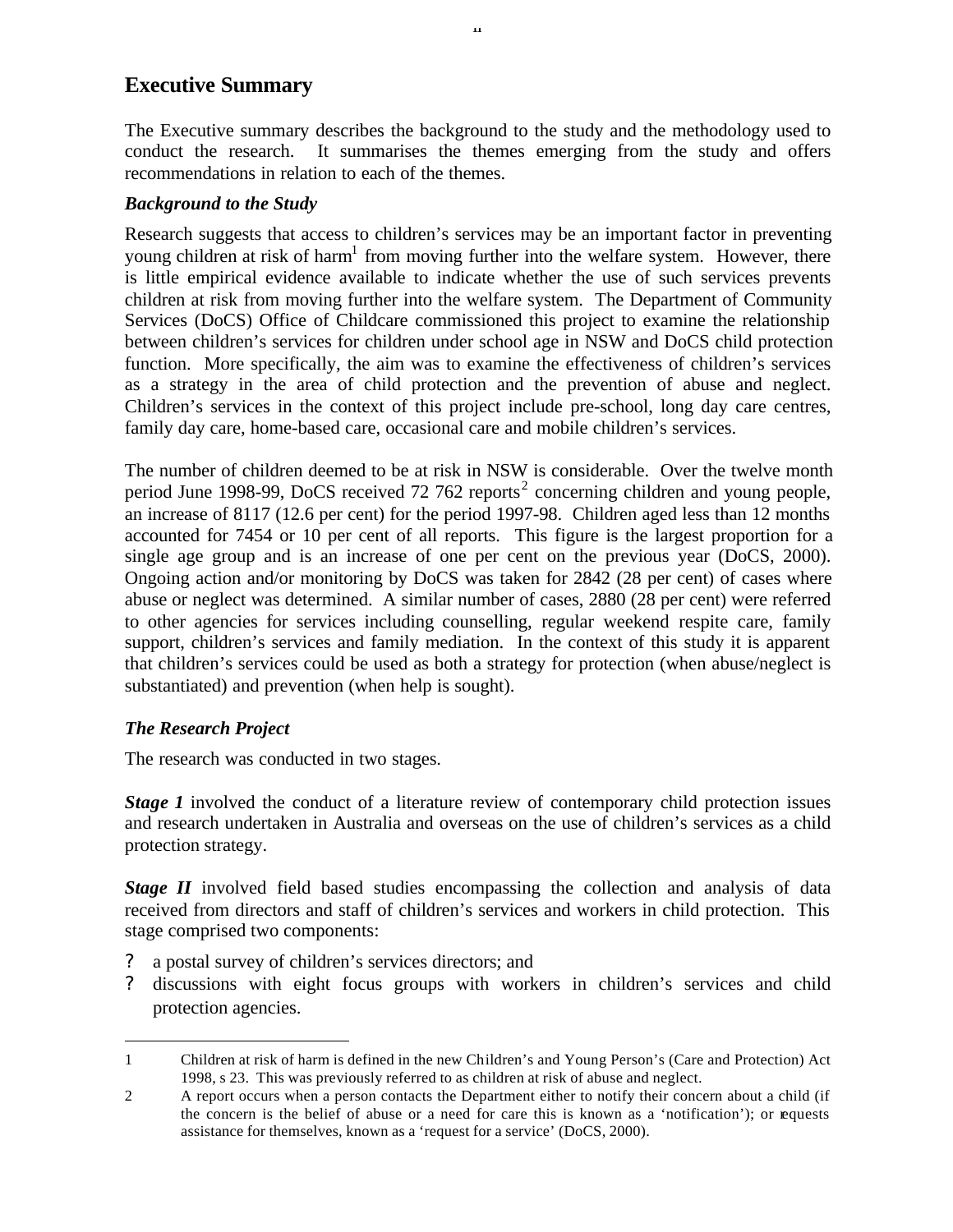The fieldwork was conducted in four areas: a metropolitan location, a regional location, a rural area and a multicultural locality. These areas were selected because of their high level of notifications of abuse and neglect for children under five years and a high usage and availability of children's services. Furthermore, population characteristics, from DoCS administrative data were used to ensure that disadvantaged families, Aboriginal and Torres Strait Islanders families and those from a non-English speaking background were represented in the research areas. Table 4.1 outlines the characteristics of the areas selected for the fieldwork.

#### **Common Themes and Recommendations**

#### *The Effectiveness of Children's Services*

Children's services are used by parents for a number of reasons such as their own work and training needs and because parents want their children to be involved in activities which stimulate and assist in their development (Brennan, 1983). Longitudinal studies have indicated that children do better if they have experienced good quality children services before starting school. In their future development they are also less likely to have contact with the juvenile justice system and are more likely to gain employment (see also Weikart 1982; Osbourne and Milbank ,1987, cited in Cohen and Fraser, 1991).

A review of a number of international studies (McCain and Mustard, 1999) on the significance of the first years of life to the development of children indicated that early years from conception to age six, particularly the first three years, set the base for competence and coping skills that affect learning, behaviour and health throughout life. The brain is most receptive in early childhood and matures during the early years in a sequential manner. With the most favourable conditions and experiences the brain develops healthy and diverse capabilities. Neurodevelopment can be damaged if disruptions occur to the normal developmental experiences. Children who are abused or neglected can develop maladaptive behaviours (Perry and Marcellus, 1997). McCain and Mustard, (1999) state that the evidence is clear that quality early child development programs that involve parents can influence the way they relate to and care for children in the home and vastly improve outcomes for children.

In both the literature review and the focus groups it was found that access to children's services as part of a holistic approach to family support, minimises the risks of abuse and neglect (Provence and Naylor, 1983; Miller and Whittaker, 1988; Weikart and Schweinhart, 1992). The literature review indicated that the use of this approach improves likely outcomes in adolescent and adult life. It has been estimated that the social and financial benefits in later life of providing early intervention programs for families with young children far outweighs the earlier costs (Barnett, 1993; Roditti, 1995; National Crime Prevention Authority, 1999). The research and the focus group discussions showed that the provision of accessible, affordable and good quality children's services benefited children socially and developmentally, particularly children from disadvantaged families or families under stress neglect (Weikart and Schweinhart, 1992; Tregeagle and Voigt, 1993; Cooper and Sutton, 1999; McCain and Mustard, 1999).

Children's services can provide a safe and stimulating environment for children at risk, with the additional benefit of having well trained and professional staff to monitor the welfare of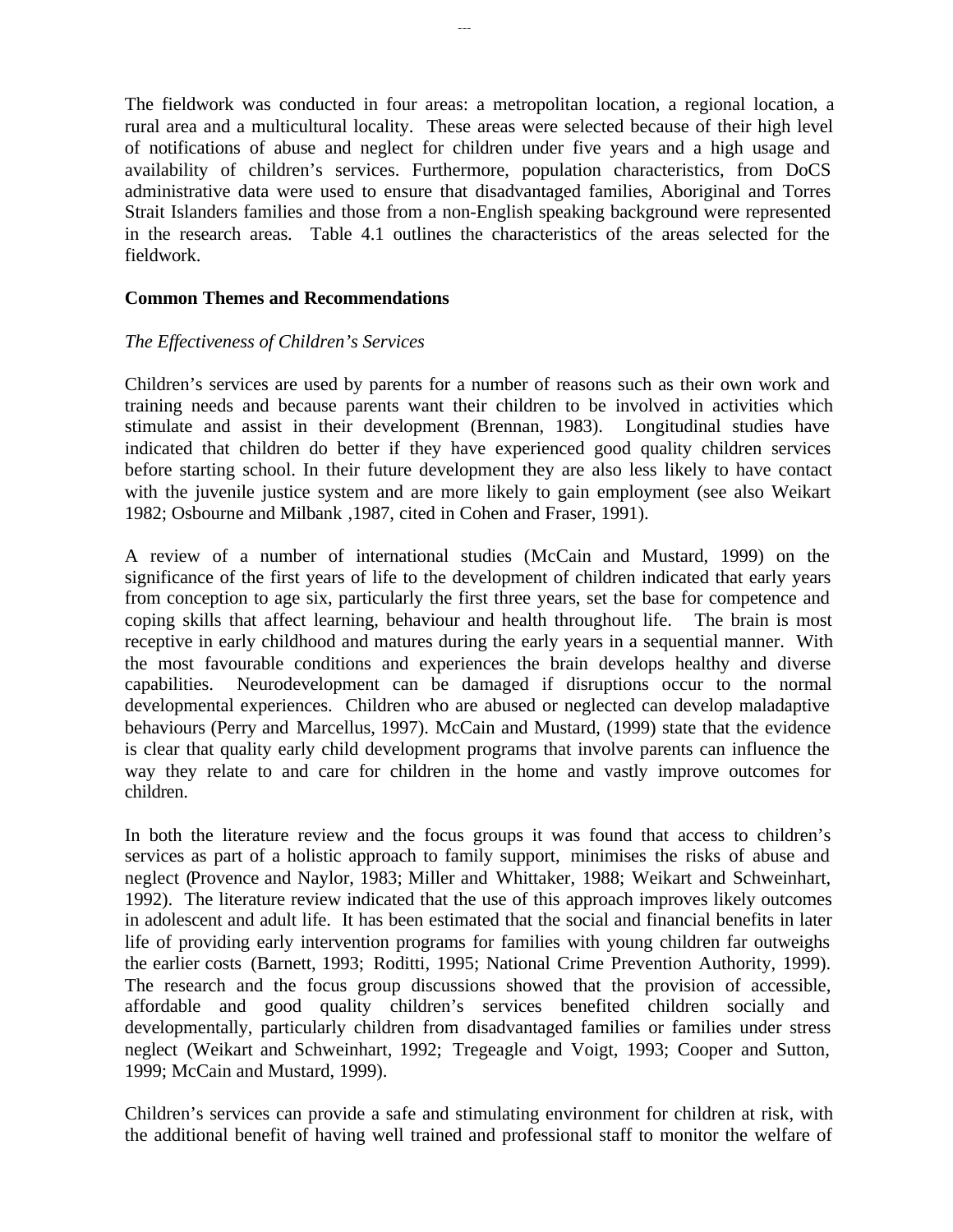children at risk and to detect early signs of neglect and abuse (Cohen, 1979; Durkin, 1986, cited in Miller and Whittaker, 1988; O'Brien, 1992; Weikart and Schweinhart, 1992). Children can also be empowered through the teaching of protective behaviours and experiencing models of appropriate behaviour. Of equal importance to the children, are that services provide an opportunity for parents to have positive interaction with peers, respite from parenting and access to other parental support services (Yandell and Hewitt, 1996).

These benefits of universal and targeted access to children's services and family support have been recognised in Australian reports including *Pathways to Prevention* (National Crime Prevention Authority, 1999) and State government initiatives such as Families First (Cabinet Office, NSW, 1999).

Existing child protection and prevention literature referred to throughout these recommendations include:

- ? *Interagency Guidelines For Child Protection and Prevention;*
- ? *Making A Difference, Towards Better Practice, Child Protection Procedures, Practice Manual;*
- ? *Towards Better Service, A Continuous Improvement Strategy for Child and Family Service Teams, Service Development;*
- ? *Child Protection: Procedures for Recognising, Notifying and Responding to Child Abuse and Neglect;*
- ? *Practice Manual: Working with Children and Families;* and
- ? Childcare Assistance brochures.

Target groups of children at risk are Aboriginal and Torres Strait Islanders, children from a non-English speaking background, children aged less than 12 months and children and parents with a disability. All the recommendations should be implemented with sensitivity to the cultural and linguistic needs of children, families and communities.

Recommendations

| 1 | That the State Government place a high priority on funding access to good quality and<br>affordable children's services for all families in need of support, particularly in<br>disadvantaged locations and for target groups of children at risk. |
|---|----------------------------------------------------------------------------------------------------------------------------------------------------------------------------------------------------------------------------------------------------|
|   |                                                                                                                                                                                                                                                    |
|   | That the DoCS Office of Childcare conduct a public awareness campaign highlighting                                                                                                                                                                 |
|   | the benefits of using children's services in terms of the education and social<br>development of children, and as a transition to school.                                                                                                          |
| 3 | That the DoCS Office of Childcare in collaboration with The Cabinet Office, Families<br>First Initiative, promote children's services as a respite option and prevention                                                                           |
|   | strategy for families with additional needs or under stress.                                                                                                                                                                                       |

#### *Government Policies, Practice and Finance*

Both the State and Commonwealth Governments have a range of policies and programs in relation to the use of children's services as a strategy for children at risk from abuse and neglect. Reflecting the complex nature of the issue of child protection various roles and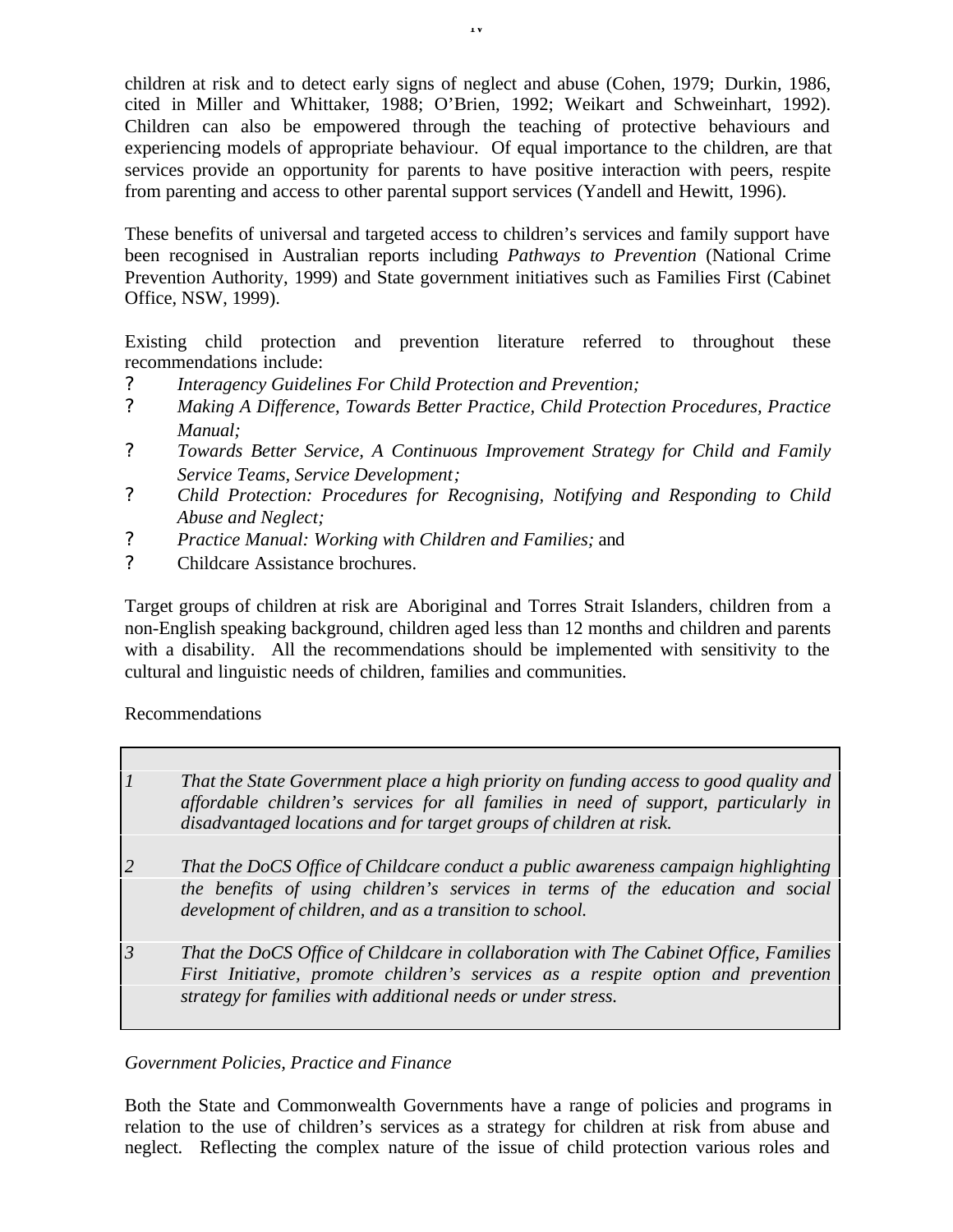responsibilities are spread across a range of departments. They include the Commonwealth Department of Family and Community Services (DFaCS) and Centrelink; and in NSW the Department of Community Services, Department of Education and Training, Police Department, Department of Health, Attorney General's Department, Department of Juvenile Justice, Premier's Department, NSW Ombudsman's Office, Department of Housing, Department of Corrective Services and the Commission for Children and Young People. A range of other government and non-government organisations and agencies also have roles and responsibilities in this area.

v

The research revealed that this complexity caused confusion to staff of children's services accessing and organising support for stressed families with children at risk of abuse and neglect. The complexity was also evident in the eligibility criteria for various forms of financial assistance for a placement in a children's service, dependent on the circumstances of family and the specific need of the child. Neither child protection nor children's services workers appeared to be familiar with the range of financial assistance available to facilitate the placement of children at risk.

Recommendations

- *4 That the State Government facilitate a coordinated State and Commonwealth approach to the planning and funding of children's services as an integral part of the child protection and prevention strategy to improve the efficiency of administrative and financial support for this strategy, using existing structures such as intergovernment and interagency meetings and training.*
- *5 That the Department of Community Services prepare and distribute information about the current means of placing and funding children at risk in a children's service, including both State and Commonwealth financial assistance, by amending existing literature targeted at children's services, child protection workers and families. This material should be available in different languages.*

# *Funding for Children at Risk*

Limitations to the funding of placements in children's services for children at risk were identified as being due to both the amount of financial assistance available and the time period for which the placement could be subsidised. These limitations resulted in reduced access to care for a number of groups of children. First, a funded placement in a children's service for use as a preventative strategy was unheard of by the focus group participants. Second, although a child protection worker might refer a family to use a children's service, the family sometimes did not follow up the recommendation. The reasons for this included: cost, families were unaware of Childcare Assistance, isolation, transport constraints or the worker was unaware of or unable to access the full range of State and Commonwealth financial assistance (this appeared to vary between DoCS Areas). And finally, some children at risk were reportedly withdrawn from services when funding ceased because their families assessed they could not afford the fees.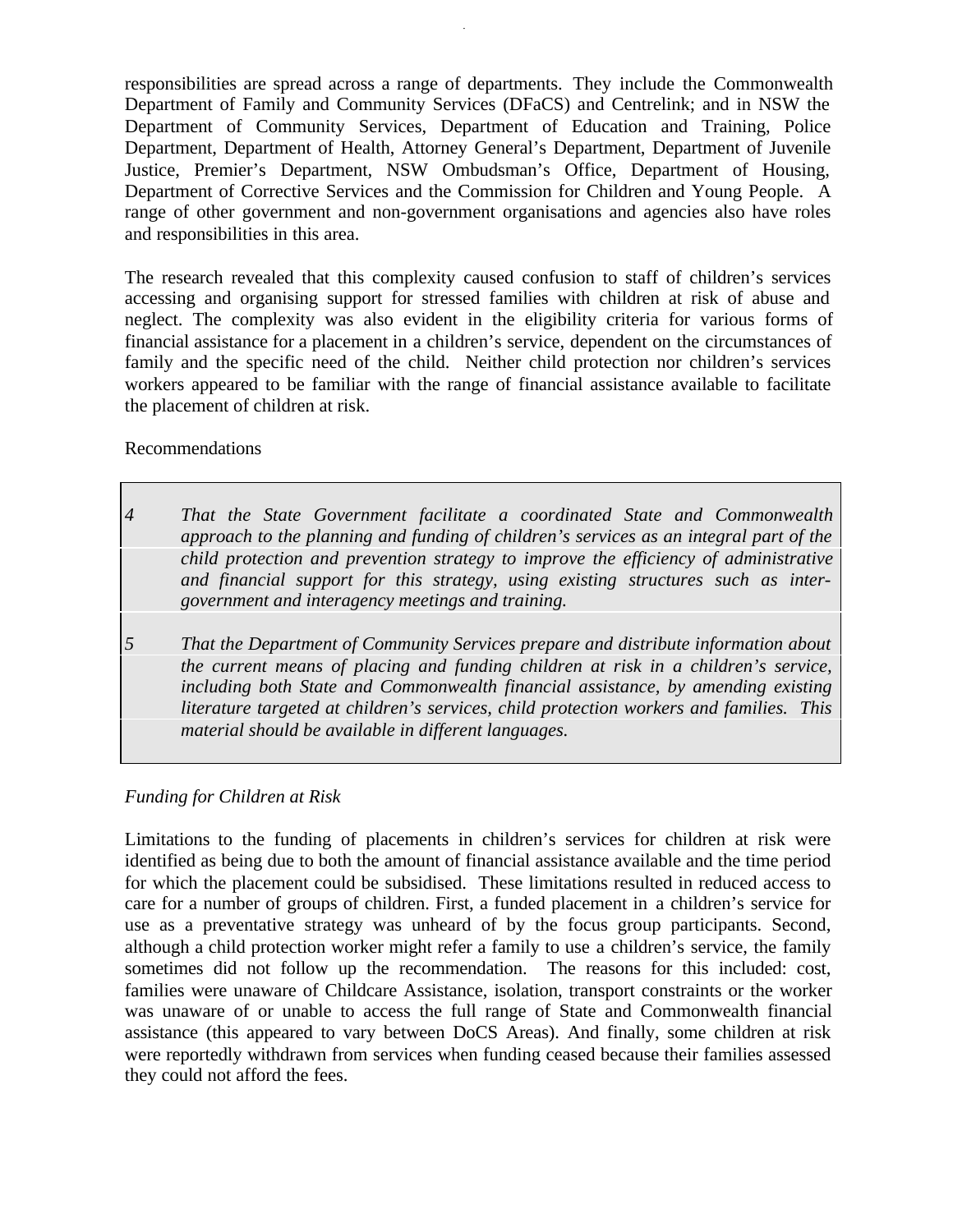|                | That the Department of Community Services review the State and Commonwealth                                                                                                                                                                     |
|----------------|-------------------------------------------------------------------------------------------------------------------------------------------------------------------------------------------------------------------------------------------------|
|                | funding for placing children at risk in children's services in the light of the findings of<br>this research, to consider:                                                                                                                      |
| $\overline{?}$ | requesting from Treasury an increase in the total funding to facilitate an early<br>intervention preventative use of children's services for children at risk;                                                                                  |
| $\cdot$        | greater targeting of funding to high risk locations and target groups of children<br>at risk; and                                                                                                                                               |
| ?              | more flexible application of funding based on individual need e.g. lengthening<br>the period of financially assisted access; travel costs to appropriate services;<br>and funding a place in a more appropriate quality service for fewer days. |
|                |                                                                                                                                                                                                                                                 |

vi

# *Roles and Responsibilities*

It is stated in the *Interagency Guidelines* that the safeguarding of the welfare of children is a community responsibility. In relation to the use of children's services as a protective and prevention strategy the extent of their responsibility was not always clear to workers in children's services. Difficulties contacting and accessing child protection workers and communicating concerns about children at risk contributed to children's services workers' dilemmas about who was responsible for the welfare of a child. Most children's services workers in the focus groups were unaware of the existence of the *Interagency Guidelines*. 3

Partnerships between families, children's services and DoCS seemed to work well when there was a case plan. Case plans facilitated ongoing communication and review of the child at risk. Both children's services and child protection workers also emphasised the benefits of regular interagency meetings to share information in relation to families at risk and give them a better understanding of other agencies' involvement with families.

Recommendations

*7 That the Department of Community Services update the existing child protection literature to ensure compatibility between the documents and inclusion of the ethos of the new legislation and the principles of the Interagency Guidelines. The updated literature should be redistribute to children's services, child protection workers and Children's Services Advisers. The update should include descriptions of the role and responsibilities of both DoCS and children's services in protection and prevention in relation to both children and families; their responsibility to promote supportive preventative action e.g. parent education; and an emphasis on practice implications for children's services.*

 $\overline{a}$ 

<sup>3</sup> The principles of the *Interagency Guidelines* are included in the *Making A Difference* training package but the children's services staff did not seem aware of the *Guidelines* as a resource document*.*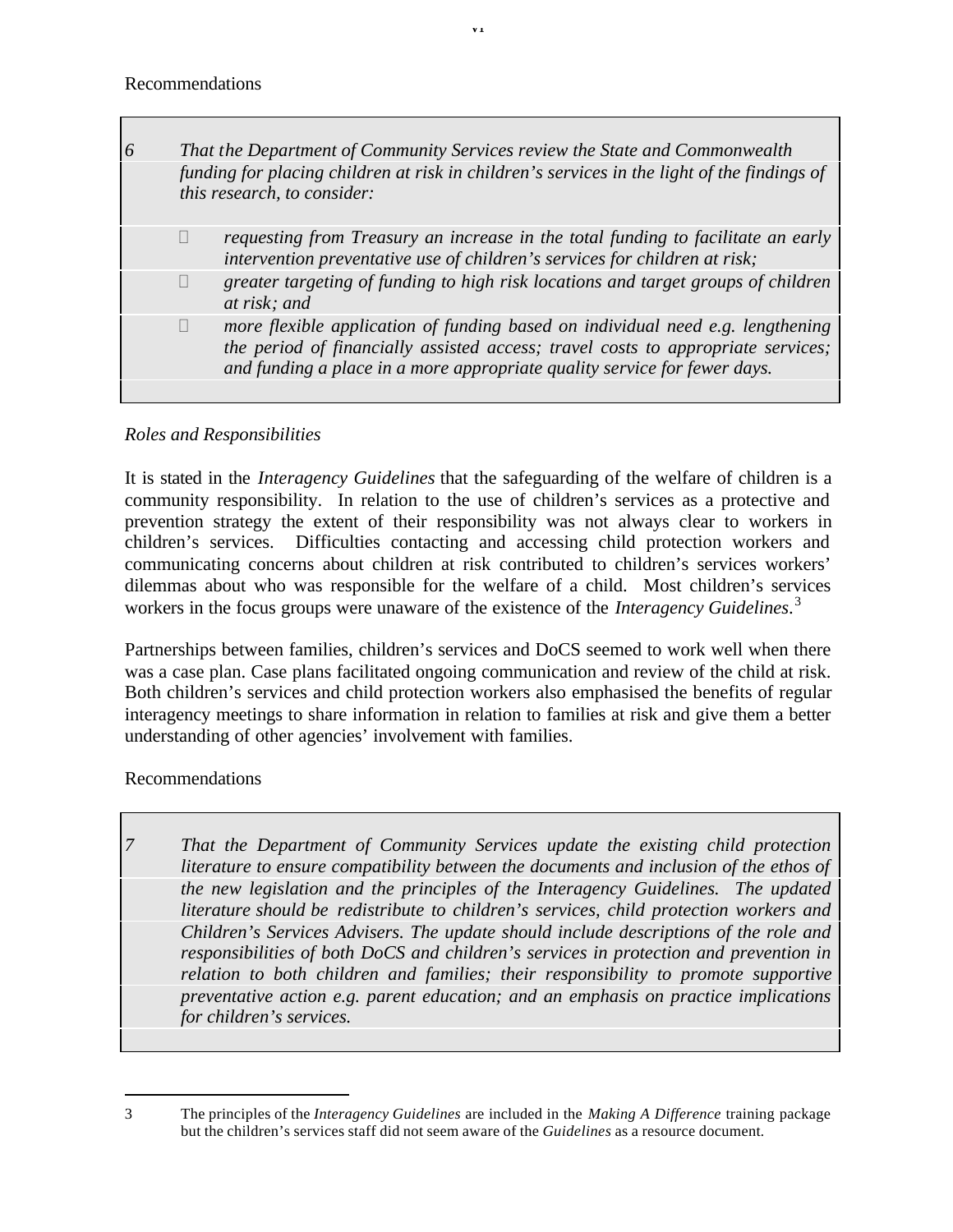- *8 That the Department of Community Services encourage DoCS child protection workers to include children's services in their case management plans through:*
	- ? *editing existing child protection literature and providing initial training and refresher modules about the potential role of referral to or placement in children's services including:*

*preventative strategies such as referral to children's services of children who are the subject of requests for service and unconfirmed reports, including the distribution to families of a range of literature including brochures about Childcare Assistance, the benefits of children's services, how to find children's services and CSA contact details;*

*appropriate disclosure and exchange of information with children's services to benefit the safety and development of the child (see Recommendation 10);*

*inclusion of children's services workers in case conferences and protection planning meetings, alternative dispute resolution and court processes as encouraged by the new legislation; and*

- ? *editing the Community Service Centre Service Directories<sup>4</sup> to include children's services and other parenting support. Editing could be improved through the involvement of local government and family support and children's services.*
- *9 That the DoCS Office of Childcare encourage children's services workers to adopt the concepts of interagency coordination and partnerships with families in relation to prevention and protection. These concepts should include the development of service networks, for example with ethno-specific community organisations, through:*
	- ? *distributing copies of Community Service Centre Service Directories to all services in accordance with the principles of the Interagency Guidelines and the new legislation;*
	- ? *ensuring children's services retain a copy of the essential child protection and prevention policy and practice literature and commit to retaining relevant records regarding children at risk, through means such as annual checklists in licensing requirements;<sup>5</sup> and*
	- ? *training (see Recommendation 14).*

# *Communication and Information Exchange*

A number of children's services workers indicated that when a child protection officer requested placement of a child at risk the information given to the service about the child and family's circumstances was inadequate. In some instances the lack of adequate information led to delay in planning and implementing appropriate intervention for the child. Ongoing review and monitoring of a child's progress by the Department was often non-existent, ad hoc

 $\overline{a}$ 

<sup>4</sup> see *Towards Better Service* (1998).

<sup>5</sup> Listed in Appendix 3, *Practice Guidelines for Risk Assessment in Children's Services* (1998).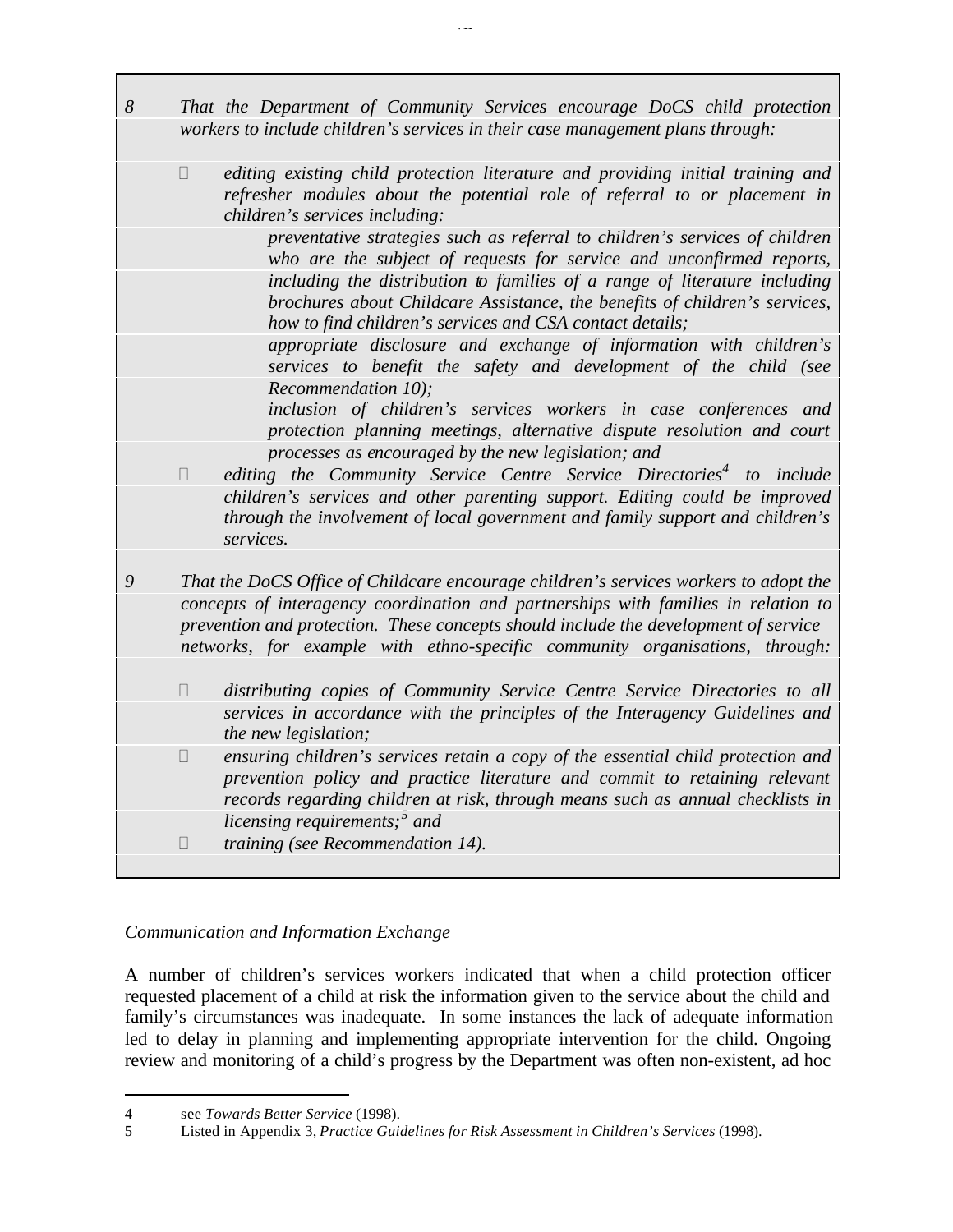or informal. This is despite statements in the Departmental document the *Practice Manual, Working with Children and Families* about the list of procedures be followed in relation to responding to reports of children at risk.

### Recommendation

| 10 | That the Department of Community Services develop a set of specific procedures to be<br>implemented when children at risk are placed in a children's service or when services                                                                                                |                                                                                                                                                                                                                                                       |  |
|----|------------------------------------------------------------------------------------------------------------------------------------------------------------------------------------------------------------------------------------------------------------------------------|-------------------------------------------------------------------------------------------------------------------------------------------------------------------------------------------------------------------------------------------------------|--|
|    | report children at risk. <sup>6</sup> The procedures should be attached to the existing child<br>protection literature aimed at children's services and child protection workers and<br>families. The procedures should incorporate the legislative regulations and include: |                                                                                                                                                                                                                                                       |  |
|    | $\ddot{?}$                                                                                                                                                                                                                                                                   | comprehensive and easy to follow documentation for a case plan;                                                                                                                                                                                       |  |
|    | $\overline{?}$                                                                                                                                                                                                                                                               | respect for the confidentiality of the circumstances of the child and family that<br>allows for a shared exchange of adequate information between the family and<br>professionals (including all services involved with the family) that is necessary |  |
|    |                                                                                                                                                                                                                                                                              | to ensure the safety, well-being and development of the child;                                                                                                                                                                                        |  |
|    | $\overline{?}$                                                                                                                                                                                                                                                               | a set of procedures to meet the cultural and linguistic needs of families in a                                                                                                                                                                        |  |
|    |                                                                                                                                                                                                                                                                              | sensitive manner;                                                                                                                                                                                                                                     |  |
|    | $\gamma$                                                                                                                                                                                                                                                                     | the roles (including who is to be the caseworker) and responsibilities of the                                                                                                                                                                         |  |
|    |                                                                                                                                                                                                                                                                              | Department, the service and the family in relation to the case plan;                                                                                                                                                                                  |  |
|    | $\overline{?}$                                                                                                                                                                                                                                                               | in the plan an outline of the processes involved when the child is placed with a<br>service; the nature of the records to be kept by a service in relation to the child                                                                               |  |
|    |                                                                                                                                                                                                                                                                              | and family; how on-going information is to be exchanged between the family,<br>DoCS and a service; and a review date;                                                                                                                                 |  |
|    | ?                                                                                                                                                                                                                                                                            | financial arrangements for the placement, including child care fees and any<br>specialist support; and                                                                                                                                                |  |
|    | $\overline{?}$                                                                                                                                                                                                                                                               | when and how a case is to be closed.                                                                                                                                                                                                                  |  |

# *Role of the Children's Services Adviser*

 $\overline{a}$ 

It became evident in the focus group discussions that the role of the Children's Services Adviser (CSA) could be pivotal to finding and organising a placement for children at risk in a service to best meet their needs. The CSA could act as a link between children's services and child protection workers. If child protection workers had access to a CSA within their office, concerns about an appropriate placement could be easily discussed and resolved. At best, a CSA familiar with the local services was involved in placing children at risk. CSAs with knowledge of current policy and practice developments, could also provide informed support and advice to child protection workers, children's services staff and families.

viii

<sup>6</sup> The following discussion draws heavily on a local protocol prepared by a children's services reference group in the north coast of NSW.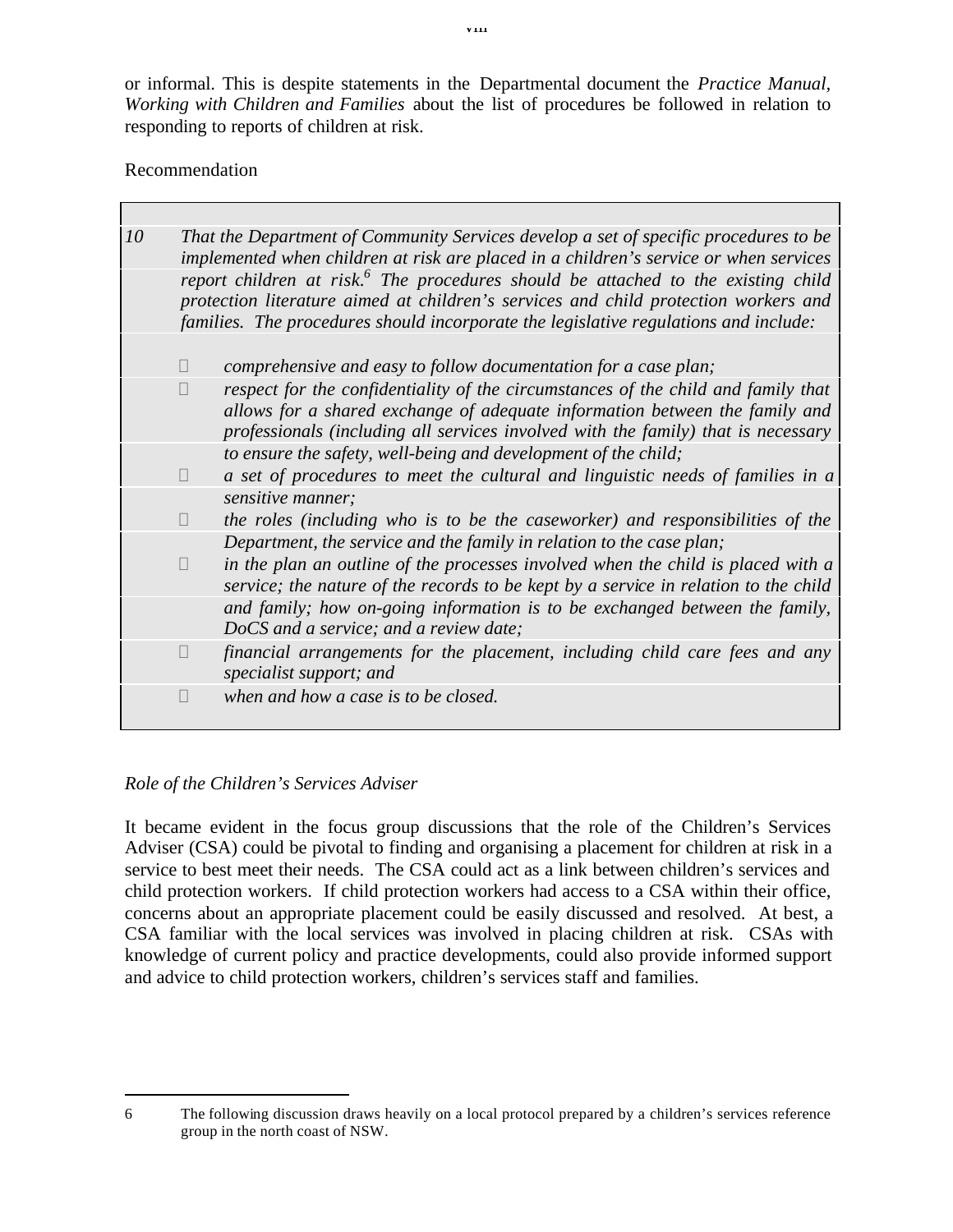Recommendations

*11 That the DoCS Office of Childcare revise the role of the Children's Services Adviser to increase the priority given to the support and advice they can provide to child protection officers by arranging and monitoring appropriate placements for children at risk. Ensure that the CSA undertakes initial training and refresher training about the roles of child protection workers and children's services in child protection and prevention e.g. District Officer Entry Level Training Modules;*

i<br>...

- *12 That the Department of Community Services prioritise the location of CSAs in all Community Service Centres. Where this is not possible, allocate responsibility for a CSA to attend all relevant CSC child protection meetings,<sup>7</sup> team and staff meetings to provide information and advice on children's services' matters.*
- *13 That the Department of Community Services amend child protection procedures so that whenever possible child protection workers liaise with the CSA before placing a child at risk in a children's service; otherwise they inform the CSA immediately after making the placement.*

# *Children with Additional Needs*

The research findings illustrated that for children with additional needs it was often difficult to access adequate support services (Butler 1993, Farmer and Owen, 1995; Litwin, 1997; D'Souza, 1999, Llewellyn and Fante, 1999). Child protection officers were often not able to access culturally appropriate services for children from Aboriginal and Torres Strait Islander and non-English-speaking backgrounds. It was also difficult to find places for children at risk aged under two years old. Workers in children's services also expressed concerns about the lack of available support programs for children with disabilities and a shortage of bi-lingual workers for children from a non-English-speaking background.

Many families had moved away from extended family and friends to find low cost housing. For some stressed families this meant a lack of social support and knowledge of local information to access services. Often such areas were poorly serviced by public transport. A decision to place children at risk in a particular service was reported as frequently based on the proximity of the service to the family home. In some cases this resulted in children at risk being placed in services that could not adequately meet their needs.

Recommendation 6 (regarding targeting funding to facilitate an early intervention focus to using children's services in high risk locations and for target groups of children at risk) and part of Recommendation 9 (developing networks with ethno-specific networks) should help address these additional needs, both within mainstream and specialist services. Parts of Recommendation 17 are concerned with further research into the specific needs of target groups of children at risk.

<sup>7</sup> These meetings include protection planning meetings and case planning meetings for children at risk.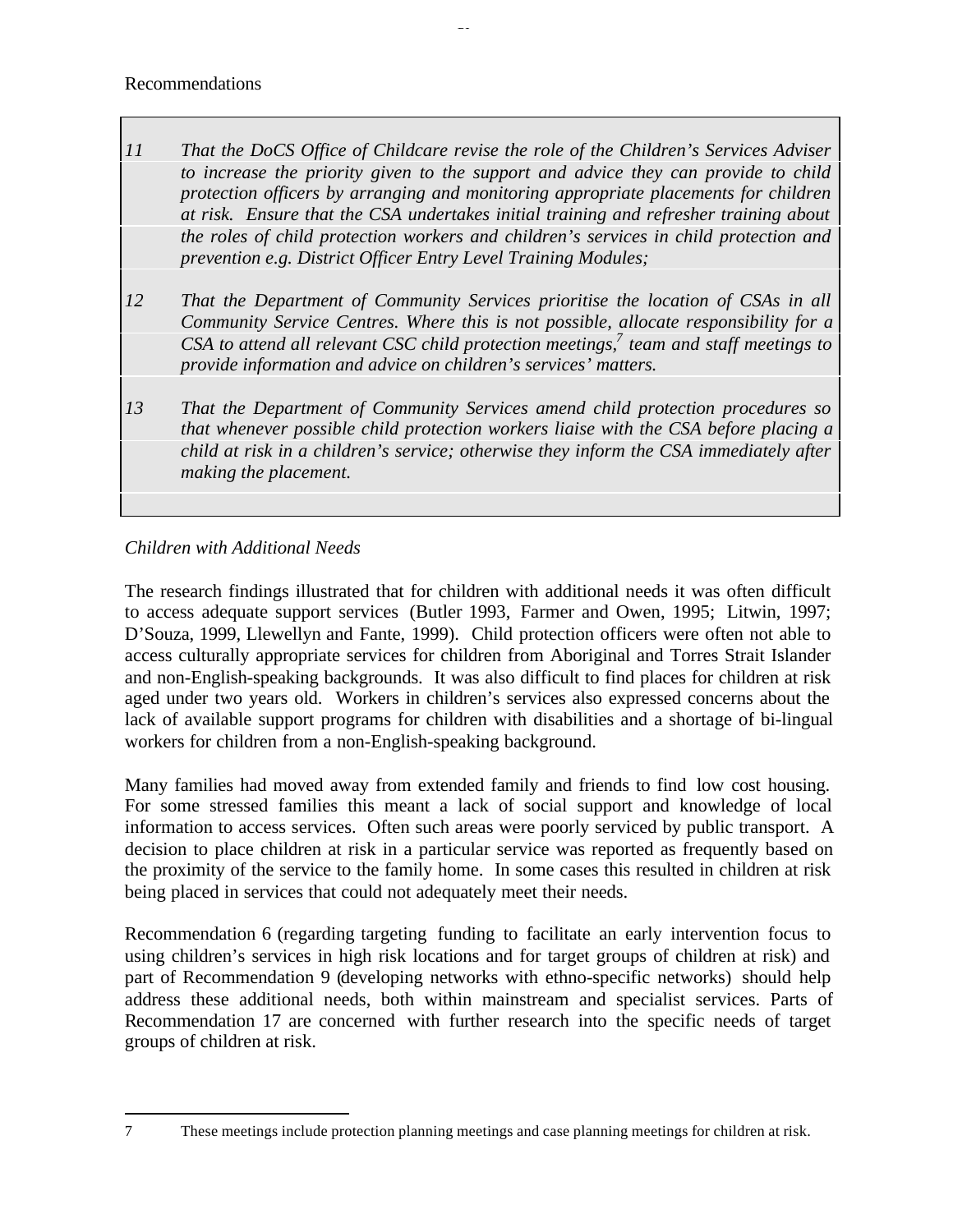#### *Training in Child Protection*

There was agreement from both sets of workers that training in child protection issues was important. Some children's service workers thought existing training courses were useful. However the more experienced workers wanted advanced courses (e.g. roles and responsibilities in case management). They also noted the difficulty for staff to attend training programs because of the lack of funds to employ relief staff.

Neither children's services nor child protection workers had a clear understanding of the implications of the implementation of the new legislation on their practices. Most were aware of the mandatory reporting requirements (see Feldman, 2000). They were concerned first, that there might be an unmanageable increase in the number of reports. Second, they were concerned about reporting abuse in care, implications for employee records and, especially in family day care, their vulnerability to false allegations against carers.

#### Recommendations

| 14 |                | That the Commission for Children and Young People allocate responsibility and                                                                                                                                                                                                         |
|----|----------------|---------------------------------------------------------------------------------------------------------------------------------------------------------------------------------------------------------------------------------------------------------------------------------------|
|    |                | adequate funding to coordinate the delivery of child protection training, $\delta$ for example<br>through a specialist training institution, existing accredited trainers or a government<br>agency. Design flexible training delivery to facilitate three year refresher training in |
|    |                | child protection and prevention for all primary contact carers in all types of children's<br>services as a condition of licensing.                                                                                                                                                    |
|    | ?              | Topics should be consistent with the new legislation and include recognising and<br>reporting child abuse and neglect and abuse in care; addressing cross-cultural<br>perspectives and developing cultural support networks available for workers;                                    |
|    |                | legislative requirements, such as policies for notifications and reporting, specific<br>family support as a mandated intervention; concepts of interagency coordination                                                                                                               |
|    |                | and partnerships with families; child protective behaviours; care and<br>programming for children at risk; and additional needs of target groups of<br>children at risk.                                                                                                              |
|    | $\overline{?}$ | Training delivery should be flexible to service type and staff resources with<br>options to include training off-site or on the job; train the trainer modules;                                                                                                                       |
|    |                | written packages; and peer training modules.                                                                                                                                                                                                                                          |
|    | $\overline{?}$ | Modify the Making A Difference training package in accordance with new<br>legislation and include a number of levels e.g. introductory level, intermediate                                                                                                                            |
|    |                | and advanced and also include topics specifically on cross-cultural perspectives<br>in child protection.                                                                                                                                                                              |
|    | $\tilde{?}$    | Include child protection and prevention training in all children's services<br>training institution courses eg TAFE, universities.                                                                                                                                                    |
|    |                |                                                                                                                                                                                                                                                                                       |

#### *Limitations of Data Collection*

 $\overline{a}$ 

Despite the NSW Government recognition of the importance of child protection policies, information was not accessible from the DoCS database about the number and age of children

<sup>8</sup> The training was formerly managed by the Child Protection Council.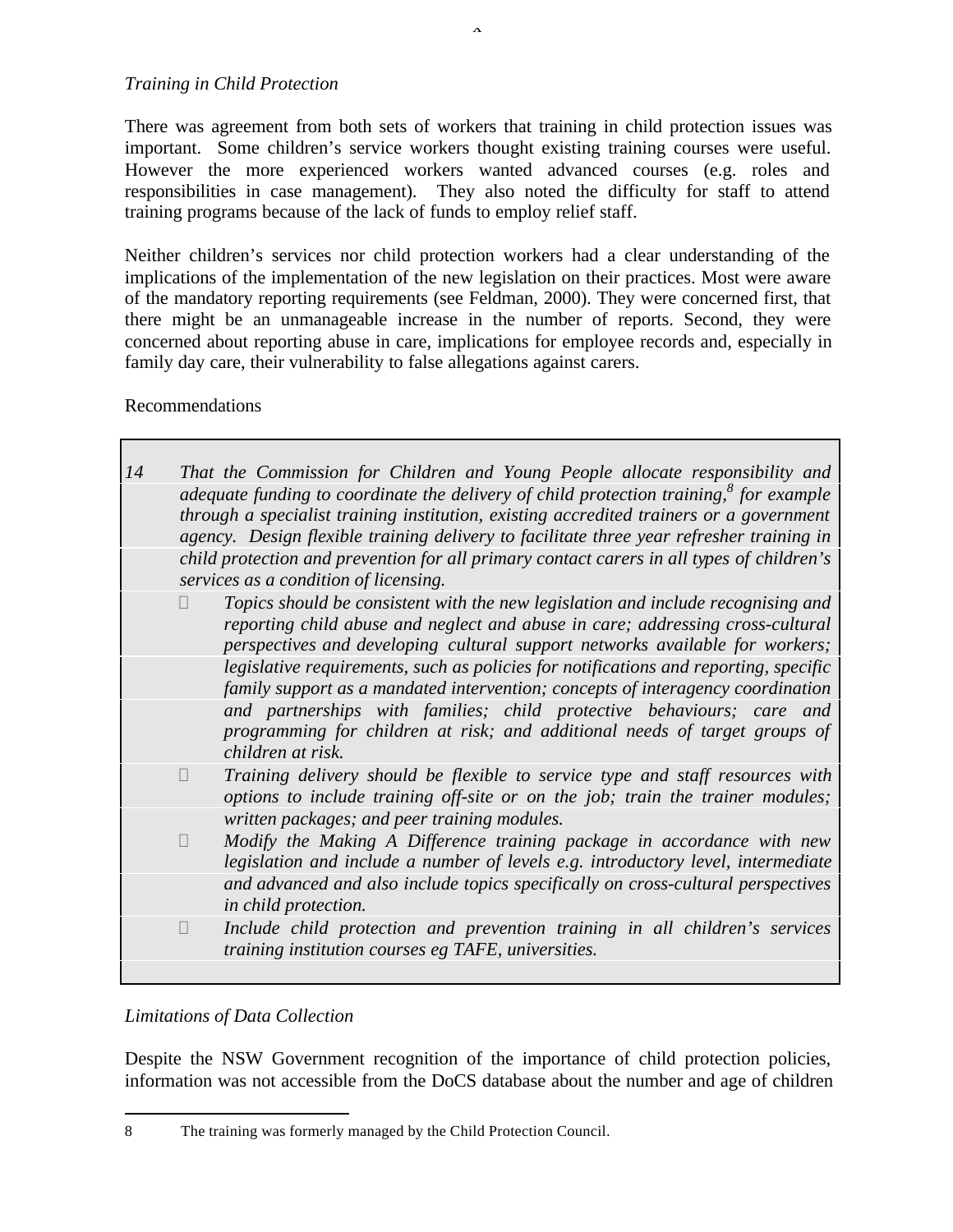at risk using children's services as a protection or prevention strategy. Neither was the amount, type or length of financial assistance to the families of these children recorded. Of greater concern was the lack of information accessible to both DoCS and children's services as to the outcomes for children who left a service. The Department's Client Information System (CIS) is currently being reviewed to improve data collection and retrieval.

.<br>...

#### Recommendation

| 15 |                | That the Department of Community Services in its review of its data system consider<br>incorporation of the following information within a quality assurance system in<br>relation to identified children at risk: |
|----|----------------|--------------------------------------------------------------------------------------------------------------------------------------------------------------------------------------------------------------------|
|    | ?              | information from child protection workers e.g. type of intervention strategies<br>used (e.g. children's services, parenting education); type, amount and duration                                                  |
|    |                | of financial support for placement in children's services;                                                                                                                                                         |
|    | $\overline{?}$ | information from CSAs as part of licensing requirements about the number of<br>children using a service as a child protection or prevention strategy.                                                              |
|    |                | Information could include the number of children identified by the children's<br>service as at risk, the number given priority of access, the number referred by                                                   |
|    |                | DoCS for a placement and the number of children at risk not accepted;                                                                                                                                              |
|    | ?              | information from the teleservice data collection system on referrals to children's<br>services; and                                                                                                                |
|    | ?              | information from an abuse in care tracking system.                                                                                                                                                                 |

#### *Benefit of Parenting Programs*

Both workers in children's services and child protection believed that parenting programs for families with children at risk were a valuable support. They noted that there was a lack of available programs and many parents had difficulty arranging transport to attend. Some services initiated parent support groups but noted that often the parents who attended were the ones least likely to need them. Some workers in children's services appeared to have the experience, skills and confidence to provide support to parents having difficulties with their children. However, others lacked not only the necessary expertise but the time required to spend with these vulnerable families.

Recommendation 9 (relating to distribution of the Services Directory to children's services) should assist in increasing children's services workers' awareness and access to information about appropriate assistance available to support parents.

#### Recommendation

*16 That the DoCS Office of Childcare in collaboration with The Cabinet Office, Families First Initiative commission a review of effective models of parenting support programs related to the delivery of children's services (e.g. Positive Parenting Programs and Schools as Community Centres projects, Families First projects). A pilot program, with an evaluation component, associated with a children's service should also be established.*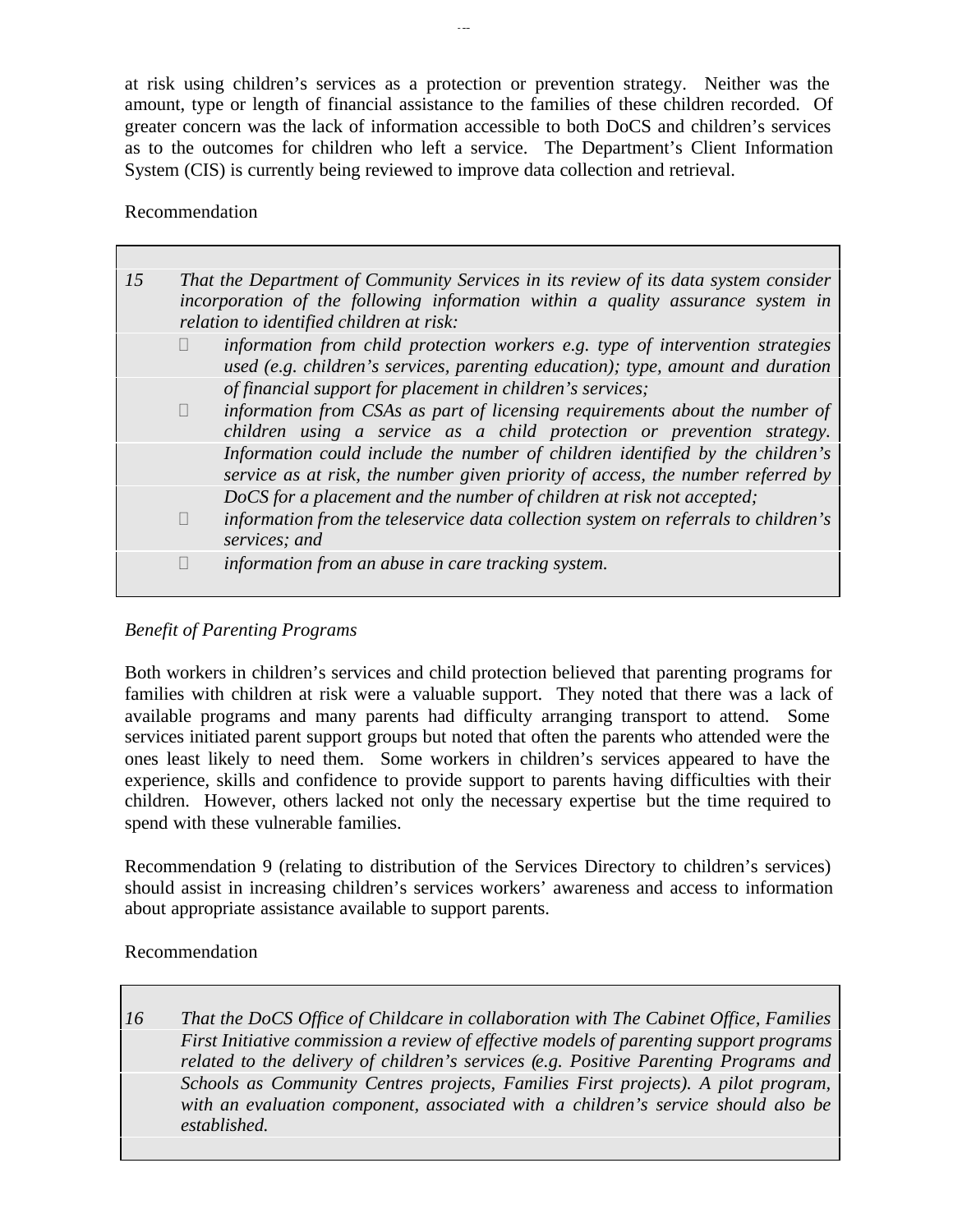#### *Future Research*

The provision of children's services was stated by both workers in children's services and child protection to be an effective and appropriate strategy for the protection of children and prevention of abuse and neglect. However, it is also important to note that it seems that unless the provision of children's services is set within the context of a range of family support services it is likely to be an insufficient intervention (Provence and Naylor, 1983; Seitz, Rosembaum and Apfel, 1985; O'Brien, 1992; Weikart and Schweinhart, 1992; Russell et al, 1994a; Scott and O'Neil, 1996). It is difficult to determine the effectiveness of children's services as a protection and prevention strategy for children at risk due to a lack of longitudinal data and few rigorous evaluative research studies.

Due to the limitations in the data available on CIS and the short duration of this project it was not possible to measure outcomes for children at risk attending children's services. This study explored the strengths and weaknesses of the current system from the dual perspectives of workers involved in children's services and child protection, without examining the experience of the families and children.

It was not possible conclusively to state whether the use of children's services prevented children at risk moving further into the welfare system. Further research canvassing the views and experiences of parents and children and which monitors the outcomes for children at risk attending children's services over time is needed to answer this fundamental question.

#### Recommendation

| 17 |                | That the DoCS Office of Childcare commission further research projects to examine:<br>the models of practices and outcomes over time for children at risk who attend<br>children's services. A longitudinal study over three to five years tracking the |
|----|----------------|---------------------------------------------------------------------------------------------------------------------------------------------------------------------------------------------------------------------------------------------------------|
|    |                | pathways, outcomes and other concurrent strategies would measure the impact<br>of the provision of children's services. A comparison group of children at risk                                                                                          |
|    |                | who did not attend children's services would further enhance the ability of the<br>research to evaluate the effectiveness of children's services as a child protection<br>strategy;                                                                     |
|    | $\overline{?}$ | the perspective of families and children about the effectiveness of children's<br>services as a child protection and prevention strategy;                                                                                                               |
|    | $\mathcal{P}$  | the extent to which children at risk leave children's services when $DoCS$ funding<br>ceases and the impact of this on the rate of re-notification to the Department;                                                                                   |
|    | $\overline{?}$ | effective types of children's services to meet needs of children at risk of harm<br>particularly those from the target groups including children aged less than 12<br>months, children from Aboriginal and Torres Strait Islander and non-English-      |
|    | ?              | speaking backgrounds and children and parents with disabilities;<br>best practice for children's services when caring for children at risk including                                                                                                    |
|    |                | program and curriculum development, staff skills, specialist<br>support,<br>operational support, record keeping, family communication and equipment.<br>These findings should to be incorporated in policies and procedures developed                   |
|    | $\overline{?}$ | by the DoCS Office of Childcare; and<br>the extent of abuse occurring within children's services and the evidence of                                                                                                                                    |
|    |                | effective procedures for deterring, detecting, reporting and responding to abuse<br>and neglect in care. The study should involve both an international literature<br>review and fieldwork specific to NSW.                                             |
|    |                |                                                                                                                                                                                                                                                         |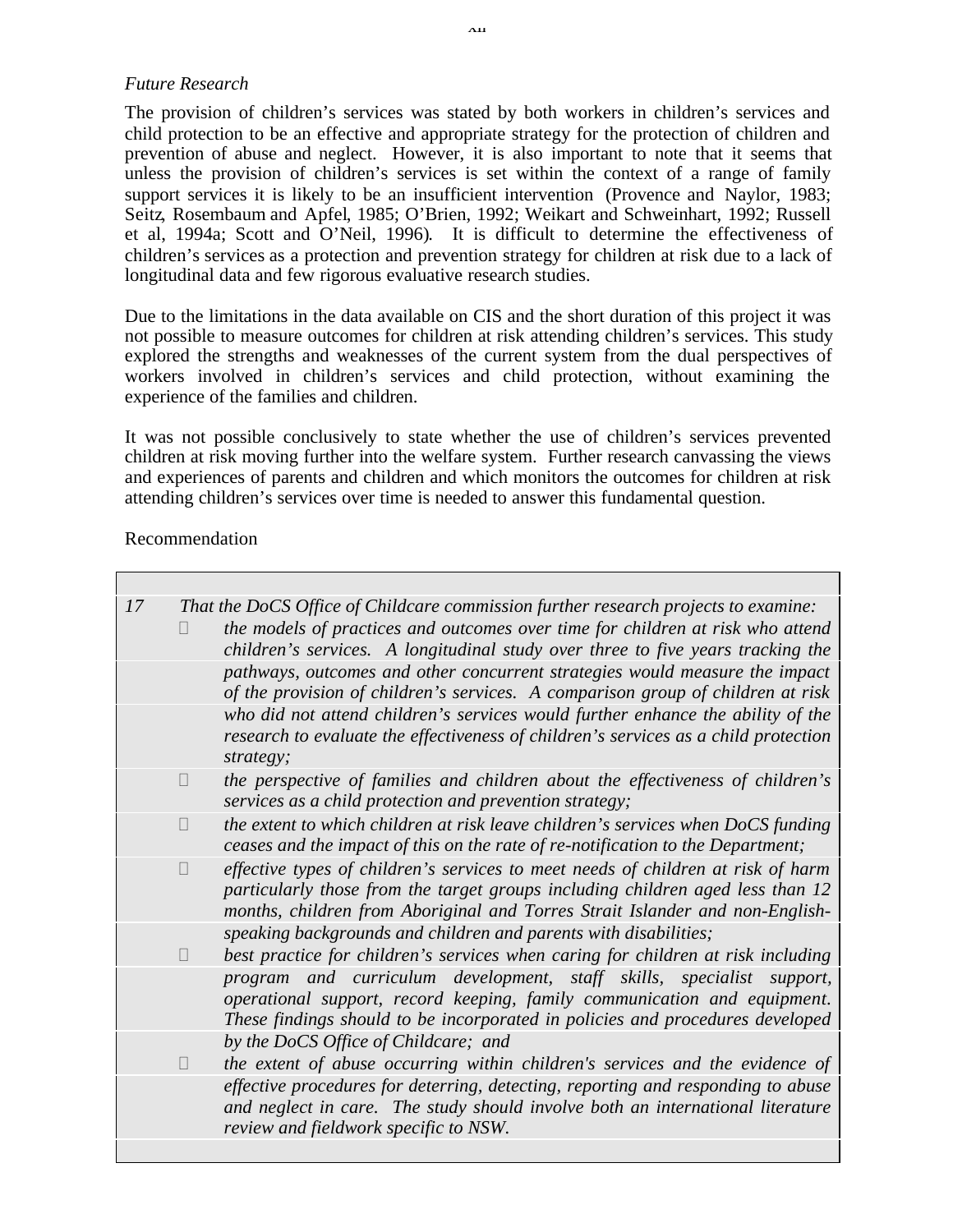#### *Conclusions*

The effectiveness of the use of children's services as a child protection strategy is widely supported by both the findings of the literature reviewed and frontline workers in children's services and child protection. The provision of accessible, affordable and good quality children's services benefits children socially and developmentally, particularly children from disadvantaged families and improves their likely outcomes in adolescent and adult life.

.....

Children's services provide a safe and stimulating environment for children at risk. Trained staff can monitor the welfare of the children as well as detect early signs of neglect and abuse thus enabling early intervention. Children's services assist not only children at risk but also their parents by providing respite from the pressure of child rearing and allowing them to attend programs which provide information, education and shared discussion about parenting.

The use of children's services as a prevention strategy for children at risk was also strongly advocated. However, lack of funding and resources allocated to child protection workers inhibits the provision of children's services as a tool for the prevention of abuse and neglect.

Children services play a vital role in the early stage of children's lives when the foundations are laid for the future competence and coping skills that affect learning, behaviour and health throughout life. For disadvantaged children early intervention by way of children's services appears to be not only important but essential. The evidence presented in this report highlights the crucial role of children's services in child protection and the even greater potential they could play in prevention. Children's services are well placed to become a focal point for government policy in child protection and prevention.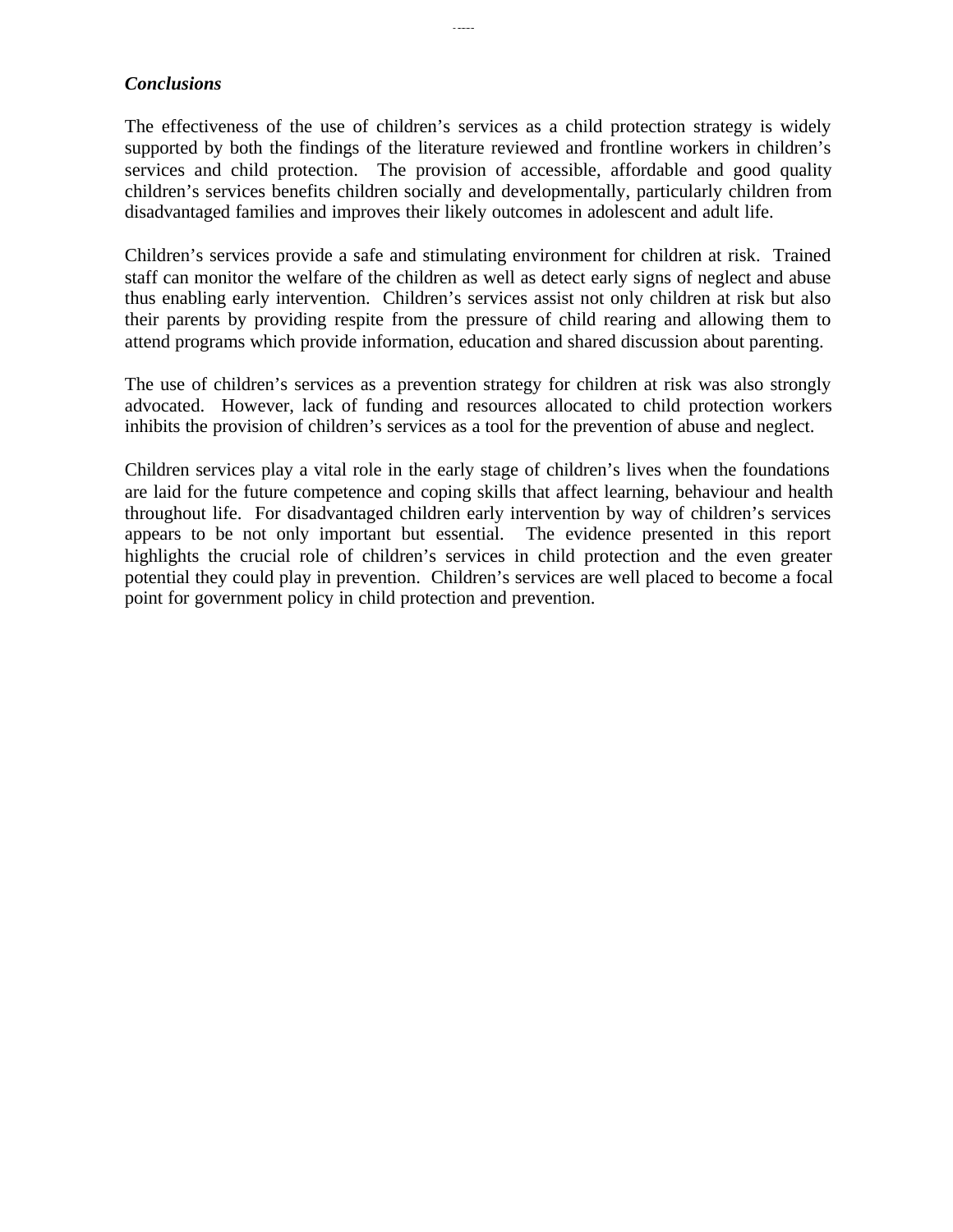# **Contents**

|                                                                                                       | Acknowledgements<br><b>Executive Summary</b><br>List of Tables                                                                                                                                                                                                                                                                                                                                                                                                                                                            | $\bf{I}$<br>$\ddot{\textbf{i}}$<br>XV                                              |
|-------------------------------------------------------------------------------------------------------|---------------------------------------------------------------------------------------------------------------------------------------------------------------------------------------------------------------------------------------------------------------------------------------------------------------------------------------------------------------------------------------------------------------------------------------------------------------------------------------------------------------------------|------------------------------------------------------------------------------------|
| $\mathbf{1}$<br>1.1<br>1.2<br>1.3                                                                     | Introduction<br>The Purpose of this Project<br>Definitions of Children at Risk of Harm<br>Overview of Statistics on Child Abuse and Neglect                                                                                                                                                                                                                                                                                                                                                                               | $\mathbf{1}$<br>$\,1\,$<br>$\frac{2}{2}$                                           |
| $\overline{2}$<br>2.1<br>2.2<br>2.3<br>2.4<br>2.5<br>2.6<br>2.7<br>2.8<br>2.9                         | Review of the Literature<br>Historical Overview of Contemporary Developments in Child Protection<br>Prevention, Coordination and Partnerships<br>Early Intervention to Reduce the Risk of Abuse<br>Overview of the Development of Children Services<br>The Quality of Children's Services<br>International Research on Children's Services and Child Protection<br>Australian Research on Children's Services and Children Protection<br>Abuse in Care<br>Summary of Research on Children's Services and Child Protection | 6<br>6<br>$\begin{array}{c} 6 \\ 8 \end{array}$<br>9<br>11<br>11<br>17<br>19<br>20 |
| 3<br>3.1<br>3.2<br>3.3<br>3.4<br>3.5                                                                  | <b>Review of Policies and Procedures</b><br>Overview<br><b>Child Protection Policies</b><br>Context of NSW Children's Services and Child Protection<br><b>Families with Additional Needs</b><br>Summary                                                                                                                                                                                                                                                                                                                   | 21<br>21<br>21<br>24<br>26<br>30                                                   |
| $\overline{4}$<br>4.1<br>4.2<br>4.3<br>4.4<br>4.5<br>4.6<br>4.7<br>4.8<br>4.9<br>4.10<br>4.11<br>4.12 | Results from the Fieldwork<br>Introduction<br><b>Research Methodology</b><br>The Characteristics of Children at Risk<br>Overall Effectiveness of Children's Services in Child Protection<br><b>Current Practices</b><br>Communication between DoCS and Children's Services Regarding Children<br>at Risk<br>Meeting the Needs of Target Groups<br>Process of Notifications and Suspected Abuse in Care<br>Training in Child Protection<br>Impact of the New Legislation<br><b>Issues for Particular Groups</b><br>Summary | 31<br>31<br>31<br>36<br>38<br>39<br>40<br>41<br>44<br>45<br>46<br>47<br>48         |
| 5<br>5.1<br>5.2                                                                                       | <b>Conclusions and Recommendations</b><br><b>Common Themes and Recommendations</b><br>Conclusions                                                                                                                                                                                                                                                                                                                                                                                                                         | 49<br>49<br>58                                                                     |
|                                                                                                       | Appendix 1: Review of Legislation on Children's Services and Child Protection<br>Appendix 2: Review of Roles and Responsibilities in Relation to Child Protection<br>Appendix 3: Summary of Issues Raised in the Focus Groups<br>Appendix 4: Children's Service Types and the Commonwealth Childcare Program<br>Appendix 5: Abbreviations and Glossary<br>References                                                                                                                                                      | 60<br>63<br>66<br>94<br>97<br>98                                                   |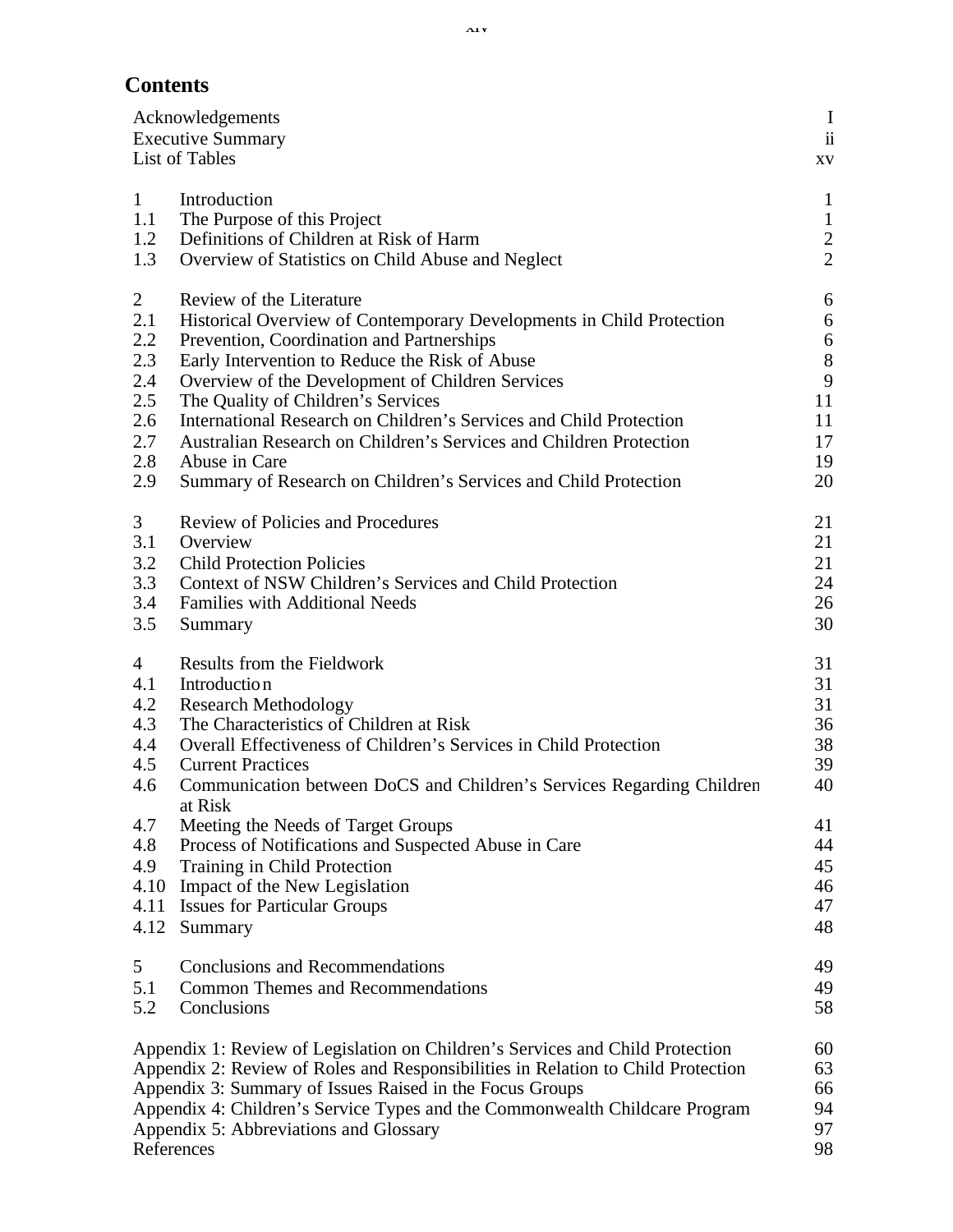# **List of Tables**

| Age of Child by Number of Reports, 1997-98 and 1998-99             | 3              |
|--------------------------------------------------------------------|----------------|
| Number of Children in NSW Involved in Reports Received             |                |
| by Primary Reported Issue, 1998-99                                 | 3              |
| Number of children in NSW where Assessment Determined Abuse or     |                |
| Neglect of a Child by Type of Abuse, 1998-99                       | $\overline{4}$ |
| Outcomes of reports where assessment determined abuse or neglect,  |                |
| 1997-98 and 1998-99                                                | $\overline{4}$ |
| Summary of Literature on the Effectiveness of Children at Risk     |                |
| <b>Attending Children's Services</b>                               | 13             |
| <b>Survey Response Rate</b>                                        | 32             |
| <b>Characteristics of Research Areas</b>                           | 34             |
| Reports of Suspected Abuse and Neglect for Children Aged 0-4 Years |                |
| by Departmental Area, 1998-99                                      | 35             |
| The Outcome Decisions of Assessments where Abuse and Neglect was   |                |
| Determined for Children Aged between 0-4 Years, 1998-99            | 35             |
| Types of Children's Services included in the Survey                | 36             |
| Selected Characteristics of Children at Risk                       | 37             |
| The Situation of the Children at Risk in November 1999             | 38             |
| Overall Effectiveness of Children's Services in Child Protection   | 38             |
| Communication with DoCS about Children At Risk                     | 40             |
| Meeting the Needs of Children at Risk                              | 42             |
| Effectiveness of the Communication with DoCS Regarding Suspected   |                |
| Abuse in Care                                                      | 44             |
| <b>Content of Child Protection Training</b>                        | 46             |
|                                                                    |                |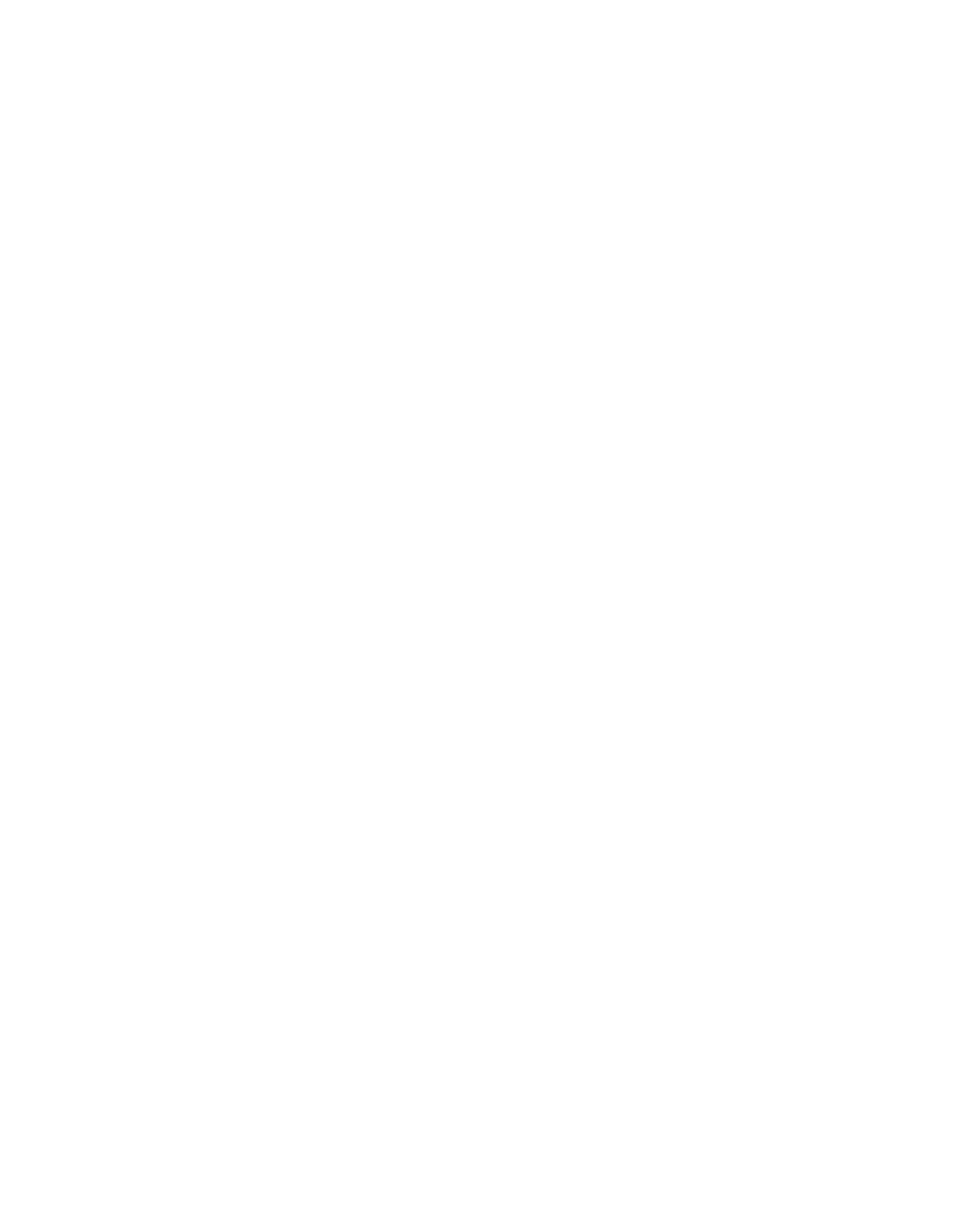# **1 Introduction**

 $\overline{a}$ 

# **1.1 The Purpose of this Project**

Research suggests that access to children's services may be an important factor in preventing young children at risk of harm<sup>9</sup> from entering substitute care. However, there is little empirical evidence available to indicate whether the use of such services prevents children at risk from moving further into the welfare system. The DoCS Office of Childcare commissioned this project to examine the relationship between children's services<sup>10</sup> for children under school age in NSW and the Department of Community Services (DoCS) child protection function and to examine the effectiveness of children's services as a protection and prevention strategy for children at risk.

The research was conducted in two stages.

*Stage 1* involved the conduct of a literature review of contemporary child protection issues and research undertaken in Australia and overseas on the use of children's services as a child protection strategy.

*Stage II* involved field-based studies encompassing the collection and analysis of data received from children's services staff and workers in child protection. Data were collected using surveys and focus groups.

This report presents the literature review, analysis of data, findings from the project and recommendations.

- ? The introductory section includes information on definitions and statistics relevant to the project.
- ? Section 2 reviews the literature on contemporary developments in child protection. More specifically, this review focuses on the use of children's services for children at risk, as a protection and prevention strategy.
- ? Section 3 reviews policies and procedures in relation to child protection. An overview of the use of children's services for children at risk of abuse and neglect is outlined with particular attention given to programs for Aboriginal and Torres Strait Islander children, children from non-English-speaking backgrounds and children with a disability.
- ? Section 4 outlines the findings of the fieldwork component of the study.
- ? Section 5 draws together the findings of the literature review and the fieldwork component of the study. Recommendations for practice and future policy direction are reviewed.

<sup>9</sup> Children at risk of harm is defined in the new Children's and Young Person's (Care and Protection) Act 1998, s 23. This was previously referred to as children at risk of abuse and neglect. The terms at 'risk of harm' and 'at risk of abuse and neglect' are interchangeable throughout the text to denote a similar condition.

<sup>10</sup> Children's services in the context of this project include pre-schools; long day care centres; family day care, home-based care, occasional child care and mobile children's services for children aged 0-5 in NSW.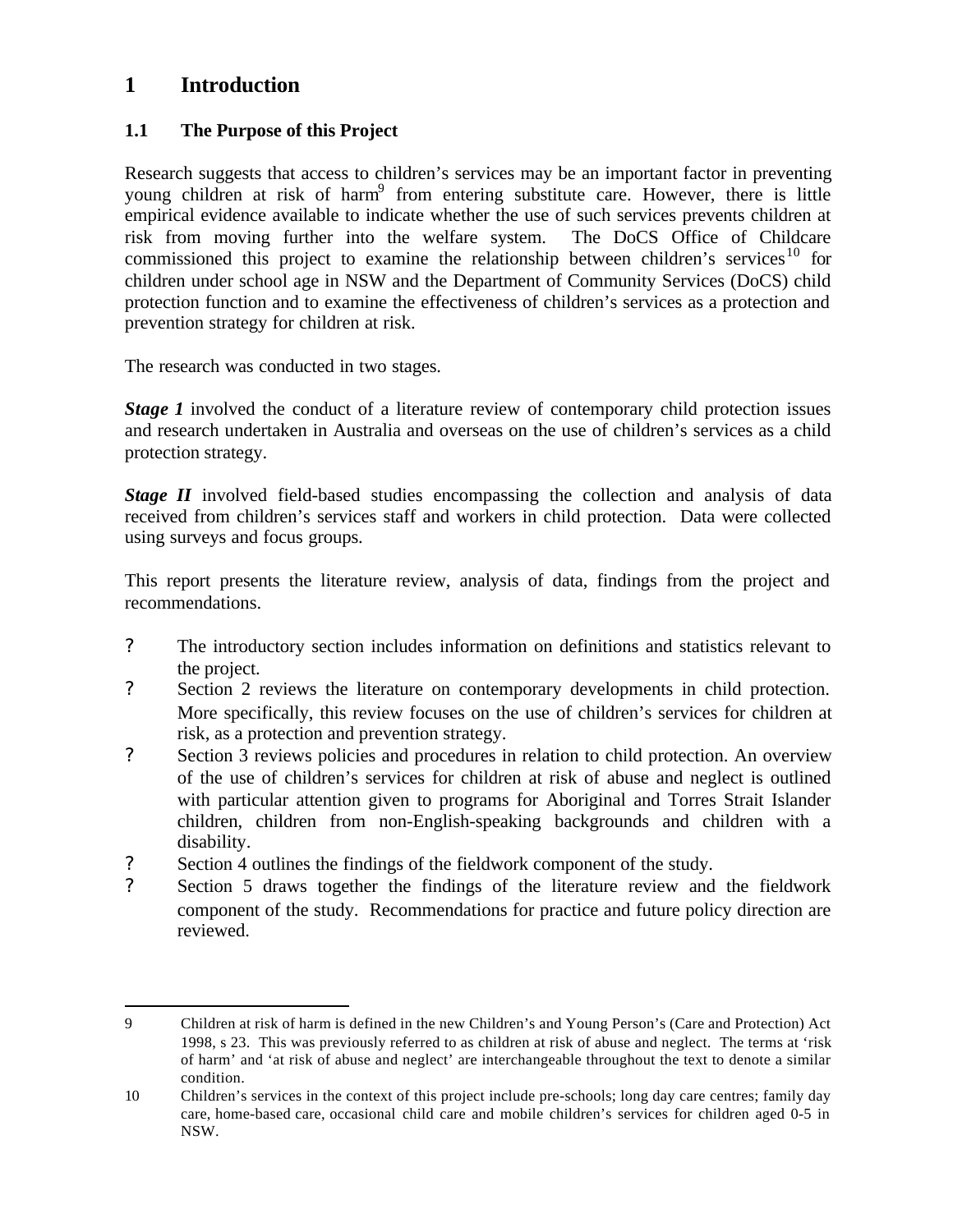The new legislation concerned with child protection and delineation of responsibilities is described (see Appendix 1 and 2 respectively).

### **1.2 Definitions of Children at Risk of Harm**

Definitions of the types of child at risk of harm from abuse and neglect are provided in various publications<sup>11</sup> used by those who work with children. For the purposes of this project the terms and definitions contained in *Child Protection: Procedures for Recognising, Notifying and Responding to Child Abuse and Neglect*, have been adopted (DoCS, 1997a). The definitions are as follows:

**Physical abuse** – non-accidental injury to a child by a parent, caregiver or another person responsible for the child. It includes: injuries caused by excessive discipline; severe beatings or shakings; bruising, lacerations or welts; burns; fractures or dislocations; female genital mutilation; attempted suffocation or strangulation; and death.

**Emotional abuse** – behaviour by a parent/caregiver, which can destroy the confidence of a child, resulting in significant emotional deprivation and trauma. It involves impairment of a child' social, emotional, cognitive, intellectual development and/or disturbance of a child's behaviour.

**Neglect** – where a child is harmed by the failure to provide the basic physical and emotional necessities of life, including food, clothing, shelter, emotional security, affectionate attachments, medical care and adequate supervision. Neglect is characterised as a continuum of omissions in parental caretaking.

**Child sexual abuse** – any sexual threat imposed on a child. Adults and adolescents who perpetrate child sexual abuse exploit the dependency and immaturity of children. Coercion, which may be physical or psychological, is intrinsic to child sexual abuse and differentiates such abuse from consensual peer sexual activity.

**Domestic violence** – violence, abuse and intimidatory behaviour perpetrated by one person against another in a personal, intimate relationship causing fear, physical and/or psychological harm. Domestic violence has a profound effect on children and constitutes a form of child abuse.

#### **1.3 Overview of Statistics on Child Abuse and Neglect**

 $\overline{a}$ 

Over the twelve month period June 1998-99, DoCS received  $72,762$  reports<sup>12</sup> concerning children and young people, an increase of 8117 (12.6 per cent) for the period 1997-98 (Table 1.1).<sup>13</sup> Almost one third (31 per cent) of the reports came from individuals in the community,

<sup>11</sup> Examples of definitions and indicators of abuse and neglect are provided in the *Interagency Guidelines for Child Protection Intervention,* CPC, 1997c; *Training Manual: Making a Difference, recognising and updating/notifying child abuse and neglect*, CPC 1998b.

<sup>12</sup> A report occurs when a person contacts the Department either to notify their concern about a child (if the concern is the belief of abuse or a need for care this is known as a 'notification'); or request assistance for themselves, known as a 'request for a service' (DoCS, 2000).

<sup>13</sup> Of course, these statistics only reflect reported cases of children at risk.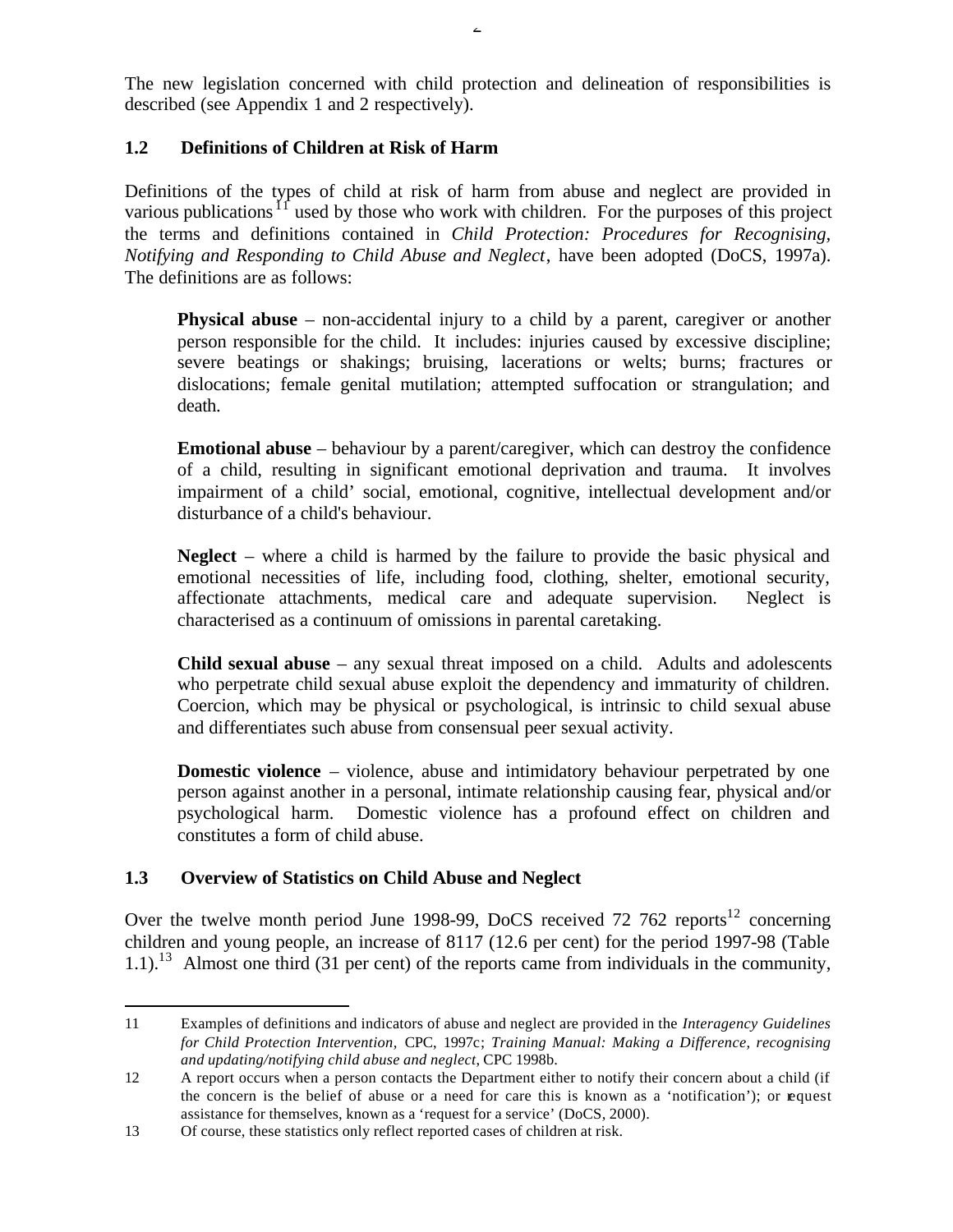followed by Police (25 per cent), Education (15 per cent), Health (12 per cent), nongovernment community services and child care providers (7 per cent) and DoCS and other Government departments (5.5 per cent). Children in the 0-5 year age group made up 31 729 or 44 per cent of all reports to the Department (Table 1.1). Children aged less than 12 months accounted for 7454 or 10 per cent of all reports. This figure is the largest proportion for a single age group and is an increase of one per cent on the previous year (DoCS, 2000).

| Age<br>(years)             |                                                       | 1997-98<br>Number           | Percentage  | 1998-99<br>Number | Percentage  |
|----------------------------|-------------------------------------------------------|-----------------------------|-------------|-------------------|-------------|
| $0 - 5$                    |                                                       | 27 268                      | 42.2        | 31 729            | 43.6        |
| $6 - 11$                   |                                                       | 21 104                      | 32.6        | 23 649            | 32.5        |
| $12 - 17$<br>Not specified |                                                       | 16784<br>489                | 24.4<br>0.8 | 16 970<br>414     | 23.3<br>0.6 |
| Total                      |                                                       | 64 645                      | 100.0       | 72 762            | 100.0       |
| Source:                    |                                                       | DoCS (2000), Annual Report. |             |                   |             |
| Note:                      | Percentage totals may not add to 100 due to rounding. |                             |             |                   |             |

**Table 1.1: Age of Child by Number of Reports, 1997-98 and 1998-99**

The total number of children involved in reports for the period 1998-99 was 50 181. The difference between the number of children and number of reports is due to some children being reported more than once. Table 1.2 indicates the types of issues and numbers of children involved in reports received. Close to half (45 per cent) of the children were reported as being harmed or at risk of abuse or neglect.

#### **Table 1.2: Number of Children in NSW Involved in Reports Received by Primary Reported Issue, 1998-99**

| Primary Report Issue                       | Number | Percentage |
|--------------------------------------------|--------|------------|
| Harm and/or injury, actual to child        | 12 857 | 26         |
| Child at risk                              | 9504   | 19         |
| Sub-total                                  | 22 361 | 45         |
| Adult/carer issues affecting care of child | 17 320 | 35         |
| Family issues                              | 9582   | 19         |
| Other mandated issues                      | 69     | 0.1        |
| General issues                             | 682    | 1.4        |
| Adoption issues                            | 27     | 0.1        |
| Not specified                              | 140    | 0.3        |
| Total                                      | 50 181 | 100.0      |
|                                            |        |            |

Source: DoCS (2000), Information & Research Unit, Policy & Planning Directorate, DoCS, January. Note: Percentage totals may not add to 100 due to rounding.

Of the reports assessed by a Departmental officer,  $^{14}$  10 053 reports (regarding 8624 children) were confirmed as abuse or neglect of a child. Table 1.3 indicates that for those reports where

 $\overline{a}$ 

<sup>14</sup> In contrast to the reported issue, which is from the perspective of the caller, the primary assessed issue describes the most serious issue from the perspective of the assessing officer. This, in conjunction with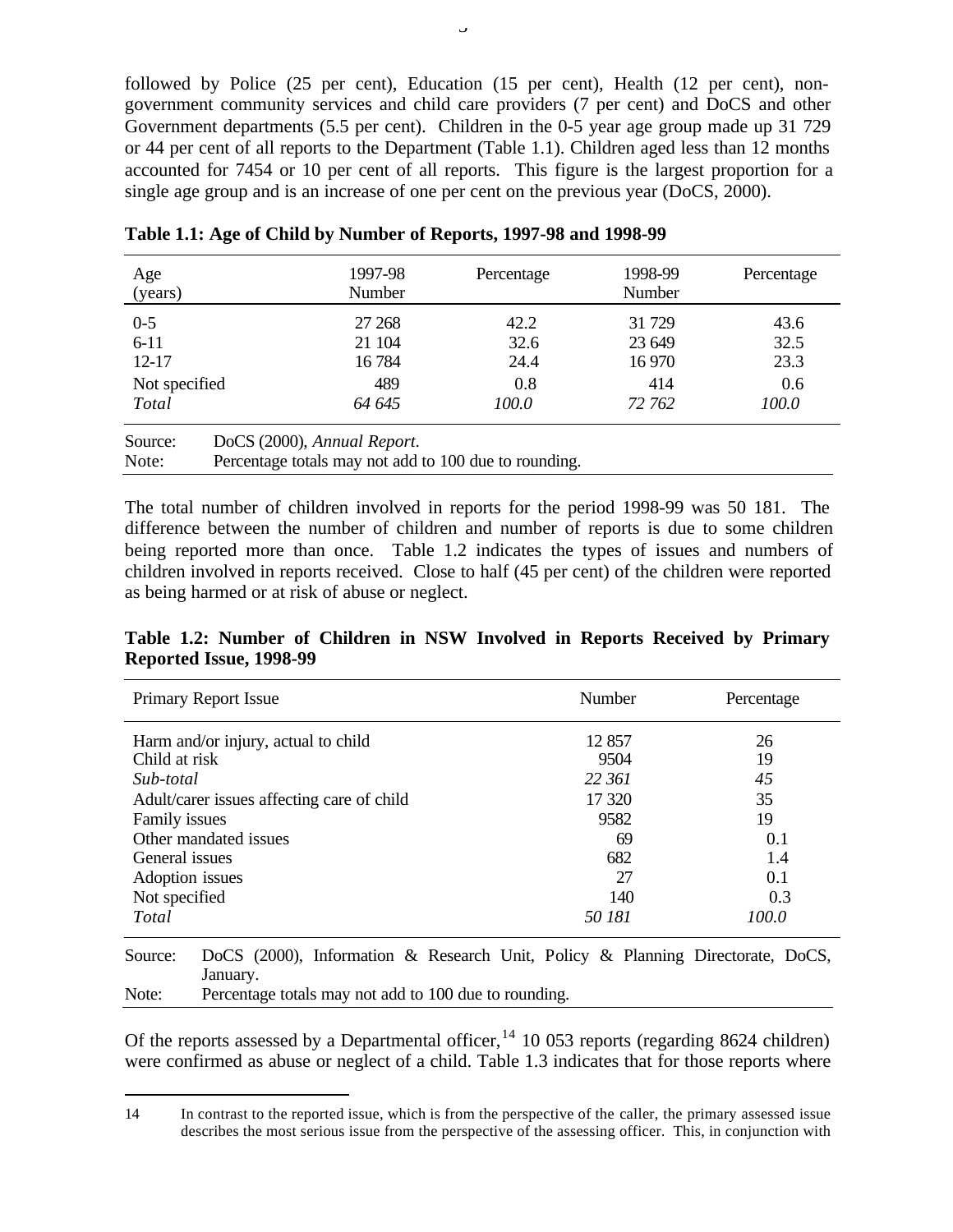an assessment determined abuse or neglect, over two-thirds (69 per cent) were assessed as abused and 22 per cent as neglected. Almost a third (29 per cent) involved physical abuse, followed by sexual abuse (23 per cent) and emotional abuse (17 per cent).

| Table 1.3: Number of Children in NSW where Assessment Determined Abuse or Neglect |  |  |
|-----------------------------------------------------------------------------------|--|--|
| of a Child by Type of Abuse, 1998-99                                              |  |  |

| Primary Assessed Issue                                                                    | Number                                                | Percentage |  |  |
|-------------------------------------------------------------------------------------------|-------------------------------------------------------|------------|--|--|
| Physical abuse                                                                            | 2542                                                  | 29         |  |  |
| Sexual abuse                                                                              | 2.66                                                  | 23         |  |  |
| Emotional abuse                                                                           | 1338                                                  | 17         |  |  |
| Sub-total                                                                                 | 6046                                                  | 69         |  |  |
| Neglect                                                                                   | 169                                                   | 22         |  |  |
| Harm or risk not classified                                                               | 809                                                   | 9          |  |  |
| Total                                                                                     | 8624                                                  | 100        |  |  |
| Source:<br>DoCS (2000), Information & Research Unit, Policy & Planning Directorate, DoCS, |                                                       |            |  |  |
| January.                                                                                  |                                                       |            |  |  |
| Note:                                                                                     | Percentage totals may not add to 100 due to rounding. |            |  |  |

Ongoing action and/or monitoring by DoCS was taken for 2842 (28 per cent) of cases where abuse or neglect was determined (Table 1.4). A similar number of cases, 2880 (28 per cent) were referred to other agencies. DoCS closed 4065 (40 per cent) cases that required no further intervention to protect the child.<sup>15</sup> Around three per cent of cases were awaiting a decision by the Department on the most appropriate action.

#### **Table 1.4: Outcomes of Reports where Assessment Determined Abuse or Neglect, 1997- 98 and 1998-99**

|                                                                                       | 1997-98 |            | 1998-99 |            |
|---------------------------------------------------------------------------------------|---------|------------|---------|------------|
| <b>Outcomes</b>                                                                       | Number  | Percentage | Number  | Percentage |
| Requiring on-going action and/or monitoring by                                        | 3571    | 31         | 2842    | 28         |
| D <sub>o</sub> CS<br>agencies<br>for<br>Referred to<br>other<br>appropriate           | 3266    | 28         | 2880    | 28         |
| intervention                                                                          |         |            |         |            |
| No further work required                                                              | 4534    | 39         | 4065    | 40         |
| Awaiting decision                                                                     | 163     |            | 266     | 3          |
| Total                                                                                 | 11.534  | 100        | 10 053  | 100        |
| Source:<br>DoCS (2000), Annual Report.                                                |         |            |         |            |
| Dependence totals more not add to $100$ due to nous ding<br>$N_{\alpha\lambda\alpha}$ |         |            |         |            |

Note: Percentage totals may not add to 100 due to rounding.

 $\overline{a}$ 

In the period 1998-99, DoCS received 12 526 reports (17.3 per cent of total reports) where assessment by an officer determined there was no harm or risk to a child but carer/family issues impacted on the care of the child (DoCS, 2000). The Department provided support to these families by helping them resolve their problems and access a range of child and family

any actual harm or injury sustained by the child is therefore used to determine whether abuse or neglect has occurred (DoCS, 2000).

<sup>15</sup> These included situations where the abuse occurred outside the family and the family was able to take action to protect the child (DoCS, 2000).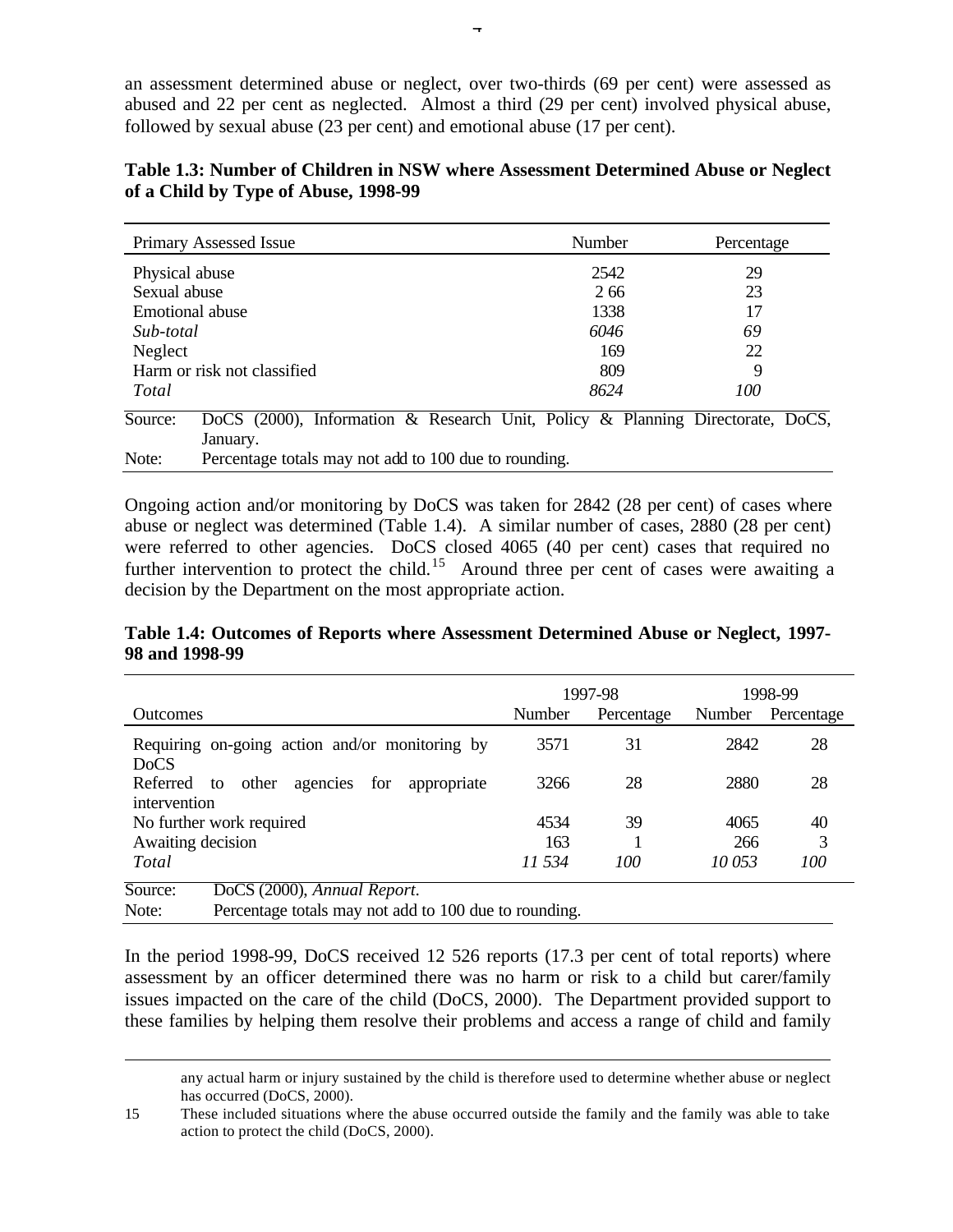services. The types of services provided were counselling, regular weekend respite care, family support, children's services and family mediation. In the context of this study it is apparent that children's services could be used as both a strategy for protection (when abuse/neglect is substantiated) and prevention (when help is sought).

This section of the report provides the context in which the study was commissioned by outlining the definition of terms used and a summary of the statistics concerned with the incidence of abuse and neglect. The following section reviews the literature on the use of children's services as a protection and prevention strategy for children at risk.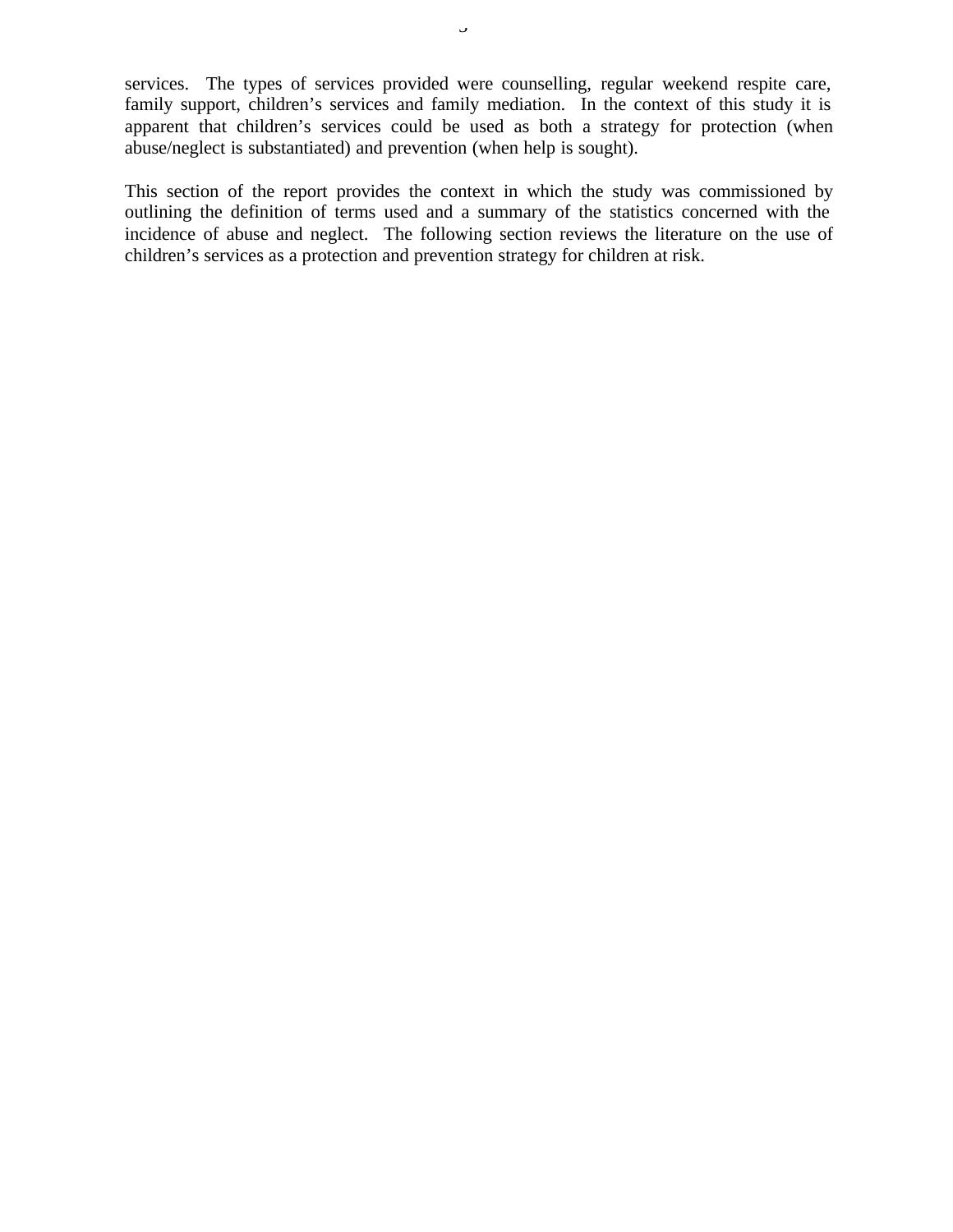# **2 Review of the Literature**

The literature on child protection, the prevention of abuse and neglect and value of children services has been developed over a number of years across a wide range of disciplines. These areas have been covered extensively though often the links between the three have not been as closely developed as might have been expected. This section of the report begins by briefly outlining the recent literature pertaining to child abuse and child protection and some of the underlying principles. The current research debates are also presented. The provision of children's services and why they are important to families particularly with children at risk of abuse and neglect are then discussed. Following this the empirical research from overseas and Australia on the use of children's services as a prevention and protection strategy for children at risk of abuse and neglect is reviewed. Literature on the problems associated with notifications of abuse and abuse in care settings is then discussed. Finally, the themes emerging from the literature are summarised.

 $\cup$ 

# **2.1 Historical Overview of Contemporary Developments in Child Protection**

In the late 1960s and early 1970s child protection policies in Australia, the United Kingdom and the United States, were, in general, narrowly focused on the families of abused and neglected children. Policies and practices were mainly directed at removing children from parents, taking them into care (often residential), or adopting children out. Very little support was offered to the families of these children to assist them in keeping their children at home or providing financial assistance for child care (Parton, 1985; Carter et al., 1988; Holman, 1988; Garbarino and Kostelny, 1992; Lindsey, 1994; Scott and O'Neil, 1996; Parton, Thorpe and Wattam, 1997).

Parton (1985) noted that in the 1970s there was little uniformity or agreement by researchers either in definitions or terms used to denote the phenomenon of child abuse. Many researchers ignored the social arrangements in which families lived, failing to note the impact of social and economic factors, even though there was substantial evidence indicating a strong relationship between poverty and child abuse and neglect (Pelton, 1981; Parton, 1985; Vinson and McCarthur, 1988; Pelton, 1989). The relationship between poverty and maltreatment is less easily established in instances of sexual abuse. The feminist literature has incorporated dimensions of power relations in their analyses of the sexual abuse of children (Parton and Parton, 1989; Parton, 1990; Calvert,1991; Dominelli, 1991).

# **2.2 Prevention, Coordination and Partnerships**

Two concepts, 'prevention' and 'coordination' were prominent in the literature and are still paramount in current child protection debates and discussion. Parton noted that the House of Commons Select Committee on Violence in the Family (1977) stated that the principle of coordination was essential in the response needed to identify and assist families with children at risk of abuse. It recommended a focus on prevention and that priority in assistance should be given to children (under five) by providing children's services. The report also made three important recommendations:

- ? increase publicity advising parents where to go for help;
- ? give parenting advice to new parents; and
- ? undertake medical examinations for all under fives as a means of checking for 'at risk' children (Parton, 1985).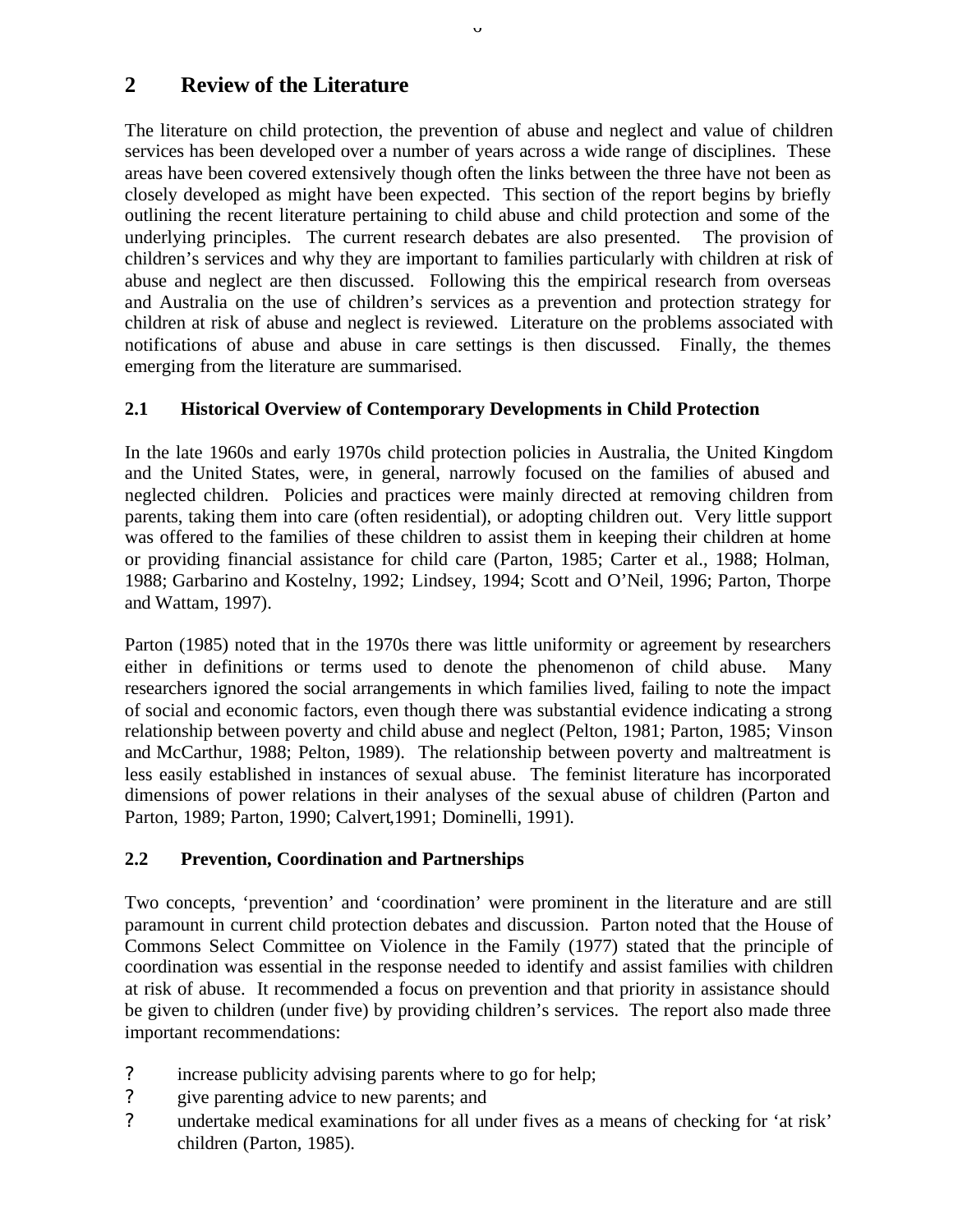The report broke new ground in viewing the problem as one of 'social' pathology rather than 'individual or 'family' pathology (Parton, 1985: 110). The report, however, was produced at a time of constraints on public spending and the government's response was that while they acknowledged the recommendations were useful there were 'difficulties' in making resources available to implement preventative practices. As a consequence the approach to child abuse continued to be one of little welfare support for deprived families with an onus on families to change their lifestyle to keep their children. Parton concluded that the practice of working with such families was based on deeming that parents were responsible for their actions and little weight was given to structural, environmental or material factors. Among Parton's recommendations for assisting families in all aspects of child development and family services was that assistance should be based on the principle of partnership – working *with* (rather than *for*) families (Parton, 1985).

7

In the US, researchers were developing a comprehensive framework and explanation of child abuse - the ecological perspective based on Bronfenbrenner's ecological model (Bronfenbrenner, 1979). Garbarino and Gilliam (1980) (quoted in Parton) believed that 'child maltreatment' (child abuse)

… is an indicator of the overall quality of life for families and is concentrated among people who have the least going for them economically, socially and psychologically and who thus comprise high risk families … (child abuse) cannot be accounted for or understood without understanding how the conditions surrounding the family affect interaction between the child and parent. (Parton, 1985:154)

The principle of partnerships with families and community has also been adopted in developments in child abuse in the Australian context. In Australia, as in the UK and US, Scott and O'Neil (1996), noted that the 1970s was a time when notions of blaming the victim and implementing policies of control and authority over families with a child at risk were being replaced by concern with social inequalities and poverty as an explanation of child abuse. In the US, in an attempt to develop a comprehensive approach to child welfare policy and practice family preservation services have evolved as an essential component to service delivery to vulnerable children and families (McGowan, 1990).

In the 1980s, feminism, in both Australia and the UK (Farmer and Owen, 1995) advanced critiques of 'mother blaming' theories of child abuse and highlighted neglected issues of domestic violence (affecting both women and children) and child sexual abuse (see also Calvert, 1992).

The 'rights' movements of the time led to the development of self-help groups that also became prominent in the field of child welfare, such as peer support for parents and parent effectiveness training. The right to self-determination for Aboriginal and Torres Strait Islander people was becoming recognised and in child welfare policy area there was a focus on the detrimental effects of the forced removal of Aboriginal and Torres Strait Islander children from their families and communities. Notions of differing child rearing practices in a multicultural society also raised issues for those working in child welfare and child protection.

Scott and O'Neil (1996), like Fernandez (1996), suggest a cooperative, non-adversarial and also non-judgemental relationship between families and workers in the area of child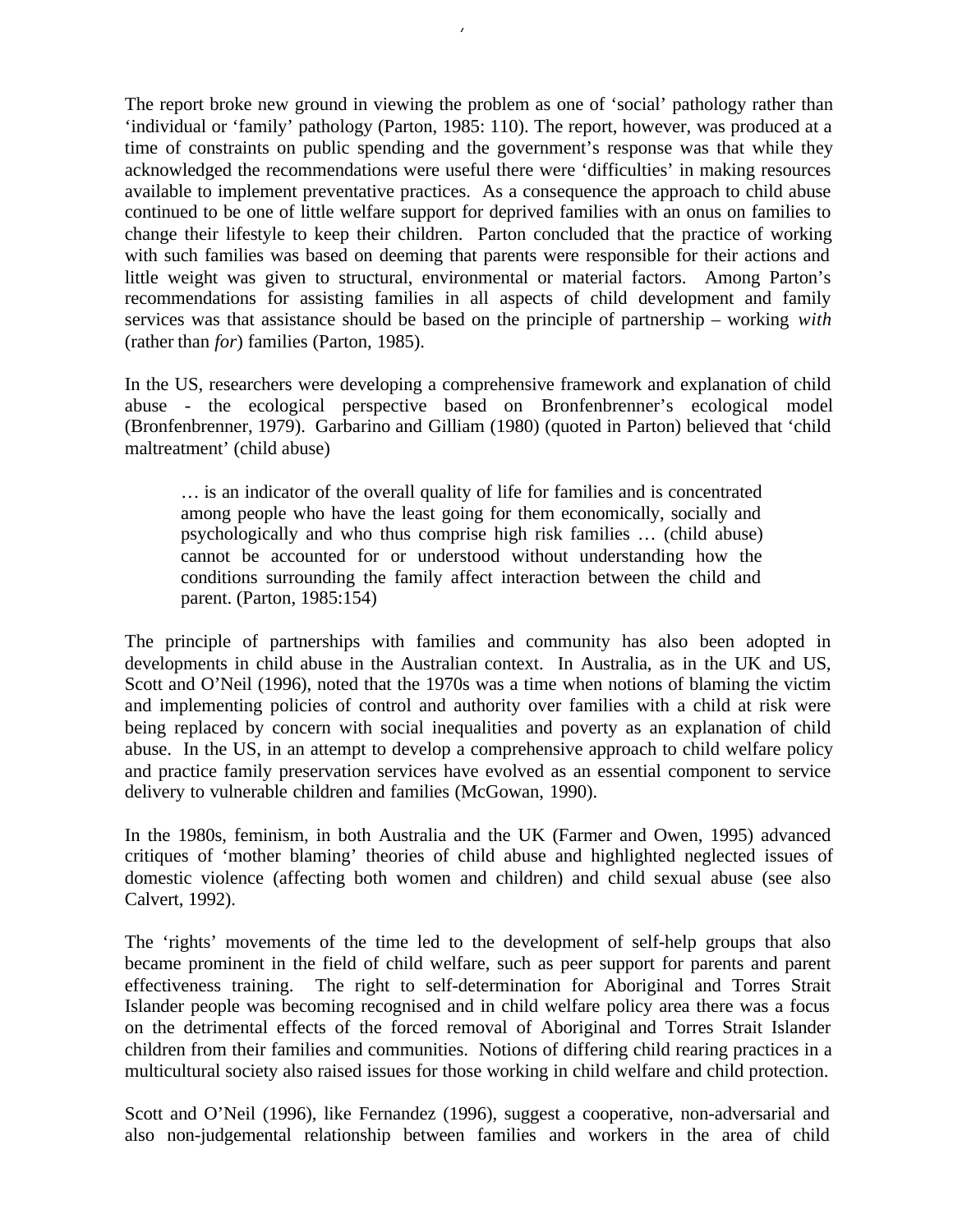protection. Their work describes an innovative family-centred practice for families whose children have been abused. They developed a model of working together by tapping into the families' strengths (competencies) and allowing the families to suggest ways that will help them. The aim of the agency is family preservation and work with the family takes place in the family home. An evaluation by staff and parents in the agency were supportive of the approach and it appears to be a useful model for adaptation for other communities (Scott and O'Neil, 1996).

The recent study by Farmer and Owen in the UK also supports a partnership approach in child protection. Their study showed that when the working relationship between the child protection system and the family was positive and cooperative the intervention worked well. The study showed that for at least 68 per cent of the children there were improvements resulting from of a combination of casework, family support and services such as day care, activity groups or welfare assistance (Farmer and Owen, 1995: 312).

However, the study also found that while there were substantial improvements for a number of children, the needs of the primary carer were only met in a third of the families. Those whose needs were often not addressed had problems in the areas of marital violence, poor housing conditions or social isolation.

Prevention and coordination were also important themes in Holman's (1988) work which noted that effective prevention practice needs resources in coordinating support services for families at risk of poverty and deprivation as it entails work with a whole family. It also includes cooperation, collaboration with a number of agencies and community participation and depends to a great degree on the development of mutual trust between client and workers.

# **2.3 Early Intervention to Reduce the Risk of Abuse**

Early intervention, prevention and risk reduction are concepts embedded in the 1998 NSW legislation (EnAct,  $1999$ )<sup>16</sup>. Rather than focusing merely on process, the new Act begins from a philosophical position of the responsibility of government to protect children, firstly through prevention.

Early intervention can be described as a risk-reduction strategy with two elements: the identification of a risk factor or potential risk factor; and second, the timely implementation of a strategy to negate or reduce the possible impact of the factor (EnAct, 1999).

It covers a range of possibilities, including:

- ? improving the caring and parenting capacities of families;
- ? providing information to parents on health, development and well-being for a child; and
- ? offering amenities, social experience and services (e.g. children's services) to help parents cope.

Early intervention aims to avoid the need for greater interference later. Prevention in its most global sense means making sure that children are not removed from their families into public or voluntary care, unless it is in the child's best interests (Holman, 1988).

 $\overline{a}$ 

<sup>16</sup> See Appendix 1 for a review of the relevant legislation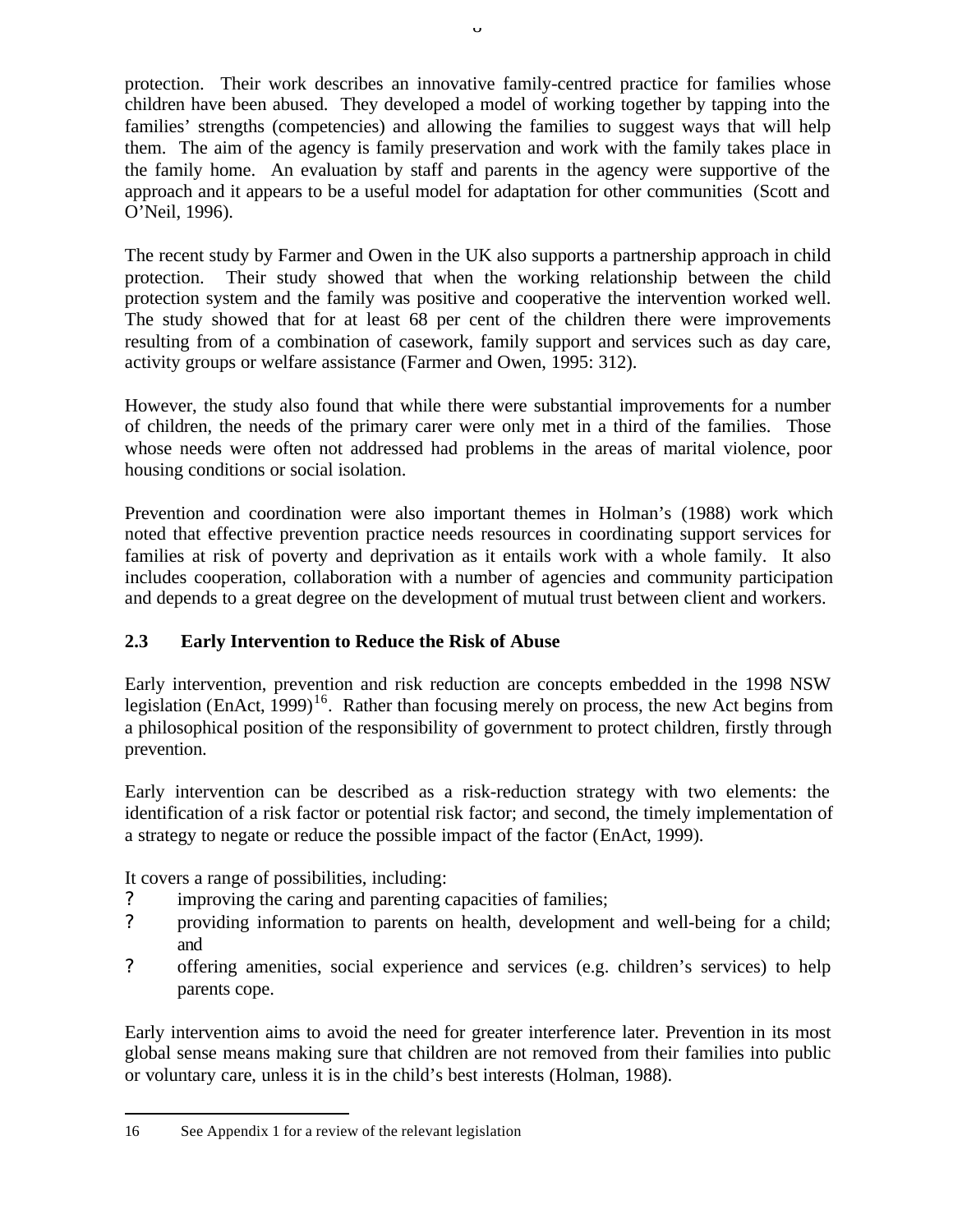The theme of prevention was prominent in Australia in the early nineties when increases in the reports of incidences of child abuse lead to the implementation of the National Strategy for Prevention of Child Abuse. The strategy focused on prevention as a priority so as to avoid child abuse. Russell et al (1994a) indicated there was evidence from a number of studies (Briggs and Hawkins, 1994; Daro, 1993; Olds, 1988 cited) to show that preventative programs could be useful.

…home visitation programs, coordinated with a system of support that helps parents until the child is 5 years old, have reduced child abuse and paid for themselves (Russell et al, 1994a: 23).

The South Australian study by Russell and colleagues (1994a) in the early nineties on the availability of information on parenting or parenting problems, in particular child abuse, found:

- ? a lack of easily accessible information for parents;<br>? a shortage of appropriate counselling services:
- a shortage of appropriate counselling services;
- ? a high focus on assistance for victims (child and family) of child abuse;<br>? a low focus on prevention: and
- a low focus on prevention; and
- ? a lack of co-ordination between organisations .

Further work by Russell et al. (1994b) supported early intervention where parents could seek non-threatening help with problems caring for children. Early intervention meant that a problem could be solved or improved before abuse occurred. Because of the burdens and stresses associated with parenting, Russell et al. (1994b) recommended that any information directed towards parents virtually needed to be placed in their hands. It could not be presumed that they would seek out information for themselves or read literature distributed throughout the community.

The state-wide NSW Government initiative, Families First, has taken the global perspective on early intervention to build better links between early intervention and prevention services and community development programs to form a comprehensive service network capable of providing wide-ranging support to families raising children (EnAct, 1999). This includes the provision of children's services.

Despite many positive accounts of the use of preventative practices some criticism has been raised in relation to the practice. In overview of recent research in the area of child protection and child abuse a study found policies in both the UK and USA, urged greater prevention practices to keep children at home. The report analysed a number of preventative strategies and found both their application and effects variable. The study found the aims of some initiatives were not well-defined and outcome evidence was limited. Research on interventions and treatment for children at risk of abuse or neglect they concluded were not well developed (DSRU, 1995). $17$ 

# **2.4 Overview of the Development of Children Services**

Early children's services in the UK and France developed in response to concerns that the needs of children of employed parents were not being met by informal child-minding

 $\overline{a}$ 

<sup>17</sup> See Section 5, Recommendation 21 for suggested further research.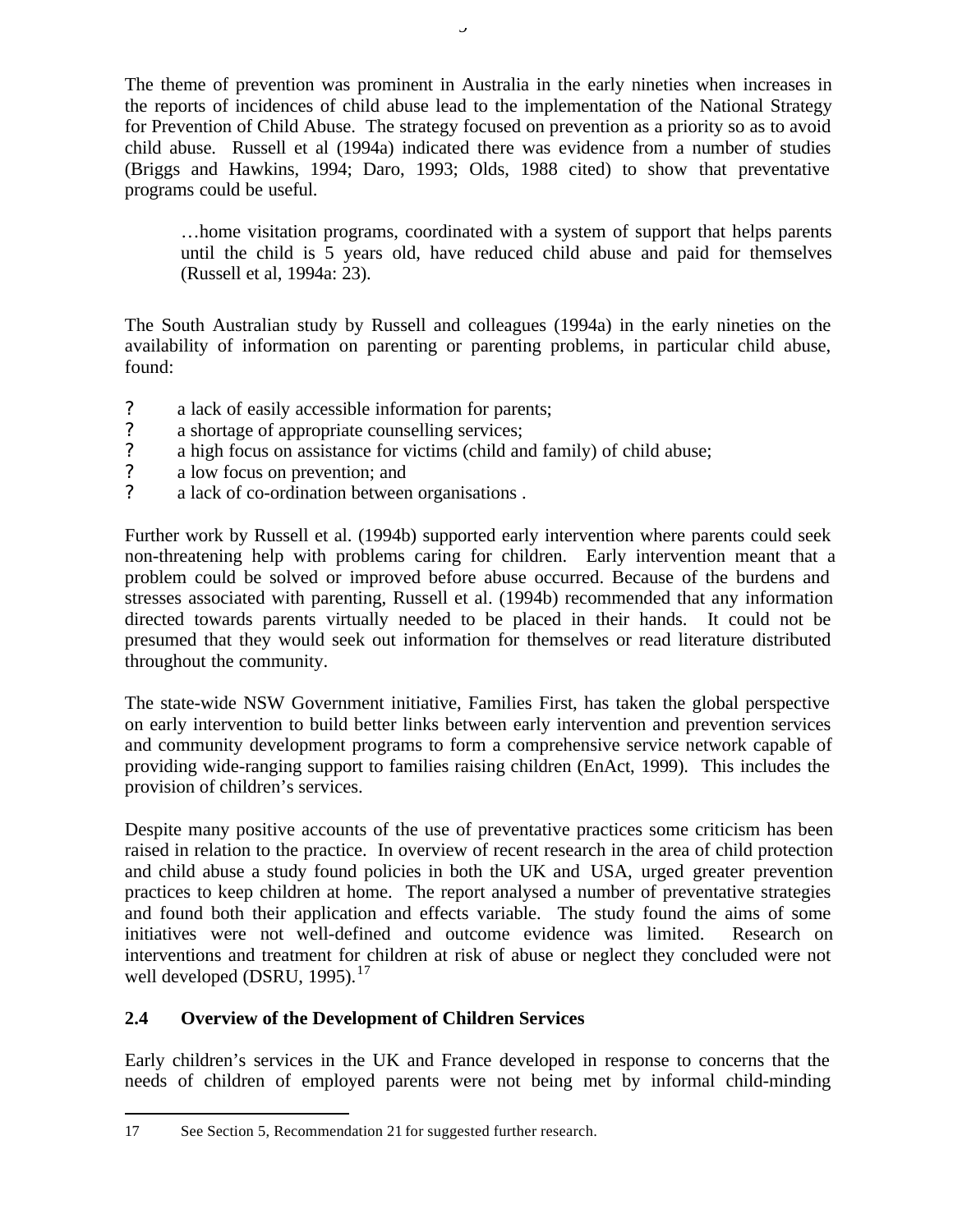arrangements. The concept of providing formal care encompassed notions of safety, play and education for the pre-school child (Cohen and Fraser, 1991).

In contrast, in Australia early services (kindergartens) for children in NSW were introduced at the turn of the century to educate children from poor families and also to visit the homes of these children with the aim of reforming working class family life. Few children's services were available for employed mothers in poor working class families. The introduction of day nurseries in the early 1900s was the first service offered to working class women in paid work to meet their child care needs (Brennan, 1998). Concern for maternal health and the wellbeing and education of poor children during the years of the Depression led to the establishment in 1938 of the Australian Association of Pre-School Child Development (now the Early Childhood Association) which aimed to set standards for both the care of children and the training of teachers in the area.

The increasing labour market activity of women during the war years (1939-1945) and a need for children's services led to the introduction of Commonwealth funding for existing children's services. This was offered on a limited basis but only for the benefit of legitimate war workers. In the post war years of the forties and fifties kindergartens were regarded as appropriate pre-school education centres for children aged three to five. Children were expected to attend for a few hours a week in school term time and there was an expectation that most mothers were based in the home, caring for their families (Brennan, 1998).

It was not until the end of the 1960s and the rise of the women's movement that there was a new approach to the provision of children's services. Feminists argued that services for children were a fundamental social requirement and that child care could be undertaken outside the family with no risk to the maternal bonds of child and mother. (Brennan, 1998)

The value of the provision of children's services as a support for families is highlighted by Brennan who stated that,

Child care services are among the most effective support services that governments can provide for families. Good quality child care provides social and educational benefits for children and relieves parents of anxiety about their children's well-being while they are at work, studying or participating in community activities. The availability of child care is of fundamental importance in enabling women to take an active and equal part in society. (Brennan, 1983: 1)

Cass (1990) argued that the provision of children's services has social and economic benefits. The results of her study indicate that the provision of children's services assisted in reducing inequalities in family income distribution and offered long-term protection from poverty. Children services were found to provide social as well as economic dividends. The provision of formal services allows women to participate in labour market activity and in the wider society alleviating some of the stresses resulting from living in disadvantaged circumstances. Also the labour market activity of mothers who access children's services results in higher household income and less reliance on other government financial support.

These findings are echoed by Cohen and Fraser (1991). They argue that children's services make a major contribution to the relief of disadvantaged families and to the promotion of greater equality in terms of the life chances of children. Their value lies in not only meeting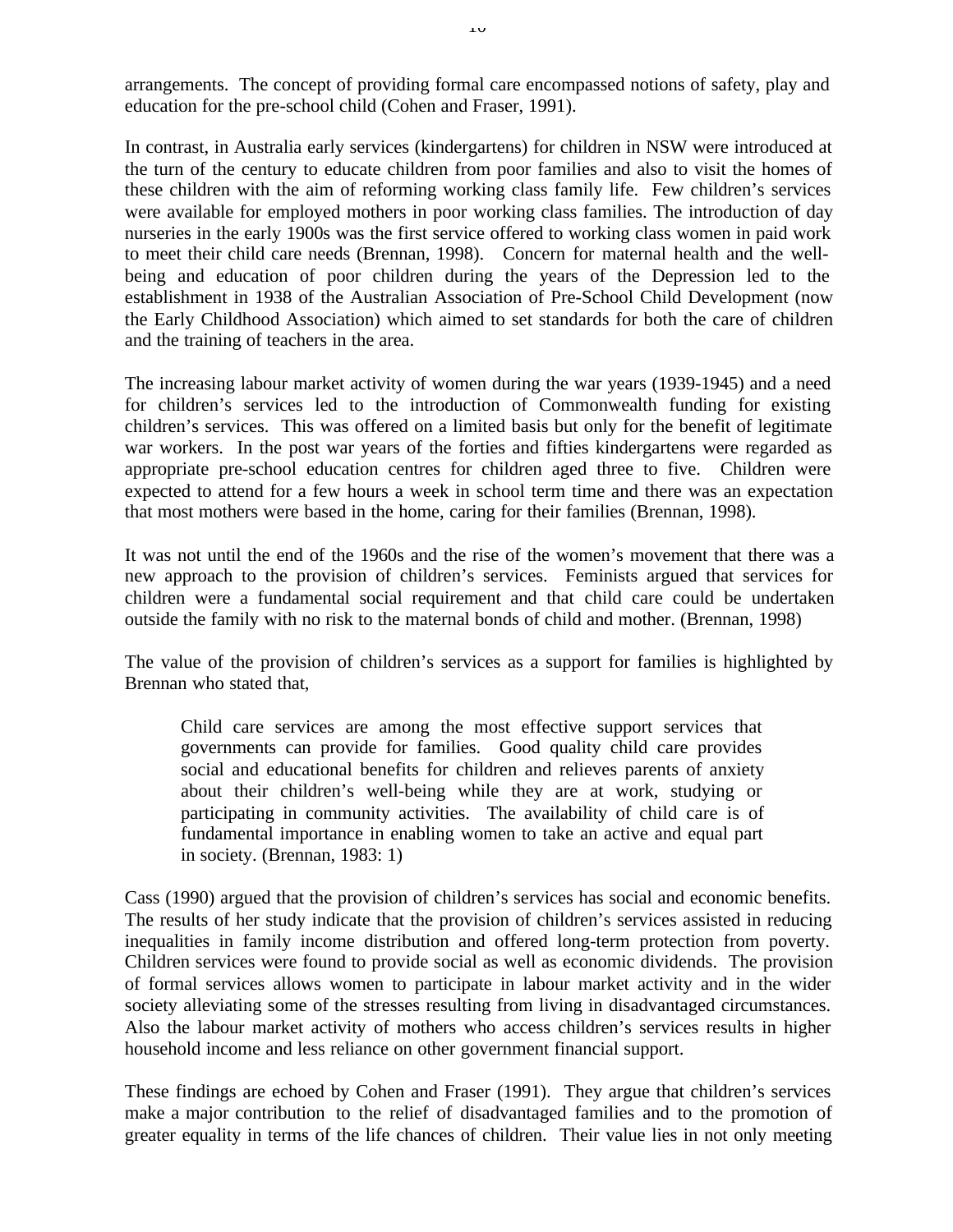children's needs but also in enabling parents to combine their parental responsibilities with participation in education, training and paid employment to achieve financial independence which protects children from poverty and neglect (see also Brennan,1983; Frank et al., 1989; Gormley, 1995).

### **2.5 The Quality of Children's Services**

Children's services are used by parents for a number of reasons such as their own work and training needs and because parents want their children to be involved in activities which stimulate and assist in their development (Brennan, 1983). Longitudinal studies have indicated that children do better if they have experienced good quality children services before starting school and in their future development are less likely to have contact with the juvenile justice system and more likely to gain employment (see also Weikart, 1982; Osbourne and Milbank, 1987; cited in Cohen and Fraser, 1991).

Citing research conducted by Schaffer (1990), Melhuish (1990) and Moss (1989), Cohen and Fraser emphasised that the quality of children's services has been shown to be an important mediating factor in the development of a child. Gormley (1995) found that high quality child care allows children to learn rapidly, develop strong attachments to adults and behave sociably with their peers. This positive early experience then translates to school where children are prepared to continue with the learning process making education easier, more rewarding and more effective. Following this continuum, Gormley argues the outcomes are higher employment levels, higher wages and better health. Even more important, then, is the importance of quality children's services for children at risk if they are to overcome their disadvantages.

In a review of a number of international studies (McCain and Mustard, 1999) on the significance of the first years of life to the development of children indicated that early years from conception to age six, particularly the first three years, set the base for competence and coping skills that will affect learning, behaviour and health throughout life. The brain is most receptive in early childhood and matures during the early years in a sequential manner. With the most favourable conditions and experiences the brain develops healthy and diverse capabilities. Neurodevelopment can be damaged if disruptions occur to the normal developmental experiences. Children who are abused or neglected develop maladaptive behaviours (Perry and Marcellus, 1997). McCain and Mustard, (1999) state that the evidence is clear that quality early child development programs that involve parents can influence how they relate to and care for children in the home and vastly improve outcomes for children. Perry and Marcellus (1997) state:

Aggressive early identification and intervention with abused and neglected children has the capacity to modify and influence development in many positive ways. (Perry and Marcellus, 1997:3)

#### **2.6 International Research on Children's Services and Child Protection**

As discussed earlier in the report, children under five years of age, those living in poverty, from single parent families or from an Aboriginal or Torres Strait Islander background appear to be at high risk of abuse and neglect (Parton, 1985; Roditti, 1995; Hood, 1998). While most child welfare services 'substitute' for parental care, children's services have the potential to reduce the need for more extreme intervention, by providing support for parents and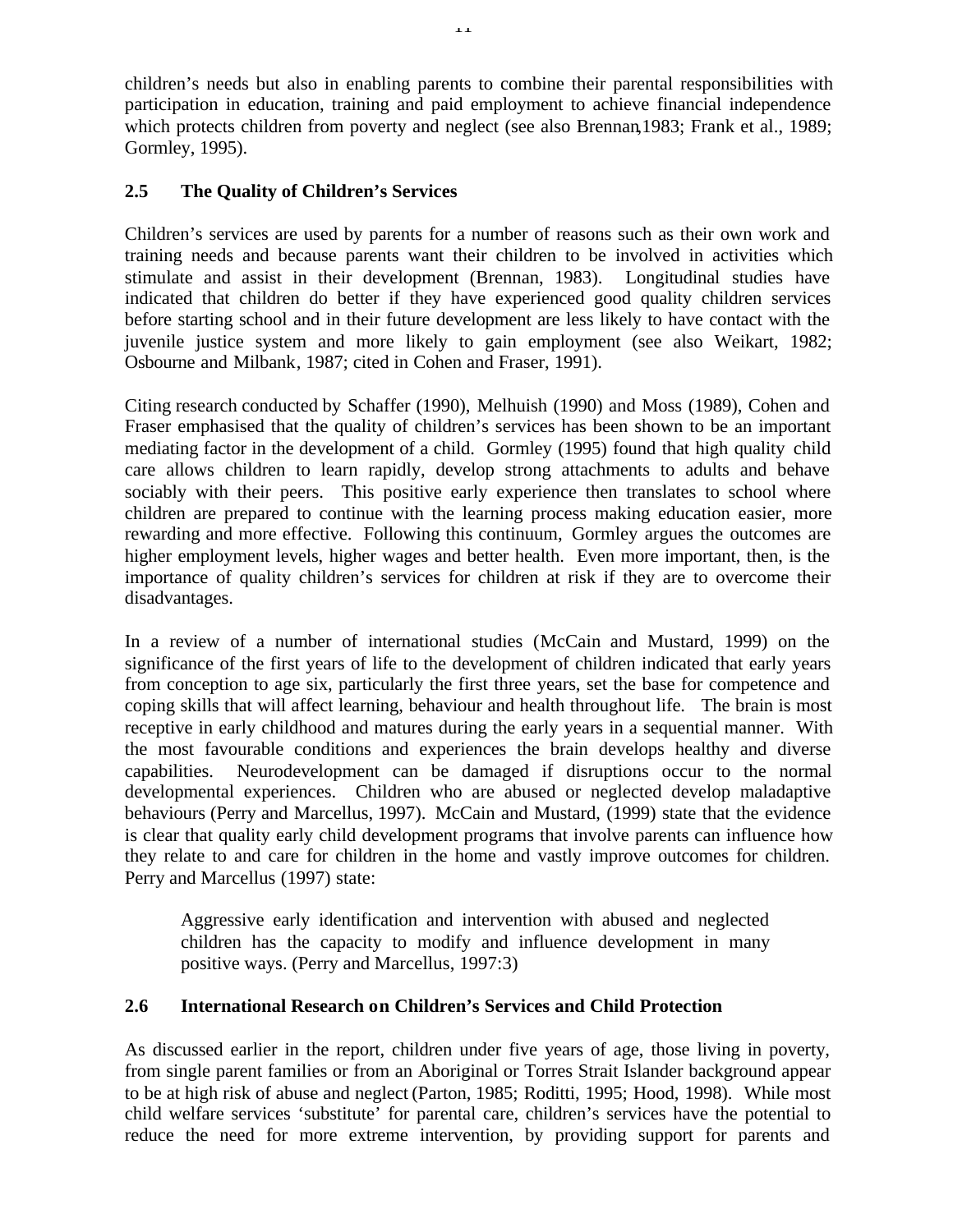developmental opportunities for the children (Hayden, 1993). Access to children's services can enable parents to attend training, counselling, or parenting classes to receive information about coping skills that could prevent a crisis from occurring at a later stage (Roditti, 1995).

Children's services provide safe and stimulating environments that foster children's development and give relief to families under stress thereby minimising the risk of abuse and neglect (Provence and Naylor, 1983 cited in National Crime Prevention Authority, 1999; Miller and Whittaker, 1988; Weikart and Schweinhart, 1992 cited in National Crime Prevention Authority, 1999; Tregeagle and Voigt, 1993; Cooper and Sutton, 1999; McCain and Mustard, 1999). Access to children's services also offers the opportunity to reach children early by providing support to families that may prevent further problems such as involvement in crime or substance abuse (Roditti, 1995; National Crime Prevention Authority, 1999). The remainder of the section reviews the empirical evidence on the effectiveness of the use of children's services as a protection and prevention strategy.

Table 2.1 provides a summary of the main research studies located in the literature search. A number of studies have found that pre-school programs and quality child care benefit young children, particularly in addressing their developmental needs. In the USA two programs developed in the early 1960s were designed to address the developmental needs of children from disadvantaged backgrounds, to maximise their learning potential and to reduce intellectual deficits in these children. To begin with, the *Head Start Program* was a six week summer program serving 500 000 pre-school children. An evaluation conducted by Westinghouse found that pre-school children who attended *Head Start* had improved performance on intelligence tests and performed better than non-*Head Start* children on tests of school readiness. The study found that immediate benefits were not long lasting and by the time children reached primary grades the gains had faded. However, the evaluation did not take account of variations in program content, staff quality, and staff to child ratios within the different programs implemented nationally (Valentine and Zigler, 1983).

The *Perry Preschool Program* was also developed and implemented in the early 1960s. It was a longitudinal study of the effects of pre-school education on disadvantaged children. The original sample was a group of 128 African-American children born between 1958 and 1962 whose parents were of low socioeconomic status. Children were assigned randomly to the intervention and control groups. The program involved two and a half hour classes each weekday morning and a 90 minute home visit by a teacher for 30 weeks. A follow-up of 123 children at 25 years of age was conducted. The results showed that the initial intellectual gains were not maintained. However, the intervention group had higher school achievement, higher rates of literacy, less criminal behaviour and less welfare dependency than the control group (Weikart and Schweinhart, 1992 cited in National Crime Authority (1999).

The 25 year follow-up study of the *Perry Preschool Program* also found that this program provided significant cost/benefits to the children involved and to the larger community, which far outweighed the cost of the program. Analysis revealed a cost/benefit ratio of 7:1. The analysis estimated that the cost/benefits from the program were in excess of \$US 88 000 per child. The benefits to the general public were mostly in terms of reductions in crime related activities (Barnett, 1993).

The types of program discussed above, while showing the benefits of attending quality preschool programs, were not designed specifically for children at risk of abuse and neglect.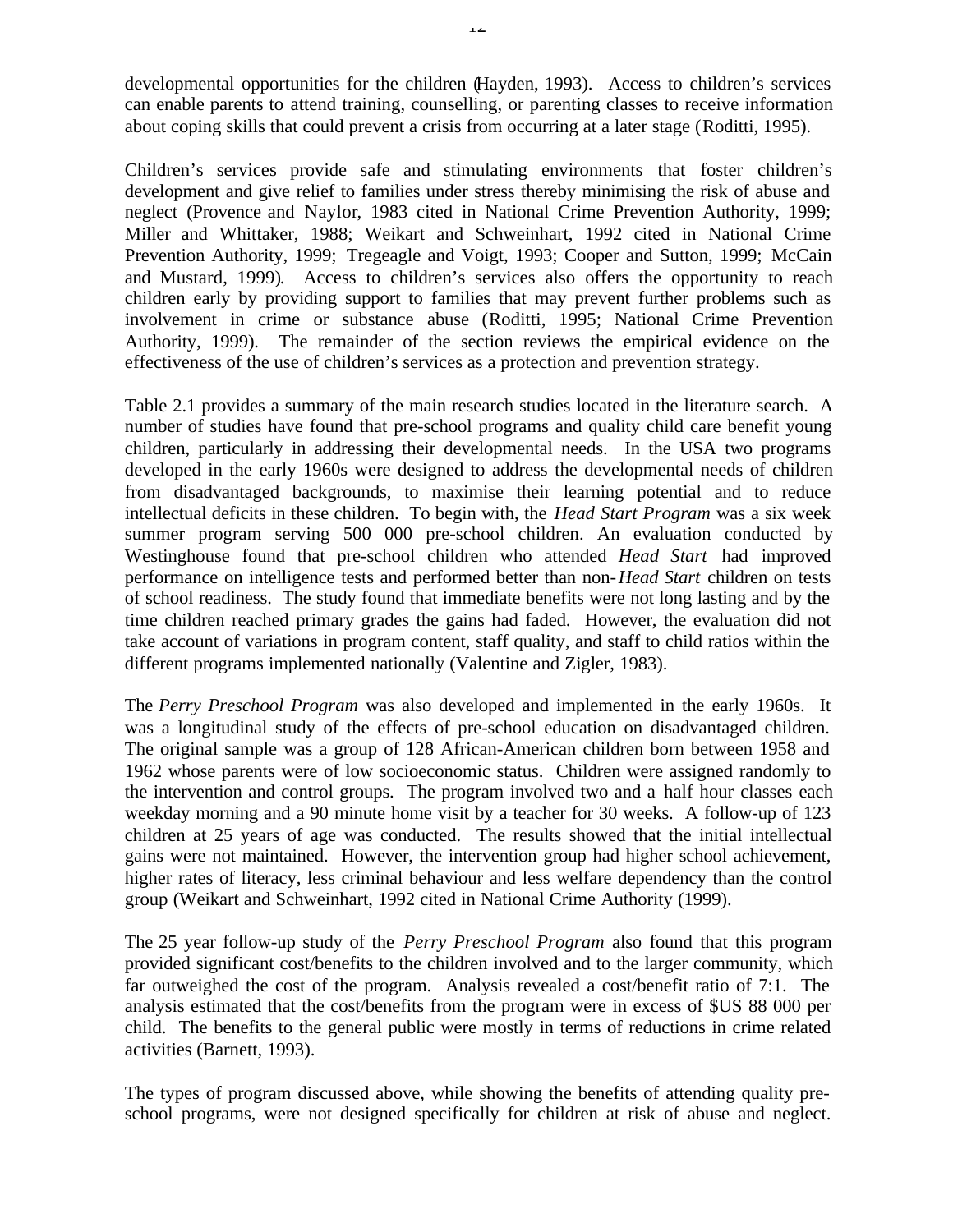# **Table 2.1: Summary of Literature on the Effectiveness of Children at Risk Attending Children's Services**

| Authors, year,<br>country                  | Research methodology                                                                                                 | Sample and Source                                                                                                                                                      | Type of service /intervention                                                                                                                                             | Outcomes                                                                                                                                                                                                                                                          |
|--------------------------------------------|----------------------------------------------------------------------------------------------------------------------|------------------------------------------------------------------------------------------------------------------------------------------------------------------------|---------------------------------------------------------------------------------------------------------------------------------------------------------------------------|-------------------------------------------------------------------------------------------------------------------------------------------------------------------------------------------------------------------------------------------------------------------|
| Bradley et al.,<br>1986, USA               | Non-random, quasi-<br>experimental                                                                                   | 39 pre-school age children<br>who were maltreated                                                                                                                      | Specialised day care programs,<br>regular day care centres and<br>family day homes                                                                                        | Maltreated children in day care settings exhibited more<br>positive social behaviour, reasonably effective<br>interaction with day care staff and productive<br>interactions with peers.<br>Quality of the day care positively correlated to the                  |
| Crittenden, 1983,<br><b>USA</b>            | Quasi-experimental<br>study, non-random                                                                              | 22 children who were<br>recommended for protective<br>day care due to risk of abuse<br>and neglect                                                                     | Protective day care                                                                                                                                                       | children's social competence.<br>After four years no significant differences between<br>children who attended day care and those that did not in<br>terms of whether they lived at home, in temporary foster<br>care or were permanently removed from their home. |
| *Durkin, 1986,<br><b>USA</b>               |                                                                                                                      | 142 referred children and<br>parents                                                                                                                                   | Therapeutic day care, parents<br>groups, individual counselling,<br>transportation, parents support<br>groups for 13 months                                               | Decrease in recurrence of abuse.<br>Improvement in child development.                                                                                                                                                                                             |
| Gilley, and.<br>Taylor, 1995,<br>Australia | Longitudinal study (3<br>years), interviews with<br>all mothers and some<br>fathers, (face-to face<br>and telephone) | 167 children born in two local<br>council areas in inner<br>Melbourne accessed through<br>Maternal and Child Health<br>Service                                         | Paid child care, health services,<br>play groups, toy libraries                                                                                                           | Low-income families were less likely to use paid child<br>care and other children services.<br>Mothers with low income were more likely to identify<br>services they would have liked to use but were unable to.                                                  |
| Heide and<br>Richardson,<br>1987, USA      | Non-random, matched<br>intervention and<br>control group, pre-test<br>post-test comparisons                          | 35 maltreated children<br>enrolled in a therapeutic day<br>treatment program and 35<br>maltreated children on waiting<br>list for therapeutic day<br>treatment program | Therapeutic day treatment<br>including developing caring<br>peer relationships, helping the<br>children deal with their feelings<br>and pre-school learning<br>activities | Developmental gains for children in fine motor,<br>cognitive, gross motor, social, emotional and language<br>areas.                                                                                                                                               |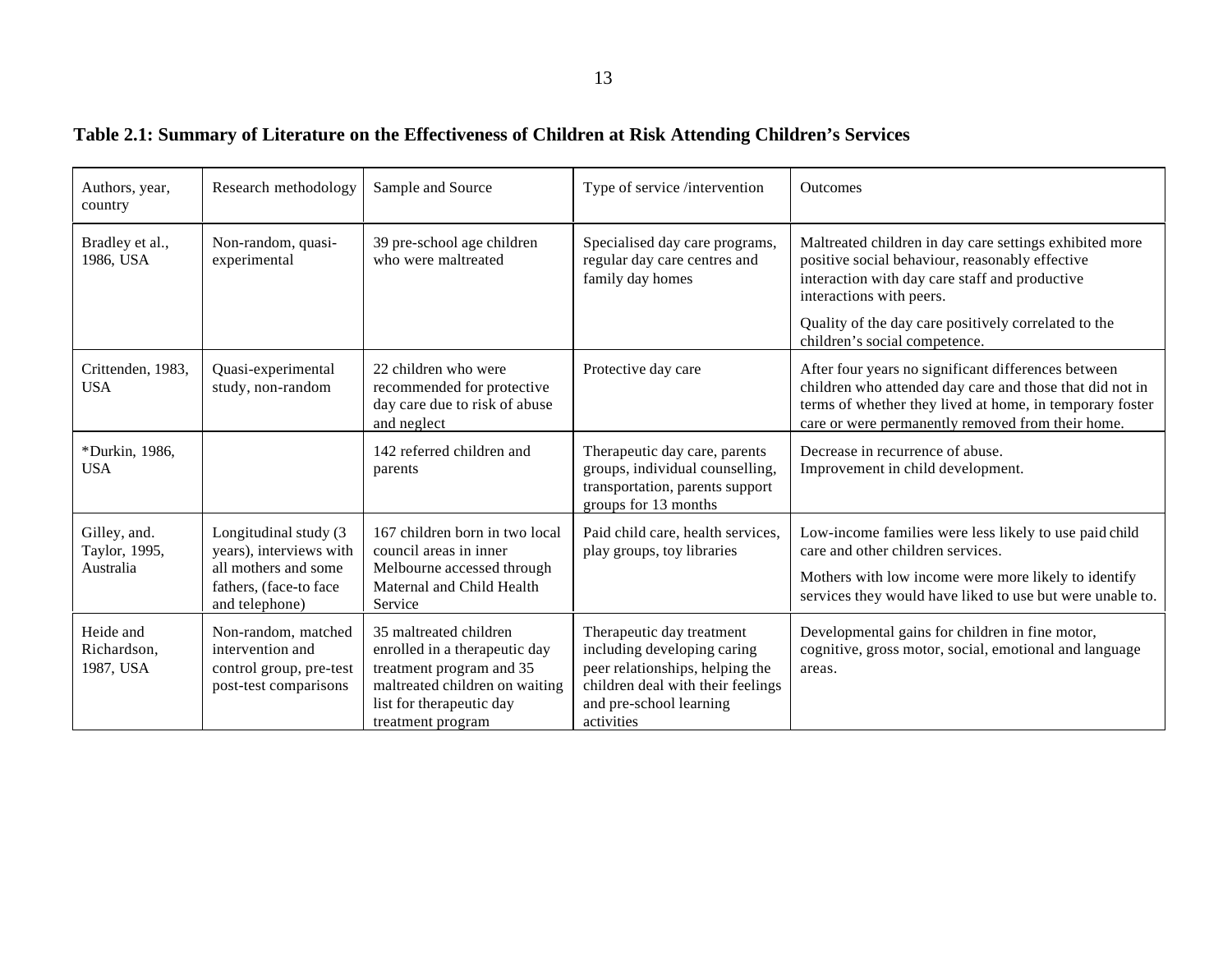|  | <b>Table 2.1: Summary of Literature (continued)</b> |
|--|-----------------------------------------------------|
|  |                                                     |

| Authors, year,<br>country                                                            | Research methodology                                                                    | Sample and Source                                                                                                                                      | Type of service /intervention                                                                               | <b>Outcomes</b>                                                                                                                                                                                                                                                                                                                                                                                                                                |
|--------------------------------------------------------------------------------------|-----------------------------------------------------------------------------------------|--------------------------------------------------------------------------------------------------------------------------------------------------------|-------------------------------------------------------------------------------------------------------------|------------------------------------------------------------------------------------------------------------------------------------------------------------------------------------------------------------------------------------------------------------------------------------------------------------------------------------------------------------------------------------------------------------------------------------------------|
| Johnson and<br>Walker, 1987,<br><b>USA</b>                                           | Longitudinal study<br>randomly assigned to<br>intervention and<br>control groups        | 128 Mexican-American<br>mothers from low<br>socioeconomic status in first<br>follow-up                                                                 | Home visits and centre-based<br>program over two years                                                      | Intervention mothers were more affectionate, used less<br>criticism, less restive control, more encouraging in<br>interactions with child and provided more stimulating<br>home environment for child than control group.                                                                                                                                                                                                                      |
| **Lally, Magione<br>and Honig, 1988,<br><b>USA</b>                                   |                                                                                         | 108 low-income families                                                                                                                                | Family support and early<br>education over 3 years                                                          | Initial cognitive gains not sustained after 10 years.<br>Lower delinquency and better school performance for<br>girls.                                                                                                                                                                                                                                                                                                                         |
| *Provence and<br>Naylor, 1983;<br>Seitz, Rosenbaum<br>and Apfel, 1985,<br><b>USA</b> | Quasi-experimental,<br>matched pairs                                                    | 18 pairs of economically<br>disadvantaged first time<br>parents located through clinic<br>records of women registered<br>for obstetric care            | Home visits; extended<br>paediatric care, regular day<br>care/toddler school from<br>prenatal to 30 months  | After a 10 year follow-up intervention mothers more<br>likely to be self-sufficient and self-supporting and<br>smaller family size than non-intervention mothers.<br>After a 10 year follow-up intervention children better<br>school attendance, less aggression and antisocial<br>behaviour than control group.<br>Costs of the intervention less than saving to community<br>in terms of welfare support and need for special<br>education. |
| **Weikart and<br>Schweinhart,<br>1992, USA                                           | Randomised control<br>and intervention group                                            | 128 African-American<br>children born between 1958<br>and 1962 and parents of low<br>socioeconomic status; follow-<br>up 123 children                  | 2 1/2-hour classes each weekday<br>and 90 minute home visit by<br>teacher for 30 weeks of year              | Initial intellectual gains not maintained, but higher<br>school achievement, and rates of literacy, less criminal<br>behaviour and less welfare dependency.                                                                                                                                                                                                                                                                                    |
| Yandell, and<br>Hewitt, 1996,<br>Australia                                           | Exploratory study,<br>multiple baseline pre-<br>test/post-test single<br>subject design | Parents requesting or being<br>referred for respite daycare for<br>the first time between January-<br>June 1993<br>8 families including 11<br>children | Occasional daycare at<br>accredited child care facilities<br>(non-working and non-study<br>related daycare) | Respite care assisted families with pre-school children<br>by acting as a circuit-breaker, reducing stress and<br>allowing some time out for parents and children.<br>Outcome measures, changes in parents' feelings,<br>attitudes and behaviours towards their pre-school<br>children.                                                                                                                                                        |

Note: \* cited in Miller and Whittaker, (1988) 'Social services and social support: blended programs for families at risk of child maltreatment', *Child Welfare*, 67(2), 161-74.

\*\* cited National Crime Authority (1999 *) Pathways to Prevention*: *Developmental and Early Intervention Approaches to Crime in Australia*, National Crime Prevention, Commonwealth Attorney General's Department, Canberra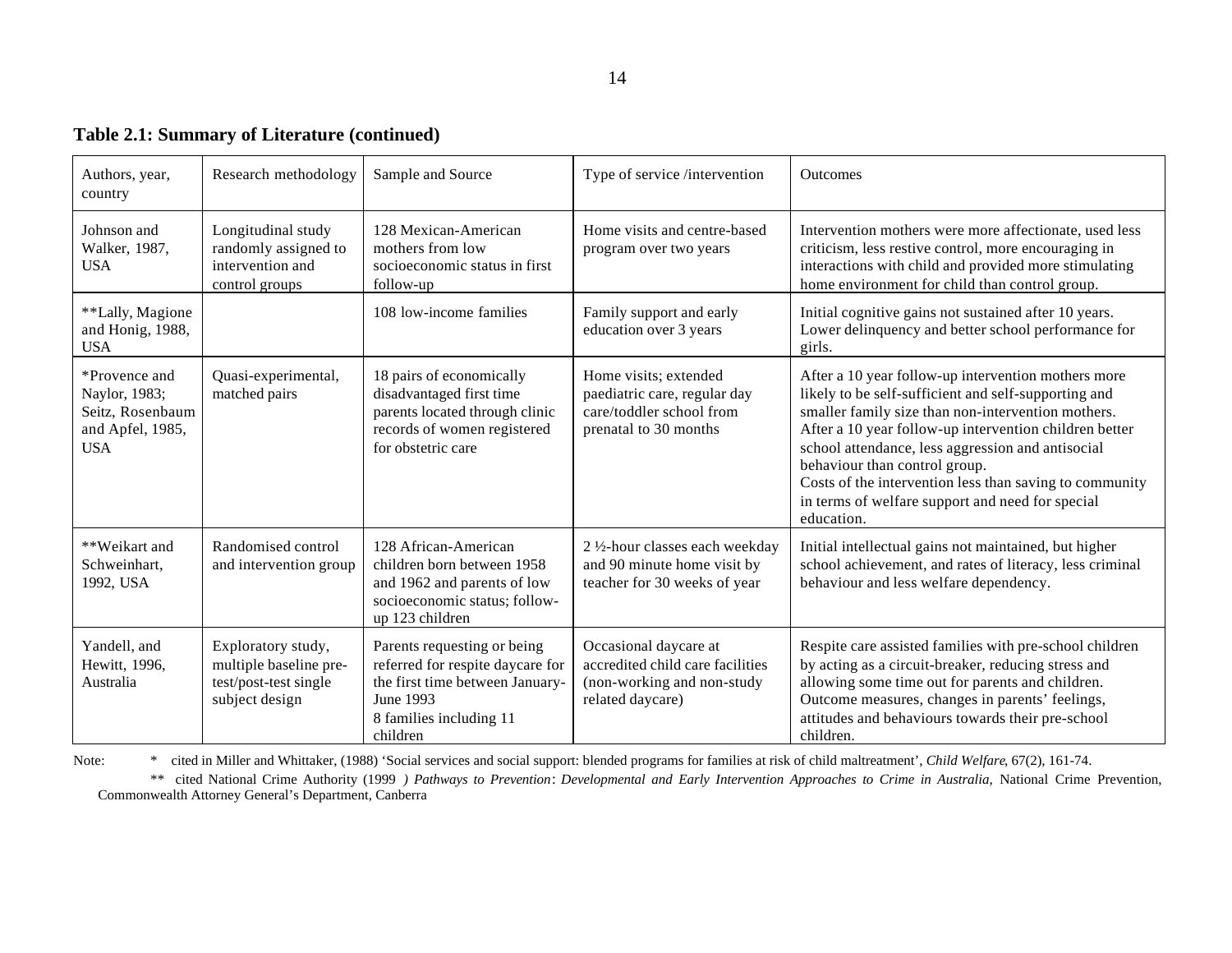They were designed for children from disadvantaged and low socioeconomic families. Such families have been shown to be among families at risk of abuse and neglect of their children (Tomison, 1997b).

A number of other studies have been conducted in the USA in relation to the use of children's services for children either at risk of abuse or neglect or who have been maltreated. Crittenden (1983) investigated the effects of using children's services for families under stress in a quasi-experimental study of 22 children recommended for protective day care. In nine cases, protective day care could not be organised because of a lack of services, difficulties with transport and cost. These nine children were used as the comparison group to those who attended the protective day care. An assessment of the home environment, maternal attachment and infant development was conducted at the time of referral to the protective day care. At a one year follow-up more children who had not attended the protective day care were living at home compared to those who attended. However, after four years there was no difference in where children were living in the two groups. The author concluded that ' mandatory protective day care had hastened, but not caused, the removal of the children'. Day care seemed to function as a catalyst by exacerbating the process of family rejection and anger and thus making the home a less safe environment for the child rather than reducing the pressure and giving the family a break so that they can more adequately care for the child (Crittenden, 1983: 297). There were, however, several problems with the research methodology as the participants were not randomly assigned to control and intervention groups and the sample size was very small. But the findings raise the question of whether children's services, such as child care, are an effective protection strategy in all situations.

Cohen (1979), found that a program of therapeutic intervention including play therapy, individual and group therapy, therapeutic day care, crisis nursery services and medical care had positive benefits for children who had been abused and neglected. The 70 children in the study, exhibited a variety of psychosocial, emotional and developmental problems (interaction with peers, ability to give and receive attention, general happiness, attention span). By the end of the intervention many of the problems had been resolved. However, interventions with the parents were less successful (only 42 per cent were judged to have reduced the potential for abuse or neglect).

Bradley et al., (1986) conducted a study to determine whether the quality of three different types of day care (specialised day care programs, regular day care centres and family day homes) influenced the children's social development. The sample of the study included 39 pre-school age children who had been maltreated. The children were rated by their parents as displaying high levels of disturbed behaviour. Observations of the maltreated children when in care settings, however, showed that they exhibited more positive social behaviour, reasonably effective interaction with day care staff and productive interactions with their peers. The quality of the day care in terms of the program content, physical environment and carer traits was positively correlated to the children's social competence. They state that:

There is an assumption that maltreated children will manifest more socially competent behaviour in day-care contexts where the caregivers consistently display such strategies as modulated voice control, fair and predictable rules, appropriate physical affection, courtesy, encouragement of mutual respect among children, fair and discrete discipline, clear communication, non-authoritarian attitudes, willingness to talk and listen to children, enthusiasm and positive emotional behaviours… Being in good quality day care, may remove the child … from … the 'world of abnormal rearing. (Bradley et al., 1986: 182)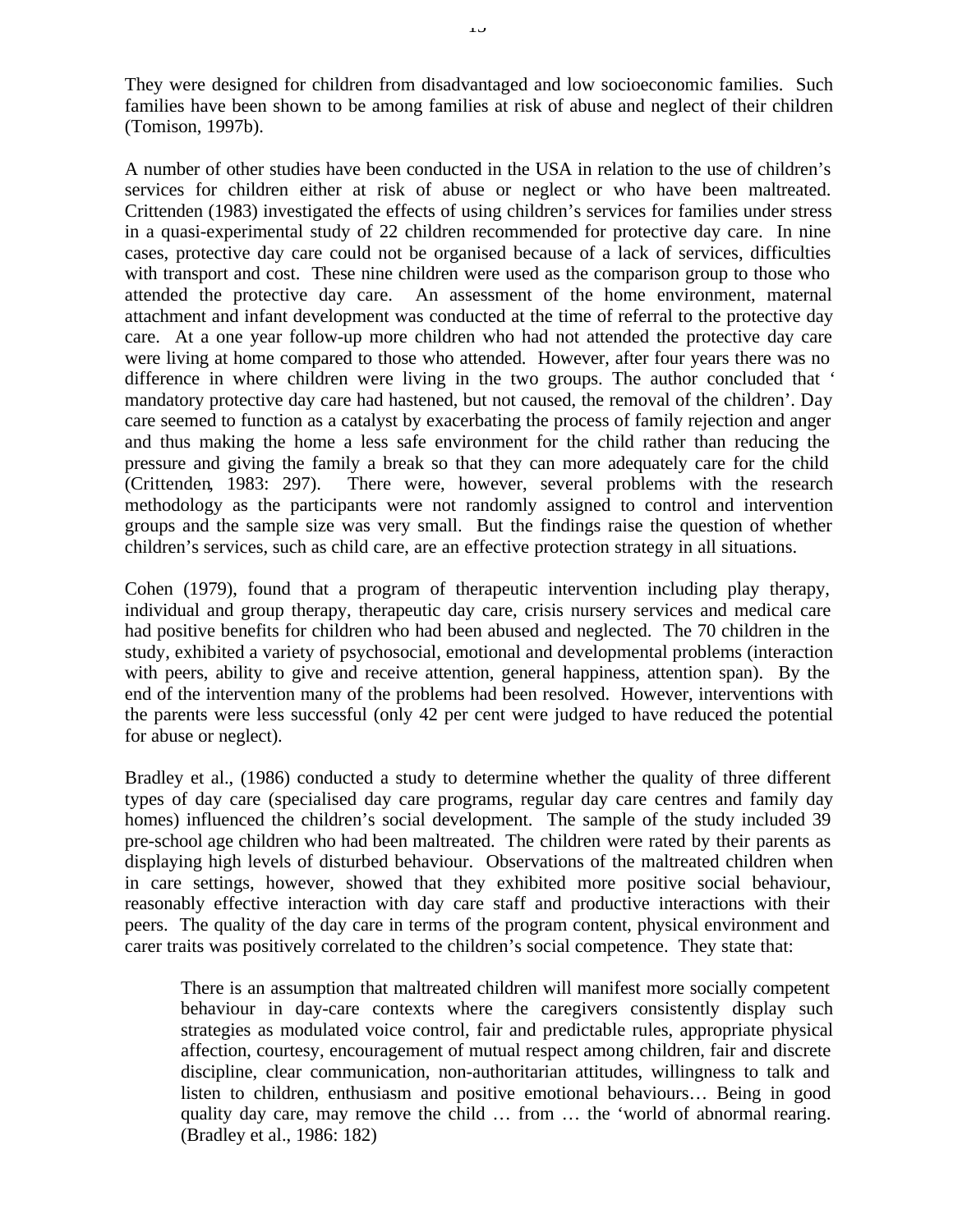In another study, 35 maltreated children involved in a therapeutic day treatment were compared to 35 children who were on the waiting list to attend the program. All 70 children were under the authority of the state protective services. The children attended the program for six hours, for five days a week and there was a 1:2 staff to child ratio. The program focused on building self-esteem, developing caring peer relationships, helping the children deal with their feelings, in addition to typical pres-chool learning activities. The results of the study showed that enrolment in the program raised children's fine motor, cognitive, gross motor, social, emotional and language development (Heide and Richardson, 1987).

Another study which supports these findings was conducted by Johnson and Walker, (1987). The Houston Parent-Child Development Centre, used a primary prevention program directed at infants (aged one to three years) and their parents to reduce the occurrences of behaviour problems. The program was designed to promote social and intellectual competence in children from Mexican-American families of low socioeconomic status. The program involved approximately 550 hours of participation over two years. In the first year, home visits were conducted and in the second year the mother and child came to the centre four mornings a week to attend classes on child management, cognitive development and family communication skills. At the end of the program mothers who participated in the program were more affectionate, used less criticism, used less restrictive control, were more encouraging and provided a more stimulating home environment compared to a control group (Johnson and Walker, 1987).

The *Kempe Early Education Project Service for Abused Families* (KEEPSAFE) involved a therapeutic pre-school for physically and sexually abused children. The program included early education and therapy to enhance the social and emotional development of the children so that they could enter the public education system. The program also involved home visits to improve the quality of interaction between the child and primary caretaker. Not all children were living with natural parents, 14 were with their natural families, four were with relatives and six were in foster homes. After completing the program 16 children were with their natural families, predominantly the mother, one was with relatives, two were in temporary foster care and five were in permanent foster care or had been adopted. The majority of children had made developmental gains. The authors concluded that the home visits, twice a month was not enough to have a significant effect on reducing the level of abuse (Oates et al., 1995).

The *Yale Child Welfare Research Program* was a research demonstration project. The target families for the program were severely impoverished, first time parents. The program ran from late pregnancy to 30 months after the birth of the child. The Program components included home visits, extended paediatric care, day care or pre-school with highly trained staff and low staff child ratios and regular developmental examinations. Each child had a primary caregiver and they focused on the children's emotional and social development. The primary focus was on services delivered by an interdisciplinary team. The intervention seemed to increase self-esteem in the children (Provence and Naylor, 1983, cited in Miller and Whittaker, 1988). Over a 10 year follow-up period the intervention group had better school attendance and less need for special education services than the control group. Also the intervention mothers displayed higher levels of satisfaction and pleasure with their relationships with their children and the families were more likely to be self-supporting and living independently than those in the control group. These results translated into economic benefits to the community in terms of less welfare dependency of the families and savings on special education programs. 'The results suggest that family support procedures including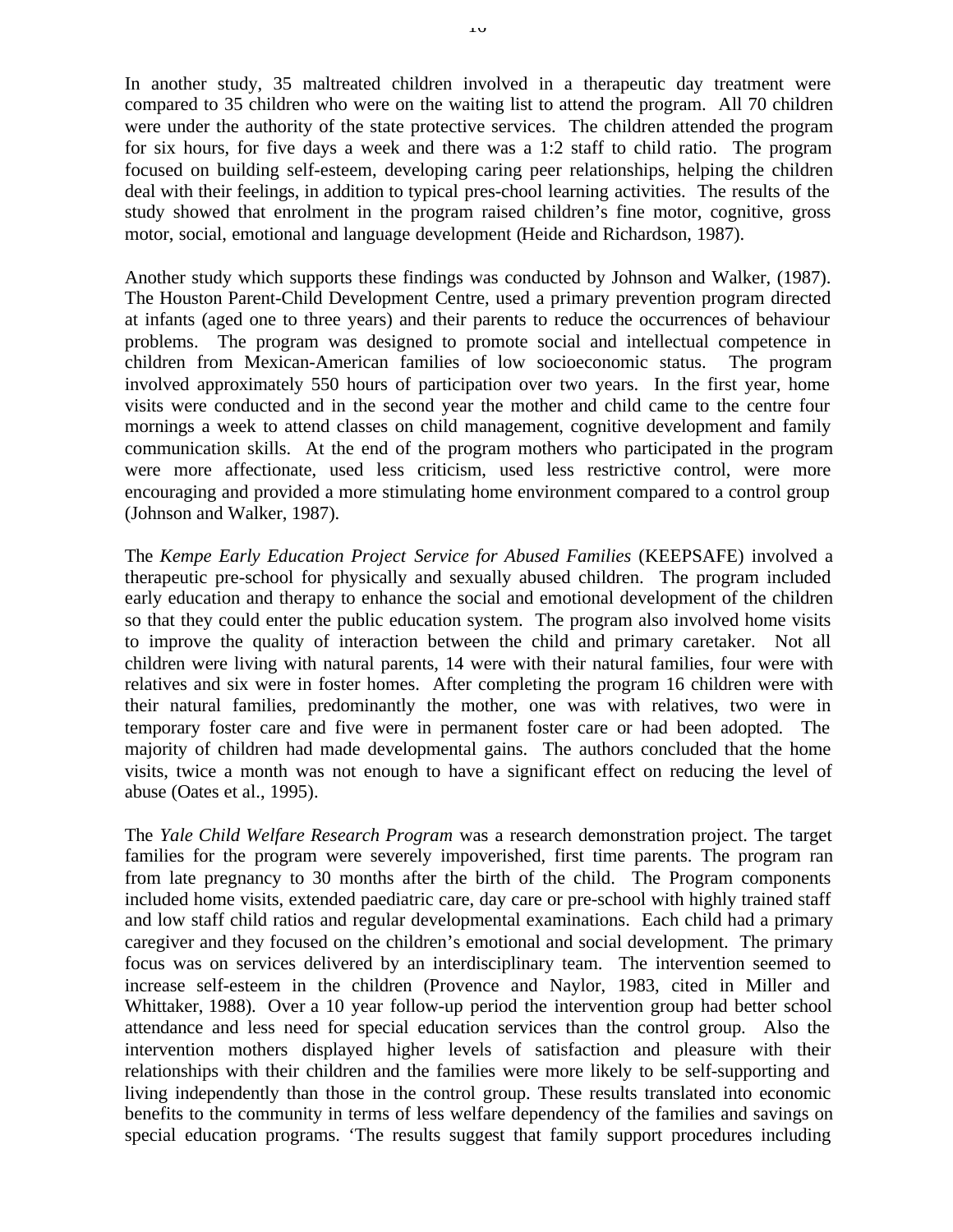quality day care, have considerable promise as a general model for intervention programs (Seitz, Rosembaum and Apfel, 1985: 376).

The *Childhaven Therapeutic Day Care* operated out of a private child care agency. It was developed in response to the need for services for high risk parents reported to the child protection services. As part of a holistic program the children were picked up from their homes and taken to child care. This process allowed for daily access to the children's homes that served as an extension of the formal program to assess parent-child interaction, parents personal functioning and the physical environment. The parents were also offered practical parent education within the day care. The service emphasised concrete assistance to alleviate stress. Results of the program showed that there were improvements in all problem areas, including the recurrence of abuse and the child's development up to the time the service was withdrawn (Durkin, 1986, cited in Miller and Whittaker, 1988).

The Syracuse Family Development Program (cited in Lally, Magione and Honig, 1988) involved weekly home visits to disadvantaged women from the time the women became pregnant until after the birth of their child. After the birth, day care was provided to the child until they reached five years of age. Home visits encompassed teaching the parents about games to assist their children to learn, nutrition, positive support and encouragement. They also helped family members to take an active role in the child's development. Family support combined with the provision of child care was the key to this project's success. It was found that the intervention children at age 15 had lower rates of delinquency than children in the control group.

### **2.7 Australian Research on Children's Services and Child Protection**

While there are links that can be made in the overseas research studies of the benefits to children and families of the provision of a range of services (including children's services) especially for high risk families and children there have been few studies in Australia on the effectiveness of using children's services as a child protection strategy. In a study by Fernandez (1996) investigating children's need for and experience of substitute care it was found that just over half of the sample of parents felt that access to children's services would have prevented their child from entering substitute care.

The importance of children's services is also highlighted in the findings of the *Life Chances Study,* a longitudinal research project conducted by the Brotherhood of St Lawrence. The aim of the study was to investigate the life opportunities of a group of children from low income families. Interviews were conducted with 167 mothers, of children born in 1990, when their child was approximately six months old. Subsequent interviews were conducted when the children were 18 months and 2  $\frac{1}{2}$  years old. The study found that the most helpful services used by the mothers were Maternal and Child Health Services and child care services. However, low income families were less likely to use paid child care and other children's services and more likely to identify services they would like to have used but were unable to. The reasons those families gave for not being able to use services included their cost and lack of availability (Gilley and Taylor,1995).

The only Australian study which specifically examines the impact of providing children's services as a preventive strategy was one conducted in 1993 by Yandell and Hewitt (1996). The intervention examined in the research was the provision of respite daycare over a period of three months for pre-school children of the participating families. It was an exploratory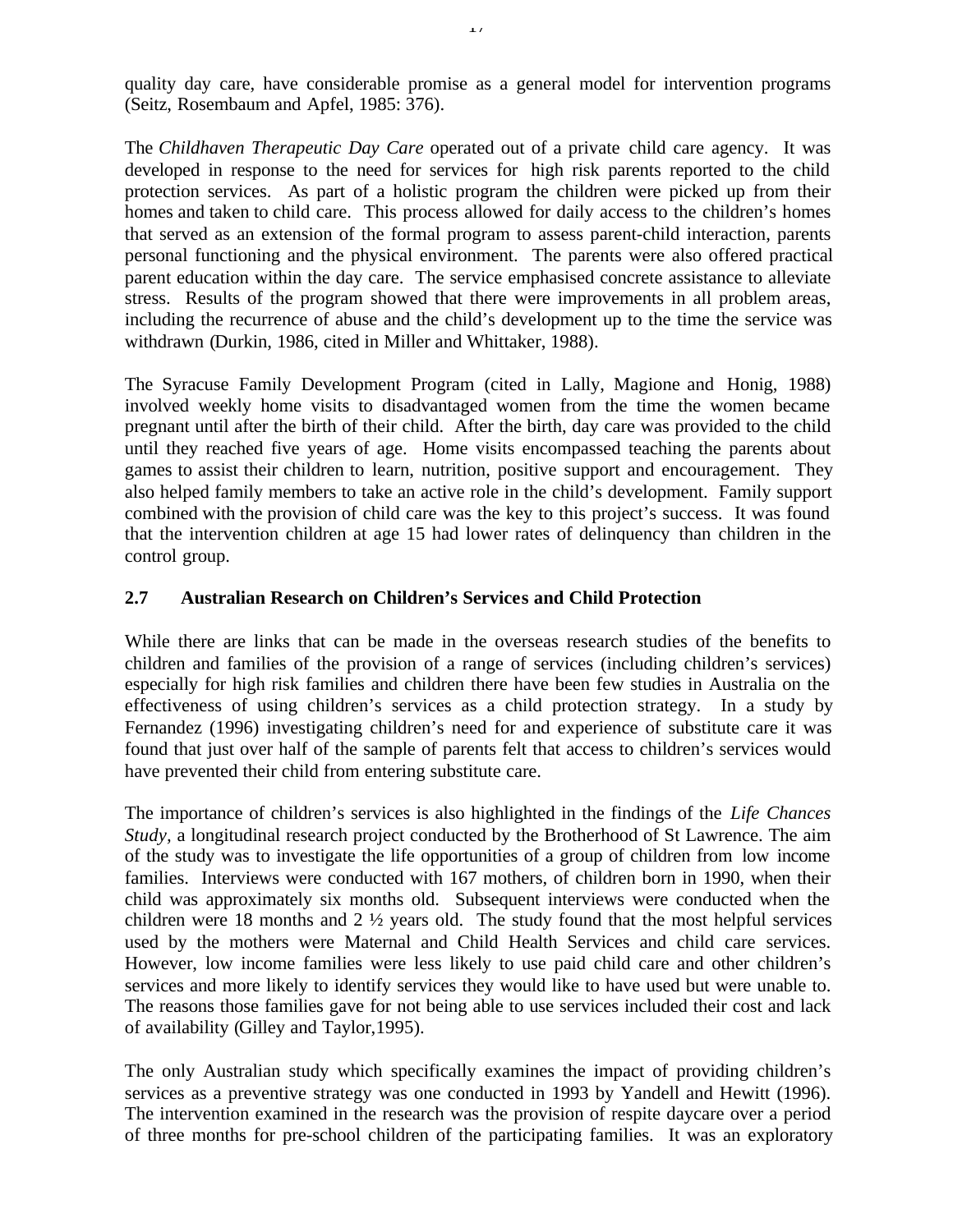study with eight two-parent families (11 children). Based on Hudson's (1982) Index of Parental Attitudes the children in the sample were at a low risk of being abused. Only one family was formally referred to respite care by an agency worker. The Index of Parents Attitudes scores indicated that one third of the parents showed a change in the direction of decreasing problems after the three month period of respite care. The respite care acted as a 'circuit-breaker', reducing tension and giving breathing space for both parents and children. However, the authors noted that the influence of intervening variables such as maturation of the child and the passing of time could not be discounted. Although these results are promising the study had a small sample size and there was no control group for comparison.

One of the themes emerging from the overseas literature is the need for a holistic approach to the prevention of child abuse and neglect abuse. This theme is also reflected in findings of the evaluation of the *Alys Key Family Care Demonstration Project* in Victoria. The aims of the project included:

- ? Retention of children within the care of their families without the children being subjected to severe abuse or neglect;
- ? Enhancement of parenting skills and empower parents to nurture and care for their own children;
- ? Improvement of children's physical, emotional, social and intellectual development; and
- ? Improvement of overall family functioning, both within the family as well as the family's links with their community. (O'Brien, 1992: 57)

The Victorian project's service model was based on a team approach to whole families rather than an individual family member. Priority was given to families whose children were at high risk of being removed from the family. The model was based on the provision of support by a multidisciplinary team including a family counsellor, a family support worker and a children's services worker. The intervention involved a number of group programs designed to allow parents to share the difficulties of being a parent and to learn ways to cope with and to interact positively with their child. There was also a program for pre-schoolers with developmental delays and respite care was provided once a week to give parents a break and to provide children with extra stimulation and friendships in a safe environment.

An evaluation of the project was conducted over the period 1986-1989. A total of 264 children from 102 families were involved in the program. There were 129 children at high risk of being removed from their families. The evaluation indicated that only nine children were removed from their families whilst they were involved in the program. There was an overall retention rate of 93 per cent and the service proved to be cost effective. Family functioning also improved. The evaluation concluded that using a combination of services, reaching out to families and addressing all aspects of family functioning was important in working with high risk families (O'Brien, 1992).

As with the use of children's services as a child protection measures, little is also known about the use of them in child abuse prevention programs. A CPC audit found that of all child abuse prevention programs, family support programs (46 per cent), (with a focus on the family as a whole rather than child alone) and community education programs (32 per cent) were the most prevalent with smaller numbers of other child focused programs. There was nothing specifically mentioned in the audit in relation to children's services as a preventive strategy for child abuse and neglect (CPC, 1997b).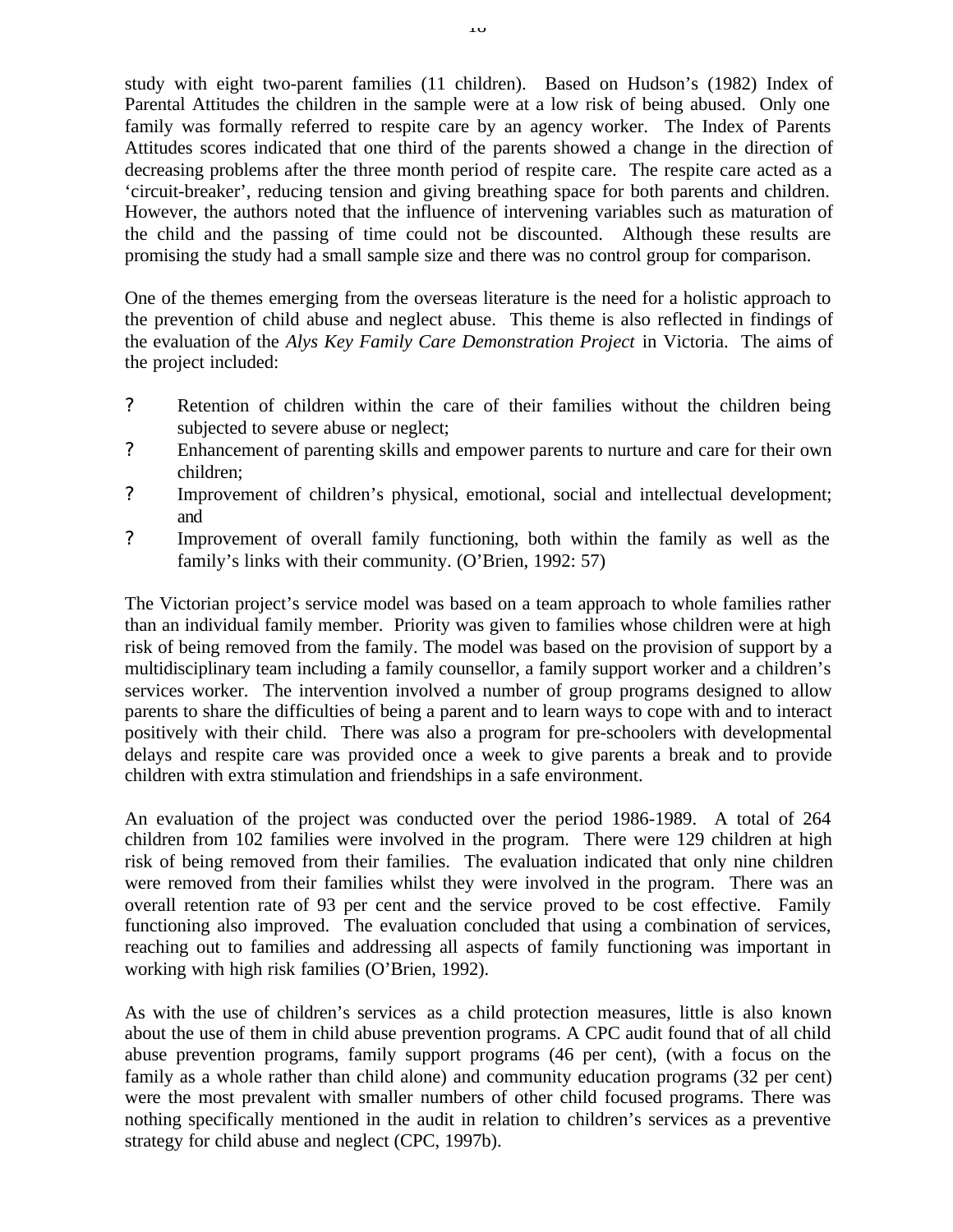The dramatic increase in the use of children's services has drawn attention to the need for research on abuse and neglect within these services. In contrast to abuse occurring within the family setting, abuse and neglect in children's services can affect large numbers of children over a short period of time. Without adequate research policy makers can not develop rational and effective solutions to this problem (Russell and Clifford, 1987; Cashmore, Dolly and Brennan, 1994).

Research on abuse in care is scarce. One study by Russell and Clifford (1987) attempted to describe the incidence of abuse and neglect in day care services and the effectiveness of regulations in preventing or alleviating this problem. It was conducted in Orange County, USA and used data from the complaint log maintained by the Office of Child Day Care Licensing. The complaint log was used to review centres and homes where severe complaints of abuse and neglect had occurred. Programs that were unlicensed or unregistered had the most frequent complaints, particularly in relation to violations of staff to child ratios. One out of six complaints were of alleged abuse and neglect of which 40 per cent were substantiated. However, the majority of complaints were made on a small number of programs.

An Australian study examined data from the Child Protection Unit of the Camperdown Children's hospital from July 1987 to April 1990. The abuse occurred in a number of settings including pre-schools, activity care and family day care. Booth and Horowitz (1992) noted that most abuse occurs in the home, however data show 'there is sufficient risk of abuse in child care facilities to make it imperative that the community develop strategies and systems to detect, deter and prevent abuse'. (Booth and Horowitz, 1992: 158)

The results from the analysis of the data show that of the 1133 children seen at the Child Protection Unit from July 1987 to April 1990, 95 children or 8.4 per cent, were abused in children's services outside the family home, with the great majority being sexually abused. Most children were younger than six years of age. The children exhibited behavioural changes, which alerted the parents to the possibility of abuse. The abuse was later confirmed by the Department of Community Services, police or the Child Protection Unit, and in the cases of physical abuse, by the presence of non-accidental injuries. The authors stated that

'if the number of places for child care outside the home is to increase in response to social and economic pressure, both those responsible for supervision of these services and parents must be mindful of the vulnerability of young children to abuse'. (Booth and Horowitz, 1992: 162)

Another study, again from the USA, was designed to identify variables associated with the abuse of children in daycare centres and homes, and to specify risk factors to guide professionals and parents. Literature on child abuse (physical, sexual, and ritual) was reviewed. The study found that physical abuse occurred most frequently in the form of overdiscipline, and may have been inadvertently supported by parents' permission for corporal punishment. Although sexual abuse occurred less frequently in centres than in homes, effects on the victim seemed worse in centres. The perpetrators were predominantly male. Failure of centre staff to report suspicion of abuse by fellow staff or parents was cited as a concern by several researchers (Schumacher and Carlson, 1999).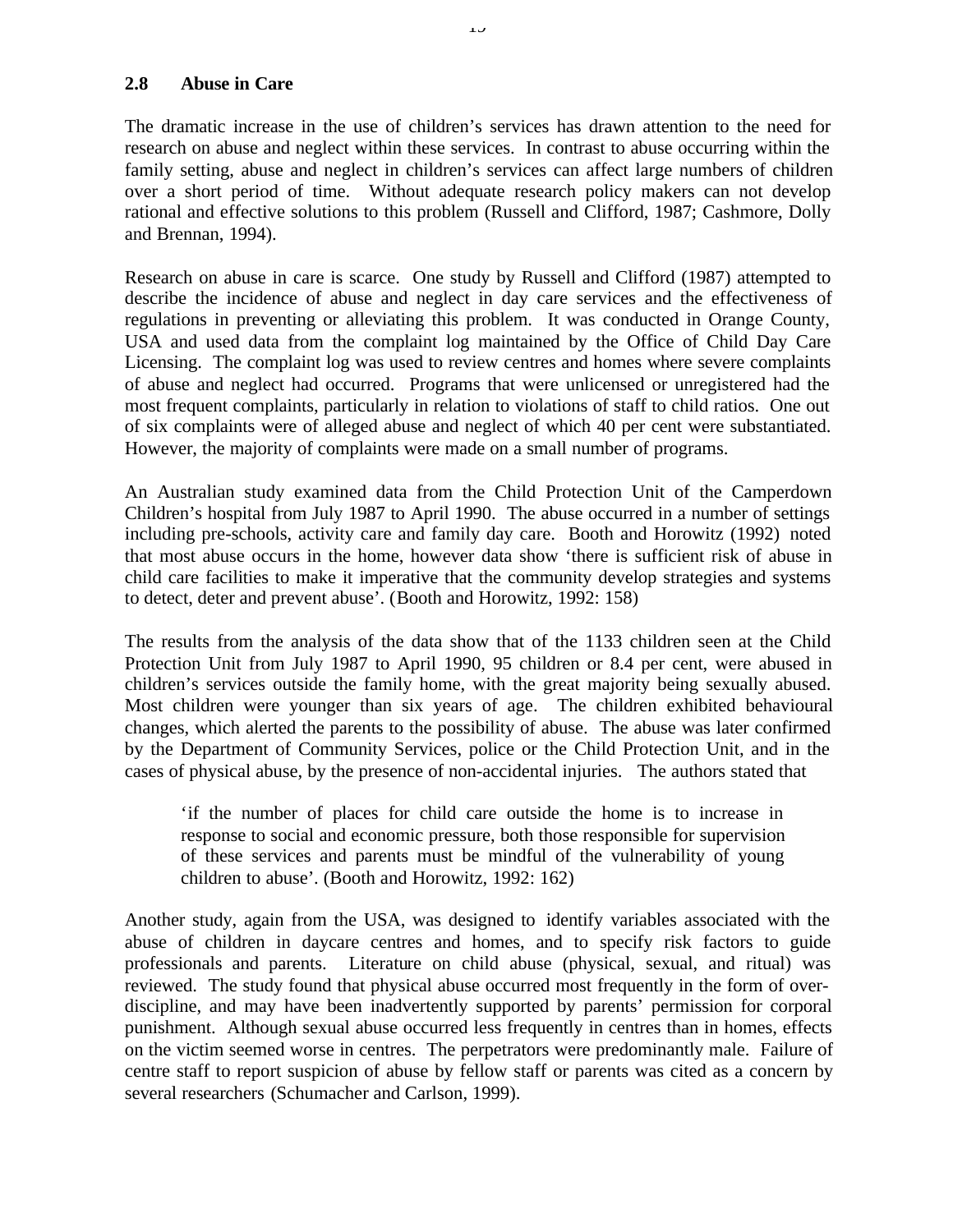Only one study was located which focused on the notification by workers in children's services of suspected abuse and neglect. The study involved 3737 children attending child are institutions in three suburbs in Stockholm. Three per cent of these children were suspected of being maltreated. Of these cases only 37 per cent were reported to the Child Protective Agencies (CPA). Interviews with directors of these centres revealed delays in reporting suspicions of child abuse to the CPA. One of the possible reasons for delays in reporting suspected abuse and neglect was the way in which reports were processed by the CPA (Sundell, 1996).

Finkelhor, Williams and Burns, (1988) examined data collected in the United States related to cases of abuse of children under seven years old which occurred in day care settings and were substantiated in some way. They found a concerning increase in the numbers of cases of abuse. However they point out that day care is not an inherently high-risk locale for children. The risk of abuse is not sufficient reason to avoid day care in general or to justify parents' withdrawing from the labour force. They put forward a number of recommendations with regard to the prevention of abuse including preventive education for pre-school-age children; provision of toileting facilities in day care centres that reduce privacy; increased attention being paid to family members of day-care staff and operators who may have access to children. They also recommend that staff should be screened on a wide range of background information not just those associated with paedophile behaviour (Finkelhor, Williams and Burns 1988).<sup>18</sup>

The research on abuse occurring within children's services is scarce. The findings from this small body of work highlight the need for further research. The research indicates that children are at greater risk of abuse and neglect outside children's services settings and that the risk of abuse is not a sufficient reason to avoid using such services. However, it is vital that procedures for deterring and detecting abuse and neglect in care are implemented.

### **2.9 Summary of Research on Children's Services and Child Protection**

Despite some methodological problems, the findings of the research reviewed shows access to good quality children's services has been found to benefit children in terms of their social and educational development, particularly children from disadvantaged backgrounds. Children's services provide children at risk with a safe and stimulating environment for part of their day and allow other adults to monitor their welfare. Children's services also offer the opportunity to reach children early and give parents respite from the pressures of caring for a child. Early intervention in the form of children's services has the potential to avert future problems from occurring such as delinquency and substance abuse. However, the research findings suggest that children's services alone do not provide the solution to the problems associated with abuse and neglect. A holistic approach whereby children's services are part of a range of support offered to the families and their children such as regular home visiting seems to be a more effective child protection strategy.

 $\overline{a}$ 

<sup>18</sup> Similar safeguards are included in the Quality Improvement and Accreditation System (QIAS) for child care centres and NSW Risk Assessment Process (DoCS*, Practice Guidelines for Risk Assessment in Children's Services*, 1998b).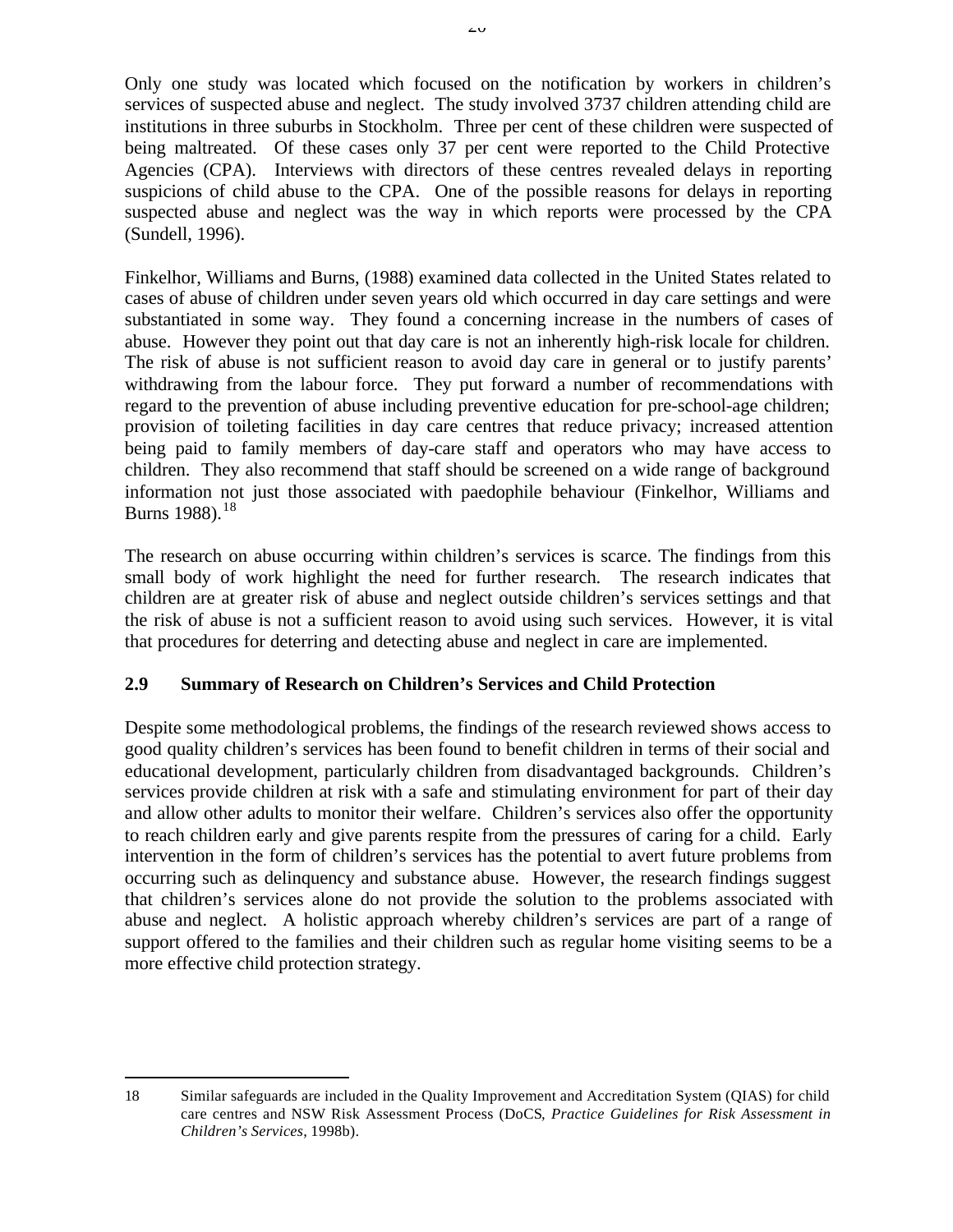# **3 Review of Policies and Procedures**

This section reviews policies and procedures in relation to the provision of child protection and children's services by the NSW Government to families, children and young people. This is followed by an overview of children's services for children at risk of abuse and neglect with particular attention given to programs for Aboriginal and Torres Strait Islander people, people from a non-English-speaking background and children with a disability.

# **3.1 Overview**

The NSW Government has a number of policies in relation to child and family services. These policies are primarily administered and implemented by the Department of Community Services  $(DoCS)$ .<sup>19</sup> Legislation underpins the policies, roles and functions of the DoCS services provided to protect children and young people. The framework of legislation, regulations and charters in relation to child protection for children under school age is as follows:

- ? *Children and Young Persons (Care and Protection) Act 1998*;
- ? Children (Care and Protection) Regulation 1996;
- ? Centre-based and Mobile Child Care Services Regulation (No 2) 1996 [as amended May 1997];
- ? Family Day Care and Home Based Child Care Regulation 1996; and
- ? Interagency Guidelines for Child Protection Intervention (1997) (Charter) (see Appendix 2).

The 1998 Act replaces the *Children (Care and Protection) Act 1987* in July 2000. The relevant sections of the new Act are summarised in Appendix 1. The remainder of this section should be read with the awareness that the regulations and departmental guidelines are currently being redrafted in light of the new legislation. The Minister for Community Services established the Office of Childcare in October 1998. A Commission for Children and Young People was established in 1999 (see Appendix 1).

# **3.2 Child Protection Policies**

# **Principles**

The principles that underpin the Government's child protection policies include the following:

- ? The safety, welfare and well-being of the child are paramount.
- ? The child and family are given the opportunity to appropriately participate in decision making for the protection of children.
- ? Professionals and agencies are responsible for ensuring that children are the focus of the procedures.
- ? Interventions should aim to secure the safety of the child in their own family. In all cases where this is not possible appropriate links between the child and the family must be maintained.

 $\overline{a}$ 19 See Appendix 2 for a list of other Departments and agencies responsible for child protection roles.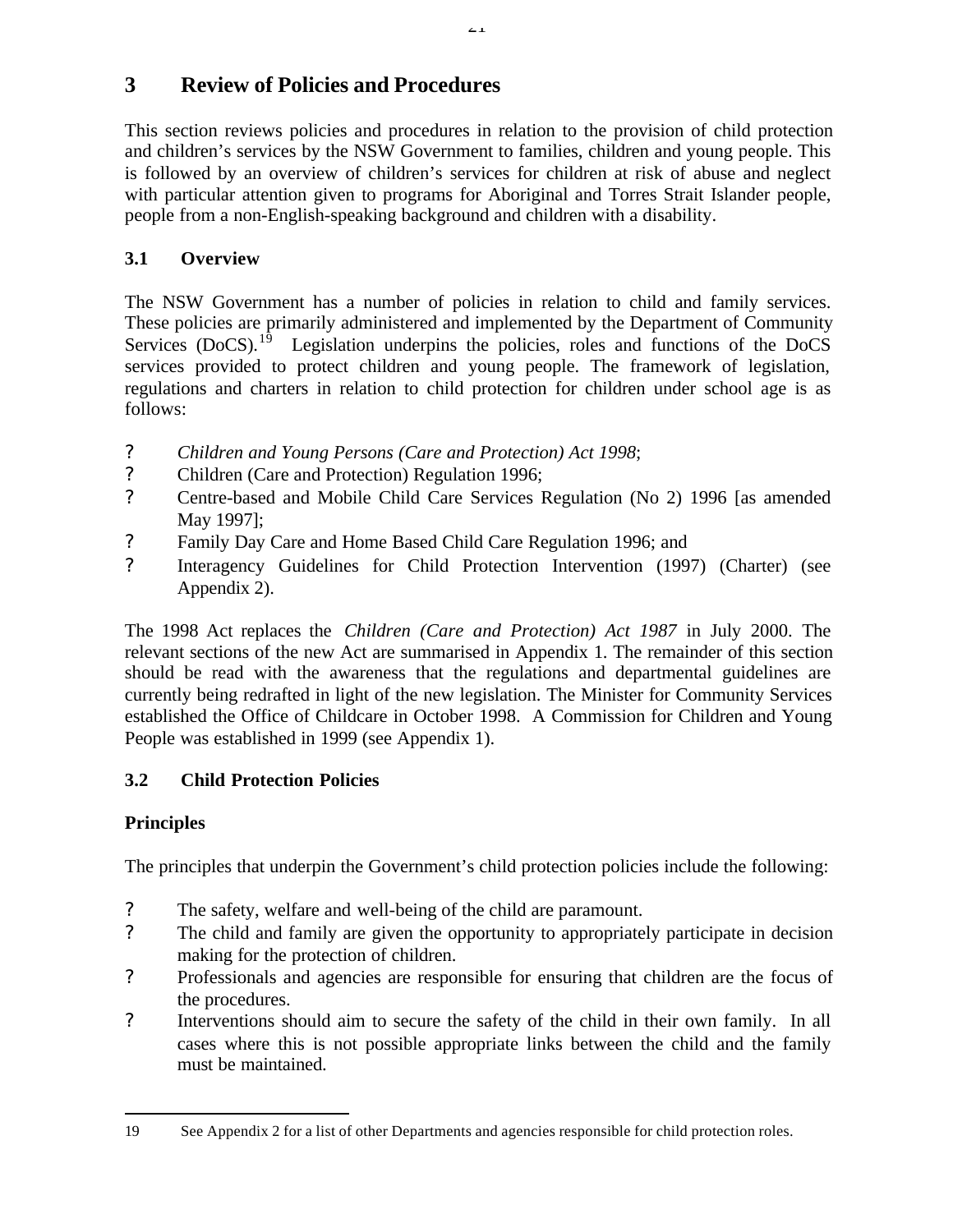? Intervention requires sensitivity to issues of age, sex, gender, race, culture, language, religion, disability, sexuality and location (CPC, 1997c; DoCS, 1997a).

## **Interagency Practices**

Following on from these principles is the concept of an interagency approach to prevention and intervention in child protection. The prevention and protection of children from abuse and neglect is a shared community responsibility. Effective intervention in child protection cases demands cooperative and coordinated action across agencies (see Appendix 2). In 1985 the then NSW Child Protection Council  $(CPC)^{20}$  was established to coordinate and monitor child protection programs and in 1991 the CPC published its first edition (second edition 1997) of the *Interagency Guidelines For Child Protection and Prevention* (referred to as the *Interagency Guidelines* in the remainder of the document). Training in the use of the guidelines began in 1997 to ensure that relevant agencies (government and non-government) understood the issues and their roles in identifying and reporting child abuse and neglect.

Interagency guidelines aim to ensure that a number of outcomes eventuate from the intervention procedures, including the following:

- ? Government organisations and agencies combined with non-government agencies work in partnership with families to ensure the safety, welfare and well-being of children.
- ? Agencies recognise, accept and understand the roles, responsibilities and practices of other relevant agencies.
- ? In implementing policies and practices, agencies ensure that staff are appropriately screened, qualified, trained and supervised so that best practice can be achieved (CPC, 1997c, DoCS, 1997a).

### **Notifications of Child Abuse**

The *Children and Young Persons (Care and Protection) Act 1998* includes mandatory reporting from any person who delivers or manages children's services about reasonable grounds of suspected risk of harm to a child (see Appendix 1). This is a broader class of persons required to report than in the 1987 legislation.

Training for workers in children's services (and for other agencies) in general incorporates the use of a package of two publications *Making A Difference, Towards Better Practice, Child Protection Procedures, Practice Manual* (1997) and *Interagency Guidelines* (1997) for people working with children and families. The package provides an understanding of the complex issues involved in the recognition of child abuse and neglect, child protection responses and the procedures to be followed. The package was designed for use by supervisors, team leaders, directors, and coordinators of agencies and organisations working with children and families (CPC, 1998b: 7-8).

In the process of a child protection intervention there are several phases in the case coordination framework which embody a number of principles and procedures in relation to the notification of child abuse and neglect: intake; field action; and ongoing care and support

 $\overline{a}$ 20 The Child Protection Council was replaced by the Commission for Children and Young People in 1999.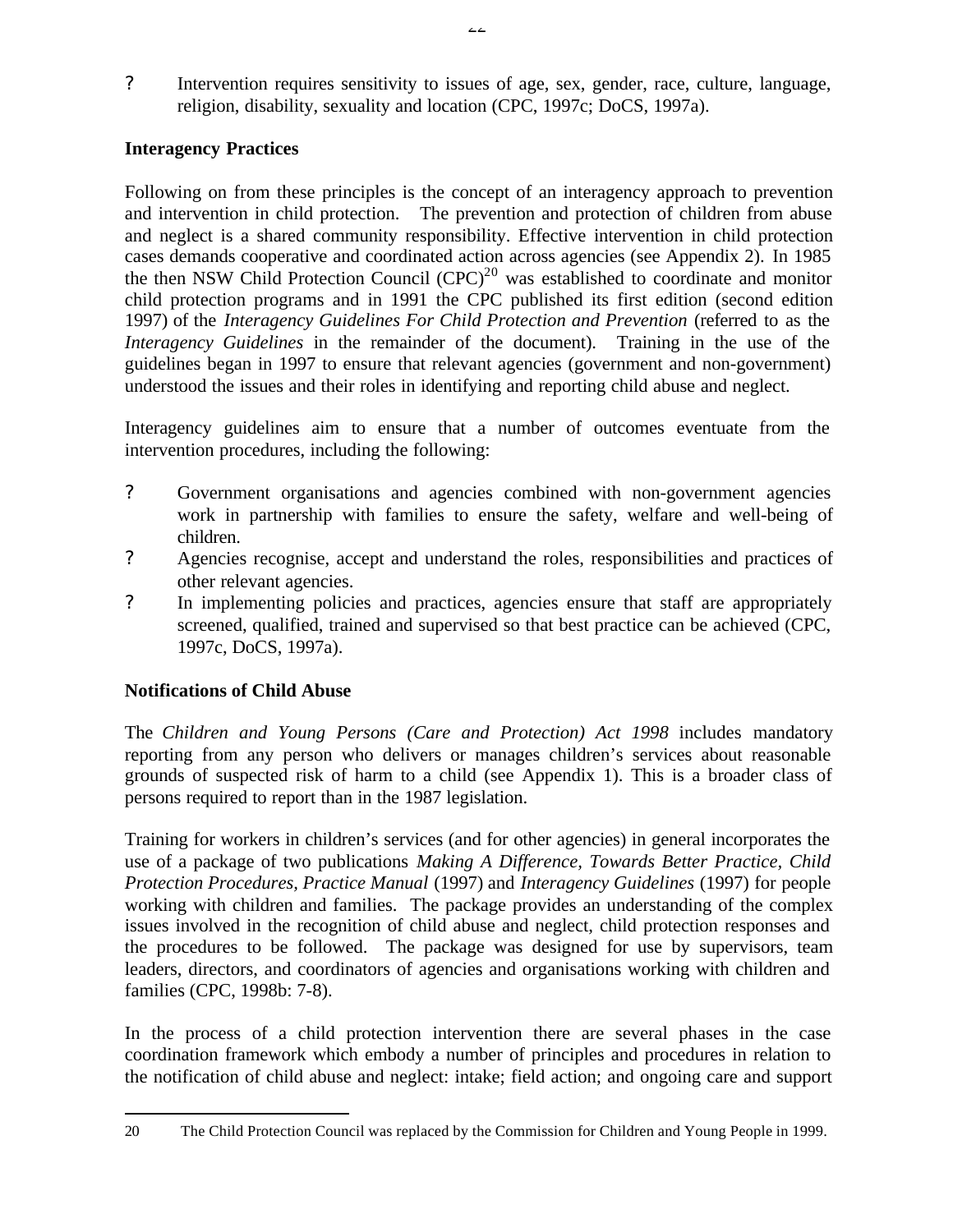(see Appendix 2). The focus groups and survey for this project examined the implementation practices in relation to these procedures (Section 4).

In cases of criminal child abuse (e.g. child sexual abuse or serious physical abuse) DoCS ensures that all notifications involving safety or risk and criminality issues are jointly investigated with the NSW Police Service and where appropriate, collaboration with the NSW Health and School Education Departments. These Joint Investigation Teams (JITs) comprise officers from government agencies located in a 'one-stop' location. The multi-disciplinary nature of these teams is an attempt to balance the needs of the child victim of abuse or neglect and the need for offender accountability. Nine JITs operate in urban locations in NSW and in rural NSW specially trained Police and the Department's child protection staff work together in Joint Investigation Response (JIR). If required, members of JIT, JIR, Police or Community Services can call on other agencies to ensure the safety and well-being of a child at risk (DoCS, 2000).

### **Allegations of Abuse in Care**

In some instances it may be that a carer or staff employed by a children's service is alleged to be involved in abuse or neglect of a child. Such allegations are required to be reported both to DoCS and to the Ombudsman's Office*, Ombudsman Amendment (Child Protection and Community Services) Act 1998* (see Appendix 1).<sup>21</sup> Children's services are required to have policies regarding reporting of suspected abuse. It is also a requirement that all employees in children's services be screened (see Appendix 1).

Guidelines for reporting allegations of abuse in care settings are provided by DoCS and the Ombudsman's Office (DoCS, 1997a, Ombudsman's Office, 1999). The guidelines apply to all government services and some non-Government services including non-government schools, child care centres or residential child care centres; agencies providing substitute residential care for children, and statutory/affiliated health organisations (e.g ambulance service). A joint response (DoCS and Police) is required if there are issues relating to the protection of the children and criminality. To date there is no information available from the Ombudsman's Office in relation to overall numbers or trends in the reporting of abuse in care in children's services.

The fieldwork component of this study included investigation of abuse in care using a questionnaire to Directors of children's services and focus groups with children's services' directors and workers. The fieldwork examined the number of reports of suspected child abuse in care; worker's experience of action taken by DoCS and other responsible agencies; and their opinion of the barriers to effective reporting (see Section 4).

## **3.3 Context of NSW Children's Services and Child Protection**

### **NSW Children's Services Program**

The DoCS Office of Childcare coordinates the Children's Services Program within the Department of Community Services. The Office is responsible for planning, funding and

 $\overline{a}$ 21 Under the 1987 legislation a person alleging such abuse or neglect was required to inform DoCS.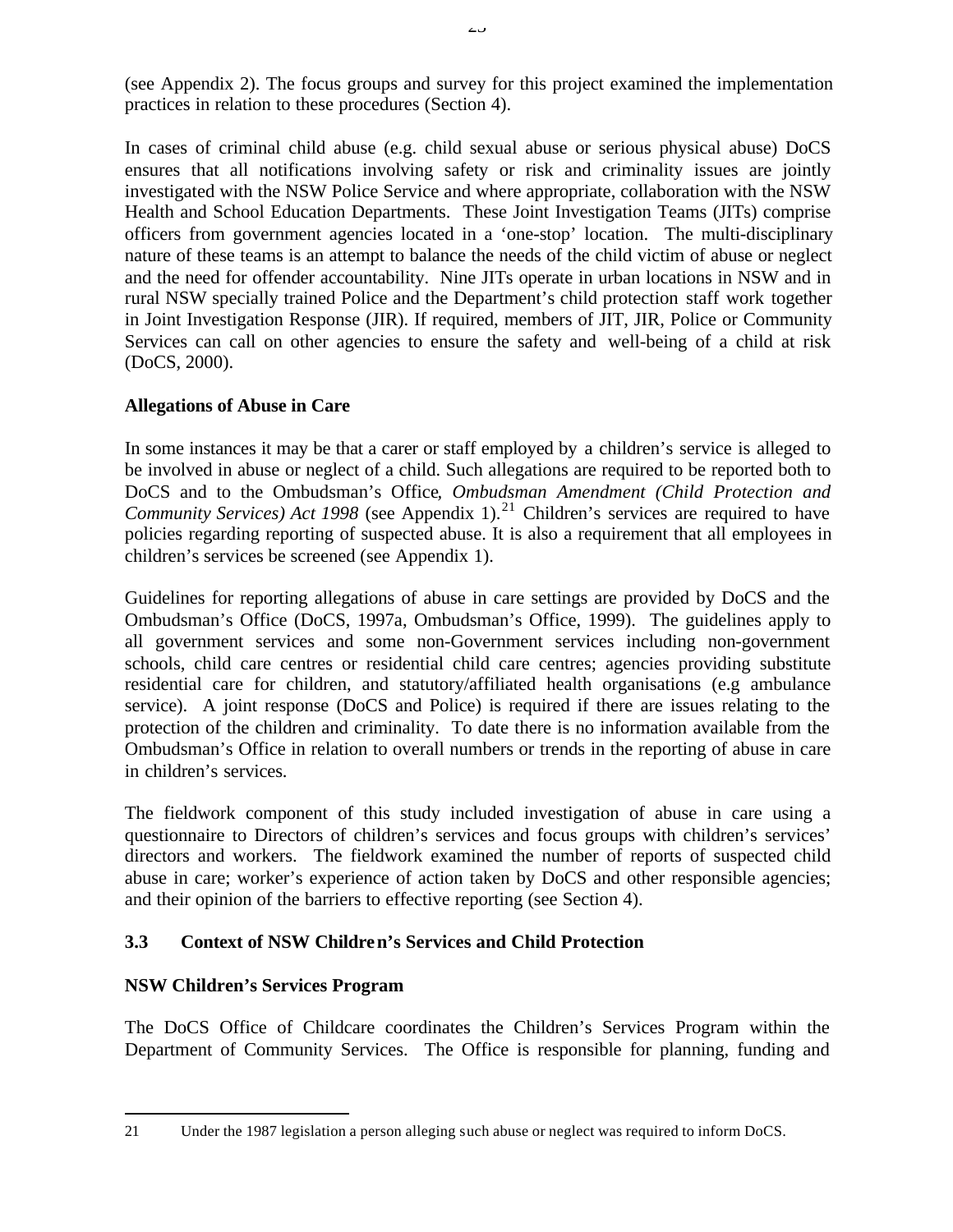licensing children's services in NSW. Children's services for children aged up to five years regulated or funded by the NSW Government include:

- ? Pre-schools;
- ? Long day care centres;
- ? Family day care and home-based care;
- ? Occasional child care; and
- ? Mobile children's services (DoCS, 1985). (See Appendix 4)

A goal of children's services is that services be accessible, affordable and sensitive to the special needs of Aboriginal and Torres Strait Islander children, children from non-English speaking background, children with disabilities, children from disadvantaged and vulnerable families and communities, and children requiring additional assistance (DoCS, 1985:4-9, 12). DoCS officers can request placement of a child at risk in any children's service in receipt of NSW Government funding (s 17 and 18 *Children and Young Persons (Care and Protection) Act 1998).*

As well as the provision of children's services the Department of Community Services funds a wide range of non-government projects in the area of child protection, child sexual assault, and child abuse prevention and family support programs (DoCS, 1998a).

Services for children, families, individuals and communities in NSW cost \$489.5 million in 1997. Since 1995, the Government has provided an additional \$30.2 million to improve child protection services run by the Department. Support and services for children, young people and families are provided by a Statewide network of 85 Community Service Centres and 16 Area Offices (DoCS, 1997b).

### **The Role of Children's Services in Child Protection**

Various members of DoCS staff work with children, young people and their families in Community Service Centres (CSC) located around NSW providing child protection and family services including Child Protection Specialists and District Officers (Child and Family Officers). District Officers (DO) provide direct service delivery to children and families and have key responsibility for intervening and managing cases of neglect or abuse of children. A number of CSCs have a Children's Services Adviser (CSA) operating from their centre. In other DoCS Areas the CSA is located in the Area Office.

CSAs have a number of roles and responsibilities in relation to child protection which include:

- ? providing specialist and expert advice on children's services program direction, practice and service delivery to the Department;
- ? keeping informed of trends in children's services' practice, theory and delivery; and
- ? participating in the wider child protection work of the Child and Family Program through resourcing services and child protection workers and the coordination of referrals of children at risk to appropriate children' services.

Commercial, for-profit children's services are a growing part of the provision of children services in Australia and Commonwealth fee relief (Child Care Assistance) is available to parents using these services. As with community-based services, private services are required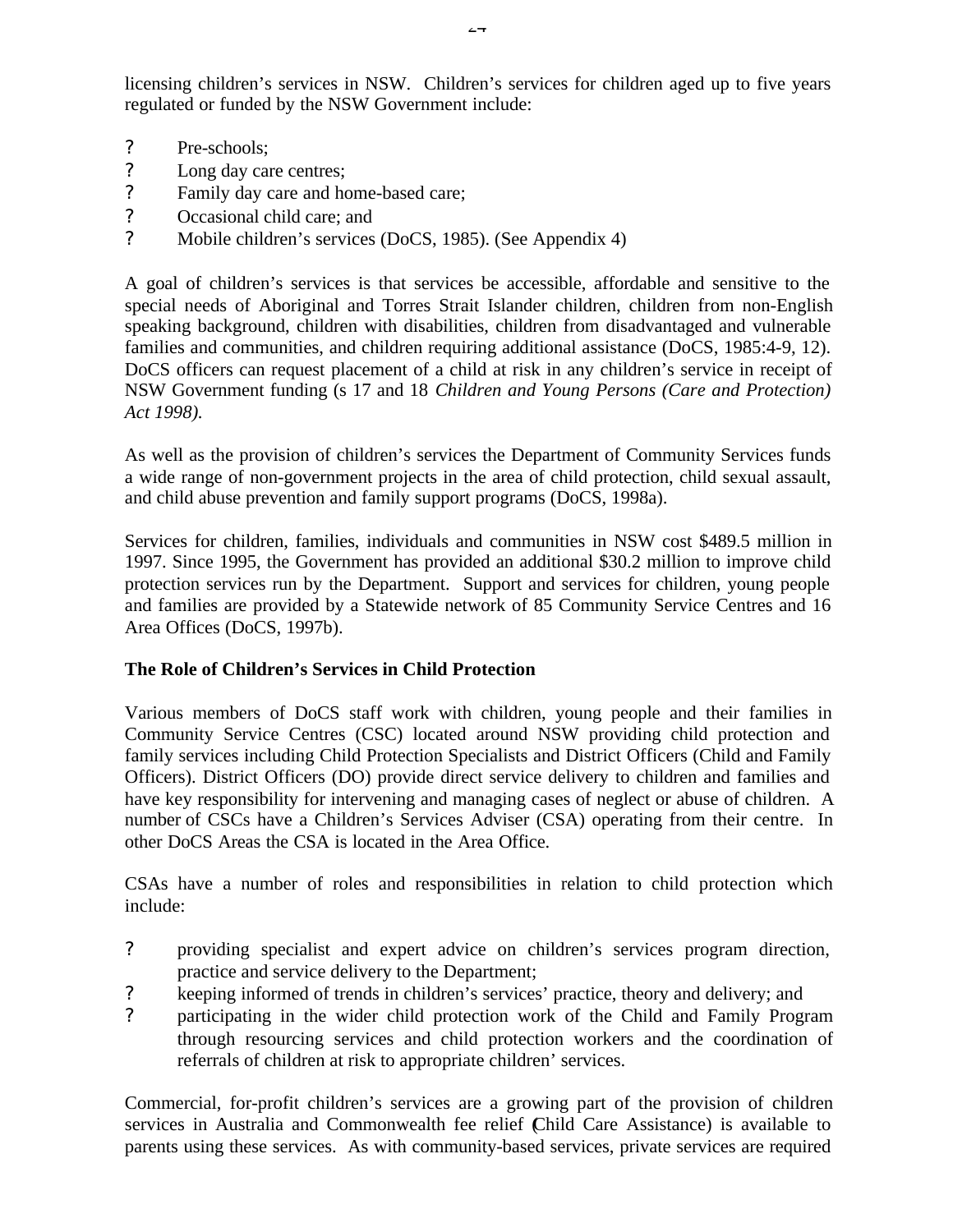to fulfil policy, training, reporting and placement requirements of NSW children's services regulations (Appendix 1). In the UK work by Dillon and Statham (1998) in a study of funded day care looked at the contribution of private and voluntary day care providers as a source of day care provision for children in need of protection. They found they were a valuable source of child care placements for children at risk but noted there were sometimes lower levels of training, qualifications and support for workers. Workers were unlikely to have extensive experience in providing a service for children with special needs or with child protection needs. The main disadvantage of the services was the lack of suitable services where placements were most needed, particularly in socio economically disadvantaged areas. Cohen and Fraser (1991) in their study of children's services in the UK found that while private operators of children's services may have a commercial orientation to the provision of care, on balance the advantages they offer are substantial.

One of the purposes of State Government general funding of children's services in NSW is to ensure that such services play a role in preventing or reducing the risk of child abuse and neglect in families under stress. In addition, the Department makes financial provision for the purchase of places in children's services for children who have been assessed as at risk. Financial support for children's services is available through the Family Initiative Fund (FIF) Child Care Costs program.

FIF may be used as part of case planning to purchase placement in child care for children who are notified as at risk. FIF funding for a placement in a children's service is usually available for a period of up to three months. Approval from a DoCS Area Office is required to extend support for a longer period. Hours and days of attendance at a service are negotiated between the service, the parents and DoCS. Parents can be requested to contribute to the cost of care. When funding from DoCS ceases, the service and the family negotiate the child's continuing attendance at a service and determine how the costs will be met (DoCS, 1997d; Focus Group and Steering Committee Discussions, 1999).

#### **Commonwealth Funding of Children's Services**

 $\overline{a}$ 

The Commonwealth Department of Family and Community Services (DFaCS) has responsibility for the national child care policy. DFaCS assists families with dependent children to participate in the work force and general community by supporting the provision of affordable child care through Childcare Assistance and Childcare Rebate (see Appendix 4) (DFaCS, 1999a).

The Commonwealth provides funding for a number of children's services including long day care centres, family day schemes, occasional care, outside school care services, vacation care services, playgroups, multifunctional children's services, multifunctional Aboriginal children's services (MACS) and mobile children's services and toy libraries<sup>22</sup>. The Commonwealth also funds Aboriginal and Islander Child Care Agencies (AICCA).

The Commonwealth also has programs (see Appendix 4) to assist children with special needs (including children at risk of serious abuse and neglect). Workers in children's services can apply to Centrelink on behalf of parents for Special Childcare Assistance (SCCA) for up to 13

<sup>22</sup> To be eligible for Commonwealth funding, long day care centres must comply with State or Territory licensing requirements and participate in the Quality Improvement and Accreditation System (QIAS) administered by the National Childcare Accreditation Council (DF&CS, 1999: 15).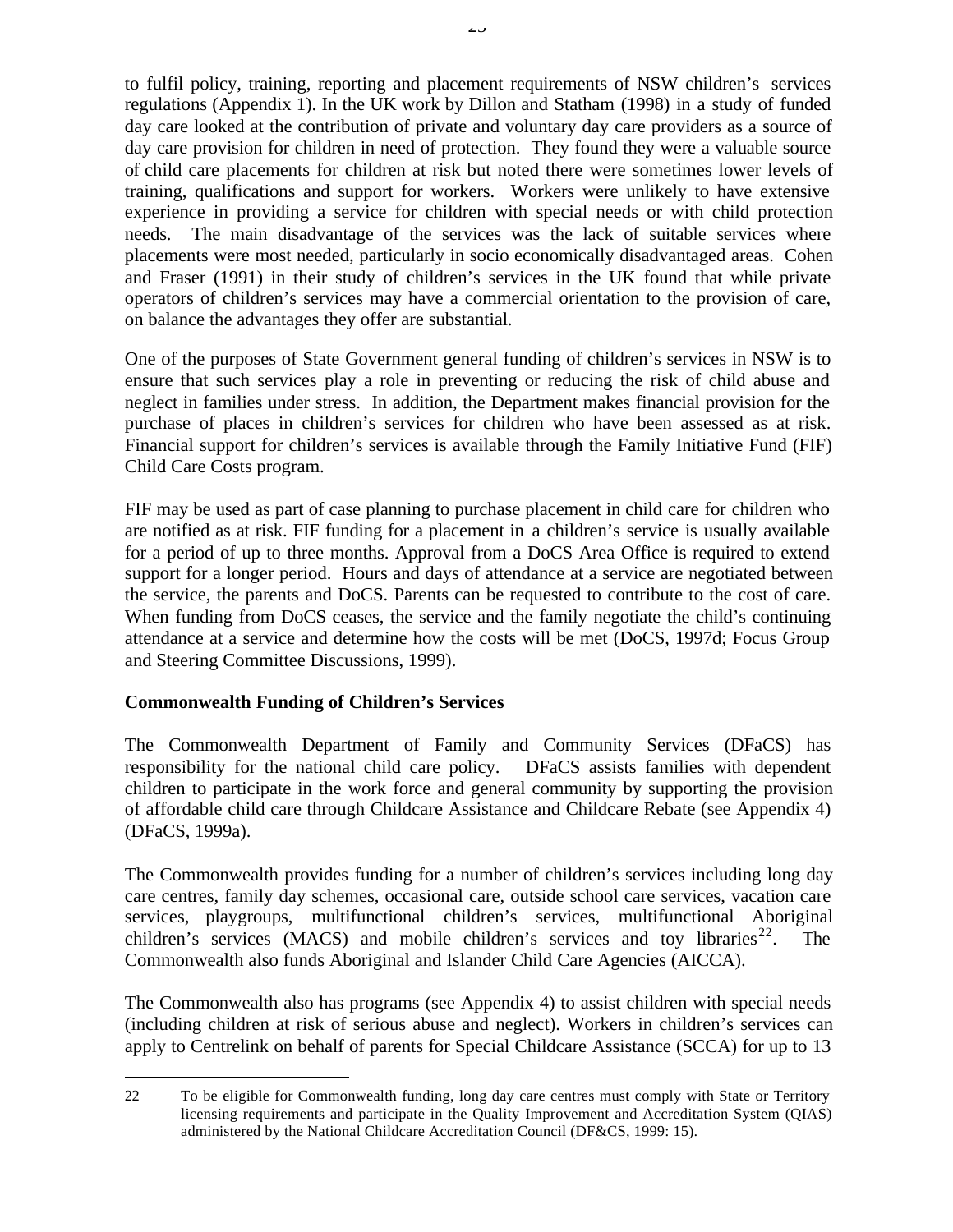weeks. Families with a child at risk may otherwise be eligible to receive Childcare Assistance (CCA) to assist with the costs of child care if the placement is in an eligible service. CCA is limited to 20 hours per week for families unless both parents are participating in labour market activity, training or studying (H&FS, 1998).<sup>23</sup>

### **3.4 Families with Additional Needs**

Within the Australian community there are groups of families that may be more likely to experience child-rearing stresses. The CPC noted that

For a variety of economic, social and cultural reasons, Aboriginal parents, parents of non-English speaking background, and parents with disabilities, often experience particular child-rearing pressures and difficulties … Parents whose children have a disability (see also Robinson, 1996) are also at greater risk of additional stresses and problems. (CPC, 1997b: 73)

This section summarises children's services and child protection programs specific to these additional needs groups.

## **Programs for Aboriginal and Torres Strait Islanders**

Smallwood (1995) noted it was not sufficient to simply address the issues of child abuse and neglect without acknowledging the loss of identity, culture and land for indigenous peoples due to contact with European culture and the effects of the separation of Aboriginal and Torres Strait Islander children from their families.<sup>24</sup>

These factors have caused many Aboriginal and Torres Strait Islander communities to reject mainstream protection and prevention services (see also D'Souza, 1999). Even when the forced removal of children from their families ceased, the disadvantages suffered by Aboriginal and Torres Strait Islander communities in relation to the provision of services for children continued (Butler, 1993; Litwin, 1997).

However, the establishment of agencies for children's services by indigenous people in Aboriginal and Torres Strait Islander communities since the 1970s has been a significant step in the development of services which reflect and enhance Aboriginal cultural beliefs and values (Watson, 1989).

The CPC in its audit noted

 $\overline{a}$ 

Clearly, there is restricted access for Indigenous peoples to culturally appropriate services staffed and run by their community, with the bulk of the Indigenous programs actually being generalist and taking clients from a number of populations including

<sup>23</sup> The limit of 20 hours CCA can be extended for families receiving Child Disability Allowance or where one parent has a work related commitment but the other parent does not because of ill-health, disability or absence (H&S, 1998).

<sup>24</sup> The 'Stolen Children' Report details the numerous instances, through official government policy, of the removal of Aboriginal children from their parents because they were of indigenous descent. These Aboriginal children were placed in European-run institutions and with non-indigenous families and allowed no or little contact or knowledge of their natural parents (Sidoti, 1997).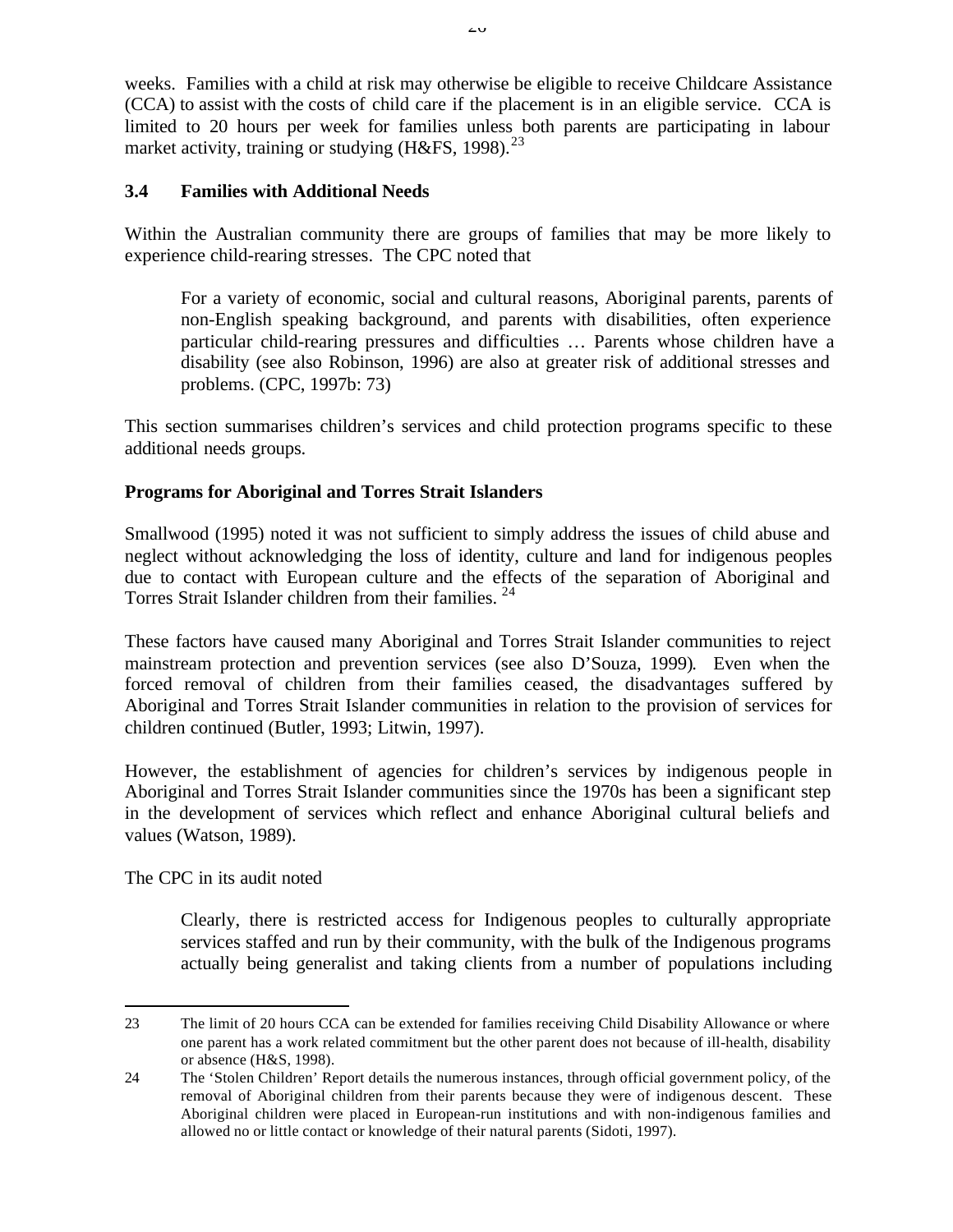ATSI peoples. Given that Indigenous peoples prefer to attend services offering culturally relevant programs and managed by their own communities this is a significant issue. The result may be that Indigenous peoples do not attend these services and/or fail to seek assistance. (CPC, 1997b: 16)

In the area of programs for Indigenous people the CPC audit found only one preventative program pertinent to this project - the '*Young Women who are Parents Support Groups'*, run by the Lismore Family Support Service. The Group's primary objective was to provide young Aboriginal and Torres Strait Islander mothers with information, education and shared discussion about parenting while providing safe, quality child care, incorporating positive modelling of play and ways of loving and being with children. Transport to and from the group is provided as well as a light lunch and opportunities are provided for women and children to 'be together' as a means of reducing social isolation. Aboriginal and Torres Strait Islander workers are employed in at least half the positions. (CPC, 1997b: 16)

As in mainstream children's services, funding and/or responsibility for Aboriginal and Torres Strait Islander children services is divided between various departments of the Commonwealth and the States and Territories. Both MACS and AICCA are funded by the Commonwealth. MACS centres offer a culturally appropriate, affordable service to children of often disadvantaged (generally low socio economic and educationally deprived backgrounds) families.

Mobile Children's Services are funded through the Commonwealth Children's Services Program however only three (two in NSW) are run by and provide services to Aboriginal and Torres Strait Islander communities (D'Souza, 1999). As D'Souza notes

Mainstream mobile services are expected to cover other areas where none exist specifically for Aboriginal children and this is an area of considerable need that has not been seriously addressed to date. The population distribution of Aboriginal people throughout Australia would suggest that, given the number of small and remote communities scattered throughout the country, mobiles would be a particularly suitable form of children's services. (D'Souza, 1999: 31)

The *Children and Young Persons (Care and Protection) Act 1998* also explicitly states the need for the opportunity for Aboriginal and Torres Strait Islander families and communities to participate in decisions about their children (Appendix 1, s 12).

Recognition of Aboriginal and Torres Strait Islander mistrust of DoCS and other child welfare organisations from past policies and practices for has resulted in new policy directions by the NSW Government (DoCS, 1999a). The aim of the policy is to work in partnership with Aboriginal and Torres Strait Islander families to improve the lives of their children in planning, providing and reviewing all services provided by the Department. In the area of child protection importance was placed on:

- ? awareness training for non-Aboriginal staff in Aboriginal and Torres Strait Islander culture;
- ? provision of specialist training for Aboriginal and Torres Strait Islander staff of Aboriginal organisations (including children's services);
- ? identification of flexible service models that emphasise prevention and early intervention; and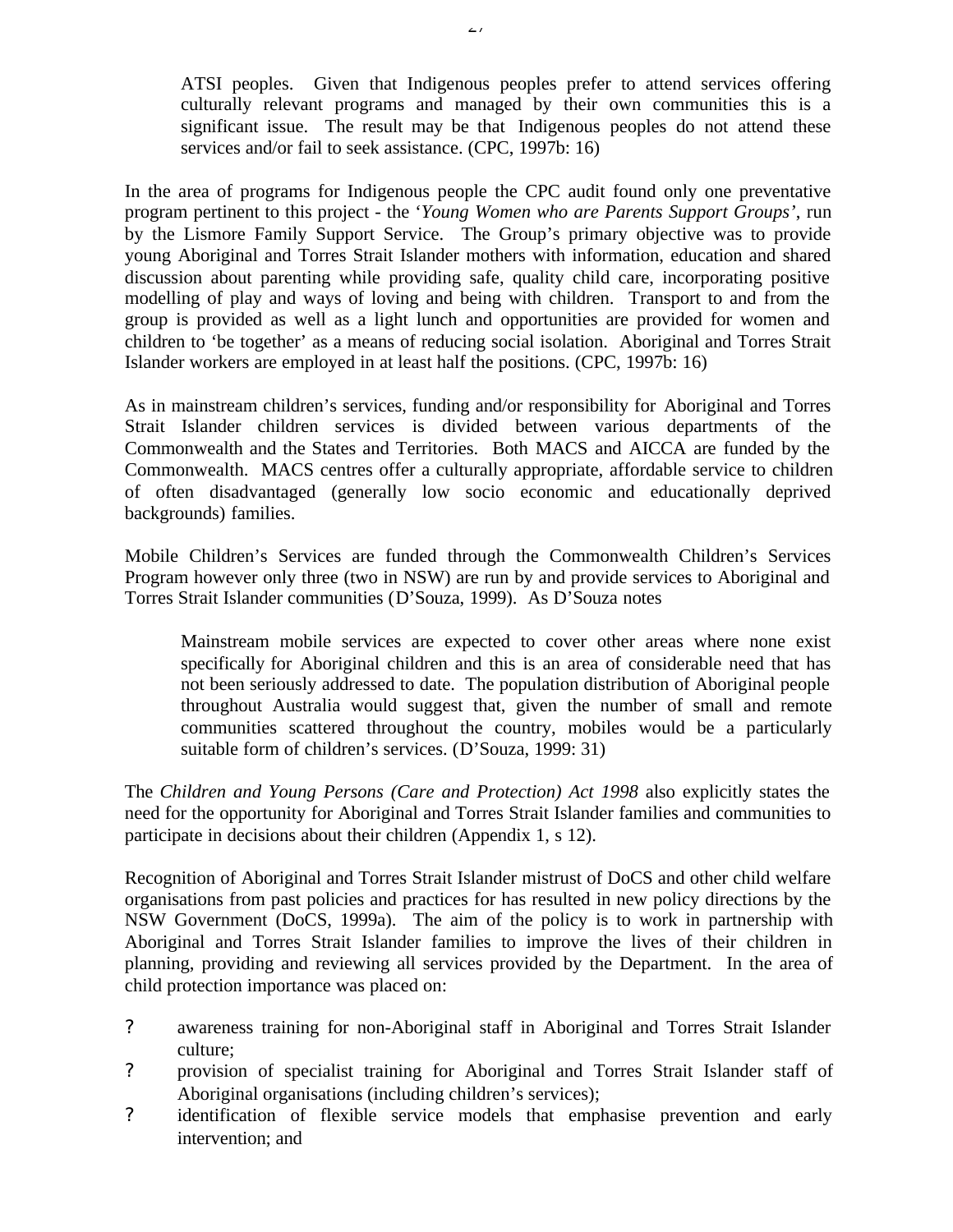? establishment of pilot projects that increase participation in decision-making in child protection issues (DoCS, 1999a).

### **Programs for People from non-English-speaking Backgrounds**

In the review of the literature on the effectiveness of child abuse prevention programs for children from non-English-speaking backgrounds the CPC noted that there were no specific articles in the area which looked at the effectiveness, outcomes, evaluation or planning in relation to programs for these particular children (CPC, 1995a).

In the audit in 1997 the CPC found that programs that specifically target people from non-English-speaking backgrounds were family support (52 per cent) and community education (28 per cent) programs. However the audit noted that NSW 'appears to be at the forefront of developing innovative, culturally relevant prevention programs' (CPC, 1997b). In the UK also there is little evidence of the extent to which children from minority ethnic groups with special needs (at risk) have access to children's services (Robinson, 1996).

A recent study on child protection practices in the UK by Farmer and Owen (1995) involved a small number of ethnic families. The study found that the difficulties in intervention were compounded by language problems and differences in the cultural value base. The researchers noted that the main deficits for these families was a lack of access to the services they needed and their circumstances were exacerbated by material deprivation and low educational achievement. The study's results underlined the importance where possible of allocating appropriate racial and ethnic workers as the most successful outcomes were where this occurred, and of providing cross-cultural training for mainstream workers. Other issues which also needed consideration were the racial and cultural context issues of gender and class.

The NSW Department of Community Services (DoCS, 1999b) is attempting to ensure that non-English-speaking background communities receive appropriate services. DoCS has developed specific policy directions in a number of areas including the delivery of culturally and linguistically appropriate services in the area of child protection and children's services.

#### **Programs for Children with a Disability**

The CPC similarly noted in their review of the literature in 1995 on the effectiveness of child abuse prevention programs for children with a disability that there was nothing specific in this area (CPC, 1995a).

The CPC suggested that it was possible for flexible generalist prevention programs to cater for the needs of children and parents where there was a disability present. The audit by the CPC in 1997 noted 19 specifically tailored programs for children with a disability. Of these, the following strategies were to prevent abuse or neglect: respite services (including play groups, baby therapy and pre-school), referrals to other network services, information, positive care giving practices, home visits and support for vulnerable families. Mention was made of an equally small number (23) of preventive programs specifically tailored to families where a parent had a psychiatric disability. In the area of disability and abuse the CPC noted

The crux of appropriate support appears to be more in the provision of adequate resources such that services can be provided for as long as families require them,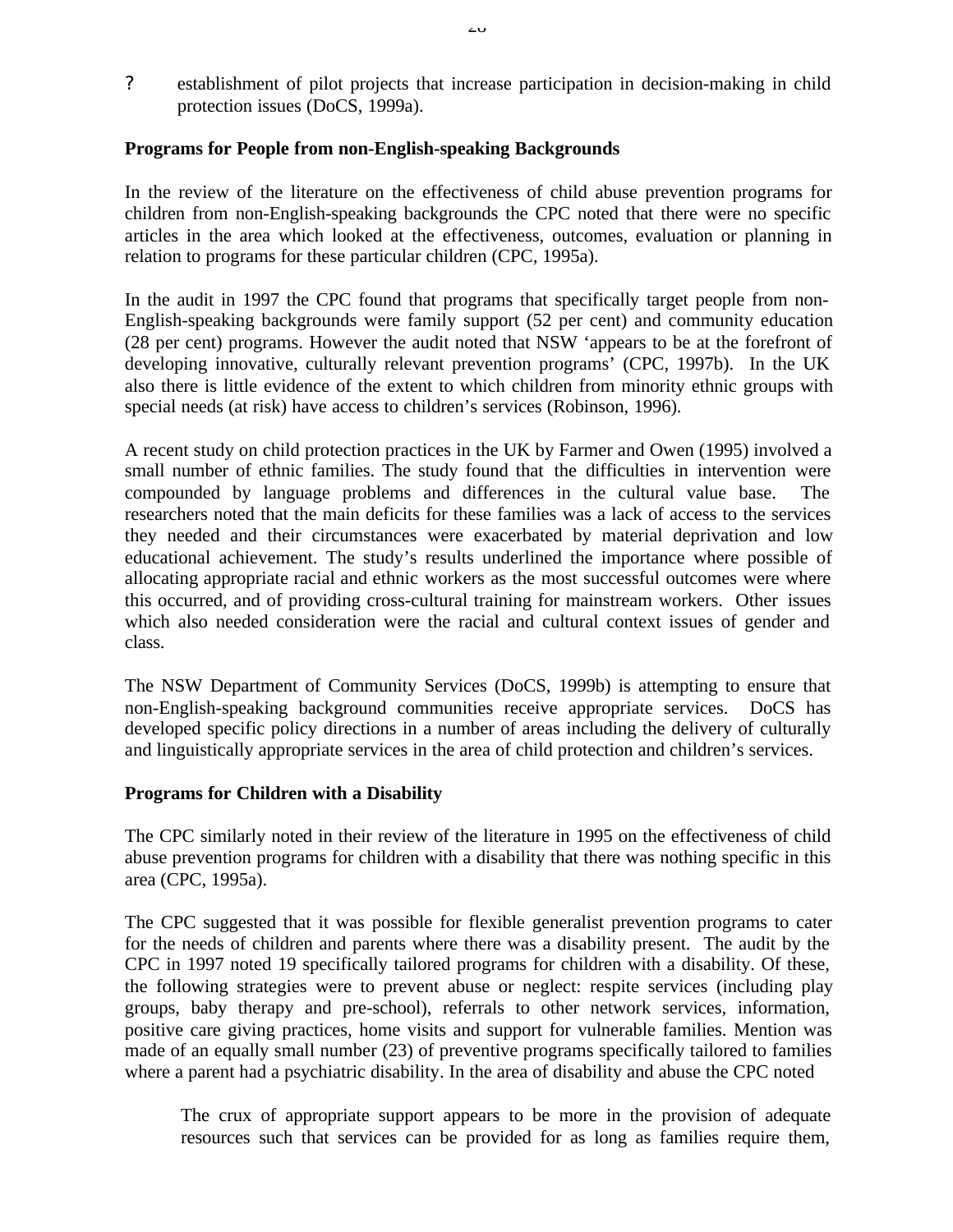rather than in the development of services to meet specific needs. However, the unavailability of family support services is a common theme in child welfare services in Australia and overseas and rationing of services a common result. (CPC, 1997b: 19- 20)

A recent report, prepared for the DoCS, Office of Childcare looked at appropriate children's service models for the inclusion of young children with disabilities, found '… there is no comprehensive policy and planning or funding framework for the inclusion of children with disabilities in NSW children's services'. (Llewellyn and Fante, 1999: 5)

The authors noted that the various Commonwealth and State governments with responsibilities in the area

… have differing policy objectives, planning processes and funding eligibility and accountability criteria. This results in complex, confusing and fragmented approach to providing services to children with disabilities. (Llewellyn and Fante, 1999: 5)

Due a lack of empirical evidence the report could not suggest the most appropriate type or model of child care for a child with a disability of any age. In addition the report noted that there is variation in the amount of time, energy and focus that families give to a child with a disability and not all families are committed to including their younger child (especially those under two years of age) in early childhood settings. The report noted that family day care is a preferred option for younger children with disabilities. Family day care, suggests the report

… can be an especially good setting for young children with special needs because programs are usually small, can be individualised and can enhance children's social development, and the relationship between caregiver and parent can be close and supportive. (Llewellyn and Fante, 1999: 36).

A lack of appropriate programs, trained staff and children services for young children with disabilities in rural areas exacerbated by a lack of specialist professionals to support their families was also noted by Llewellyn and Fante (1999). For a child to have both a disability and to be at risk heightens the difficulties faced by such families and workers in children's services when a placement is suggested. For very young children with a disability and at risk, early intervention by use of children services may however be of more importance than previously thought. In a study currently being undertaken by Llewellyn (forthcoming) there is evidence that of all children coming before the Children's Courts in Sydney on matters related to care and protection, close to one-quarter were children with a disability. Early intervention for children with a disability at risk may reduce the likelihood of the irretrievable break down of the family and the child being taken into care (Llewellyn, forthcoming).

#### **Programs in Rural and Remote Areas**

For rural and remote communities new policy directions (DoCS, 1999c) have been implemented to enable people living in these areas to have better access to community services, including Aboriginal and Torres Strait Islander families.

A pilot area for Families First in northern NSW is coordinating strategies to increase the effectiveness of early intervention and prevention services by supporting parents of children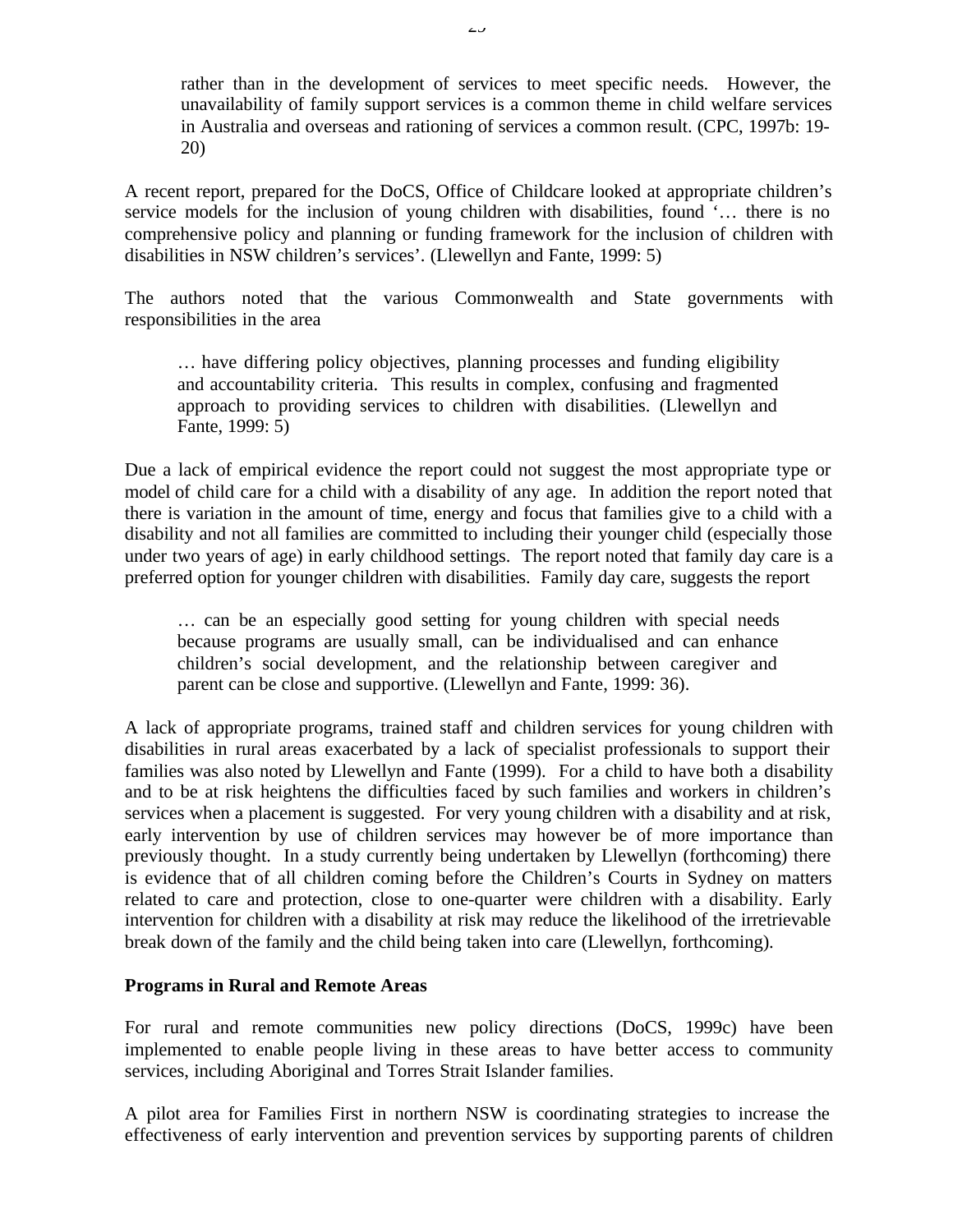and helping them to solve problems early. In another area, under the Rural Child Care Initiative, a model for Farm Based Child Care is being established to provide care for children on farming properties.

In an Aboriginal community in western NSW a Parenting Skills Program has shown how a culturally appropriate program facilitated by an Aboriginal consultant resulted in real improvements in the care of children. The program lead to establishment of an Aboriginal women's committee to assist in managing local projects in the area (DoCS, 1999a).

### **3.5 Summary**

This brief overview of the range of children services, funding arrangements and responsibilities in the area of child protection illustrates the complexity of the administrative arrangements. The various criteria, eligibility and type of financial assistance for placement of a child at risk in a service could prove difficult for workers in children's services to negotiate. It is likely that both parents and workers in children's services would struggle to understand the institutional and financial arrangements relating to children's services in NSW. In some instances it is possible that a placement in a children's service would not continue if no additional funding was made easily available to support some families, particularly those with financial disadvantages.

The literature in relation to the additional needs of some children, families and communities emphasised the need for extra resources to provide appropriate services either within existing programs or to create specialist services. And yet few programs were identified that met that ideal, particularly in relation to addressing child protection or prevention issues. The field work component of the project considered whether the additional needs of these groups are being met by children's services despite the paucity of specialist care (Section 4).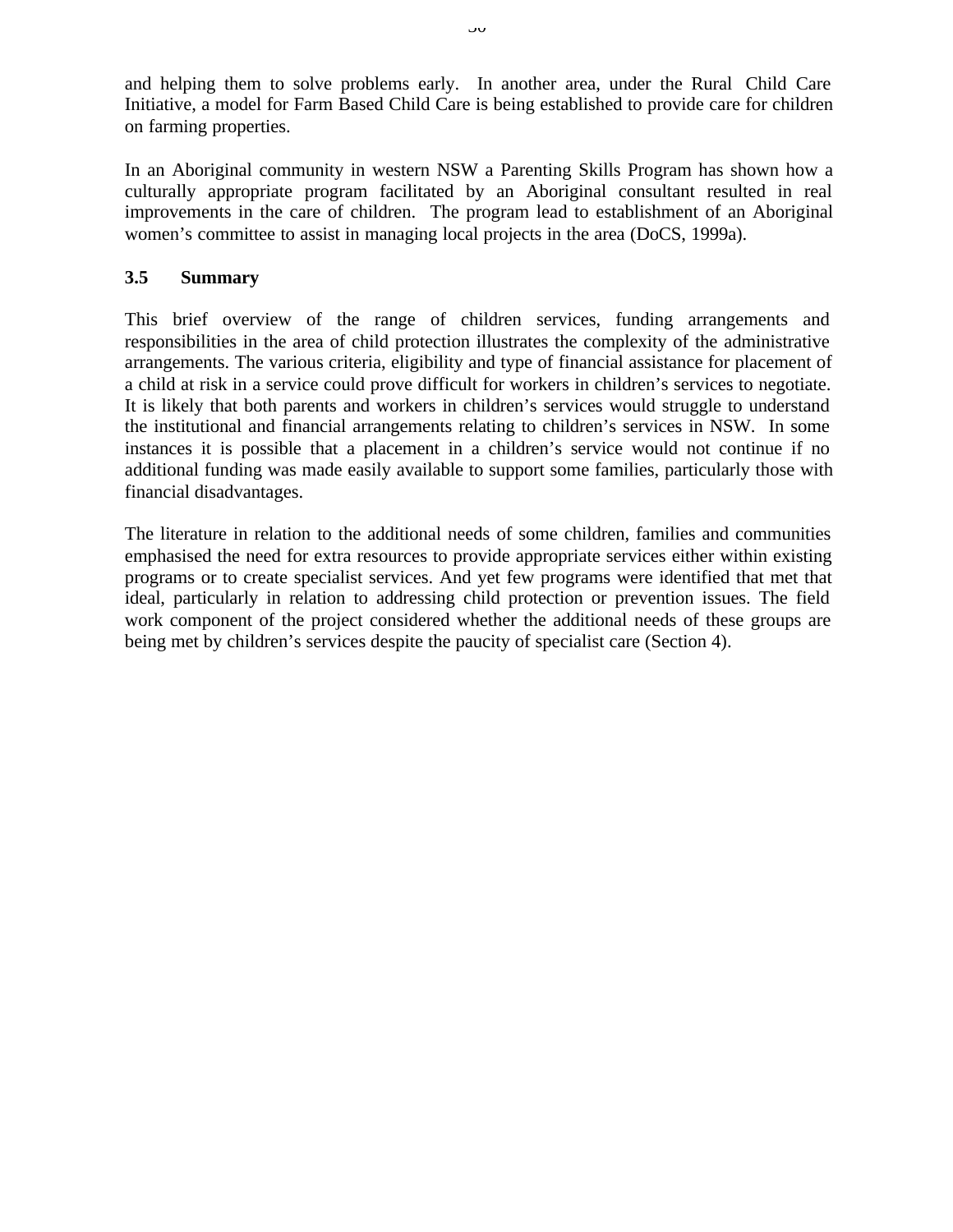# **4 Results from the Fieldwork**

## **4.1 Introduction**

As outlined in Section 1, the aim of the research was to examine the link between children's services and child protection and prevention. In order to gain an overview of the relationship it was necessary to investigate how the system currently operates from the dual perspectives of workers involved in the provision of children's services and other workers involved in child protection. The crucial link in the provision of children's services, as a child protection strategy is the dynamic interaction between these two sets of workers.

This section presents the results from Stage II of the project, which investigated the experiences of those front line workers. First the research methodology is outlined. The characteristics of children at risk attending the children's services surveyed are then outlined. Next the main issues raised in the survey of directors of children's services and the focus groups with workers in children's services and child protection agencies are discussed. A more detailed summary of the issues raised in each focus group is contained in Appendix 3. Finally the themes emerging from the fieldwork are presented.

## **4.2 Research Methodology**

Stage II of the project involved field based studies encompassing the collection and analysis of data received from directors and staff of children's services and workers in child protection. This stage comprised two components:

- ? a postal survey of children's services directors; and
- ? eight focus groups with workers in children's services and child protection agencies.

The full range of services for children under school age (long day care centres, pre-school, occasional care, mobile care, family day care and home-based care) were included in both the survey and the focus groups.

A Reference Group consisting of representatives from the University of Sydney, Lady Gowrie Children's Services, the Institute of Early Childhood, Macquarie University, the Sydney Children's Hospital, the Association of Children's Welfare Agencies (ACWA) and Barnardos gave advice at various stages of the project including: sources of literature and research; survey design and development of the discussion guide for focus groups; and the field-based component of the research.

In order to examine the contribution of children's services to preventing or reducing the risk of child abuse and neglect in families under stress, it was important to gain some understanding of the context in which the present system operates. Directors of children's services were surveyed to provide this contextual information.

The information collected in the survey for the period January 1999 to November 1999 included:

- ? the number of referrals from DoCS and non-government agencies for children at risk of neglect or abuse over this period;
- ? the characteristics of children at risk attending their service, eg. age and sex;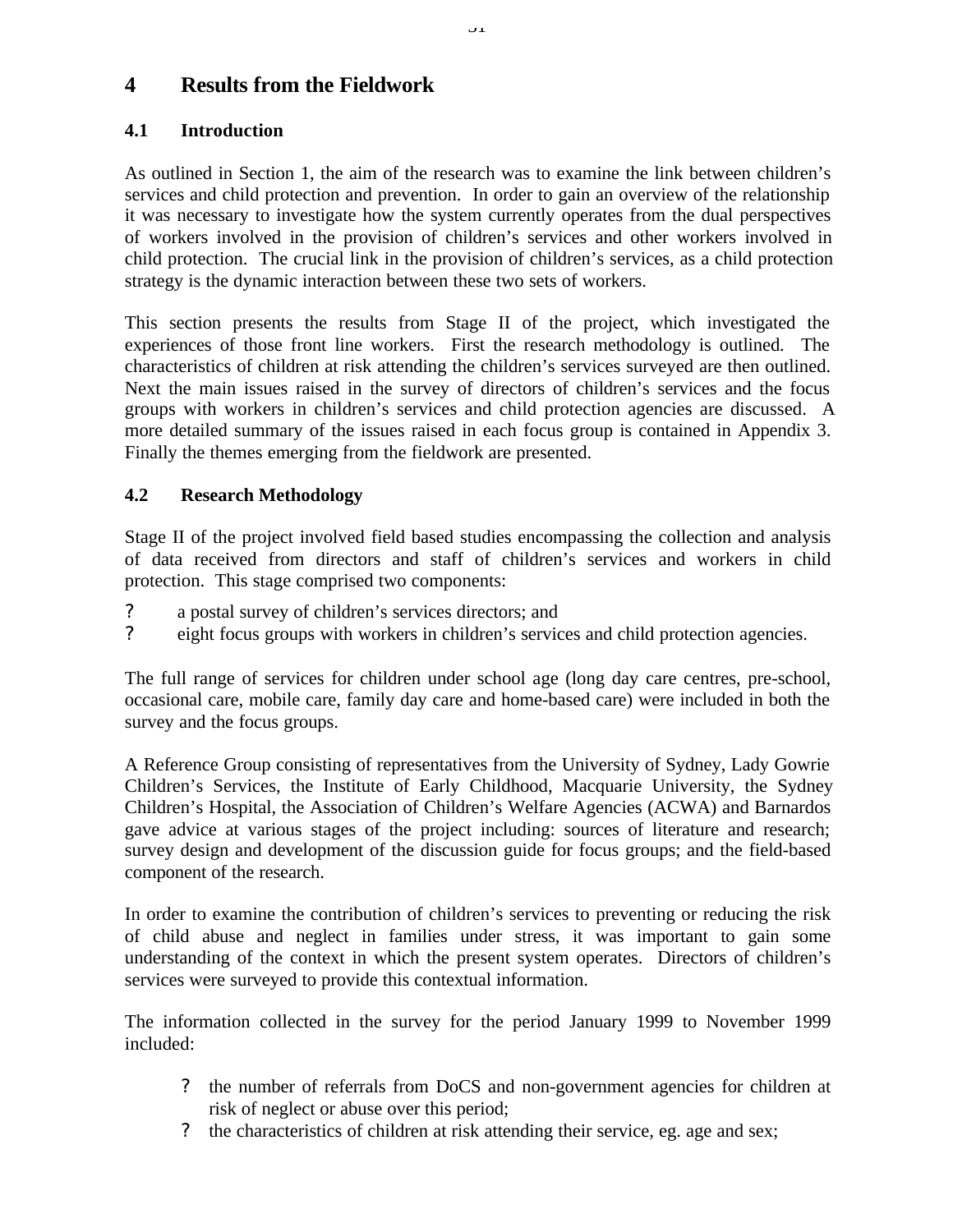- ? the total number of hours of service used by children at risk and length of placement;
- ? any change in the type of order (if any) the child was under over this period;
- number of suspected child abuse and neglect cases reported to the DoCS; and
- ? how funds allocated for child protection were utilised over this period.

The sample for the survey included all children's services for children under school age in each fieldwork area. Complete lists of services for all research locations were obtained through the local Children's Services Advisers (CSAs). The NSW Department of Education and Training was approached to seek permission to include Early Intervention Support Classes for children (below school age) with disabilities in the survey sample. Unfortunately, permission to contact school principals with regard to the survey was granted after the fieldwork component had been completed.

After piloting the survey instrument, the survey was conducted in November 1999. A modified version of Dillman's method was used to distribute the survey (Dillman, 1978). Initially, a questionnaire and an accompanying letter were sent to those included in the list of services provided by the CSAs. One week later a reminder postcard was sent to the whole sample, to thank those who had returned the survey and to remind those who had not returned it to do so. Two weeks later a replacement questionnaire and another letter were sent to the non-respondents.

Originally 182 questionnaires were distributed as indicated in Table 4.1. As of 10 January 2000, 95 completed surveys had been returned. This produced a response rate of 54 per cent. This response rate was calculated using the adjusted sample, which excluded three surveys that were returned, marked 'not known at this address' and three surveys that were returned because the workers were no longer employed as home-based carers. The response rate across areas ranged between 49 per cent and 64 per cent, with the highest response rate from the regional area.

|                     | Initial<br>sample | Returned not<br>known at this<br>address | Respondents no<br>longer home-<br>based carers | Adjusted<br>sample | Completed<br>surveys | Response<br>rate |
|---------------------|-------------------|------------------------------------------|------------------------------------------------|--------------------|----------------------|------------------|
| Area                | No.               | No.                                      | No.                                            | No.                | No.                  | Percentage       |
| Rural and<br>Remote | 12                |                                          |                                                | 12                 | 7                    | 58.3             |
| Metropolitan        | 57                | $\overline{2}$                           | $\overline{2}$                                 | 53                 | 26                   | 49.0             |
| Regional            | 51                |                                          |                                                | 50                 | 32                   | 64.0             |
| Multiculural        | 62                |                                          | 1                                              | 61                 | 30                   | 49.2             |
| Total               | 182               | 3                                        | 3                                              | 176                | 95                   | 53.9             |

#### **Table 4.1: Survey Response Rate**

The major focus of this project was the consultation process with workers in children's services and child protection. To gain the perspective and views of front-line workers implementing current government policy, the research methodology included a series of focus groups with these staff. Their perceptions and understanding of how policies worked in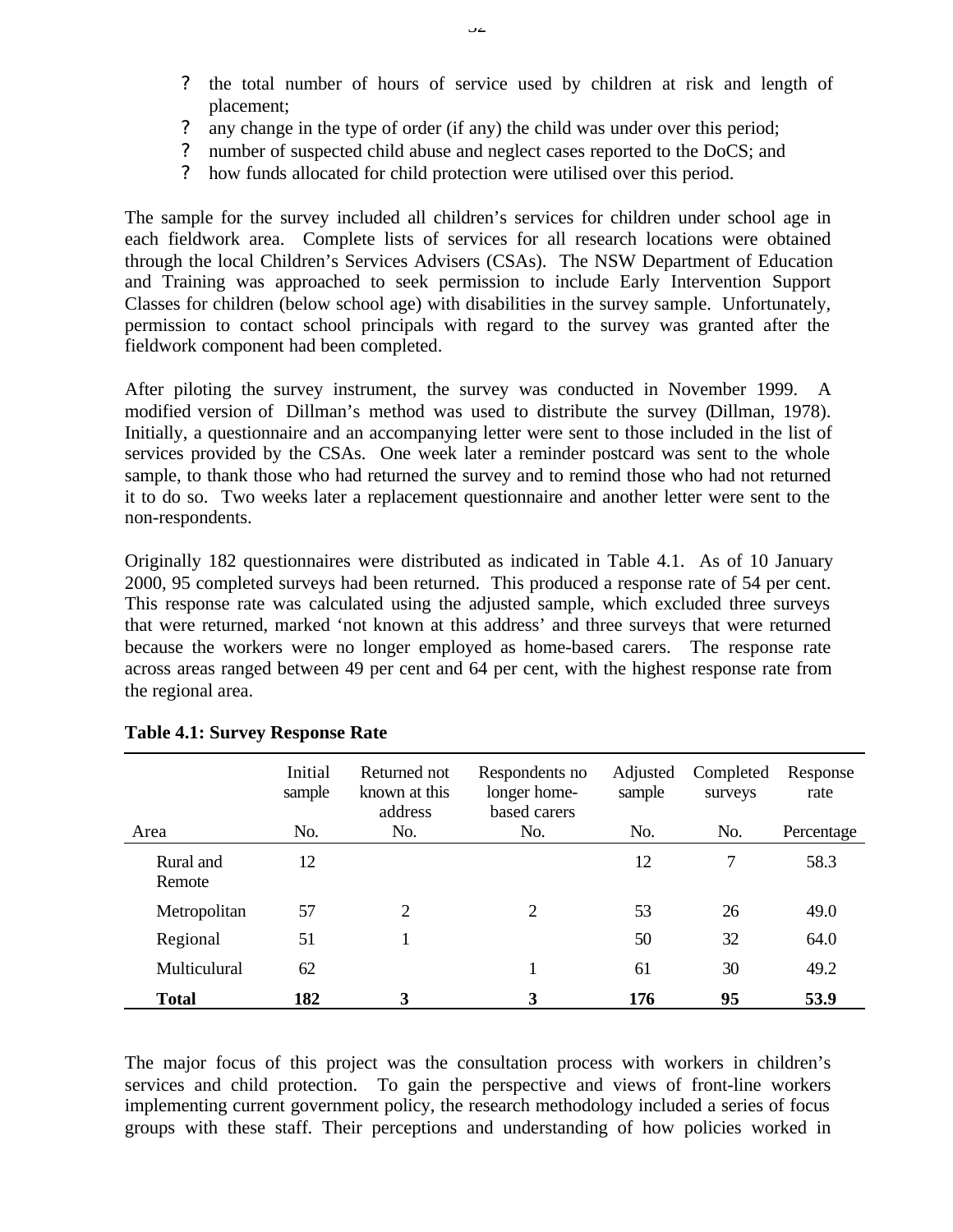practice shed light on the strengths and weaknesses of the current system and how it might be improved.

Focus groups provide a rich source of information about people's feelings, perceptions and impressions and allow issues to be explored in more depth than standard questionnaires (Sussman et al., 1991, Magill, 1993; Kitzinger, 1994). Focus groups are essentially group interviews, lead by a facilitator. Interaction within focus groups creates a 'group dynamic' that allows issues of significant emotional salience to be discussed in a supportive environment amongst people with similar experiences (McCallum and Gelfand, 1990).

Two focus groups were conducted in each fieldwork area one with staff from children's services and the other with workers in child protection. Focus groups usually comprise individuals who share some common characteristics. A purposive sample selection procedure is used to ensure that participants are as homogenous as possible. This sampling technique produces a small non-representative sample (Hughes and DuMont, 1991). Homogeneity promotes in-depth discussion as participants can identify with each other's experience.

In two research areas the CSA recruited participants and organised the focus groups with staff from children's services. In another area the children's services workers were recruited by sending flyers to services and in the fourth area the convenor of the local early childhood group assisted with the recruitment. In all fieldwork areas managers or assistant managers in the CSC were approached and assisted with the recruitment of participants for the focus groups with child protection workers.

The focus groups were conducted in November and early December 1999. A total of 86 workers in children's services and child protection participated in the focus groups. The types of children's services represented included pre-schools, long day care, family day care and occasional care. Managers, assistant managers, DOs and intake officers participated in the other series of focus groups.

Topics discussed in the focus groups with directors and staff of children's services included:

- ? their views on the effectiveness of children's services in the prevention of child abuse and neglect and child protection;
- ? the impact of the provision of children's services on the child;
- ? the effectiveness of communication and feedback between themselves and DoCS once a child has been placed in the service;
- ? the need for specialised staff training; and
- ? changes needed for improvement.

The focus groups with child protection workers examined the following issues:

- ? the ease of gaining a suitable placement of a child at risk in a children's service;
- ? the effectiveness of communication and feedback process between themselves and children's services once a child has been placed in the service;
- ? how adequately the needs of children at risk of abuse and neglect were met by children's services as part of a holistic approach to child protection; and
- ? the strengths and gaps in the present system.

The fieldwork was conducted in four areas: a metropolitan location, a regional location, a rural area and a multicultural locality. These areas were selected because of their high levels of notifications of abuse and neglect for children under five years and a high usage and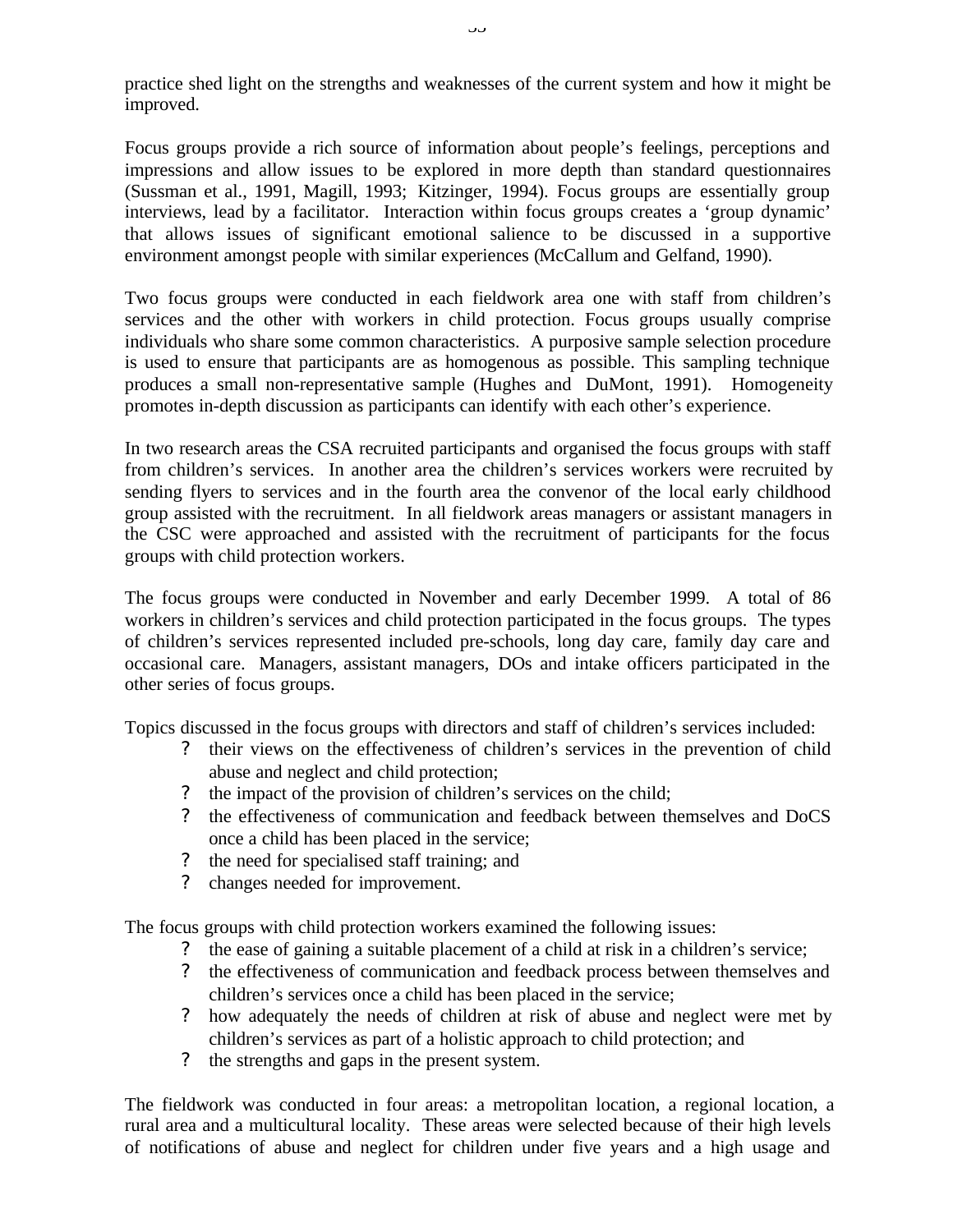availability of children's services. Furthermore, population characteristics, from DoCS administrative data were used to ensure that disadvantaged families, Aboriginal and Torres Strait Islanders families and those from a non-English-speaking background were represented in the research areas. Table 4.2 outlines the characteristics of the areas selected for the fieldwork.

The research was conducted within the Department's areas of NSW. For administrative purposes NSW has been divided into 16 areas. Each research location falls within one of these Departmental areas. The research locations and the Departmental areas in which they fall have not been identified in this report. As child protection issues are highly sensitive a decision was made to keep the locations confidential.

| Type of Research Location | Characteristics                                                             |
|---------------------------|-----------------------------------------------------------------------------|
| Rural and remote          | High level of notifications of abuse of neglect<br>Low socioeconomic status |
|                           | High level of unemployment                                                  |
|                           | High proportion of Aboriginal and Torres Strait Islanders                   |
|                           | CSA located in Area Office                                                  |
| Metropolitan              | High level of notifications of abuse of neglect                             |
|                           | Low socioeconomic status                                                    |
|                           | High level of public housing                                                |
|                           | High level of unemployment                                                  |
|                           | High proportion of people from a variety of cultural backgrounds            |
|                           | High level of usage and availability of children's services                 |
|                           | CSA located in Community Services Centre                                    |
| Regional                  | High level of notifications of abuse of neglect                             |
|                           | Low socioeconomic status                                                    |
|                           | High level of unemployment                                                  |
|                           | High proportion of new estate development                                   |
|                           | High level of usage and availability of children's services                 |
|                           | CSA located in Area Office                                                  |
| Multicultural             | High level of notifications of abuse of neglect                             |
|                           | Low socioeconomic status                                                    |
|                           | High level of unemployment                                                  |
|                           | High proportion of people from a variety of cultural backgrounds            |
|                           | High level of usage and availability of children's services                 |
|                           | CSA located in Area Office                                                  |

|  |  | <b>Table 4.2: Characteristics of Research Areas</b> |  |  |  |
|--|--|-----------------------------------------------------|--|--|--|
|--|--|-----------------------------------------------------|--|--|--|

Table 4.3 shows the number of reports received during 1998/99 of suspected abuse and neglect by Departmental area where the research was conducted. It can be seen that the Departmental area containing the metropolitan location in the project had the highest number of suspected (3 658) and confirmed (502) cases of abuse and neglect of the four research areas. Although the Departmental area containing the rural and remote research location had the lowest number of reports of suspected abuse and neglect (932) of the research areas, it had the highest proportion of cases where suspected abuse and neglect was confirmed (22.5 per cent). These figures do not take account of the different number of children aged up to four years living in each area.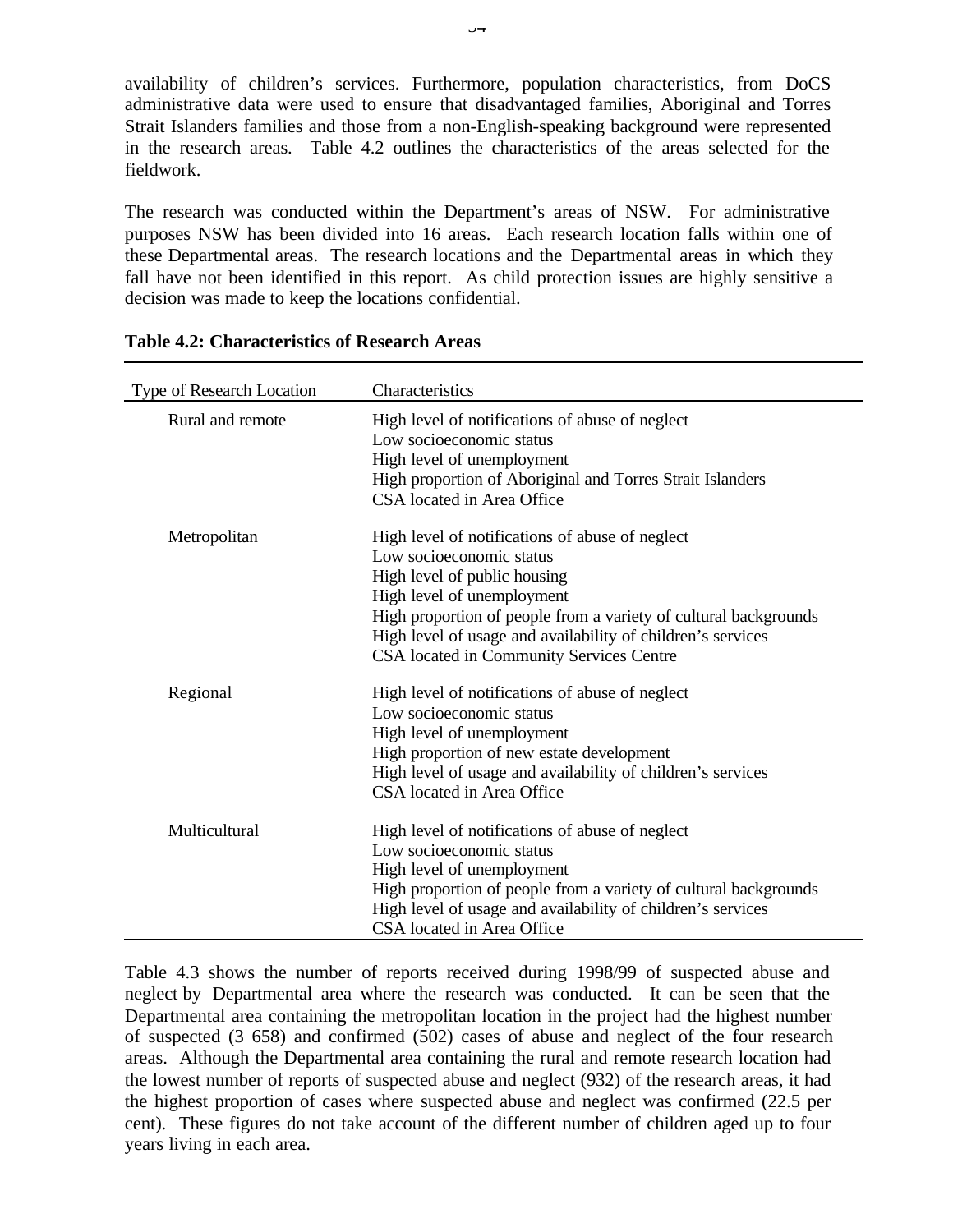|                                                                         | Reports received of<br>suspect abuse and neglect | Children aged 0-4 years during 1998/99<br>Reports received where<br>assessment determined<br>abuse or neglect |            |
|-------------------------------------------------------------------------|--------------------------------------------------|---------------------------------------------------------------------------------------------------------------|------------|
|                                                                         | No.                                              | No.                                                                                                           | Percentage |
| Departmental area in which<br><i>Rural and Remote</i> location situated | 923                                              | 208                                                                                                           | 22.5       |
| Departmental area in which<br>Metropolitan locations situated           | 3658                                             | 502                                                                                                           | 13.7       |
| Departmental area in which<br>Regional location situated                | 1069                                             | 120                                                                                                           | 11.2       |
| Departmental area in which<br><i>Multicultural</i> location situated    | 1749                                             | 208                                                                                                           | 11.9       |
| <b>Total for all DoCS Areas in NSW</b>                                  | 27 030                                           | 3398                                                                                                          | 12.6       |
| Source: Client Information System, July 99.                             |                                                  |                                                                                                               |            |

### **Table 4.3: Reports of Suspected Abuse and Neglect for Children Aged 0-4 Years by Departmental Area, 1998-99**

Unfortunately it was not possible to ascertain from the Client Information System (CIS) the number of cases where the use of children's services was recommended for children at risk of abuse and neglect. The only information that could be accessed was the outcome of a decision in terms of a case requiring ongoing monitoring; being referred to another agency for appropriate interventions; and where no further work was required. Table 4.4 shows that of the Departmental areas in which the fieldwork was conducted, during the period 1998/99, those containing the regional location and the multicultural location had the highest proportion of cases referred to other agencies for appropriate interventions.

#### **Table 4.4: The Outcome Decisions of Assessments where Abuse and Neglect was Determined for Children Aged between 0-4 Years, 1998-99**

| <b>Outcome Decision for</b><br>children aged 0-4 years<br>during 98/99 | No.            | Departmental area<br>Departmental area<br>in which<br>in which<br><b>Rural and Remote</b><br><i>Metropolitan</i><br>locations situated<br>location situated<br>No.<br>Percentage<br>Percentage |     | Departmental area<br>in which<br><i>Regional</i> location<br>situated<br>Percentage<br>No. |                | Departmental area<br>in which<br><i>Multicultural</i><br>location situated<br>No.<br>Percentage |     |       |
|------------------------------------------------------------------------|----------------|------------------------------------------------------------------------------------------------------------------------------------------------------------------------------------------------|-----|--------------------------------------------------------------------------------------------|----------------|-------------------------------------------------------------------------------------------------|-----|-------|
| Requiring ongoing<br>monitoring by DoCS                                | 65             | 31.2                                                                                                                                                                                           | 142 | 28.2                                                                                       | 37             | 30.8                                                                                            | 71  | 34.8  |
| Referred to other agencies<br>for appropriate intervention             | 41             | 19.7                                                                                                                                                                                           | 98  | 19.5                                                                                       | 40             | 33.3                                                                                            | 52  | 25.5  |
| No further work required                                               | 100            | 48.1                                                                                                                                                                                           | 241 | 48.0                                                                                       | 43             | 35.8                                                                                            | 70  | 34.3  |
| Awaiting decision                                                      | $\overline{c}$ | 0.9                                                                                                                                                                                            | 21  | 4.2                                                                                        | $\overline{0}$ | $\overline{\phantom{a}}$                                                                        | 11  | 5.4   |
| <b>Total</b>                                                           | 208            | 100.0                                                                                                                                                                                          | 502 | 100.0                                                                                      | 120            | 100.0                                                                                           | 204 | 100.0 |
| Source: Client Information System, July 99.                            |                |                                                                                                                                                                                                |     |                                                                                            |                |                                                                                                 |     |       |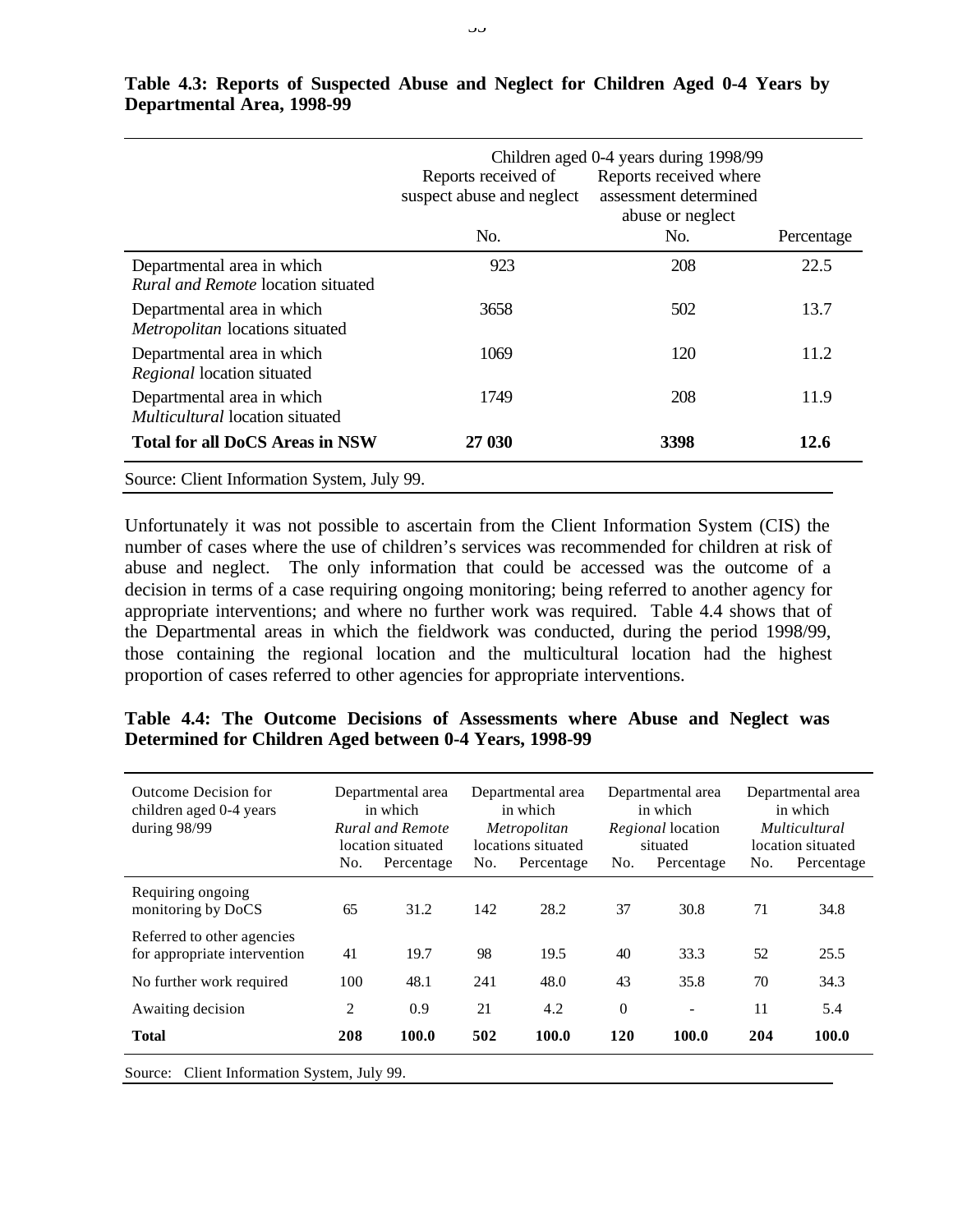#### **4.3 The Characteristics of Children At Risk**

A range of services responded to the postal survey of directors of children's services. Table 4.5 shows the number of different types of services represented. The majority of the sample (54 per cent) consisted of long day care centres with just under a third from pre-schools (29 per cent). Other service types included occasional care, home-based care, mobile services and family day care (FDC). It should be noted that although only two surveys from FDC were received, they were completed by the service managers in two of the fieldwork areas and represent 123 family day carers caring for over 700 children.

| Service Type                                                       | Number         | Percentage |
|--------------------------------------------------------------------|----------------|------------|
| Long day care centre                                               | 51             | 54.3       |
| Pre-school                                                         | 27             | 28.7       |
| Home-based care                                                    | 7              | 7.4        |
| Mobile                                                             | $\overline{4}$ | 4.3        |
| Occasional care                                                    | 3              | 3.2        |
| Family day care                                                    | 2              | 2.1        |
| <b>Total</b>                                                       | $94^{\circ}$   | 100.0      |
| Note: <sup>a</sup> One respondent did not nominate type of service |                |            |

|  | Table 4.5: Types of Children's Services included in the Survey |
|--|----------------------------------------------------------------|
|--|----------------------------------------------------------------|

The number of children aged less than three years attending a particular children's service, ranged from two to 235 children. Similarly there was variation in the number of children aged three years and over in children's services in the survey (1-336). The number of primary contact carers engaged in a specific service in the sample of children's services varied between one and 95.

Just over a third (36 per cent) of the services in the sample had children at risk of abuse and neglect placed in their service for the period January 1998 to November 1999. The majority of services with children at risk, were long day care centres (59 per cent).

Half the sample of services with children at risk (50.0 per cent) received funding from DoCS for these children. However, 38 per cent received no additional funding for children at risk in their service. The majority of services that received additional funding (75 per cent) used these funds to pay fees, with 10 per cent of services allocating the funds for additional staff.

A total of 96 children at risk had been placed in services in the sample. Table 4.6 illustrates a number of selected characteristics of these children. Most of the children at risk were aged over three years and just over half were male. Eleven per cent of the children at risk were from a non-English-speaking background. Very few of these children had a disability. The majority of the children were referred to the services by DoCS (58 per cent). Over a third of the children at risk were referred to the services for respite for the carer. It is interesting to note that services did not know the reason for referral in eight per cent of cases.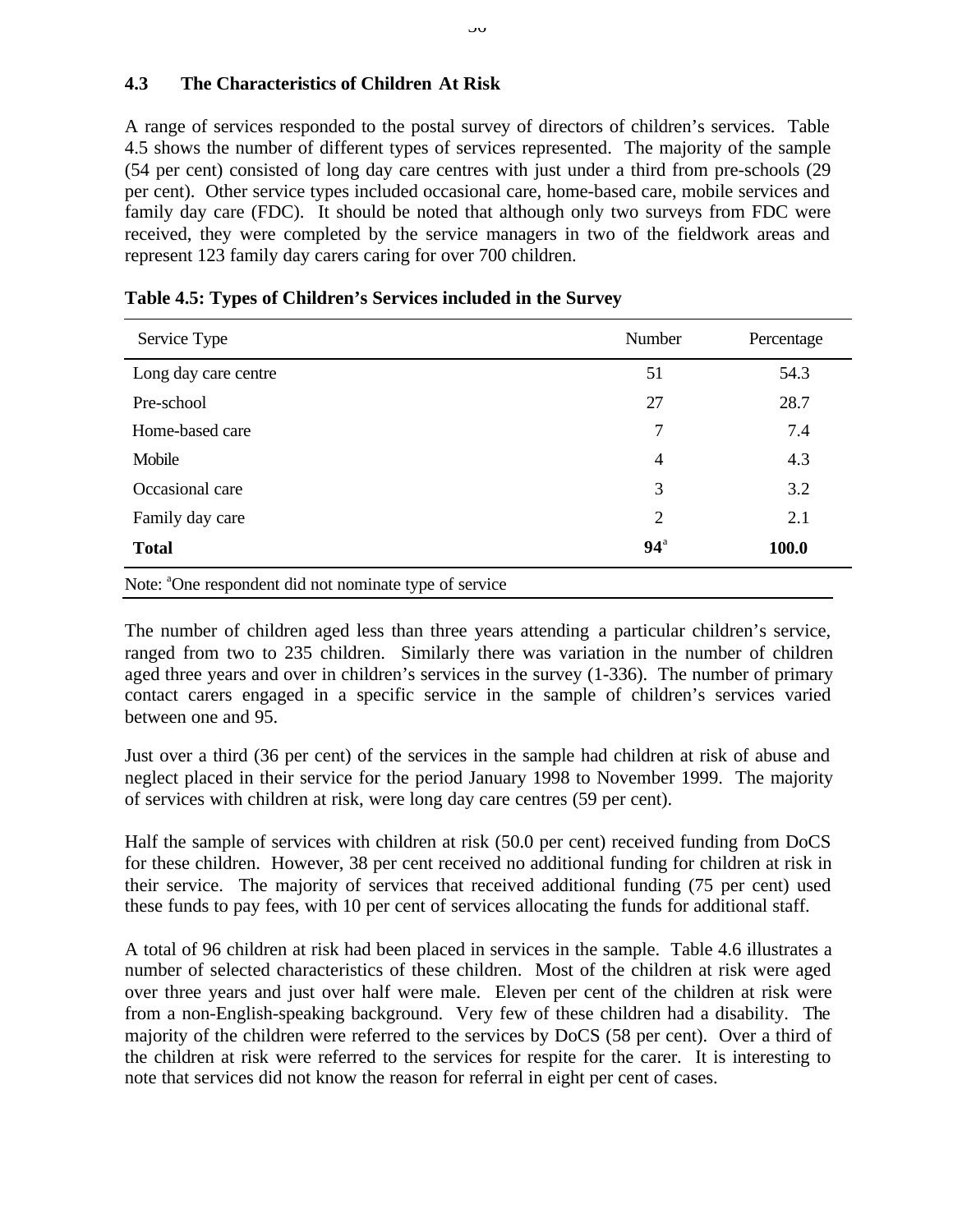|                                       | Number         | Percentage |
|---------------------------------------|----------------|------------|
| Age $(n=90)$                          |                |            |
| Under 3 years                         | 30             | 33.3       |
| 3 years and over                      | 60             | 66.7       |
| $Sex (n=86)$                          |                |            |
| Male                                  | 44             | 51.2       |
| Female                                | 42             | 48.8       |
| Target Group $(n=96)$                 |                |            |
| Non-English-speaking background       | 11             | 11.5       |
| Aboriginal and Torres Strait Islander | 6              | 6.3        |
| Child with a disability               | 4              | 4.2        |
| Parent with a disability              | 4              | 4.2        |
| Not from a target group               | 71             | 74.0       |
| Referring Agency (86)                 |                |            |
| <b>DoCS</b>                           | 50             | 58.1       |
| <b>HACC</b>                           | $\overline{2}$ | 2.3        |
| <b>CSA</b>                            | 6              | 7.0        |
| Other <sup>a</sup>                    | 28             | 32.6       |
| Reason for Referral $(n=88)$          |                |            |
| Respite                               | 32             | 36.4       |
| Neglect                               | 18             | 20.5       |
| Physical abuse                        | 17             | 19.3       |
| Don't know                            | 7              | 8.0        |
| Behavioural                           | 5              | 5.7        |
| Sexual abuse                          | $\overline{4}$ | 4.5        |
| Disability                            | 3              | 3.4        |
| Supervision                           | $\overline{2}$ | 2.3        |

#### **Table 4.6: Selected Characteristics of Children at Risk**

Note: Total numbers vary due to missing cases. a) includes: Family Support Programs, children's service workers, carer, court house, CentaCare, Barnardos, Foster Care Specialist Agency and Early Intervention services.

In this project it was not possible to measure the outcomes of providing children's services as a protection and prevention strategy. However, changes in the situation of the child over the year was examined. For 16 per cent of the children at risk there had been a change in their court order and three per cent were considered no longer at risk. Table 4.7 also shows that the majority of children at risk in these services were living with a parent (or parents), 16 per cent were living with other family members and 11 per cent were living with foster carers in November 1999.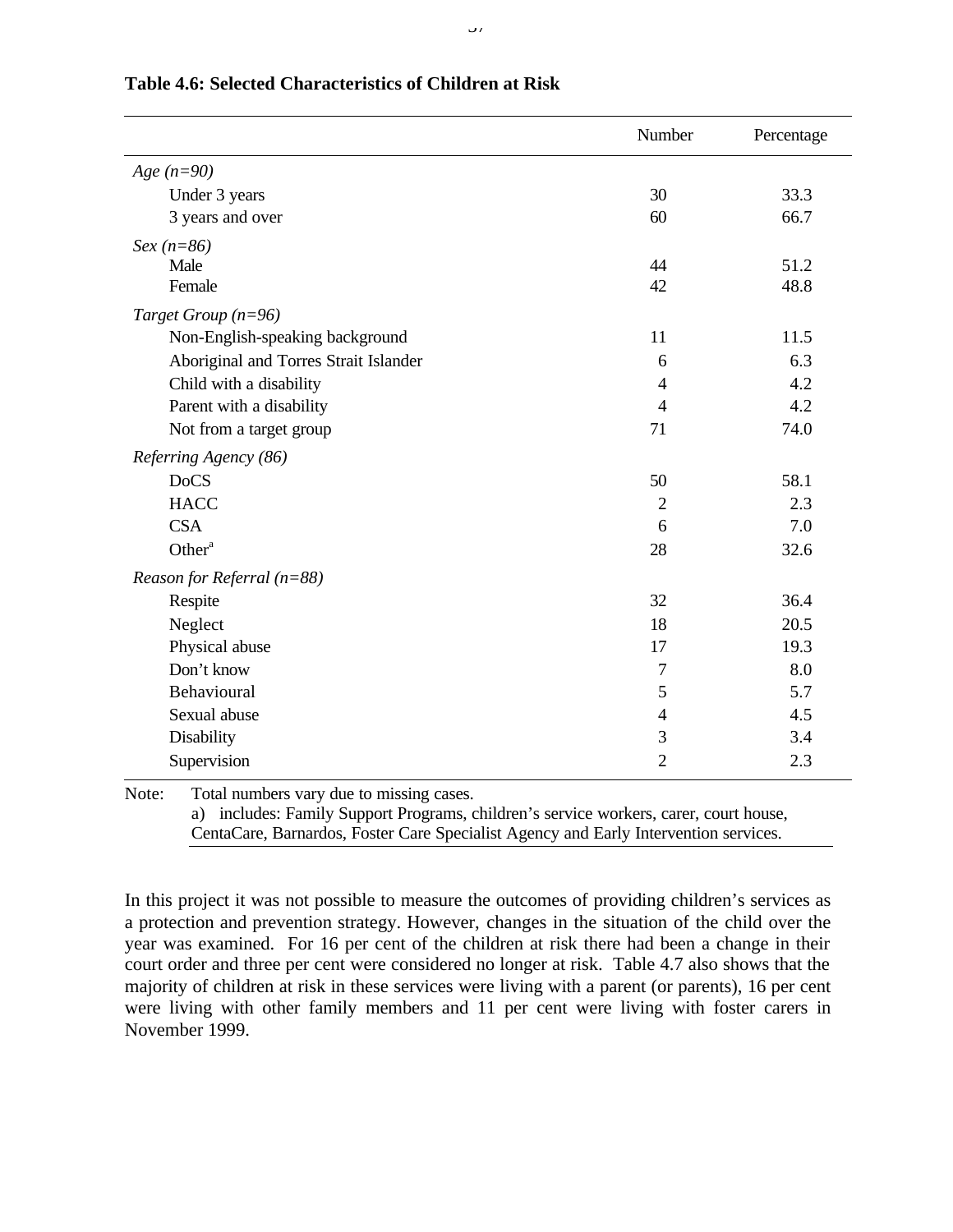|                                     | Number | Percentage |
|-------------------------------------|--------|------------|
| Changes in child's situation        |        |            |
| Change in court order               | 15     | 15.6       |
| Re-notification                     | 8      | 8.3        |
| No longer at risk                   | 3      | 3.1        |
| No change                           | 70     | 72.9       |
| <b>Total</b>                        | 96     | 100.0      |
| Place of Residence in November 1999 |        |            |
| With parent/parents                 | 48     | 54.5       |
| Other family                        | 14     | 15.9       |
| Foster carers                       | 10     | 11.4       |
| Refuge                              | 3      | 3.4        |
| Others                              |        | 1.1        |
| Don't know                          | 12     | 13.6       |
| <b>Total</b>                        | 88     | 100.0      |

### **Table 4.7: The Situation of the Children at Risk in November 1999**

Note: Total numbers vary due to missing cases

### **4.4 Overall Effectiveness of Children's Services in Child Protection**

Overall, it appears that the majority of respondents (84 per cent) to the survey viewed the use of children's services as an effective protection strategy. Eighty per cent of the sample also indicated that using children's services as a prevention strategy was effective, as shown in Table 4.8.

|                                     | Ineffective    |            |            |            | Neither    |  | Effective |
|-------------------------------------|----------------|------------|------------|------------|------------|--|-----------|
|                                     | Fairly<br>Very |            |            | Fairly     | Very       |  |           |
| Effectiveness of Children's Service | Percentage     | Percentage | Percentage | Percentage | Percentage |  |           |
| As a protection strategy $(n=57)$   | 5.3            | 8.8        | l.8        | 47.4       | 36.8       |  |           |
| As a prevention strategy $(n=56)$   | 5.4            | 8.9        | 5.4        | 50.0       | 30.4       |  |           |

#### **Table 4.8: Overall Effectiveness of Children's Services in Child Protection**

These findings from the survey were supported by the focus groups findings. There was general consensus from both child protection workers and staff in children's services that children's services were an effective protection and prevention strategy as they provided children at risk with:

- ? social and developmental stimulation;
- ? a structured and safe environment;
- ? a means of monitoring emotional and social development;
- ? access to education in protective behaviours;
- ? experiences of different role models; and
- ? education about different ways to deal with problems other than physical responses.

Children's services were thought also to assist parents or carers as well as children at risk as they provided parents or carers with a number of benefits including: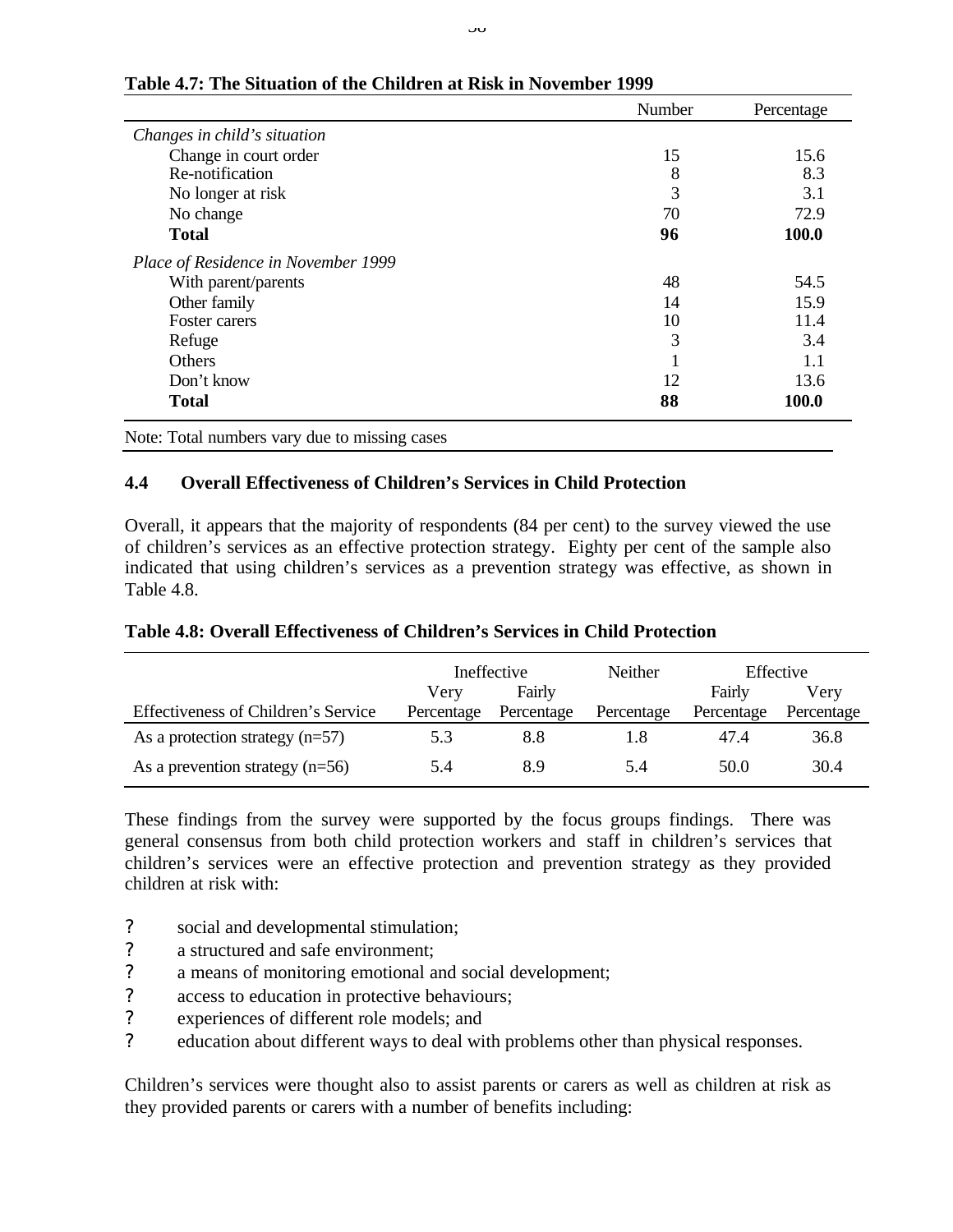- ? respite or time out;
- ? access to other support services;
- ? links to family support programs or positive parenting programs;
- ? links to social networks and groups of other parents;
- ? one to one interaction with staff,
- ? information about age appropriate behaviours and developmental milestones and positive ways to interact with children; and
- ? an outlet to express concerns about a domestic situation, frustration about parenting or financial difficulties.

Workers strongly supported the idea that children's services were an effective protection strategy but said that they did not solve the problems associated with abuse and neglect. The workers promoted the need for a holistic approach to support the family and the child.

There was a mixed response to the issue of children's services as a prevention strategy. The perception of its effectiveness differed from the perspective of the different workers. Child protection workers did not use children's services as a prevention strategy for abuse and neglect due to a lack of resources, funding and staff levels and current policy to prioritise cases and respond to notifications of serious abuse and neglect and crisis situations.

The response about the effectiveness of children's services as a prevention strategy from the workers in children's services was more varied. Some workers thought that education in protective behaviours and observation of other adult role models was empowering for children. Other workers said it was much harder to make a judgement of whether you could measure the effect in terms of prevention.

Protection and prevention should not be seen as two distinct categories. From time to time it appeared from the discussions within the groups that children's services acted as both a tool to protect children from current abusive situations but also prevented further incidences of abuse and neglect. This happened because there was ongoing monitoring and observation of the child and the parent.

### **4.5 Current Practices**

One of the issues examined in the focus groups was current practice when a child at risk was placed in a children's service. The criteria used to make the decision to place a child in a children's service were complex and were decided on a case-by-case basis. First, parents had to agree that they wanted their child to attend child care, though in some serious cases (e.g. parents with drug or alcohol dependencies) where the court was involved, the parents had no choice but to agree to place a child in a service.

There appeared to be two common strategies that DoCS used in the placement of children at risk. The first strategy involved a telephone call from a DO to a children's service requesting a placement. After this DoCS involvement in the process of placement varied, from no further contact with the service to a follow-up visit. In some instances an officer from DoCS introduced the family to the service and assisted with the enrolment. The second strategy involved suggesting that parents contact the service and organise the placement themselves. 'Parents' could be a child's own parents, a foster parent or grandparents. The Department sometimes gave parents an introductory letter to a child care service.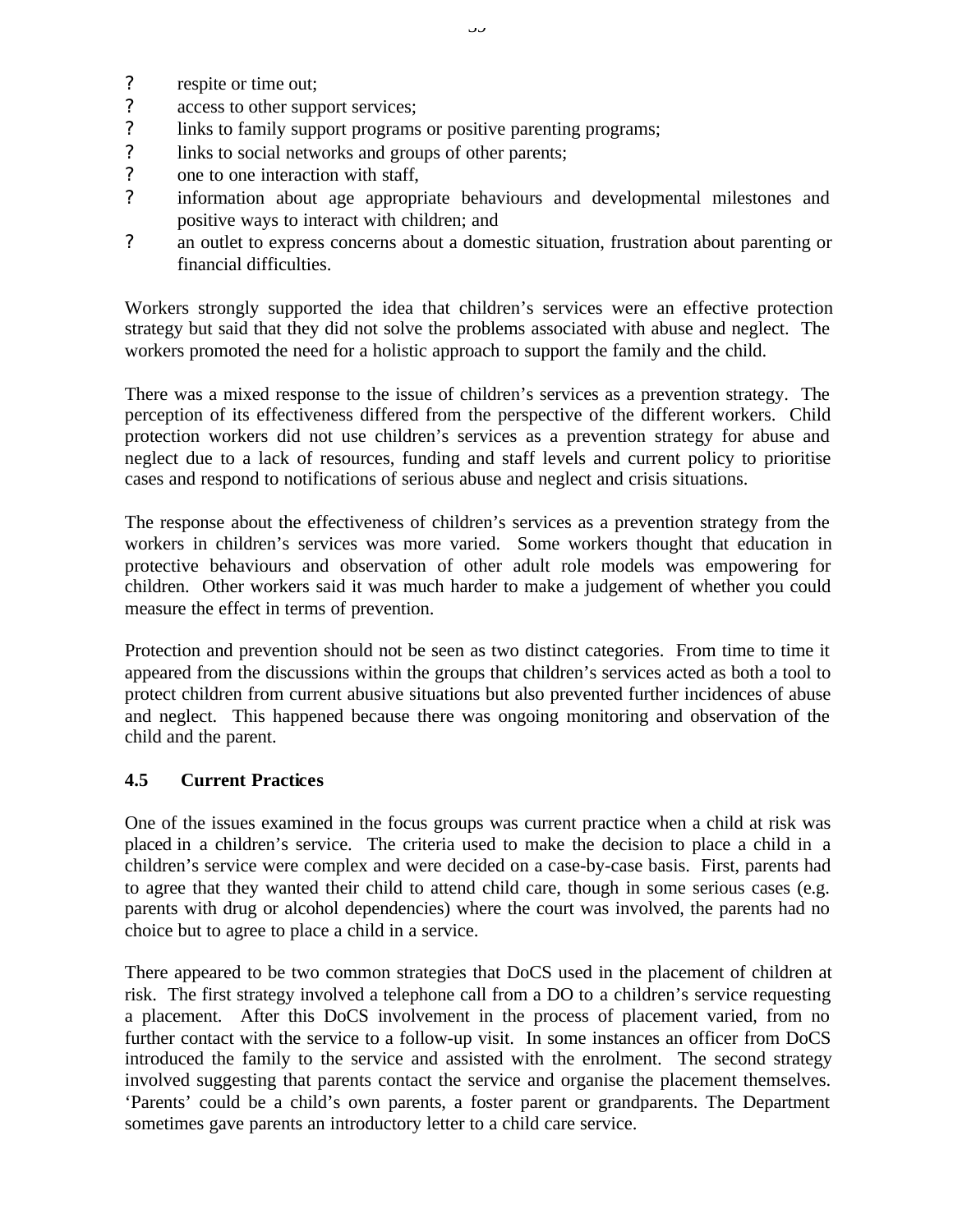It became apparent that in many cases the CSA was only consulted when the Department or the parents could not arrange a placement in a particular service. The CSA would then arrange for the service to exceed licensed numbers. If the CSA was located in the Community Service Centre they were consulted more frequently on issues such as where to place a child at risk and in some instances they organised the placement. One child protection worker commented on benefits of having the CSA located in the CSC.

*The CSA would give us advise about what was happening within … like who had vacancies, who didn't, who was most likely to get an exception to go over numbers and how we did that. That was really handy to have that at the desk down the back, to be to say we've got this and we really need a place.*

### **4.6 Communication between DoCS and Children's Services Regarding Children at Risk**

One of the key research aims of the project was to explore the link between children's services and the ongoing communications with DoCS. A series of questions in the postal survey and the focus groups explored this issue. Table 4.9 shows the responses to questions in the survey of directors of children's services about the effectiveness of communication with DoCS for those with a child at risk in the year to November 1999. Over 80 per cent of the sample indicated that their communication with DoCS when a child at risk was placed in their service was fairly or very effective. However the nature of the communications between the Department and service rated poorly in terms of:

- ? ongoing monitoring and review;
- ? being informed of changes in the child's circumstances;
- ? the end of financial support by the Department; and
- ? when the case was closed by DoCS.

The focus groups allowed us to investigate these issues in more depth. Overall, there was no standard procedure followed in terms of the provision of information given by DOs when referring a child at risk to a children's service. In general the information given on referral included the reasons for referring children and the particular protection issues. However, the

#### **Table 4.9: Communication with DoCS about Children At Risk**

|                                                            | Communication with DoCS |                      |            |                      |                    |           |  |
|------------------------------------------------------------|-------------------------|----------------------|------------|----------------------|--------------------|-----------|--|
|                                                            | Ineffective             |                      |            |                      | Neither            | Effective |  |
| <i>Situation</i>                                           | Very<br>Percentage      | Fairly<br>Percentage | Percentage | Fairly<br>Percentage | Very<br>Percentage |           |  |
| The placement of children at risk $(n=28)$                 | 10.7                    |                      | 7.1        | 60.7                 | 21.4               |           |  |
| Beginning of financial support $(n=22)$                    | 27.3                    | 27.3                 |            | 36.4                 | 9.1                |           |  |
| Ongoing monitoring and review $(n=28)$                     | 21.4                    | 42.9                 |            | 21.4                 | 14.3               |           |  |
| Changes in children's circumstances $(n=23)$               | 17.4                    | 39.1                 | 13.0       | 21.7                 | 8.7                |           |  |
| Program support <sup>a</sup> for children at risk $(n=24)$ | 33.3                    | 33.3                 | 8.3        | 20.8                 | 4.2                |           |  |
| End of financial support $(n=14)$                          | 35.7                    | 28.6                 | 21.4       | 7.1                  | 7.1                |           |  |
| When the case is closed by DoCS $(n=12)$                   | 50.0                    | 33.3                 |            | 8.3                  | 8.3                |           |  |
| $\sim$ $\sim$ $\sim$ $\sim$ $\sim$ $\sim$                  |                         |                      |            |                      |                    |           |  |

Notes: a) eg. program support for children with disabilities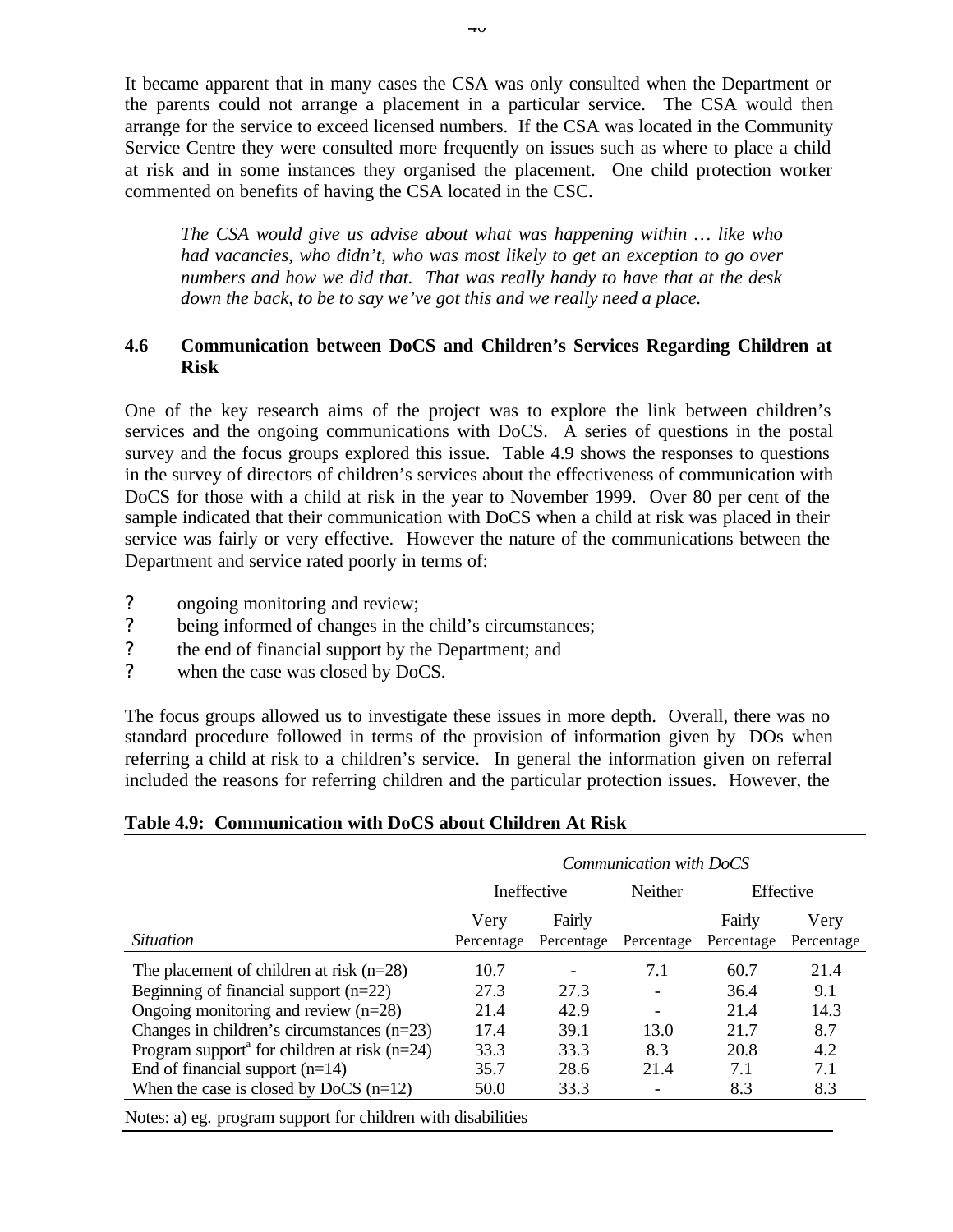Child protection workers noted that they did not give much information so as not to jeopardise the placement of the child. One child protection worker stated:

*We don't want to be involved in peoples' lives more than what we have to be. We want them to get on with life and do their own thing.*

In some instances the limited information provided by DoCS to a children's service about a referred child prevented workers effectively meeting their needs. The importance of access to relevant information about a child was highlighted by one children's services worker who stated:

*It [information] would save you a lot of wasted time trying to gain that information through observation. If you had it when the child walked through the door you would be able to plan straight away to meet the need instead of a month later after observations to find where the child is at. Eventually you get there because of your observation skills but in that time that child hasn't been supported as well as it may have been if you had it [information] in the first instance.*

In the focus groups with children's services workers there was dissatisfaction with the ongoing monitoring and review of the child at risk once placed in the service. For some services, contact with the Department was limited to the initial phone call from the DO. Unless there were concerns about the child or problems with the placement there was no further contact. In the more complex cases protection planning meetings or case conferences were arranged between the Department and all services involved with the family including children's services. However, they did not occur frequently as they were difficult to arrange. It was believed that these meetings assisted with interagency cooperation.

In most cases, funding for a placement of a child at risk was on a limited basis, usually three months. In many cases parents were asked to contribute. Predominantly, funds provided by DoCS only paid for child care fees. Several children's services workers noted lengthy delays in being reimbursed for their claims for funding for child care fees. Some spoke of six and 12 month delays since submitting invoices to the Department. One worker said their community-based service had been out of pocket for over \$1 000 at one stage. When funding ceased it was not uncommon for the child to leave the service. However, in some circumstances parents would continue with the placement but with reduced hours.

Participants in the focus groups reported that there were a number of departmental committees aimed at fostering interagency collaboration. The workers felt that these were effective in raising the awareness of DoCS' functions and information sharing. They also conducted some joint training where they discussed peoples' roles and responsibilities in child protection. This was reported to have alleviated some of the breakdowns in communication.

### **4.7 Meeting the Needs of Target Groups**

The directors of children's services were asked in the survey to assess how adequately their service met the needs of children at risk. For all of the specified groups the majority of services indicated that they adequately met these children's needs as summarised in Table 4.10. Least adequate appeared to be the ability to meet the needs of Aboriginal and Torres Strait Islander children.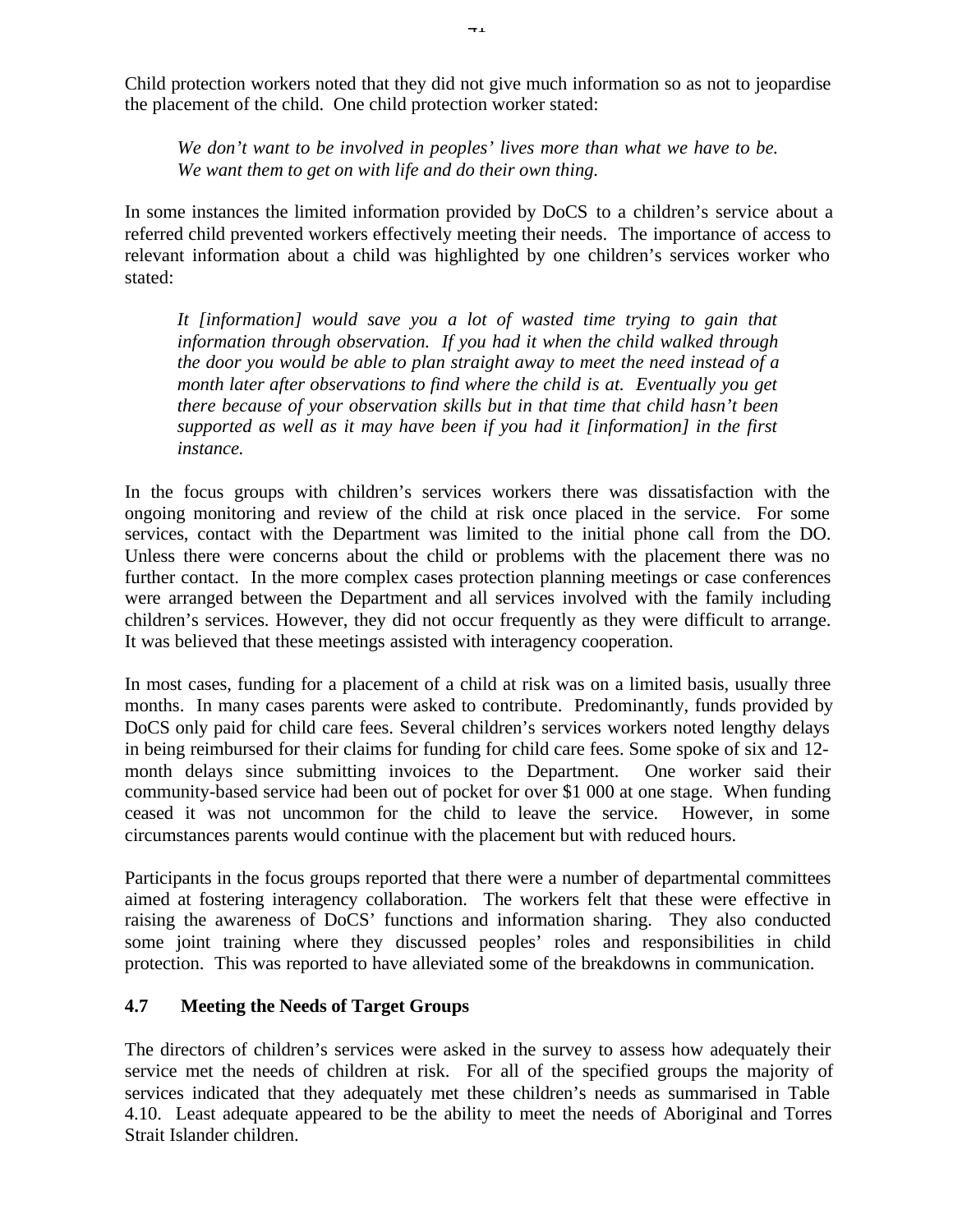|                                               | Meeting the Needs |                          |         |                                                        |            |  |  |
|-----------------------------------------------|-------------------|--------------------------|---------|--------------------------------------------------------|------------|--|--|
|                                               | Inadequately      |                          | Neither |                                                        | Adequately |  |  |
|                                               | Verv              | Fairly                   |         | Fairly                                                 | Verv       |  |  |
| <b>Target Group</b>                           |                   |                          |         | Percentage Percentage Percentage Percentage Percentage |            |  |  |
|                                               |                   |                          |         |                                                        |            |  |  |
| All children at risk $(n=70)$                 | 4.3               | $\overline{\phantom{a}}$ | 4.3     | 30.0                                                   | 61.4       |  |  |
| Aboriginal & Torres Strait Islanders $(n=49)$ | 2.0               | 2.0                      | 14.3    | 32.7                                                   | 49.0       |  |  |
| Children with a disability $(n=65)$           | 6.2               | $\overline{\phantom{a}}$ | 1.5     | 24.6                                                   | 67.7       |  |  |
| Non-English speaking background $(n=61)$      | 3.3               | $\overline{\phantom{a}}$ | 6.6     | 26.2                                                   | 63.9       |  |  |
|                                               |                   |                          |         |                                                        |            |  |  |

### **Table 4.10: Meeting the Needs of Children at Risk**

Although the survey showed that the directors perceived that needs of children from particular target groups were being met adequately while in their care the focus groups revealed a number of problems associated with accessing appropriate services.

### **Aboriginal and Torres Strait Islander Children**

While Aboriginal and Torres Strait Islander children's services were available in most areas they were few in number and for some families distance from a service and transport to it was problematic. Some Aboriginal children's services provided a bus to transport children. In the rural and remote area some difficulty was expressed about finding culturally appropriate services for Aboriginal and Torres Strait Islander children under two years of age. The lack of Aboriginal and Torres Strait Islander family day carers exacerbated this situation.

In other areas an Aboriginal liaison person was required to visit services and provide programs to meet cultural needs. In one area where there were few long day care centres, preschools were seen as not appropriate for children of Aboriginal and Torres Strait Islander parents working or training, as pre-schools did not cover the hours required for work.

### **Children from non-English-speaking Backgrounds**

 $\overline{a}$ 

In three of the fieldwork areas, children's services workers found it difficult to meet the needs of children from non-English-speaking backgrounds.<sup>25</sup> Some services appeared to provide cultural programs for children from a non-English-speaking background. Some concern was expressed however in one area about obtaining a bi-lingual service to assist a child from a non-English-speaking background when it was needed. In the rural and remote area concern was expressed at the limited number of services available for such children. It was often not possible to match a child at risk to an appropriate service.

In the multicultural area there were a number of children's services with workers from a variety of multicultural backgrounds. In this area there was also a support service which assisted a child from a non-English-speaking background for two hours if required. Workers said their greatest difficulties were with children who had a speech delay and also communicating with some parents with limited English.

<sup>25</sup> There appeared to be very few children from a non-English speaking background living in the fourth area or attending children's services.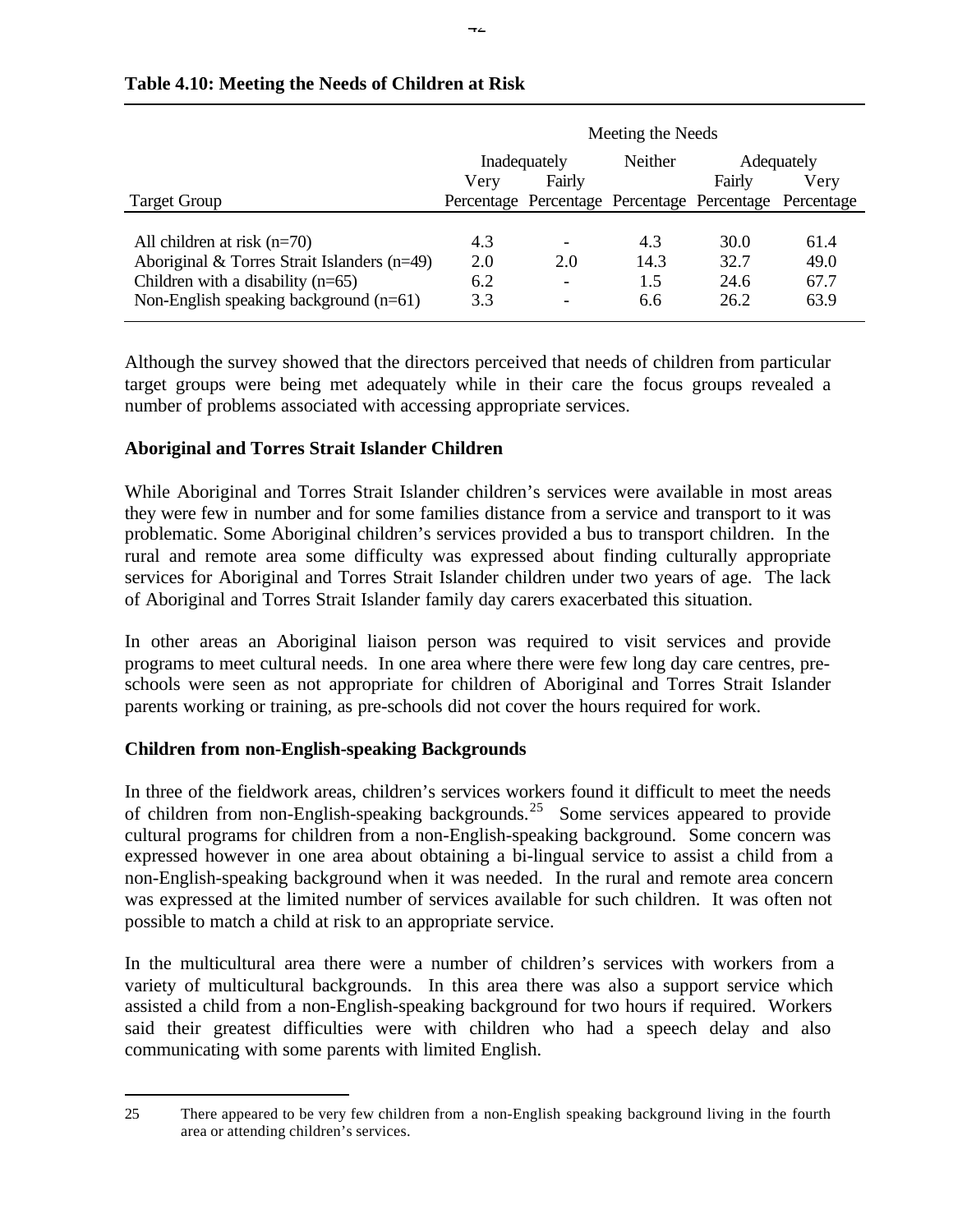The apparent acceptability of domestic violence among certain cultures and its effect on young children was seen as a concern by workers in one area but the children's services workers noted that there were no easy solutions to this issue. Often workers from multicultural backgrounds had difficulty getting parents to discuss personal matters with them.

Children's services workers, in the multicultural location, reported that accessing services for children was difficult for newly arrived immigrants as they often had limited knowledge of their local area and were unsure of available transport and routes. These families could be quite transient and often came and left a children's service depending on their financial circumstances and ability to find employment.

#### **Children Under Two Years of Age**

In the rural and remote location and the metropolitan location participants in the focus groups highlighted the difficulty of meeting the child care needs of children aged under 2 years old. In one area it was noted that there were 42 children aged under two years on the shared waiting list for the three long day care centres in the area.

*There is obviously a lack of available spaces for the 0-2s which impacts on whether families can rejoin the workforce. And it also means more stress on children at risk.*

### **Children with Disabilities**

Services for children with disabilities were very limited in the rural and remote and metropolitan locations. Workers in the rural and remote location stated that this town was one of the only towns in the area that did not have a specialist therapy service for children with disabilities. There was a nine-month wait for speech therapy services in the area.

In the regional fieldwork area child protection workers felt that the needs of children with disabilities were catered for adequately by a specialist section of DoCS and the early intervention programs or classes funded by the NSW Department of Education. This is in contrast to the Llewellyn and Fante (1999) report finding discussed in Section 3.

#### **Communication with Families**

It is interesting to note that most of the participants in the children's services focus groups felt that the needs of children at risk were being met by attending their services. However, they indicated that it was often more difficult to meet the needs of the parents and find the resources and support services that they would accept. They highlighted the need for parent education courses dealing with the developmental phases of children particularly for parents who had unrealistic expectations about appropriate or normal behaviour of children at particular ages.

Workers in children's services highlighted the importance of fostering a good relationship between a family and the service. The family and staff would build up a relationship based on support and advice from the worker and the sharing of issues and concerns about a child from the parent to the staff. However, in some cases such a relationship was reported as inhibiting workers reporting concerns about risk or harm of a child to DoCS.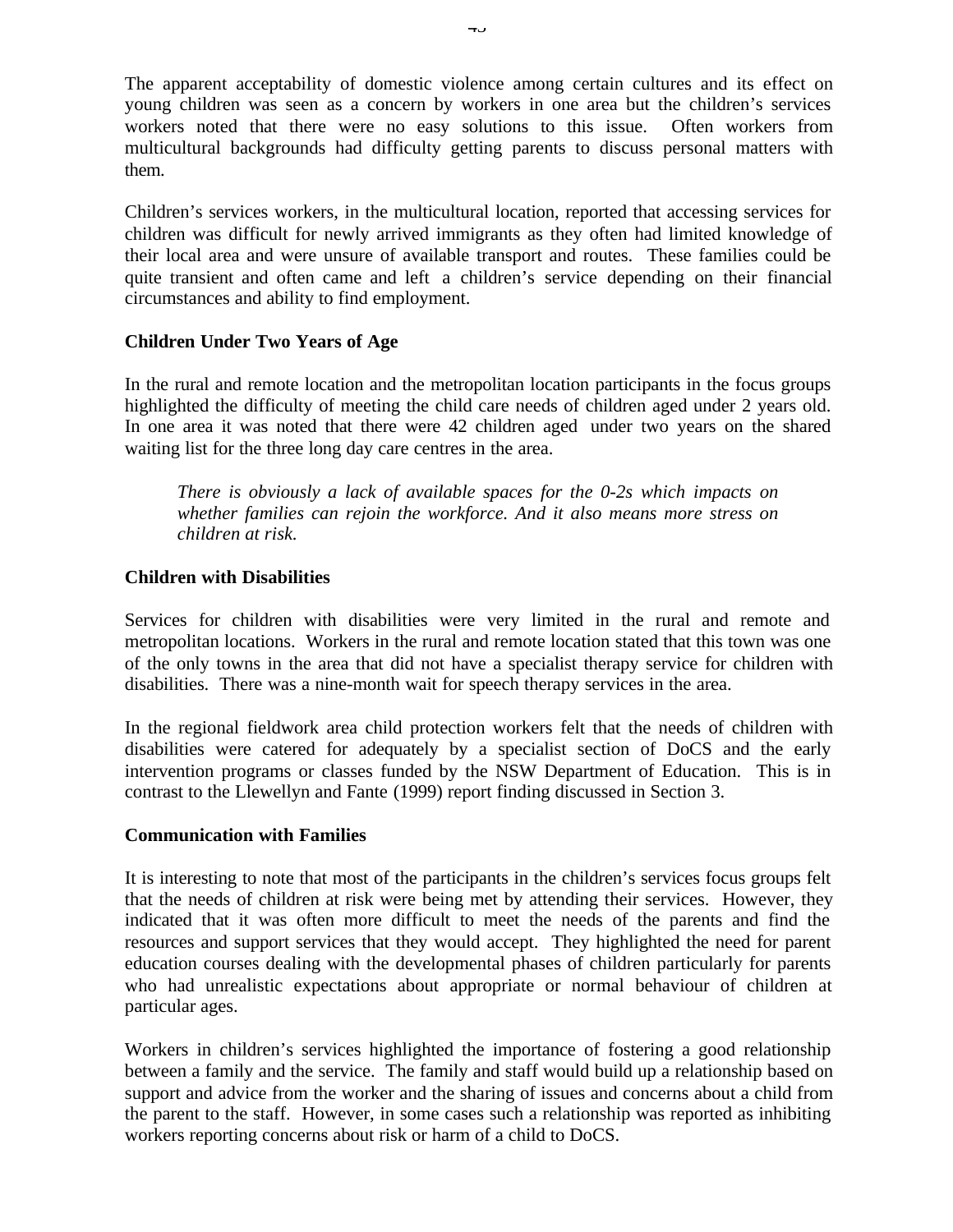#### **4.8 Process of Notifications and Suspected Abuse in Care**

The general opinion from the focus groups in all areas was that the Department did not respond adequately to their concerns about suspected abuse and neglect of children in their services. For example one worker stated *'If you report a child it seems to go into a big void'*.

Participants felt that they did not receive enough feedback when they reported suspected abuse or neglect. They felt it was important to receive some information even only to tell them that nothing had been substantiated.

In one area the child protection workers themselves also noted that the Department's feedback mechanism did not work effectively.

*We should be giving them feedback. That's where I think the fall down would occur in that we don't do that well. We don't do that because of resources and overload, lack of time and we acknowledge that that is the best practice.*

These findings were somewhat different to the responses to similar questions in the postal survey as shown in Table 4.11. It can been seen that a third of the sample indicated that the communication between themselves and DoCS was either very or fairly ineffective, when making a notification of suspected abuse or neglect. Just over 40 per cent respondents rated the communication as very or fairly ineffective when referring to DoCS' responses to a notification.

|                                                                 | Communication with DoCS           |                      |                          |                      |                                 |
|-----------------------------------------------------------------|-----------------------------------|----------------------|--------------------------|----------------------|---------------------------------|
| <b>Situation</b>                                                | Ineffective<br>Very<br>Percentage | Fairly<br>Percentage | Neither<br>Percentage    | Fairly<br>Percentage | Effective<br>Very<br>Percentage |
| Notifying DoCS about children at risk<br>$(n=21)$               | 14.3                              | 19.0                 | 14.3                     | 42.9                 | 9.5                             |
| DoCS response to a notification $(n=21)$                        | 14.3                              | 28.6                 | 4.8                      | 38.1                 | 14.3                            |
| Reporting suspected abuse occurring in<br>your service $(n=12)$ | 33.3                              | 8.3                  | $\overline{\phantom{a}}$ | 41.7                 | 16.7                            |

#### **Table 4.11: Effectiveness of the Communication with DoCS Regarding Suspected Abuse in Care**

There was agreement from many of the child protection workers that some children's services staff were reluctant to report concerns about a child because of parents' reactions. One participant felt that many children's services staff were too hesitant and too concerned about the reaction of the parents rather than concerned about the protection of the child. This worker also believed that these services often did not they meet their responsibilities and needed more training in child protection issues.

As one children's services worker stated:

*Once you make a notification you don't see the family again because you're their only other place of contact and they automatically assume that you have*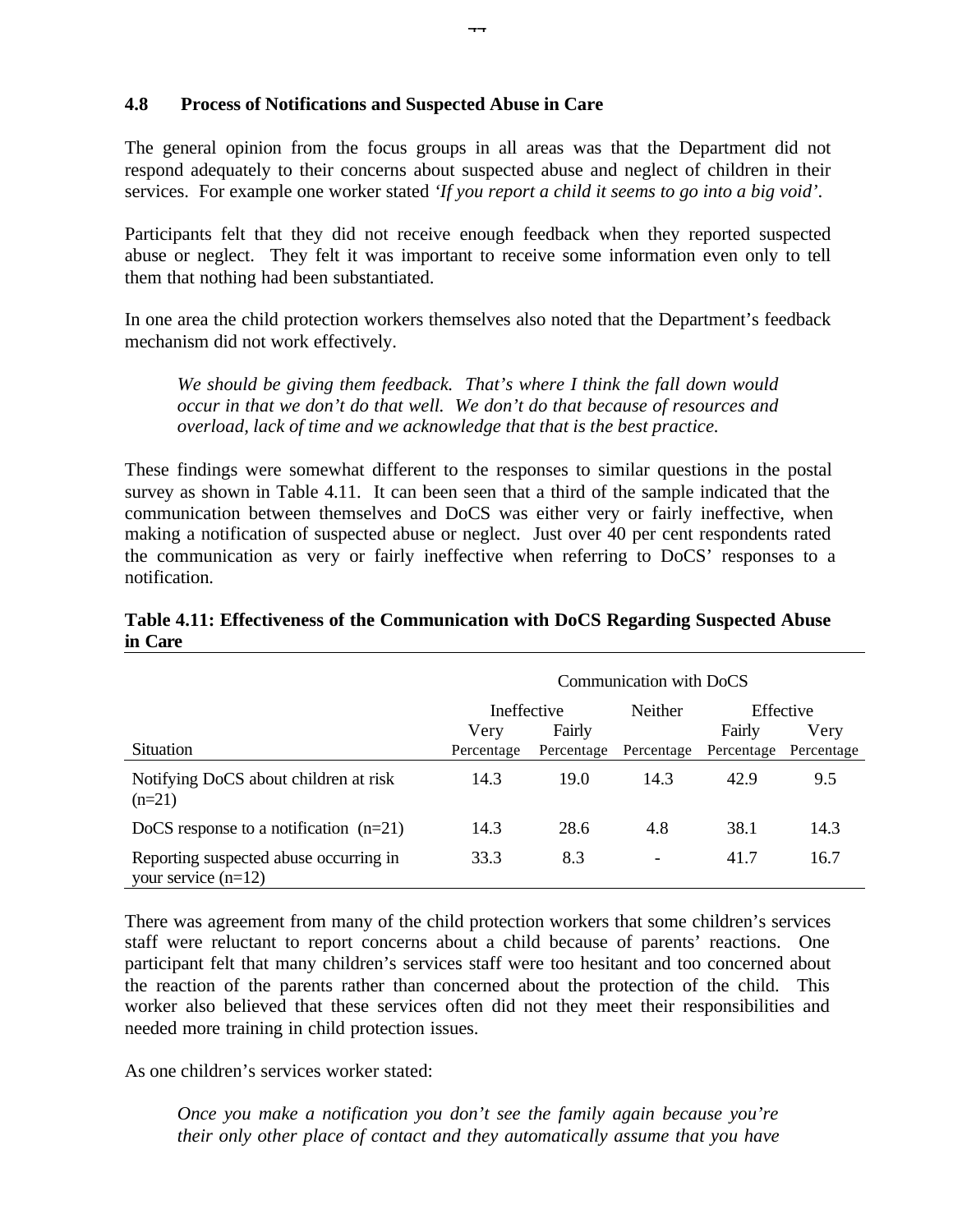*done it. And then it's the phone call saying DoCS have just rung me and you reported me. And you have to say no. And you're lying in their face - and they know that you are. And there goes that rapport you have had with that parent.*

As seen in Table 4.11 the majority of respondents regarded the communication with DoCS when reporting suspected abuse or neglect by a staff member or some one else associated with the service as effective, although a significant minority (41.6 per cent) thought it was effective.

It emerged in the focus groups that most children's services have policies and procedures dealing with allegations of abuse by staff which will be revised in light of the new legislation. Others were in the process of putting into place these procedures.<sup>26</sup>

Generally the services were satisfied with the Department's involvement when an allegation of abuse was made against staff or others in the children's service. However, for one service there was a period of six weeks between when the allegation was made and when DoCS investigated and resolved the matter. It was very stressful for the staff over this period. The staff would have preferred that DoCS had informed them earlier about the procedure, what it involved and that it would take six weeks. These workers were given an opportunity to comment on how DoCS had handled the process. Another allegation was made against another centre after this example and the worker involved thought that response was more prompt and had been handled more effectively than the earlier case. The participants felt that there was a lack of support for staff when an allegation was made. Only 14 per cent of services had participated in training about abuse in care (see Table 4.12). Their lack of familiarity with the issue and what procedures to follow was also evident in the focus groups.

### **4.9 Training in Child Protection**

Another important issue in the effectiveness of the role of children's services in child protection is the ability of staff to identify abuse and neglect and respond to these children's needs. The survey of directors investigated the level and content of training in child protection for staff. Over half of the primary contact carers had undergone some form of child protection training (56 per cent). In five services (six per cent), with a total of 20 primary contact carers, none of the carers had undergone child protection training.

It was not possible to ascertain from the survey how many individual primary contact carers had taken particular types of training courses. However, Table 4.12 shows how many children's services as a whole had undertaken different types of child protection training courses. According to the directors of services, 65 per cent of primary contact carers had undertaken the *Making a Difference Training* course.<sup>27</sup> Also in the majority of services staff had been trained in topics such as identifying abuse and the notification process in their training courses. In contrast only 35 per cent and 21 per cent had covered issues relating to caring for children at risk or cross-cultural issues during their training.

 $\overline{a}$ 

<sup>26</sup> All services are required to have such policies under the licensing regulations (Appendix 1).

<sup>27</sup> See Appendix 2.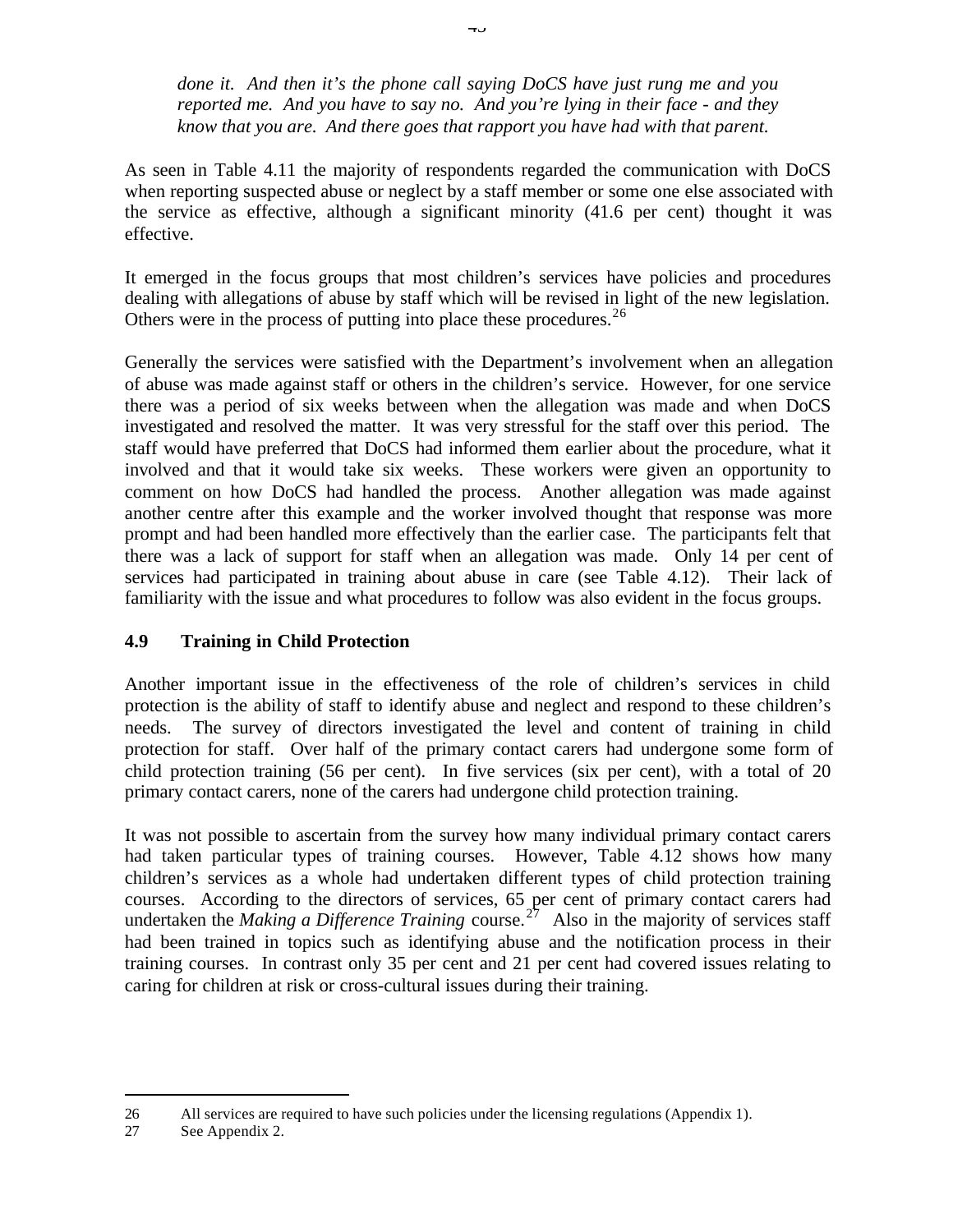| Content of the child protection training                              | Number | Percentage |  |  |
|-----------------------------------------------------------------------|--------|------------|--|--|
| Identifying abuse $(n=83)$                                            | 63     | 75.9       |  |  |
| Notification process $(n=83)$                                         | 60     | 72.3       |  |  |
| Making a Difference Training $(n=83)$                                 | 54     | 65.1       |  |  |
| Disclosure of abuse by children $(n=83)$                              | 41     | 49.4       |  |  |
| Caring for children at risk $(n=83)$                                  | 29     | 34.9       |  |  |
| Cross cultural issues $(n=83)$                                        | 17     | 20.5       |  |  |
| Abuse in care $(n=83)$                                                | 14     | 16.9       |  |  |
| Court processes $(n=83)$                                              | 13     | 15.7       |  |  |
| Note: Multiple response questions so percentages sum to more than 100 |        |            |  |  |

### **Table 4.12: Content of Child Protection Training**

Reaction to the *Making a Difference* package varied according to the level of experience of the children's service worker. Some felt it was more appropriate for newer workers but too basic for those who had worked in children's services for many years. Other workers thought that the training was adequate. In contrast another worker experienced difficulties with the manual and found that it did not have sufficient information about reporting procedures. Another thought that there was conflicting information about mandatory reporting in the manual. It was difficult for some services to cover for staff when they attended training programs. Few workers mentioned training about the Interagency Guidelines in their courses.

Some workers raised the difficulty of knowing when to notify DoCS of suspected abuse even after attending training. One worker felt that this was not due to the adequacy of the training but as a result of not having the skills to decide if a change in behaviour was due to abuse or other changes in the family situation, such as the father leaving home.

### **4.10 Impact of the New Legislation**

There was a mixed response from the workers in children's services group about the impact of the new legislation. Some seemed to be familiar with some aspects of it while others had no idea what it would mean to their procedures. Some workers, in particular family day carers were concerned that they could be unreasonably accused of abuse of a child in their care and have no way of defending themselves because of the nature of their caring role as a single carer. There was also concern in the group that the new mandatory aspect of reporting would result in a flood of notifications to the Department because workers would be frightened of being penalised if they did not act on their suspicions of abuse or neglect of a child in their care.

Workers thought, however, that the new legislation would help them to handle situations of reporting domestic violence in relation to a child. They thought the impact of the new legislation may vary between services with some staff over- or under-reporting if they feared losing parents from their service.

Many workers thought staff would need more training to understand what the new legislation meant and what their responsibilities were. Their biggest concern was how a service would cover the cost of the training when staff attended courses in work time.

The child protection workers' understanding of the new legislation was that there appeared to be an increased emphasis on accountability for both Departmental workers and workers in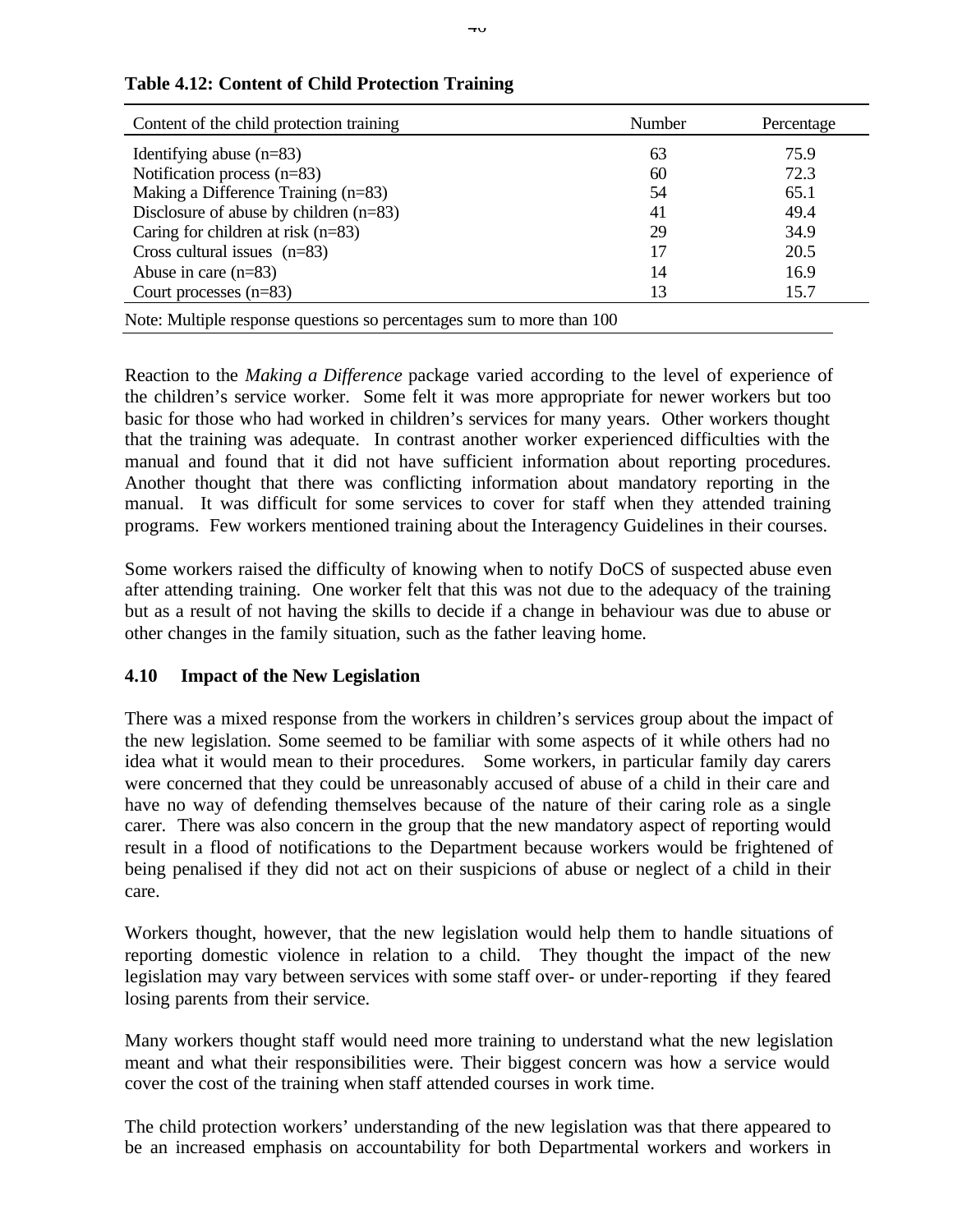children's services. They noted that they had had little exposure to the new Act and that meetings had been arranged for December to discuss the new Act. Some concern was expressed that under the new Act there may be an expectation that the Department would provide a service if requested by another agency and this mighty not be possible. The workers also felt that there would be more pressure on other services/agencies to take charge of the case plan for a child at risk.

One participant stated that *'The new legislation puts more responsibility on other agencies apart from our own (DoCS) to protect kids'*.

### **4.11 Issues for Particular Groups**

#### **Rural and Remote**

Distance and problems accessing resources, for all types of services, were the issues raised in relation to living in a rural or remote location. For example, some families had a round trip of 200 kms to access the mobile children's service. Many found it difficult to afford the child care fees and to pay for petrol for travelling to the service, particularly given the financial burdens associated with drought and poor harvests.

Participants in the focus groups emphasised the need to establish trust before people would admit they needed help. However, they also talked about how people in the area were selfreliant and did not want to depend on welfare or others to help them. The small size of the community could also inhibit parents who were having problems from seeking assistance.

Issues relating to location discussed in these focus groups encompassed access to resources, services and qualified staff. It was noted that some towns in the area had no long day care centres so it was very difficult to find places for children at risk under two years of age. In these cases the workers would have to ask around to find someone such as a family or a friend who could take the child. Also the area had not been able to attract a non-government agency to provide substitute care. As a consequence, the Department had to arrange all substitute care.

Another problem associated with this area involved cross border issues. People living in remote locations were often closer to services across the border rather than in New South Wales. They were investigating ways to address this problem of access.

#### **Transport and Location**

In most areas the location of a service appeared to be a crucial factor in arranging placement for a child at risk. Parents had to be able to access services easily, as transport in many areas was both scarce and expensive. For other areas, a lack of knowledge of local suburbs for families of a non-English-speaking background also meant services had to be close to where families lived. In some cases this meant that children at risk did not access the services that could best meet their needs. Such services were characterised as having high numbers of trained staff with up-to-date knowledge of recent research and who were committed to making the placement work. In remote and rural areas, the choice of a service and location was limited to what few service were available.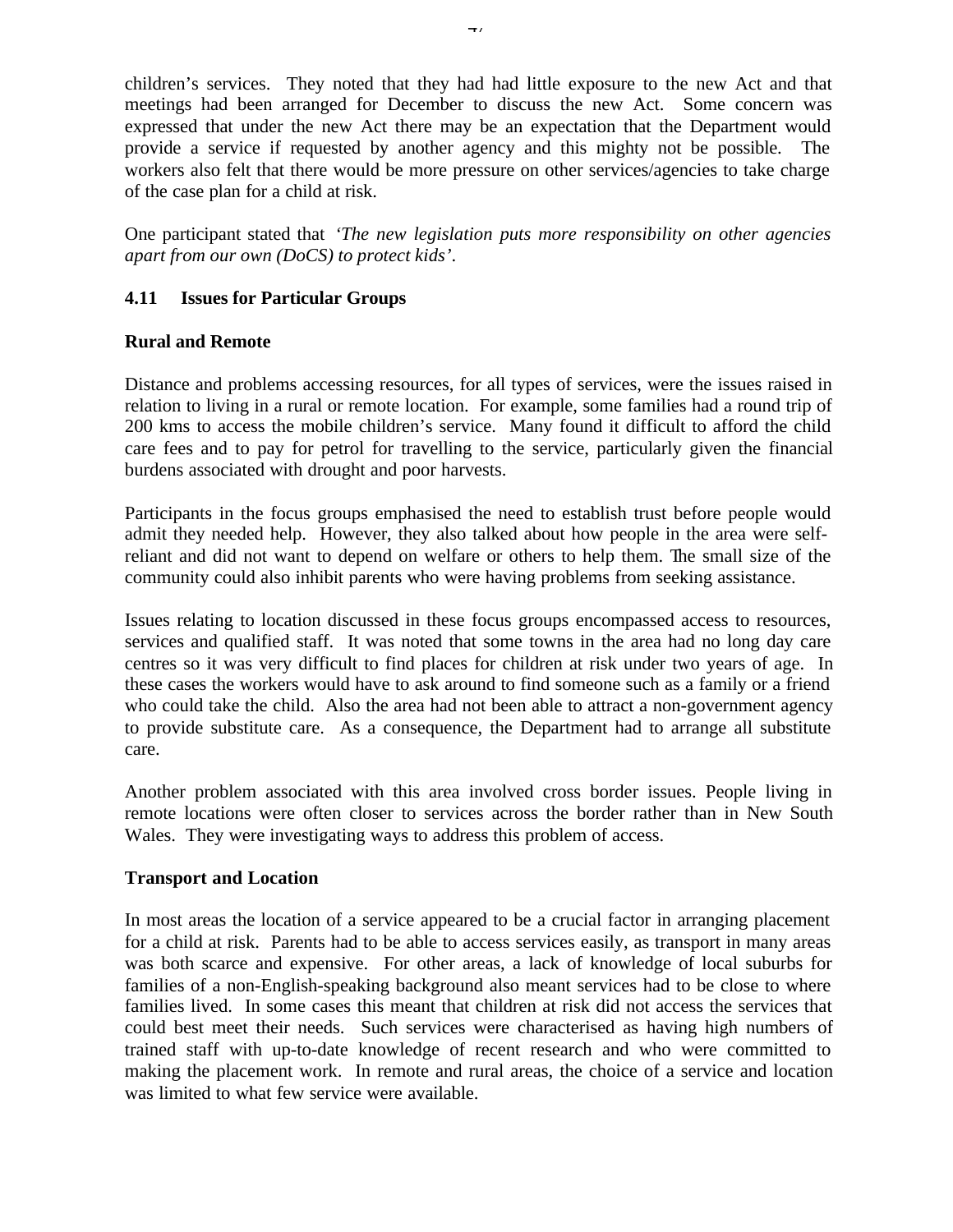### **4.12 Summary**

The importance of children's services as a child protection strategy was evident in the results of the survey of directors of children's services. The majority of respondents indicated that children's services were an effective child protection and prevention strategy for children at risk of abuse and neglect.

Just under a third of the children's services surveyed were caring for children at risk. Although it was not possible to investigate the impact of the receipt of children's services for children at risk over time, the results from the survey showed that the majority of these children were still living with their parents in November 1999.

Both workers in children's services and child protection workers agreed that the provision of children's services was an effective child protection strategy. Children's services assisted not only children at risk but also their parents by providing respite and support for the parent and a stimulating and safe environment for the child.

Staff in children's services and child protection workers advocated the usefulness of children's services as a prevention strategy for a child at risk. However, the lack of funding and resources allocated to child protection workers inhibited the provision of children's services as a tool for the prevention of abuse and neglect.

There were four main issues, which dominated the discussions in the focus groups with workers from both children's services and child protection agencies. These included:

- ? the effectiveness of children's services as a child protection strategy;
- ? lack of funding and resources;
- ? lack of formalised procedures; and
- ? lack of effective ongoing communication.

The majority of services indicated that the communication between themselves and DoCS was effective at the time of referral of the child at risk. However, there were problems associated with the information exchange in terms of ongoing monitoring and review of the child's progress; changes in the child's circumstances; the time when financial support by the Department ended; and when the case was closed by DoCS.

The nature of communication and information exchange between the Department and children's services was reported as informal and ad hoc. In some instances these arrangements appeared to work satisfactorily. However, in other cases the informal arrangement often led to a breakdown in the communication process. This lack of ongoing formal communication could have an impact on the effectiveness of a service in meeting the needs of a child at risk.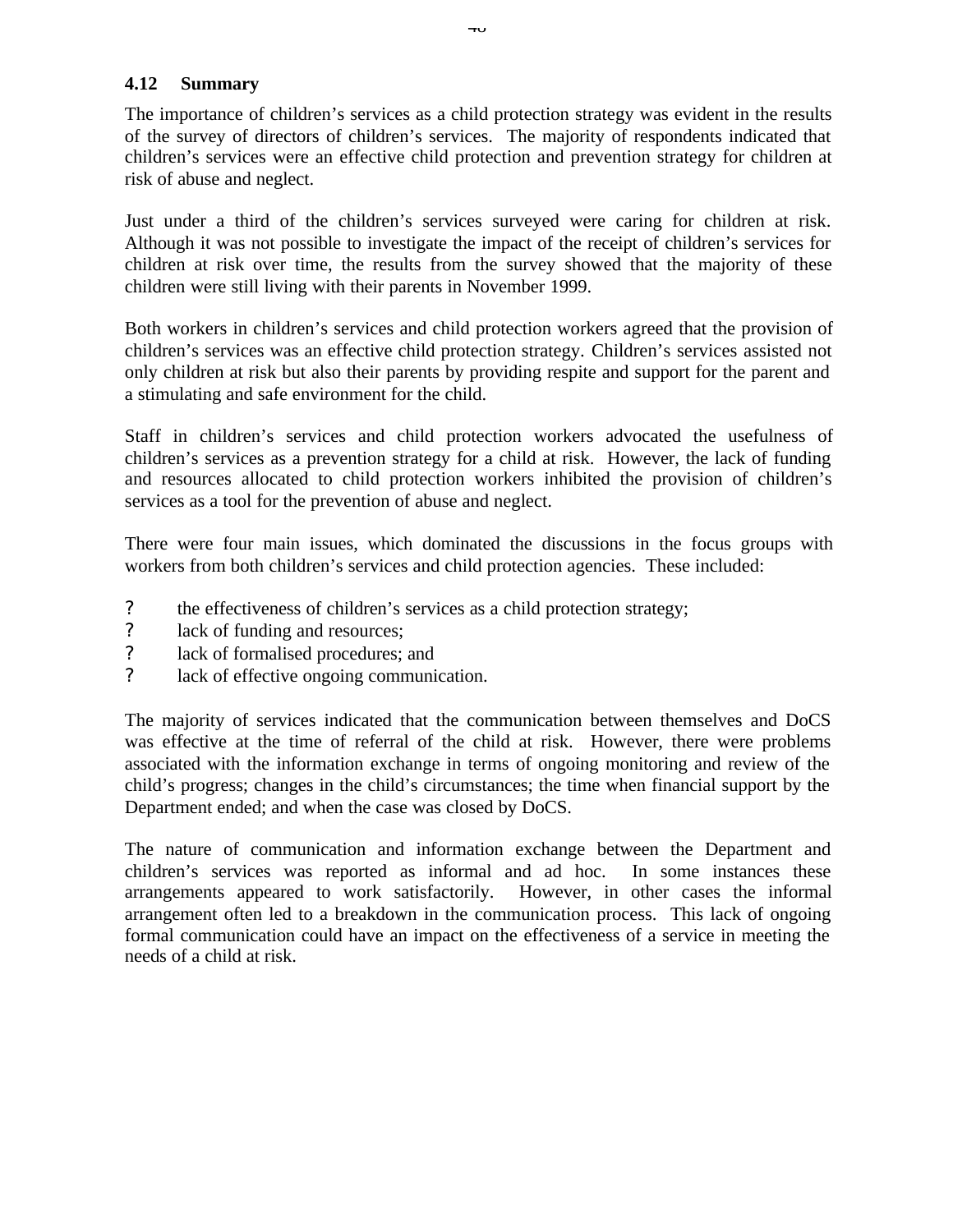# **5 Conclusions and Recommendations**

### **5.1 Common Themes and Recommendations**

This research showed that access to family support and children's services for children during infancy and early childhood has many potential benefits. It can help create a healthy environment that fosters children's development, supports parents and carers, minimises the risks of abuse and neglect and improves likely outcomes in adolescent and adult life. It has been estimated that the social and financial benefits in later life of providing early intervention programs for families with young children far outweighs the earlier costs. This section of the report draws together the findings of Stage I, the literature review and Stage II, the fieldwork component of the study. The common themes emerging and recommendations for practice and future policy direction arising from the study are presented.

Existing child protection and prevention literature referred to throughout these recommendations include:

- ? *Interagency Guidelines For Child Protection and Prevention;*
- ? *Making A Difference, Towards Better Practice, Child Protection Procedures, Practice Manual;*
- ? *Towards Better Service, A Continuous Improvement Strategy for Child and Family Service Teams, Service Development;*
- ? *Child Protection: Procedures for Recognising, Notifying and Responding to Child Abuse and Neglect;*
- ? *Practice Manual: Working with Children and Families;* and
- ? Childcare Assistance brochures.

Target groups of children at risk are Aboriginal and Torres Strait Islanders, children from a non-English speaking background, children aged less than 12 months and children and parents with a disability. All recommendations should be implemented with sensitivity to the cultural and linguistic needs of children, families and communities.

Children's services can provide a secure and stimulating environment for children at risk, with the additional benefit of having well trained and professional staff to monitor the welfare of children at risk and to detect early signs of neglect and abuse (Cohen, 1979; Schweinhart, Barnes, and Weikart, 1984; Durkin, 1986, O'Brien, 1992). Children can also be empowered through the teaching of protective behaviour. Of equal importance to the children, are that services provide an opportunity for parents to have respite from parenting and access to other support services (Yandell and Hewiitt, 1996).

Recommendations

- *1 That the State Government place a high priority on funding access to good quality and affordable children's services for all families in need of support, particularly in disadvantaged locations and for target groups of children at risk.*
- *2 That the DoCS Office of Childcare conduct a public awareness campaign highlighting the benefits of using children's services in terms of the education and social development of children, and as a transition to school.*
- *3 That the DoCS Office of Childcare in collaboration with The Cabinet Office, Families First Initiative, promote children's services as a respite option and prevention strategy for families with additional needs or under stress.*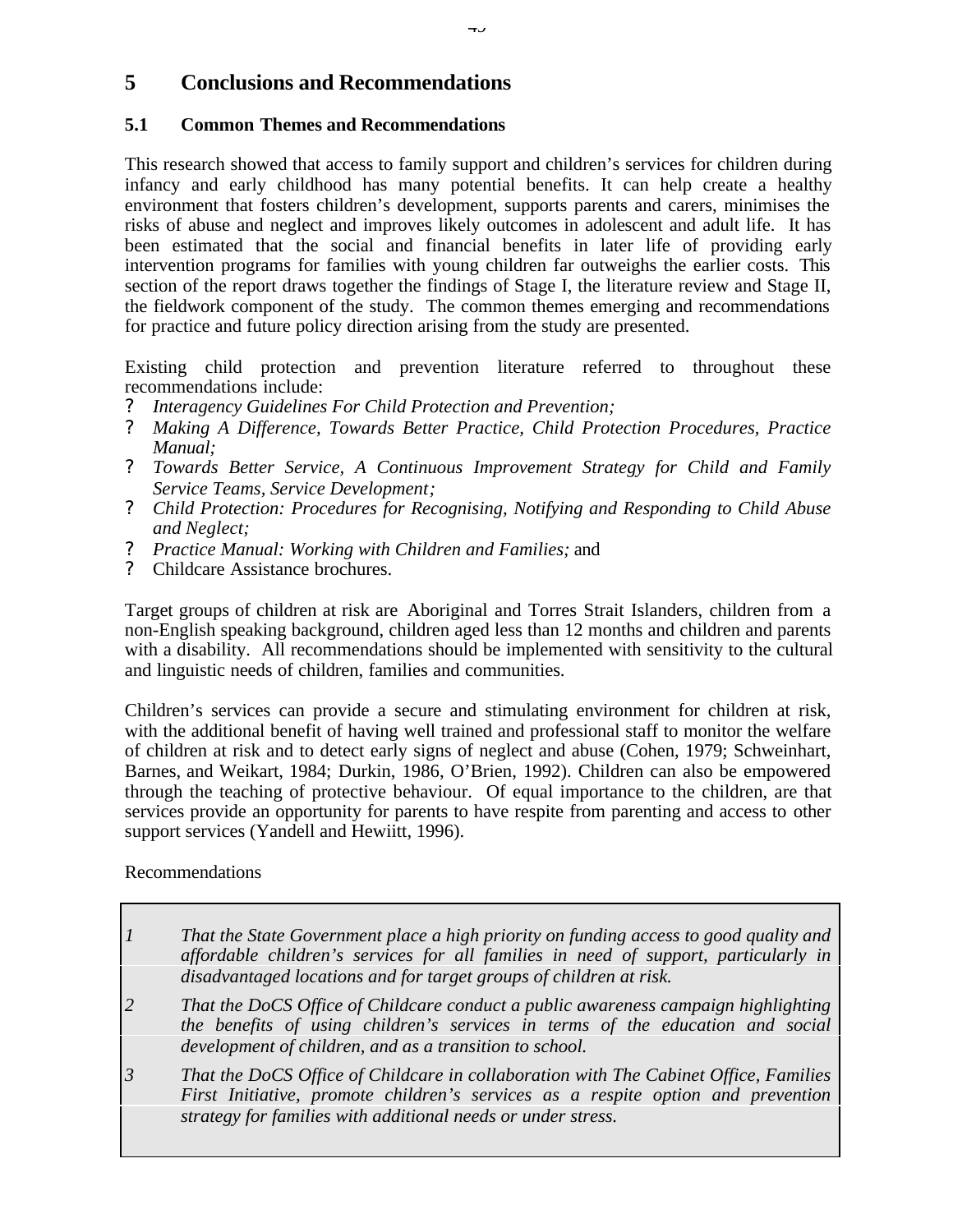#### **Government Policies, Practice and Finance**

Both the State and Commonwealth Governments have a range of policies and programs in relation to the use of children's services as a strategy for prevention and protection of children from abuse and neglect. Reflecting the complex nature of the issue of child protection roles and responsibilities are spread across a range of departments. They include the Commonwealth Department of Family and Community Services (DFaCS) and Centrelink; and in NSW the Department of Community Services, Department of Education and Training, Police Department, Department of Health, Attorney General's Department, Department of Juvenile Justice, Premier's Department, NSW Ombudsman's Office, Department of Housing, Department of Corrective Services and the Commission for Children and Young People. A range of other government and non-government organisations and agencies also have roles and responsibilities in this area.

The research revealed that this complexity caused confusion to staff of children's services accessing and organising support for stressed families with children at risk of abuse and neglect. The complexity was also evident in the eligibility criteria for various forms of financial assistance for a placement in a children's service, dependent on the circumstances of family and the specific need of the child. Neither child protection nor children's services workers appeared to be familiar with the range of financial assistance available to facilitate the placement of children at risk.

Recommendations

- *4 That the State Government facilitate a coordinated State and Commonwealth approach to the planning and funding of children's services as an integral part of the child protection and prevention strategy to improve the efficiency of administrative and financial support for this strategy, using existing structures such as intergovernment and interagency meetings and training.*
- *5 That the Department of Community Services prepare and distribute information about the current means of placing and funding children at risk in a children's service, including both State and Commonwealth financial assistance, by amending existing literature targeted at children's services, child protection workers and families. This material should be available in different languages.*

#### **Funding for Children at Risk**

Limitations to the funding of placements in children's services for children at risk were identified as being due to both the amount of financial assistance available and the time period for which the placement could be subsidised. These limitations resulted in reduced access to care for a number of groups of children. First, funded placement in a children's service for use as a preventative strategy was unheard of by the focus group participants. Second, although a child protection worker might refer a family to use a children's service, the family sometimes did not follow up the recommendation. The reasons for this included: cost, families were unaware of Childcare Assistance, isolation, transport constraints or the worker was unaware of or unable to access the full range of State and Commonwealth financial assistance (this appeared to vary between DoCS Areas). And finally, some children at risk were reportedly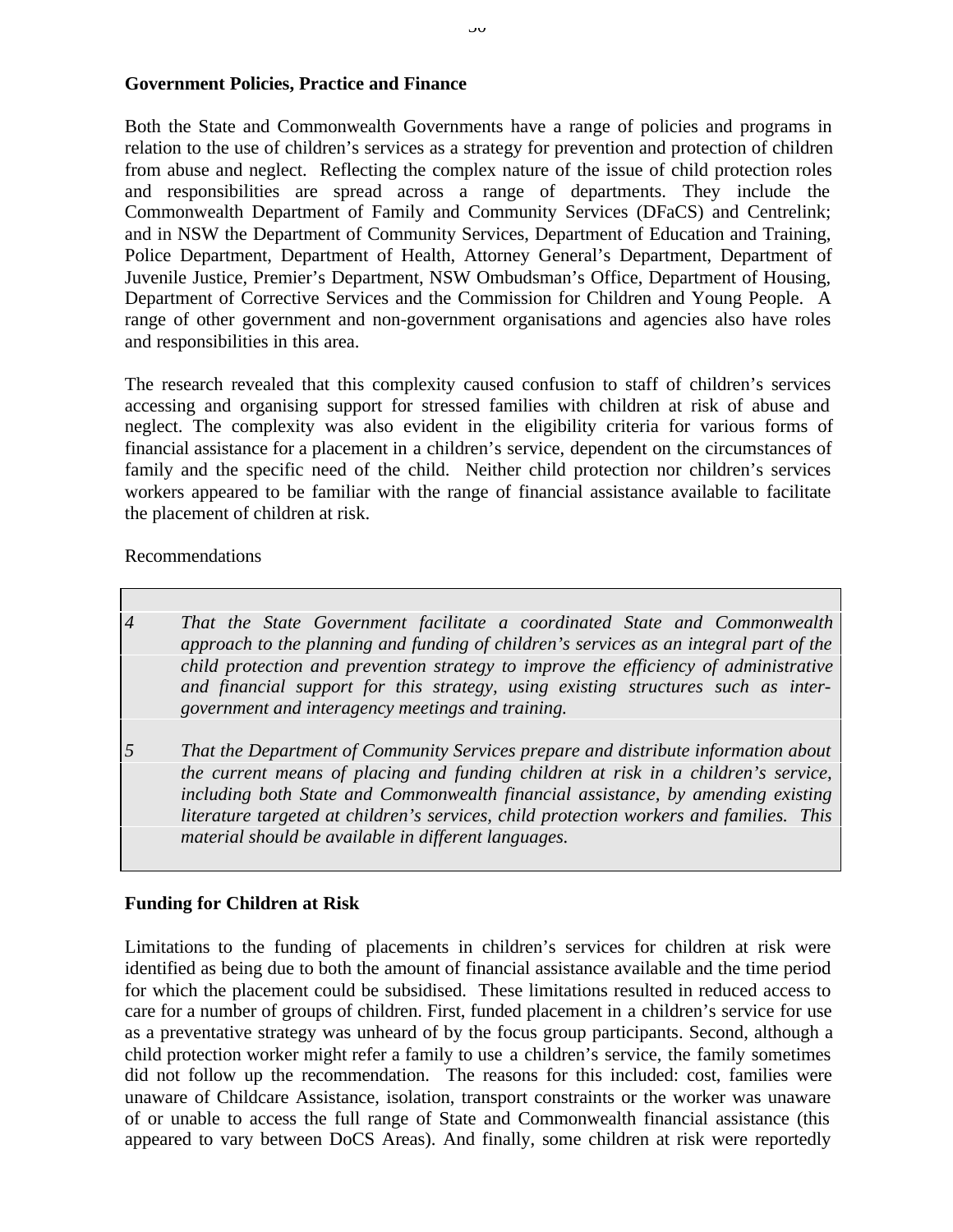withdrawn from services when funding ceased because their families assessed they could not afford the fees.

Recommendations

| $\overline{6}$ |                | That the Department of Community Services review the State and Commonwealth                                                                                    |
|----------------|----------------|----------------------------------------------------------------------------------------------------------------------------------------------------------------|
|                |                | funding for placing children at risk in children's services in the light of the findings of<br>this research, to consider:                                     |
|                | ?              | requesting from Treasury an increase in the total funding to facilitate an early<br>intervention preventative use of children's services for children at risk; |
|                | $\overline{?}$ | greater targeting of funding to high risk locations and target groups of children                                                                              |
|                |                | at risk; and                                                                                                                                                   |
|                | ?              | more flexible application of funding based on individual need e.g. lengthening                                                                                 |
|                |                | the period of financially assisted access; travel costs to appropriate services;<br>and funding a place in a more appropriate quality service for fewer days.  |

### **Roles and Responsibilities**

It is stated in the *Interagency Guidelines* that the safeguarding of the welfare of children is a community responsibility. In relation to the use of children's services as a protective and prevention strategy the extent of their responsibility was not always clear to workers in children's services. Difficulties contacting and accessing child protection workers and communicating concerns about children at risk contributed to children's services workers' dilemmas about who was responsible for the welfare of a child. Most children's services workers in the focus groups were unaware of the existence of the *Interagency Guidelines*. 28

Partnerships between families, children's services and DoCS seemed to work well when there was a case plan. Case plans facilitated ongoing communication and review of the child at risk. Both children's services and child protection workers also emphasised the benefits of regular interagency meetings to share information in relation to families at risk and give them a better understanding of other agencies' involvement with families.

### Recommendations

 $\overline{a}$ 

*7 That the Department of Community Services update the existing child protection literature to ensure compatibility between the documents and inclusion of the ethos of the new legislation and the principles of the Interagency Guidelines. The updated literature should be redistributed to children's services, child protection workers and Children's Services Advisers. The update should include descriptions of the role and responsibilities of both DoCS and children's services in the areas of protection and prevention in relation to both children and families; their responsibility to promote supportive preventative action e.g. parent education; and an emphasis on practice implications for children's services.*

<sup>28</sup> The principles of the *Interagency Guidelines* are included in the *Making A Difference* training package but the children's services staff did not seem aware of the *Guidelines* as a resource document*.*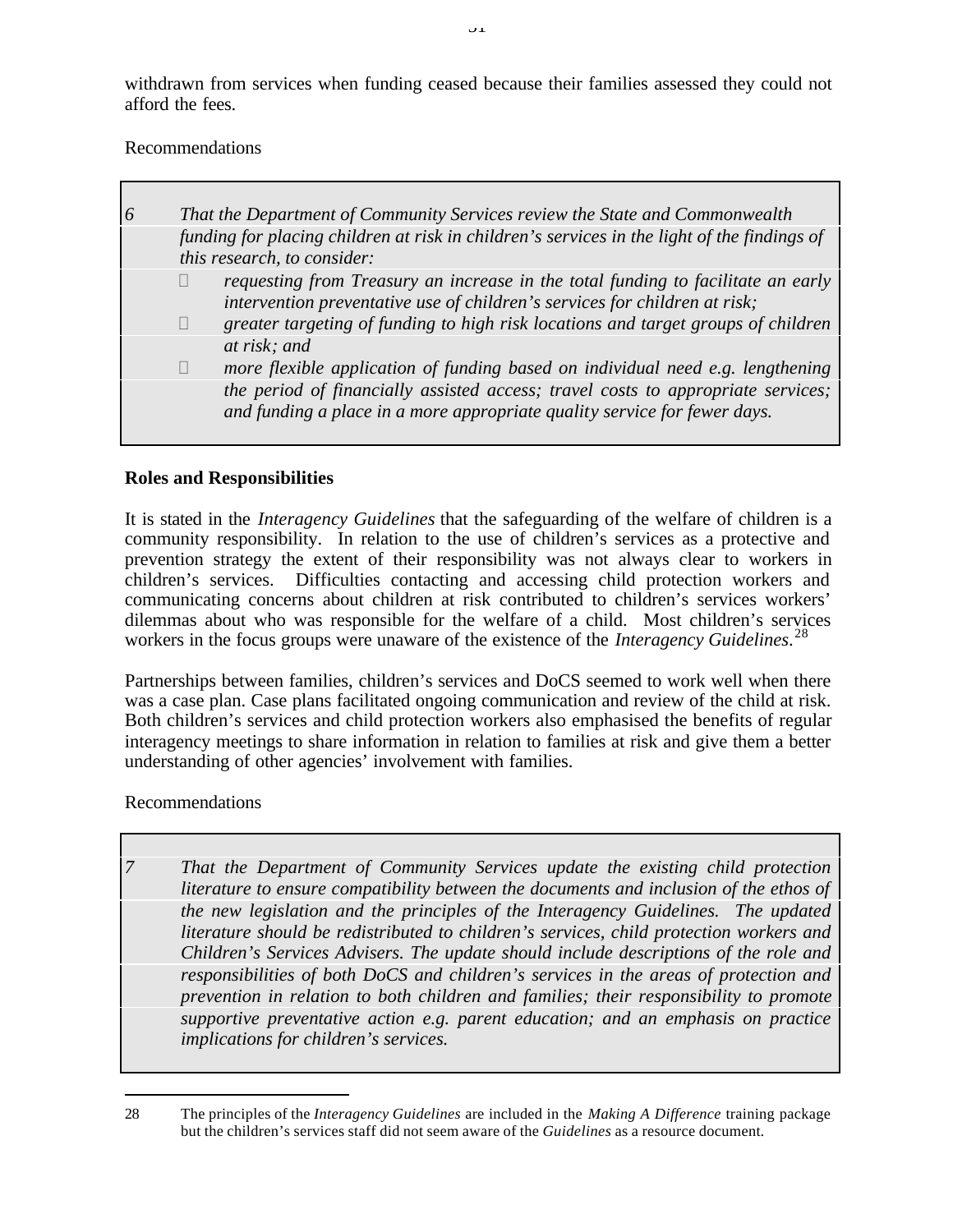- *8 That the Department of Community Services encourage DoCS child protection workers to include children's services in their case management plans through:*
	- ? *editing existing child protection literature and providing initial training and refresher modules about the potential role of referral to or placement in children's services including:*

*preventative strategies such as referral to children's services of children who are the subject of requests for service and unconfirmed reports, including the distribution to families of a range of literature including brochures about Childcare Assistance, the benefits of children's service,s how to find children's services and CSA contact details;*

*appropriate disclosure and exchange of information with children's services to benefit the safety and development of the child (see Recommendation 10);*

*inclusion of children's services workers in case conferences and protection planning meetings, alternative dispute resolution and court processes as encouraged by the new legislation; and*

- ? *editing the Community Service Centre Service Directories<sup>29</sup> to include children's services and other parenting support. Editing could be improved through the involvement of local government and family support and children's services.*
- *9 That the DoCS Office of Childcare encourage children's services workers to adopt the concepts of interagency coordination and partnerships with families in relation to prevention and protection. These concepts should include the development of service networks with ethno-specific community organisations. This could be achieved through:*
	- ? *distributing copies of Community Service Centre Service Directories to all services in accordance with the principles of the Interagency Guidelines and the new legislation;*
	- ? *ensuring children's services retain a copy of the essential child protection and prevention policy and practice literature and commit to retaining relevant records regarding children at risk, through means such as annual checklists in licensing requirements;<sup>30</sup> and*
	- ? *training (see Recommendation 14).*

### **Communication and Information Exchange**

A number of children's services workers indicated that when a child protection officer requested placement of a child at risk the information given to the service about the child and family's circumstances was inadequate. In some instances the lack of adequate information led to delay in planning and implementing appropriate intervention for the child. Ongoing

 $\overline{a}$ 

<sup>29</sup> see *Towards Better Service* (1998).

<sup>30</sup> Listed in Appendix 3, *Practice Guidelines for Risk Assessment in Children's Services* (1998).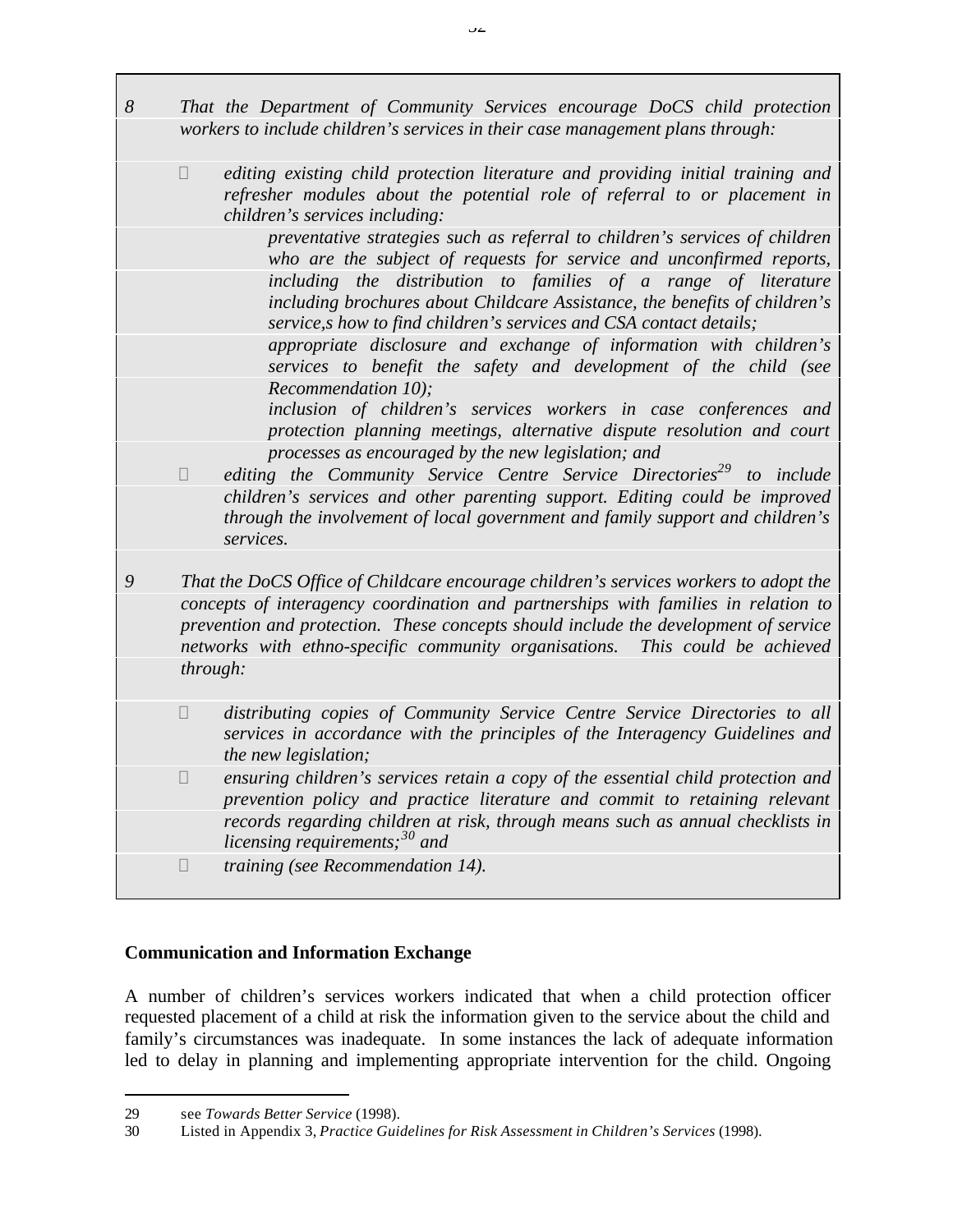review and monitoring of a child's progress by the Department was often non-existent, ad hoc or informal. This is despite statements in the Departmental s document the *Practice Manual, Working with Children and Families* about the procedures to be followed in relation to responding to reports of children at risk.

### Recommendation

| 10 |                                                                                                                                                                                                                                                                        | That the Department of Community Services develop a specific set of procedures to be                                                                               |  |  |  |  |
|----|------------------------------------------------------------------------------------------------------------------------------------------------------------------------------------------------------------------------------------------------------------------------|--------------------------------------------------------------------------------------------------------------------------------------------------------------------|--|--|--|--|
|    | implemented when children at risk are placed in a children's service or when services<br>report children at risk. $3^1$ The procedures should be attached to the existing child<br>protection literature aimed at children's services and child protection workers and |                                                                                                                                                                    |  |  |  |  |
|    |                                                                                                                                                                                                                                                                        | families. The procedures should incorporate the legislative regulations and include:                                                                               |  |  |  |  |
|    | $\ddot{?}$                                                                                                                                                                                                                                                             | comprehensive and easy to follow documentation for a case plan;                                                                                                    |  |  |  |  |
|    | ?                                                                                                                                                                                                                                                                      | respect for the confidentiality of the circumstances of the child and family that<br>allows for a shared exchange of adequate information between the family and   |  |  |  |  |
|    |                                                                                                                                                                                                                                                                        | professionals (including all services involved with the family) that is necessary<br>to ensure the safety, well-being and development of the child;                |  |  |  |  |
|    | ?                                                                                                                                                                                                                                                                      | a set of procedures to meet the cultural and linguistic needs of families in a<br>sensitive manner;                                                                |  |  |  |  |
|    | ?                                                                                                                                                                                                                                                                      | the roles (including who is to be the caseworker) and responsibilities of the<br>Department, the service and the family in relation to the case plan;              |  |  |  |  |
|    | $\overline{?}$                                                                                                                                                                                                                                                         | in the plan an outline of the processes involved when the child is placed with a                                                                                   |  |  |  |  |
|    |                                                                                                                                                                                                                                                                        | service; the nature of the records to be kept by a service in relation to the child<br>and family; how on-going information is to be exchanged between the family, |  |  |  |  |
|    |                                                                                                                                                                                                                                                                        | DoCS and a service; and a review date;                                                                                                                             |  |  |  |  |
|    | $\overline{?}$                                                                                                                                                                                                                                                         | financial arrangements for the placement, including child care fees and any<br>specialist support; and                                                             |  |  |  |  |
|    | ?                                                                                                                                                                                                                                                                      | when and how a case is to be closed.                                                                                                                               |  |  |  |  |

### **Role of the Children's Services Adviser**

 $\overline{a}$ 

It became evident in the focus group discussions that the role of the Children's Services Adviser (CSA) could be pivotal to finding and organising a placement for children at risk in a service to best meet their needs. The CSA could act as a link between children's services and child protection workers. If child protection workers had access to a CSA within their office, concerns about an appropriate placement could be easily discussed and resolved. At best, a CSA familiar with the local services was involved in placing children at risk. CSAs with knowledge of current policy and practice developments, could also provide informed support and advice to child protection workers, children's services staff and families.

<sup>31</sup> The following discussion draws heavily on a local protocol prepared by a children's services reference group in the north coast of NSW.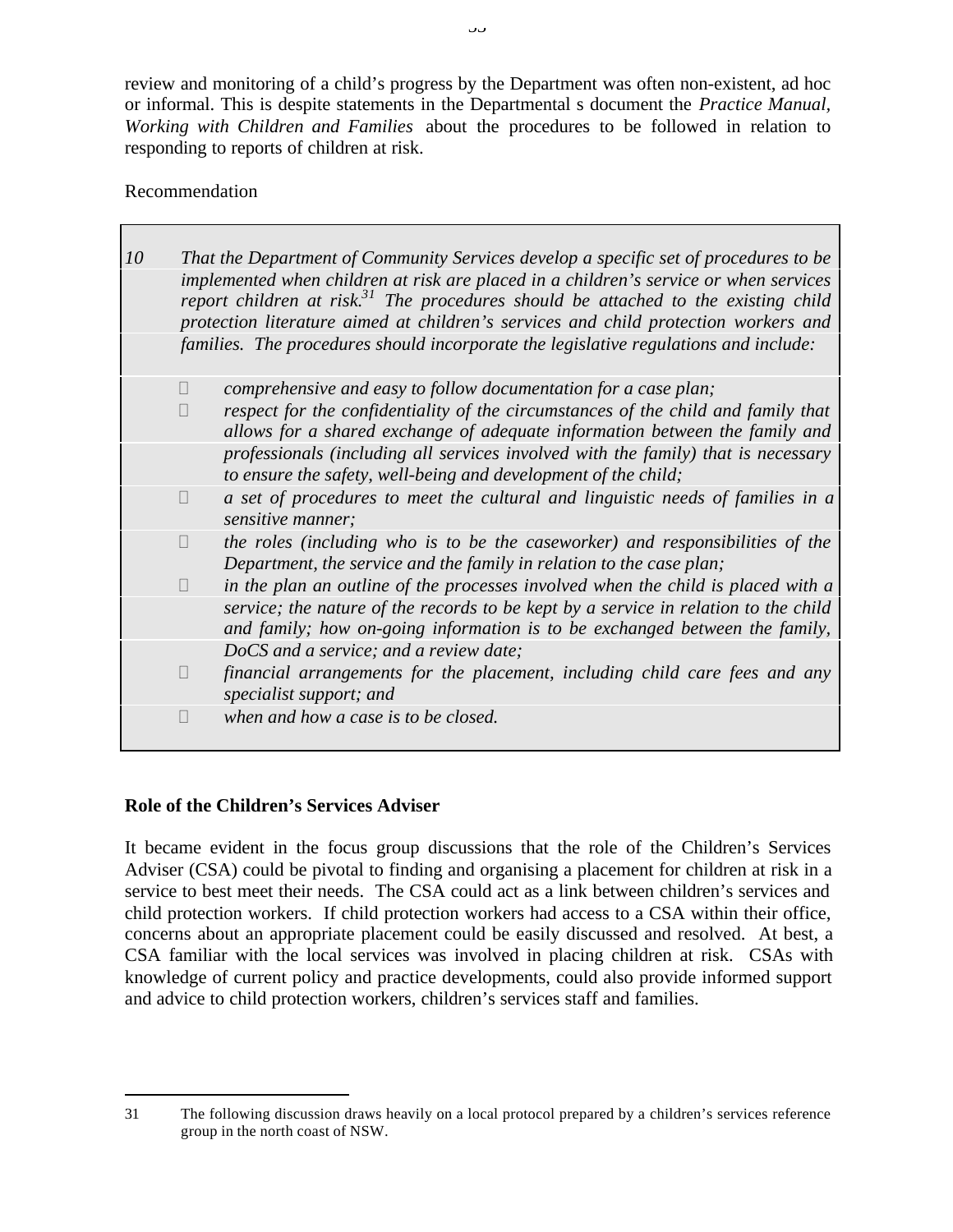Recommendations

- *11 That the DoCS Office of Childcare revise the role of the Children's Services Adviser to increase the priority given to the support and advice they can provide to child protection officers by arranging and monitoring appropriate placements for children at risk. Ensure that the CSA undertakes initial training and refresher training about the roles of child protection workers and children's services in child protection and prevention e.g. District Officer Entry Level Training Modules;*
- *12 That the Department of Community Services prioritise the location of CSAs in all Community Service Centres. Where this is not possible, allocate responsibility for a CSA to attend all relevant CSC child protection meetings,<sup>32</sup> team and staff meetings to provide information and advice on children's services' matters.*
- *13 That the Department of Community Services amend child protection procedures so that whenever possible child protection workers liaise with the CSA before placing a child at risk in a children's service; otherwise they inform the CSA immediately after making the placement.*

## **Children with Additional Needs**

The research findings illustrated that for children with additional needs it was often difficult to access adequate support services (Butler 1993, Farmer and Owen, 1995; Litwin, 1997; D'Souza, 1999, Llewellyn and Fante, 1999). Child protection officers were often not able to access culturally appropriate services for children from Aboriginal and Torres Strait Islander and non-English-speaking backgrounds. It was also difficult to find places for children at risk aged under two years old. Workers in children's services also expressed concerns about the lack of available support programs for children with disabilities and a shortage of bi-lingual workers for children from a non-English-speaking background.

Many families had moved away from extended family and friends to find low cost housing. For some stressed families this meant a lack of social support and knowledge of local information to access services. Often such areas were poorly serviced by public transport. A decision to place children at risk in a particular service was reported as frequently based on the proximity of the service to the family home. In some cases this resulted in children at risk being placed in services that could not adequately meet their needs.

Recommendation 6 (regarding targeting funding to facilitate an early intervention focus to using children's services in high risk locations and for target groups of children at risk) and part of Recommendation 9 (developing networks with ethno-specific networks) should help address these additional needs, both within mainstream and specialist services. Parts of Recommendation 17 are concerned with further research into the specific needs of target groups of children at risk.

 $\overline{a}$ 32 These meetings include protection planning meetings, and case planning meetings for children at risk.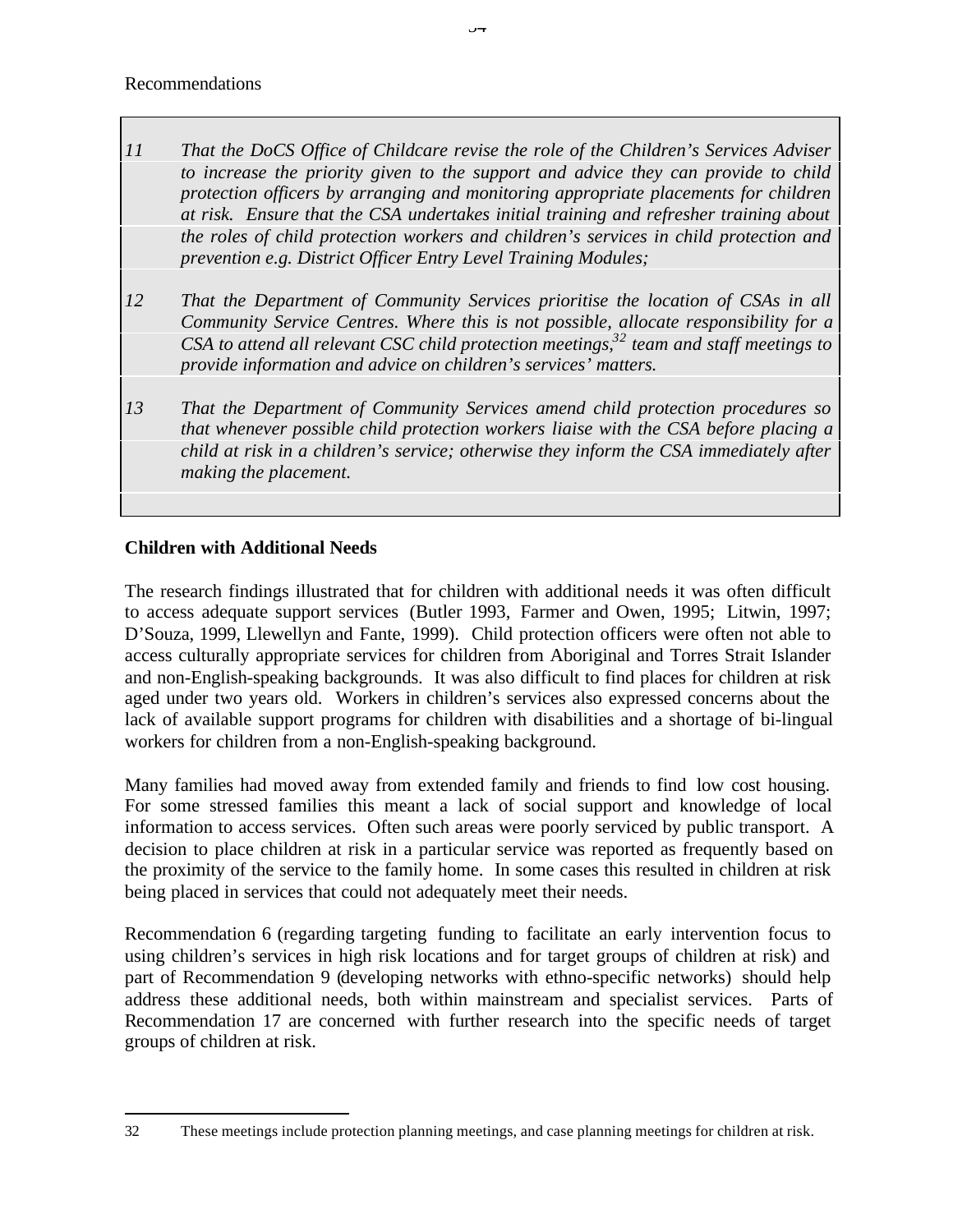### **Training in Child Protection**

There was agreement from both sets of workers that training in child protection issues was important. Some children's service workers thought existing training courses were useful. However the more experienced workers wanted advanced courses (e.g. roles and responsibilities in case management). They also noted the difficulty for staff to attend training programs because of the lack of funds to employ relief staff.

Neither children's services nor child protection workers had a clear understanding of the implications of the implementation of the new legislation on their practices. Most were aware of the mandatory reporting requirements (see Feldman, 2000). They were concerned first, that there might be an unmanageable increase in the number of reports. Second, they were concerned about reporting abuse in care, implications for employee records and, especially in family day care, their vulnerability to false allegations against carers.

### Recommendations

| 14 |                | That the Commission for Children and Young People allocate responsibility and                                                                                                                                                                                                     |
|----|----------------|-----------------------------------------------------------------------------------------------------------------------------------------------------------------------------------------------------------------------------------------------------------------------------------|
|    |                | adequate funding to coordinate the delivery of child protection training, $33$ for example<br>through a specialist training institution, existing accredited trainers or a government<br>agency. Design flexible training delivery to facilitate three year refresher training in |
|    |                | child protection and prevention for all primary contact carers in all types of children's<br>services as a condition of licensing.                                                                                                                                                |
|    | ?              | Topics should be consistent with the new legislation and include recognising and<br>reporting child abuse and neglect and abuse in care; addressing cross-cultural<br>perspectives and developing cultural support networks available for workers;                                |
|    |                | legislative requirements, such as policies for notifications and reporting, specific<br>family support as a mandated intervention; concepts of interagency coordination                                                                                                           |
|    |                | and partnerships with families; child protective behaviours; care and<br>programming for children at risk; and additional needs of target groups of<br>children at risk.                                                                                                          |
|    | $\overline{?}$ | Training delivery should be flexible to service type and staff resources with<br>options to include training off-site or on the job; train the trainer modules;                                                                                                                   |
|    |                | written packages; and peer training modules.                                                                                                                                                                                                                                      |
|    | $\overline{?}$ | Modify the Making A Difference training package in accordance with new<br>legislation and include a number of levels e.g. introductory level, intermediate                                                                                                                        |
|    |                | and advanced and also include topics specifically on cross-cultural perspectives<br>in child protection.                                                                                                                                                                          |
|    | $\overline{?}$ | Include child protection and prevention training in all children's services<br>training institution courses eg TAFE, universities.                                                                                                                                                |
|    |                |                                                                                                                                                                                                                                                                                   |

# **Limitations of Data Collection**

 $\overline{a}$ 

Despite the NSW Government recognition of the importance of child protection policies, information was not accessible from the DoCS database about the number and age of children

<sup>33</sup> The training was formerly managed by the Child Protection Council.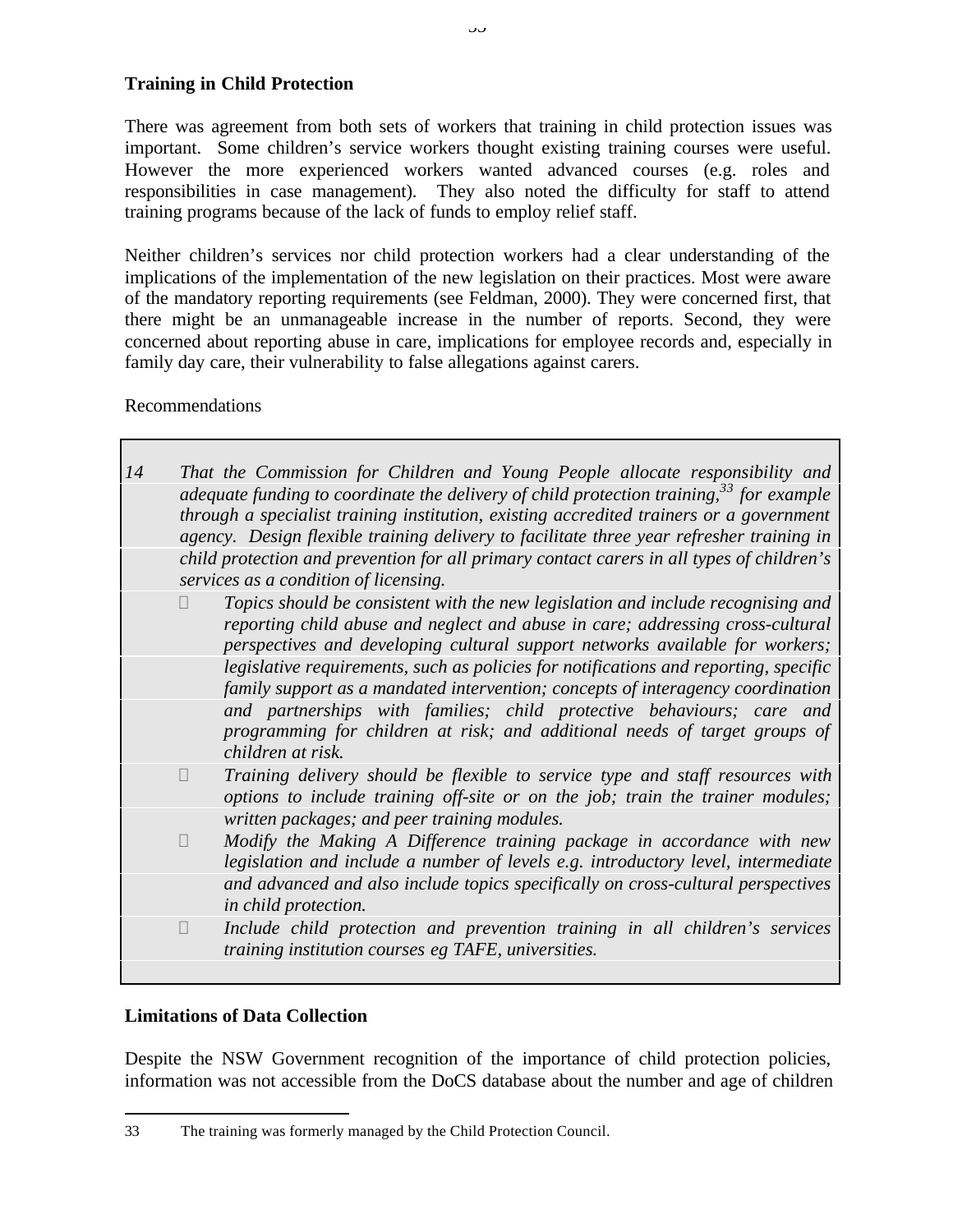at risk using children's services as a protection or prevention strategy. Neither was the amount, type or length of financial assistance to the families of these children recorded. Of greater concern was the lack of information accessible to both DoCS and children's services as to the outcomes for children who left a service. The Department's Client Information System (CIS) is currently being reviewed to improve data collection and retrieval.

#### Recommendation

| 15 | That the Department of Community Services in its review of its data system consider<br>incorporation of the following information within a quality assurance system in<br>relation to identified children at risk: |                                                                                                                                                                   |
|----|--------------------------------------------------------------------------------------------------------------------------------------------------------------------------------------------------------------------|-------------------------------------------------------------------------------------------------------------------------------------------------------------------|
|    | ?                                                                                                                                                                                                                  | information from child protection workers e.g. type of intervention strategies<br>used (e.g. children's services, parenting education); type, amount and duration |
|    |                                                                                                                                                                                                                    | of financial support for placement in children's services;                                                                                                        |
|    | $\overline{?}$                                                                                                                                                                                                     | information from CSAs as part of licensing requirements about the number of<br>children using a service as a child protection or prevention strategy.             |
|    |                                                                                                                                                                                                                    | Information could include the number of children identified by the children's<br>service as at risk, the number given priority of access, the number referred by  |
|    |                                                                                                                                                                                                                    | DoCS for a placement and the number of children at risk not accepted;                                                                                             |
|    | $\overline{?}$                                                                                                                                                                                                     | information from the teleservice data collection system on referrals to children's<br>services; and                                                               |
|    |                                                                                                                                                                                                                    | information from an abuse in care tracking system.                                                                                                                |

### **Benefit of Parenting Programs**

Both workers in children's services and child protection believed that parenting programs for families with children at risk were a valuable support. They noted that there was a lack of available programs and many parents had difficulty arranging transport to attend. Some services initiated parent support groups but noted that often the parents who attended were the ones least likely to need them. Some workers in children's services appeared to have the experience, skills and confidence to provide support to parents having difficulties with their children. However, others lacked not only the necessary expertise but the time required to spend with these vulnerable families.

Recommendation 9 (relating to distribution of the Services Directory to children's services) should assist in increasing children's services workers' awareness and access to information about appropriate assistance available to support parents.

Recommendation

*16 That the DoCS Office of Childcare in collaboration with The Cabinet Office, Families First Initiative commission a review of effective models of parenting support programs related to the delivery of children's services (e.g. Positive Parenting Programs and Schools as Community Centres projects, Families First projects). A pilot program, with an evaluation component, associated with a children's service should also be established.*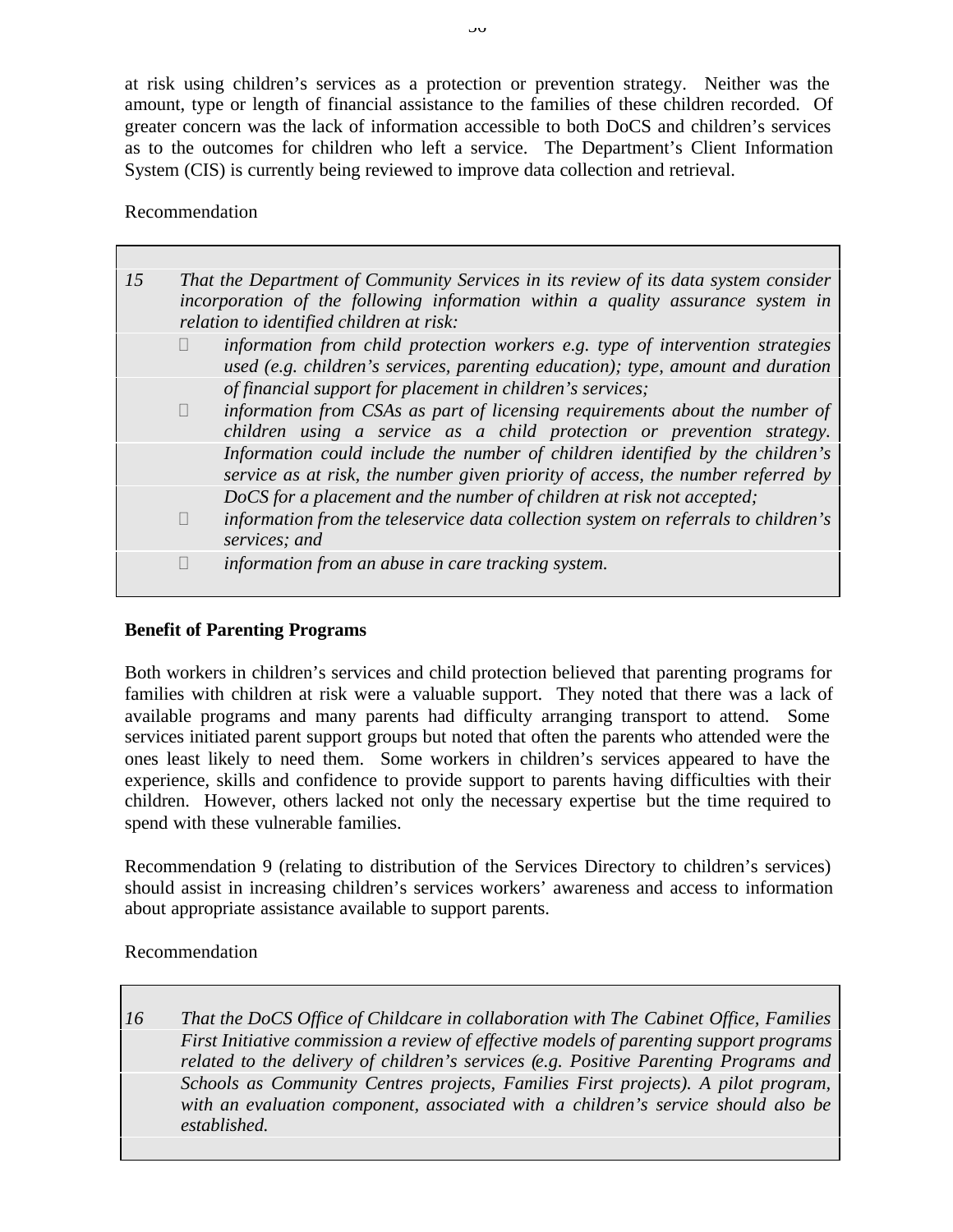### **Future Research**

The provision of children's services was stated by both workers in children's services and child protection to be an effective and appropriate strategy for the protection of children and the prevention of abuse and neglect. However, it is also important to note that it seems that unless the provision of children's services is set within the context of a range of family support services it is likely to be an insufficient intervention (Provence and Naylor, 1983; Seitz, Rosembaum and Apfel, 1985; O'Brien, 1992; Weikart and Schweinhart, 1992; Russell et al, 1994a; Scott and O'Neil, 1996). It is difficult to determine the effectiveness of children's services as a protection and prevention strategy for children at risk due to a lack of longitudinal data and few rigorous evaluative research studies.

Due to the limitations in the data available on CIS and the short duration of this project it was not possible to measure outcomes for children at risk attending children's services. This study explored the strengths and weaknesses of the current system from the dual perspectives of workers involved in children's services and child protection, without examining the experience of the families and children.

It was not possible conclusively to state whether the use of children's services prevented children at risk moving further into the welfare system. Further research canvassing the views and experiences of parents and children and which monitors the outcomes for children at risk attending children's services over time is needed to answer this fundamental question.

### Recommendation

| 17 | That the DoCS Office of Childcare commission further research projects to examine: |                                                                                                                                                                                                                                                  |
|----|------------------------------------------------------------------------------------|--------------------------------------------------------------------------------------------------------------------------------------------------------------------------------------------------------------------------------------------------|
|    | ?                                                                                  | the models of practices and outcomes over time for children at risk who attend<br>children's services. A longitudinal study over three to five years tracking the<br>pathways, outcomes and other concurrent strategies would measure the impact |
|    |                                                                                    | of the provision of children's services. A comparison group of children at risk<br>who did not attend children's services would further enhance the ability of the                                                                               |
|    |                                                                                    | research to evaluate the effectiveness of children's services as a child protection<br>strategy;                                                                                                                                                 |
|    | $\overline{?}$                                                                     | the perspective of families and children about the effectiveness of children's                                                                                                                                                                   |
|    |                                                                                    | services as a child protection and prevention strategy;                                                                                                                                                                                          |
|    | $\overline{?}$                                                                     | the extent to which children at risk leave children's services when DoCS funding                                                                                                                                                                 |
|    | $\overline{?}$                                                                     | ceases and the impact of this on the rate of re-notification to the Department;<br>effective types of children's services to meet needs of children at risk of harm                                                                              |
|    |                                                                                    | particularly those from the target groups including children aged less than 12<br>months, children from Aboriginal and Torres Strait Islander and non-English-<br>speaking backgrounds and children and parents with disabilities;               |
|    | $\overline{?}$                                                                     | best practice for children's services when caring for children at risk including<br>program and curriculum development, staff skills, specialist support,                                                                                        |
|    |                                                                                    | operational support, record keeping, family communication and equipment.<br>These findings should to be incorporated in policies and procedures developed<br>by the DoCS Office of Childcare; and                                                |
|    | $\tilde{?}$                                                                        | the extent of abuse occurring within children's services and the evidence of<br>effective procedures for deterring, detecting, reporting and responding to abuse                                                                                 |
|    |                                                                                    | and neglect in care. The study should involve both an international literature<br>review and fieldwork specific to NSW.                                                                                                                          |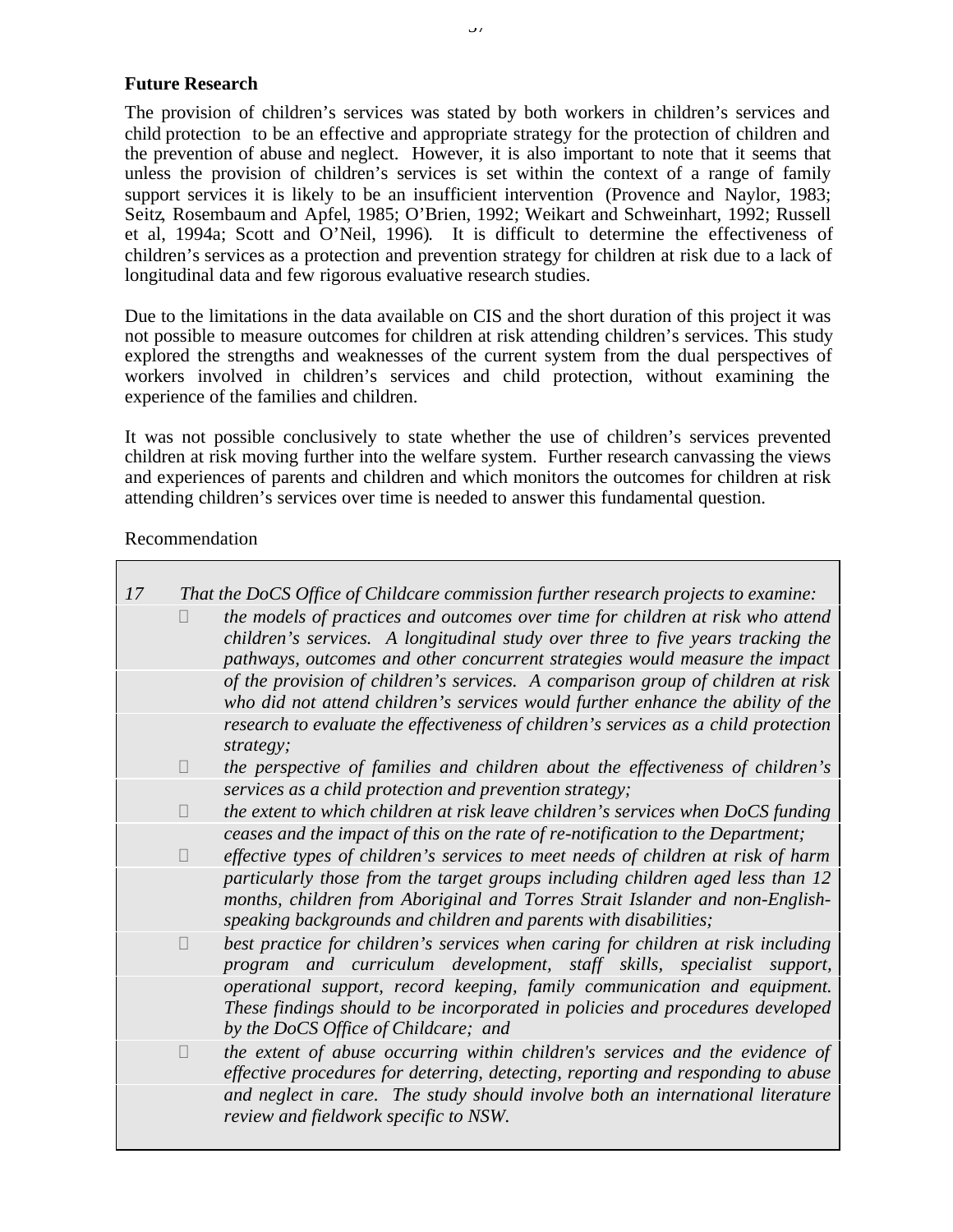### **5.2 Conclusions**

The effectiveness of the use of children's services as a child protection strategy is widely supported by both the findings of the literature reviewed and frontline workers in children's services and child protection. The provision of accessible, affordable and good quality children's services benefits children socially and developmentally, particularly children from disadvantaged families and improves the likely outcomes in adolescent and adult life.

Children's services provide a safe and stimulating environment for children at risk. Trained staff can monitor the welfare of the children as well as detect early signs of neglect and abuse thus enabling early intervention. Children's services assist not only children at risk but also their parents by providing respite from the pressure of child rearing and allowing them to attend programs which provide information, education and shared discussion about parenting.

The use of children's services as a prevention strategy for children at risk was also strongly advocated. However, lack of funding and resources allocated to child protection workers inhibits the provision of children's services as a tool for the prevention of abuse and neglect.

Children services play a vital role in the early stage of children's lives when the foundations are laid for the future competence and coping skills that affect learning, behaviour and health throughout life. For disadvantaged children early intervention by way of children's services appears to be not only important but essential. The evidence presented in this report highlights the crucial role of children's services in child protection and the even greater potential they could play in prevention. Children's services are well placed to become a focal point for government policy in child protection and prevention.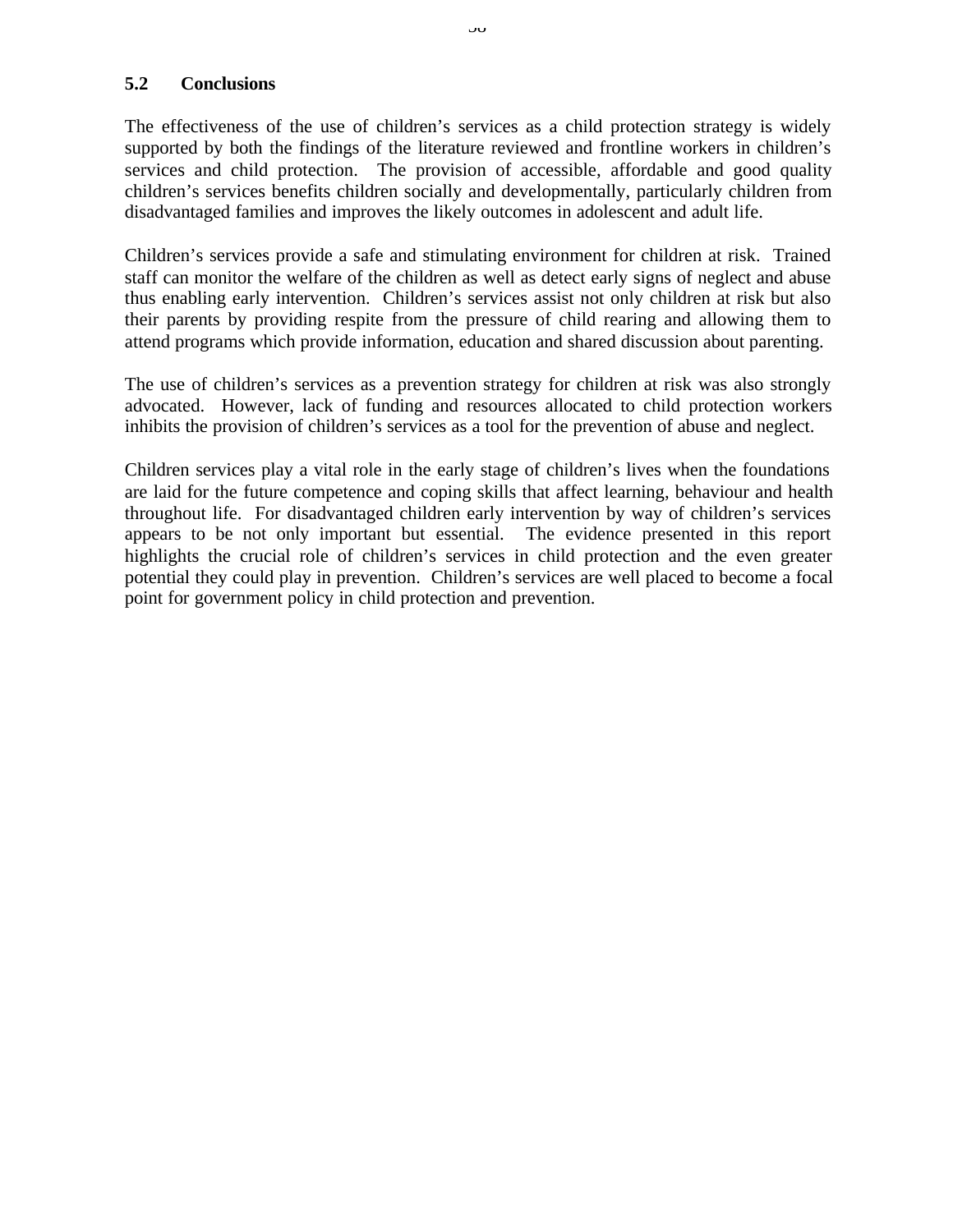# **Appendix 1: Review of Legislation on Children's Services and Child Protection**

### **Children and Young Persons (Care and Protection) Act 1998**

The Act repeals previous legislation relating to children and young people. Its intention is that when making decisions about the provision of care and protection to focus on active participation by children and young persons.

Sections relevant to this research include the following.

s 8 The objects of the Act include providing that children receive care and protection as necessary for their safety, welfare and well-being; that services are free from violence and exploitations; and that assistance is provided to families to promote a safe environment.

s 3 A care plan to meet the needs of a child is not enforceable except the aspects endorsed by the Children's Court.

s 12 Aboriginal families and their community are to be given the opportunity to participate in decisions about their children.

s 17 and 18 Government departments, agencies and non-government agencies in receipt of government funding may be requested to provide services to the child to promote the safety, welfare and well-being of a child. They must use their best endeavours to comply with the request.

s 22 Note. The Director-General (DoCS) when responding to a request for assistance can provide or arrange services, including children's services.

s 27 Mandatory reporting about reasonable grounds of suspected risk of harm to a child is required from any person who delivers or manages children's services. (Broader class of persons required to report than in the 1987 legislation)

s 115 An alternative parenting plan can be drafted when there is a breakdown in the relationship between a child and parents, to reallocate parental responsibilities. (Children's services are not explicitly mentioned as an example but presumably for a young child they may be included.)

Chapter 12 Children's Services

s 199 and s 200 Definitions

s 201 The objects of the Chapter are to ensure the safety, welfare and well-being of children in children's services; promote standards in the services; and ensure workers are suitable for the work.

s 215 A children's service licensee can deny access to a child by a parent if they have a court order or request from appropriate authority (DoCS, Health, Police).

s 215 Note. Children's services may be required by regulation to have policies about parental contact.

s 227 and s 228 Definitions of the offences of abuse and neglect of children.

### **Centre-based and Mobile Child Care Services Regulation (No. 2) 1996 as amended May 1997**

(The Regulation is currently being redrafted to accord with the 1998 Act.)

cl 8(3)(h)-(h2), 8(3A)(i)-(n), 10(2A) The licence application requires information on the prospective licensee and the proposed authorised supervisor including details of any charges, disciplinary action or departmental or other proceedings in the last five years or convictions of the applicant relating to neglect or assault of a child.

cl 11 The proposed licensee and supervisor's criminal record will be checked.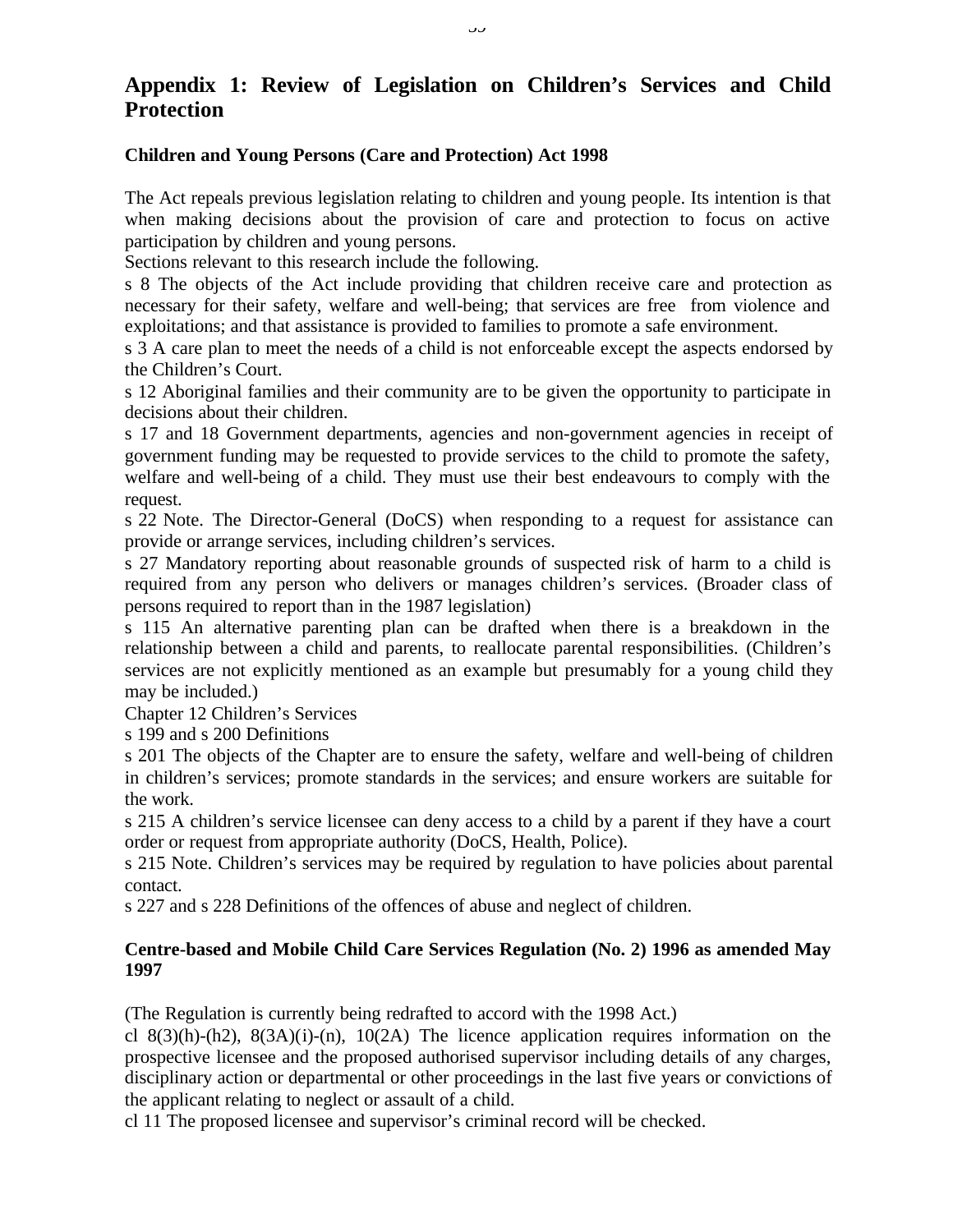cl 12 (2) (j)The applicant must submit a written statement and implementation plan for the service setting out policies, practices and procedures including reporting of suspected abuse of any child enrolled at the services.

cl 27(f) The service must keep records including any court orders affecting the custody or residence of or access to the child of which the staff of the service are aware; any injury to the child while being provided with the service.

cl 31 Emergency child care arrangements may be made by the Minister with the agreement of the licensee to enrol more children than the maximum number for a child at risk.

cl 32A The licensee may make inquiries about the criminal record of prospective contact staff (not required to).

Sch 2 Code of Conduct

cl 7 Procedures must be in place to exclude parents who have been denied access to a child by a court order

cl 9 Interactions with children must ensure the dignity and rights of each child (no physical, verbal or emotional punishment etc)

The document to explain the implementation of the Regulation to prospective child care operators is published by the NSW Department of Community Services, 1999, *The Licensing Process for Establishing a New Centre-based Child Care Service in NSW.*

The document to explain the agreed set of guidelines for assessing whether or not a service is complying with the regulations is published by the NSW Department of Community Services, (1998b), *Practice Guidelines for Risk Assessment in Children's Services, Service Development*, DoCS, Ashfield. The document contains tools (see Appendix 1) to assess the management of risks for all types of services and include the management of risks associated with 'access to children' and 'abuse' which are important when a child at risk is placed or is already in a service.

The relevant documents to refer to and assist with assessment of each risk, including 'access to children' and 'abuse' are contained in Appendix 3.

# **Family Day Care and Home Based Child Care Services Regulation 1996**

(It is assumed that the Regulation is currently being redrafted to accord with the 1998 Act. cl 8(3)(h) The application for a licence is to include details of any criminal conviction of the applicant relating to neglect or assault of a child.

cl 11 The applicant's criminal record will be checked

cl 12 (2) (j)The applicant must submit a written statement and implementation plan for the service setting out policies, practices and procedures including reporting of suspected abuse of any child enrolled for the service.

cl 27(f) The service must keep records including any court orders affecting the custody or residence of or access to the child of which the staff of the service are aware; any injury to the child while being provided with the service.

cl 31(d) A carers' name may be removed from the register for service if a person normally resident in the home of the carer has injured or taken verbal or physical action against a children provide with a service at the home that has seriously humiliated, frightened or threatened the child.

cl 33(3) The authorised supervisor is to make inquiries about the criminal record of the carer and adults in the carer's home as appropriate.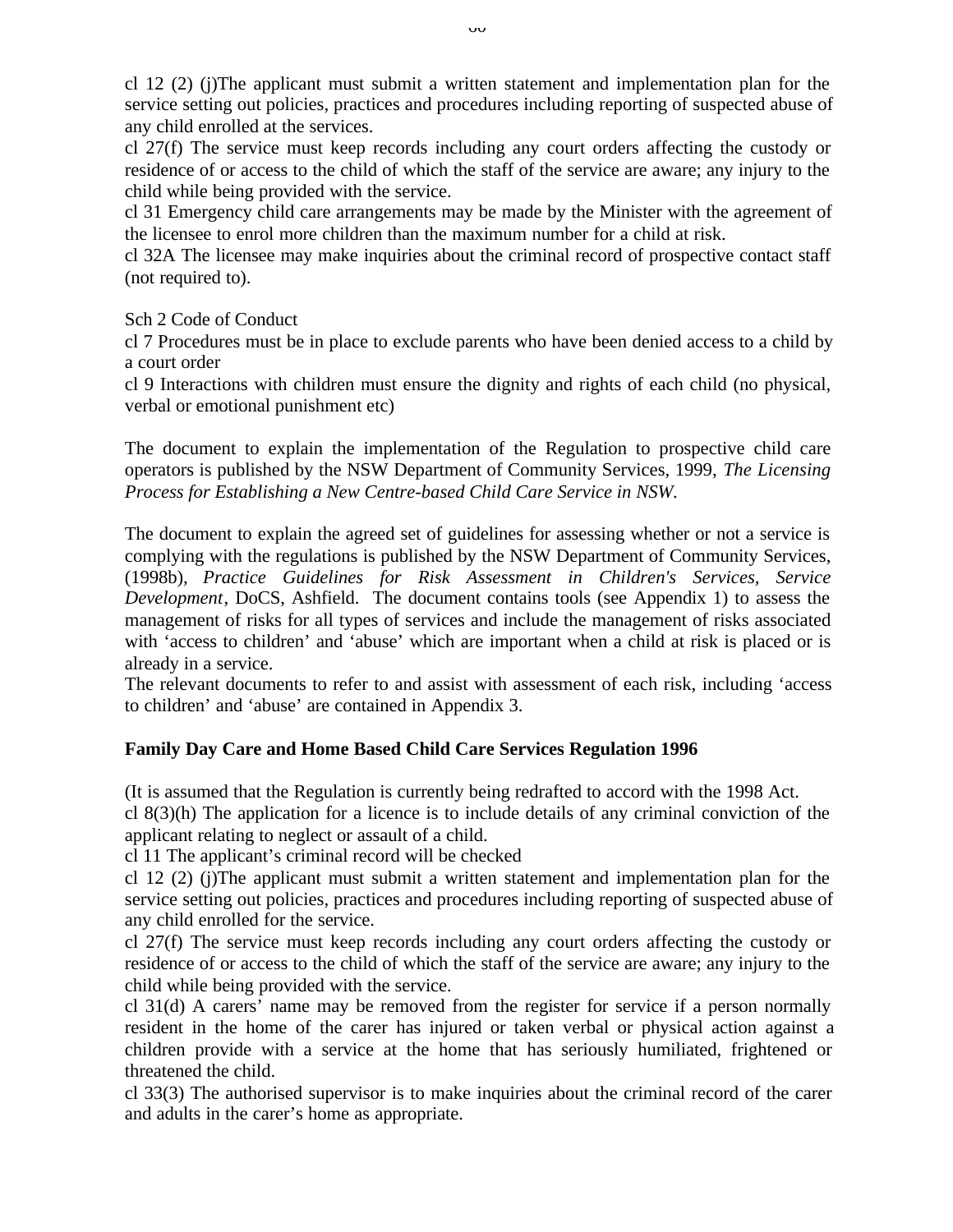cl 35 Emergency child care arrangements may be made by the Minister with the agreement of the licensee to enrol one more child than the approved child numbers for a child at risk.

Sch 2 Code of Conduct

cl 8 Procedures must be in place to exclude parents who have been denied access to a child by a court order

cl 10 Interactions with children must ensure the dignity and rights of each child (no physical, verbal or emotional punishment etc)

# **Ombudsman Amendment (Child Protection and Community Services) Act 1998**

s 25B The Ombudsman is to keep under scrutiny the systems for preventing child abuse by employees of government and some non-government agencies including children's services. s 25C, 25D The head of those agencies must notify the Ombudsman of any child abuse allegation or conviction against staff or any information giving reason to believe abuse by staff has occurred and the proposed action. Staff are required to notify the head of the agency. s 25E The Ombudsman may monitor the progress of the investigation

s 25F The results of the investigation must be reported to the Ombudsman

s 25G The Ombudsman may conduct an investigation into alleged abuse or the inappropriate handling of an investigation by an agency.

# **Child Protection (Prohibited Employment) Act 1998**

The Act prohibits the employment in child-related services of persons convicted with a serious sex offence in NSW. It is an offence for such a person to work in a child-related service or to employ such as person through seeking disclosure from the person.

# **Commission for Children and Young People Act 1998**

The Act establishes the Commission and provides for employment screening for child-related employment.

s 11 The functions of the Commission include promoting participation by children; promoting their safety, welfare and well-being; and monitor screening for child-related employment. Part 7 Employment screening

s 36 The Commission will keep a data base for the purpose of employment screening on apprehended violence orders and conduct employment screening.

s 37 Employment screening is mandatory for preferred applicants for child-related employment including children's services (s 34 apprehended violence orders, criminal records, and probity check).

s 39, s 40 Employers must notify the Commission of relevant disciplinary proceedings against staff and rejected applicants in connection with employment screening.

 $U_{\perp}$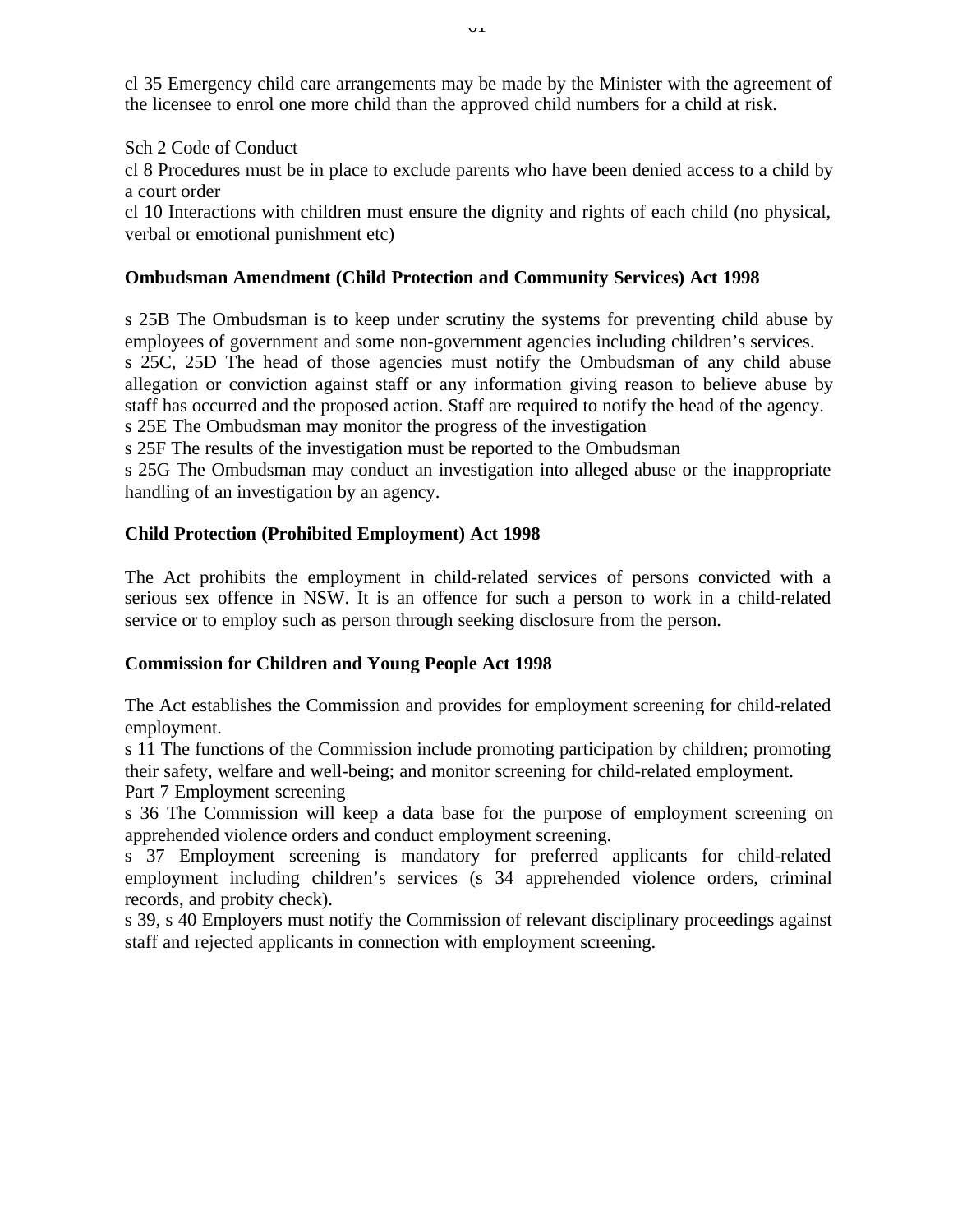# **Appendix 2: Review of the Roles and Responsibilities in Relation to Child Protection**

### **Department of Community Services (DoCS)**

- ? agency with lead responsibility in child protection
- ? agency charged by law with responsibility for the care and protection of children
- ? wide powers to carry out this responsibility
- ? legal mandate to ensure a child's safety, care and well-being
- ? receives and assesses notifications of child abuse/neglect investigates notifications where child's well-being is in question ensures safety of child meets on-going needs of child for care and nurture, plus needs of families for assistance and support in conjunction with other services. initiate care proceedings in the Children's Court arrange out-of-home care on temporary/long term basis
- **Police** detect/investigate and initiate legal proceedings
- **Health** identify and notify suspected child abuse; provide treatment, counselling, medical examinations

### **Office of the Director of Public Prosecutions**

? prosecute criminal proceedings for child sexual assault offences and serious offences involving violence against children

### **Department of Education and Training**

? provide educational programs; assist in the recognition of suspected child abuse and neglect, notify suspected child abuse and neglect; offer support to students

### **Department of Corrective Services**

? manage persons convicted of child sexual assault offences

# **Department of Juvenile Justice**

? recognise and notify suspected child abuse and neglect and ensure protection of young people under its supervision

### **Department of Sport and Recreation**

? promote a safe environment for all children; recognise and notify suspected child abuse and neglect

### **Department of Housing**

? provide assistance to victims of abuse (parents/children)

# **Interagency Guidelines for Child Protection Intervention**

Child Protection Council (1997)

The NSW Government has within their child protection policies incorporated a set of Interagency guidelines to be adopted by all government departments and agencies involved in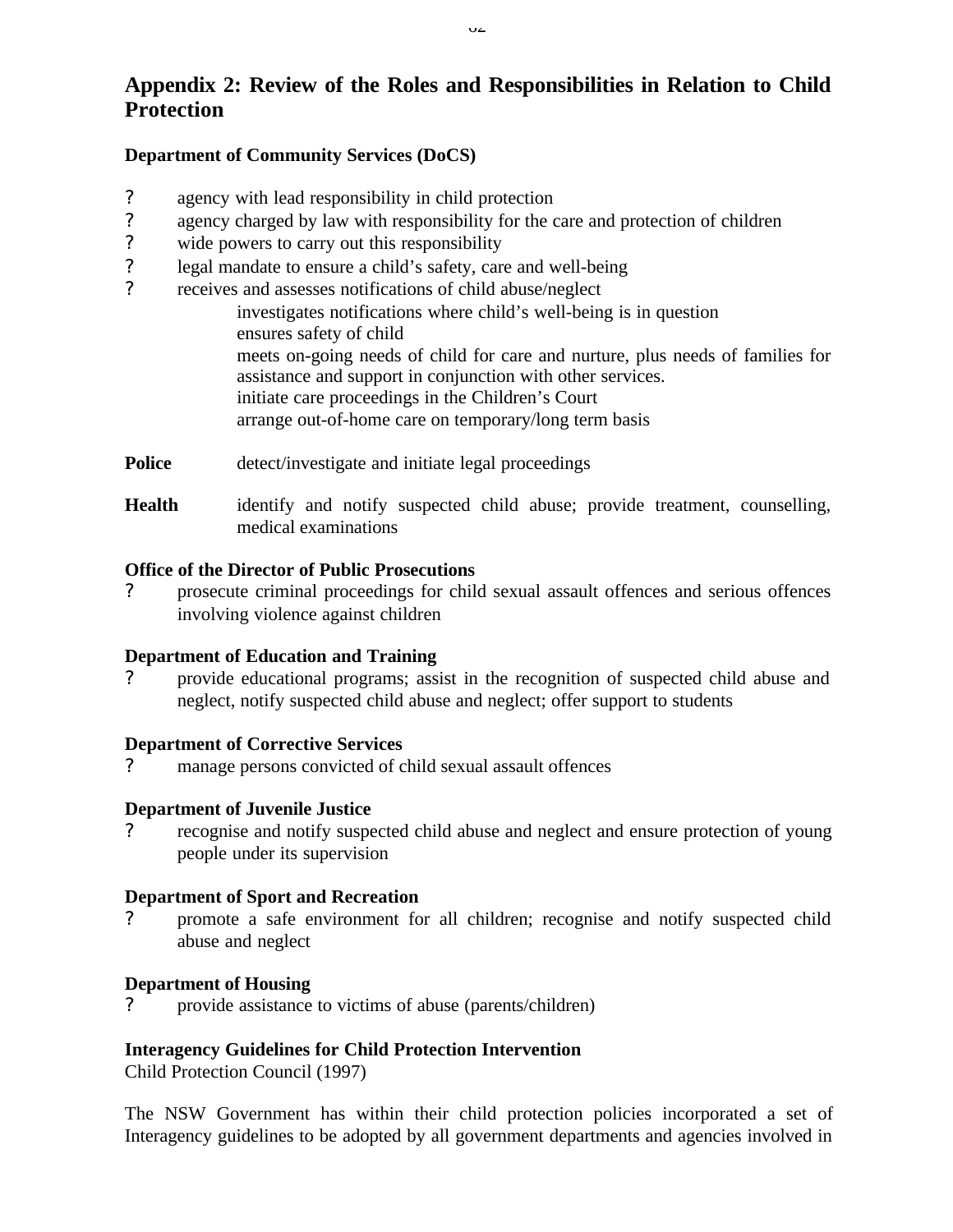child protection intervention. The adoption of the guidelines is in recognition that no one agency acting alone can effectively ensure that children receive adequate protection and that a united approach is essential.

The guidelines outlines the roles and responsibilities of the various government departments and agencies and non-government organisations and authorities in relation to child protection. Details are provided on the pre-requisites for practice, including key definitions, the exchange of information and how to resolve differences. The guidelines also provide a practical framework for child protection intervention practice and contain a number of procedures for recognising, notifying and responding to child abuse and neglect. These procedures reflect best practice standards which agencies are encouraged to adopt.

The complexity of the problem of child abuse and neglect means that effective intervention requires cooperative and coordinated action across agencies. The Government recognises that while there are common features, which enable consistent procedures to be developed, and implemented, different responses will be required in the case of physical abuse, emotional abuse, neglect and child sexual assault. Service providers require an understanding of the roles and responsibilities of the various agencies which respond to child abuse and neglect to ensure a shared responsibility is taken in the protection of children from abuse and neglect (CPC, 1997c).

The responsibilities of agencies are:

- ? To ensure that all workers are aware of indicators of child abuse and neglect and the procedures for notification;
- ? To work with other government and non-government agencies within agreed arrangements, To plan and provide services in order to protect the child and support the family;
- ? Provide counselling, support and care and material assistance to the child and family;
- ? Act as an advocate for the child or where appropriate for other family members;
- ? Provide training for staff in the recognition of suspected child abuse and neglect and the implementation of non-government organisations' child protection policies and procedures; and
- ? Develop and implement or undertake educational and preventative programs and community development strategies aimed to protect children and strengthen families and communities.

The practice of agencies is to:

.

- ? Take account of a child's immediate needs.
- ? Ensure the immediate and on-going safety of the child by prompt and purposeful information exchange between agencies.
- ? Appoint an identified key worker for every case.
- ? Engage in interagency planning of assessments and investigation to minimise trauma to families.
- ? Recognise the variation in the experience and impact of child abuse.
- ? Constructively handle the difficulties and differences between professionals and agencies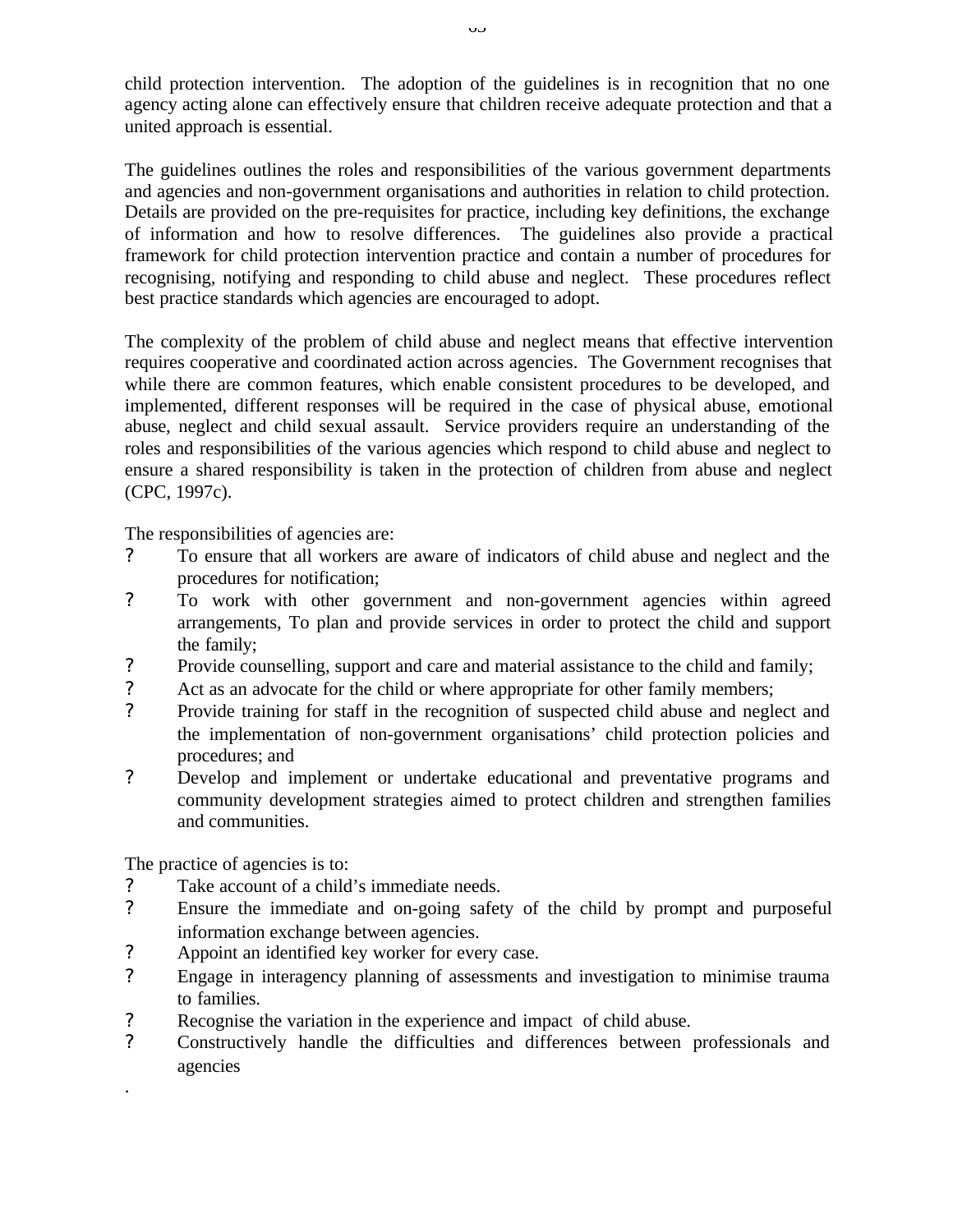### **Towards Better Service, A Continuous Improvement Strategy for Child and Family Service Teams**

NSW Department of Community Services (1998c)

The purpose of the manual is to provide Child and Family Service staff with a framework to improve the quality of services provided particularly in relation to work practices, feedback to staff, outcomes for consumers and team problem solving and ownership of strategies.

Throughout the manual there seems to be very little or no reference to follow up about or review of referrals to other agencies, and no reference to children's services.

#### Part 3.2 Review of Needs and Resources

Recommends that the Community Service Centre have a Service Directory, listing local services (p28 last dot point. Children's services are not specifically listed as an example of a community resource. Perhaps this omission could be addressed).

#### Part 3.4 Client and Agency Feedback

Includes survey for agencies to assess the quality of the communication between DoCS and the agency.

### **Practice Manual: Working with Children and Families**

NSW Department of Community Services (1997)

The purpose of the manual is to provide Child and Family Service staff with a guide to assist staff in providing consistent service delivery which meet statutory requirements for children, young people, families and carers. The manual covers policies and procedures for work with individuals and families, child protection services including, care and support, protective intervention, criminal prosecution and adoption activities undertaken at CSCs.

While child care is referred to (Section 3) there is no discussion on appropriateness of particular services to be used in general nor for what length of time the placement should last. The consideration of children with additional needs is referred to. The manual mentions that the CSA is to be consulted when a child in pre-school or child care is being reviewed (Section 11) but not for the initial decision regarding the appropriateness of a particular service.

In relation to funding Section 14 has a small paragraph on child care placements and the use of FIF to purchase time in child care. There is no mention for how long initial funding may be granted, nor the number of days and hours a service is to be recommended, nor whether parents are to asked to contribute to the costs. There is also no guidance to staff as to what decision to take if a child's placement in a service cannot continue due to financially disadvantaged families being unable to afford care when FIF is not available.

# **Child Protection: Procedures for recognising, notifying and responding to child abuse and neglect**

NSW Department of Community Services (1997)

1. The *intake phase* – the specific needs and circumstances of each child and their family is to be assessed to ensure they receive an appropriate service. In the intake phase the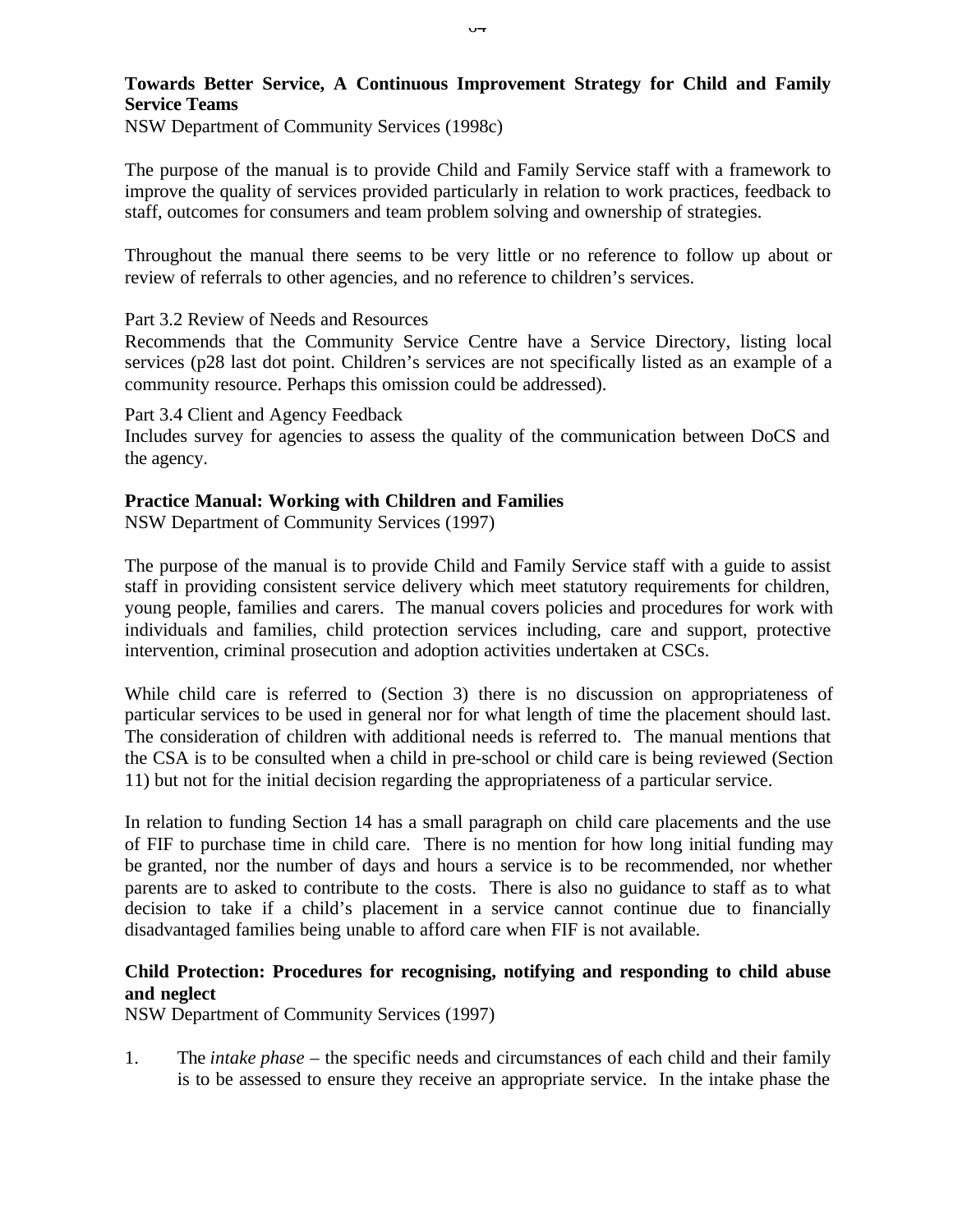safety, risk and well-being issues for the child/young person are to be determined. There are four levels of issues to be considered.

- ? safety and/or high risk;  $34$
- ? risk and well-being issues;
- ? welfare issues; and
- ? no safety, risk or well-being issues.

In some situations an interagency planning meeting may be held. In other cases where a joint response is required, an assessment and investigation plan would be developed and approved by both DoCS and the NSW Police. If an outcome of a notification is that no further action is required by the Department then the notifying agency is to be informed.

- 2. The *field action phase* the information as assessed will determine the most appropriate service to promote conditions of care that provide for the child's ongoing safety and well-being and will be based on the whole family situation rather than the abuse incident in isolation. Where agencies are already working with the child (and/or family) that agency must be informed. An appropriate referral networks and a collaborative interagency approach will be developed and maintained to support any action taken. The officer will indicate to the notifier what action, if any, will occur.
- 3. The *ongoing care and support phase* there will be on-going monitoring, reviews and assessment by Departmental officers to ensure the service provided continues to meet client's needs and that goals are being met. It is also recommended that staff are to have appropriate supervision to support their work with children and families. The case is to be closed if the child's safety is ensured and risk issues resolved. Services are to be informed in writing in case of closure.

# **Customer Complaints Service Guide, Complaints Policy and Procedures, Customer Complaints System (CCS), User's Guide**

NSW Department of Community Services (1997)

 $\overline{a}$ 

Complaints about funded and licensed services are registered on CCS and referred to the Children's Services Adviser (CSA) who will write to the service requesting a written response. The request and response are filed on the service's funding or licensing file.

<sup>34</sup> In instances where the issues involve safety and/or high risk and criminality (especially if they involve Government services, all childcare services and NGOs) must involve JIT officers. In this instances where there is actual or high risk of harm or injury which has been determined then total protective action will be taken by a Departmental officer.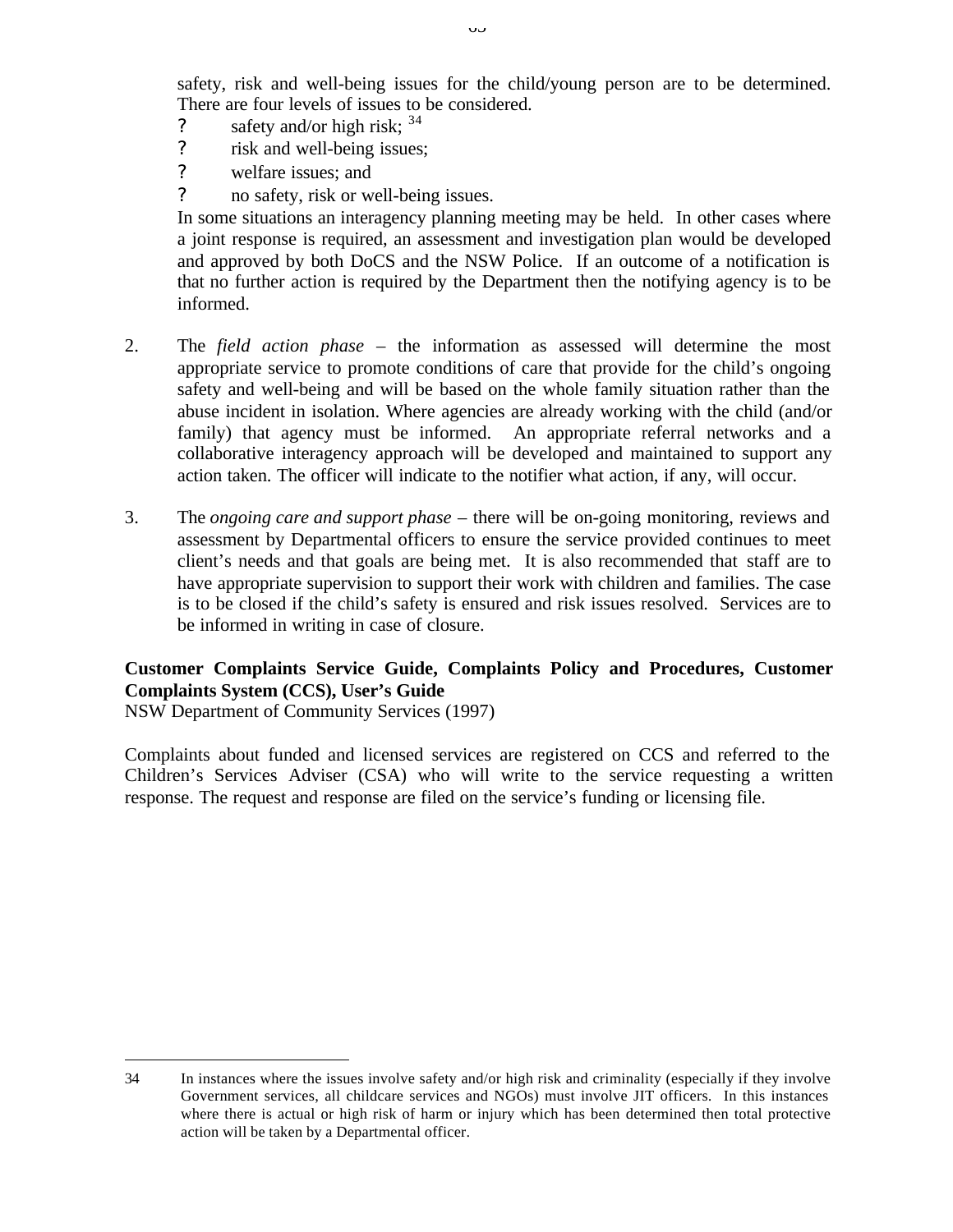# **Appendix 3: Summary of the Issues Raised in the Focus Groups**

# **Area 1 Rural and Remote Location, Children's Services Workers**

### *The effectiveness of children's services as a protection and prevention strategy*

There were mixed responses to the question of the effectiveness of children's services as a child protection strategy. In this area the workers stated that children's services were often used for respite for the parents of children at risk. They noted that for children at risk attendance at the services was often the children's first contact with people outside the family. Some highlighted the important role that children's services played in terms of monitoring the children's behaviour and general development. However, others felt that children's services were not an effective child protection strategy because of the erratic attendance of the children at risk.

*As a referral we don't know how long the family will stay in the care and it can be quite disruptive for the staff. Because you take on board a new family and a child with a lot additional needs. And then it can be very short term and they go back into another similar situation or even leave town. They are booked in a spot, but we have found, in the past, that they have been very erratic in their usage of the position. So I don't know whether it has been fairly effective or not.*

Another worker felt that children's services were a good preventative strategy for isolated families. For some, the mobile children's services workers were the only contact with adults that the parents had. The service gave the parents a break and often diffused tense situations while providing an opportunity for the children's progress to be monitored. Children's services provided a secure environment for children from violent situations. The worker felt that the services could not prevent neglect as the children could only attend the service once a week. Another advantage of the service was that it facilitated bringing the community together to fix a problem.

### *Experiences of the current system*

In one long day care centre in the area, the placement of children at risk was usually organised via the phone. DoCS would contact them and tell them that they had a child whose parents needed respite or that the child needed interaction with other children. Then the Director would request that DoCS accompany the parent and child to the centre and assist with the organisation of the placement.

*If I can place them [the child at risk] immediately I ask them [DoCS] to come down with the family and assist them with filling out the enrolment forms. And that's when we get more of an orientation process happening. If they're wanting to place a child at risk I would feel that this is very important.*

Other participants agreed that it was very important for DoCS to explain the circumstances of the family to the service. In some cases services just received a short phone call to ask if they had a place for a child without any specific details. One worker stated that

*I think a lot of children might have been missed because it's just a phone call rather than a visit saying that we have a family at risk and I'm here to ask you [the children's service] what can you do.*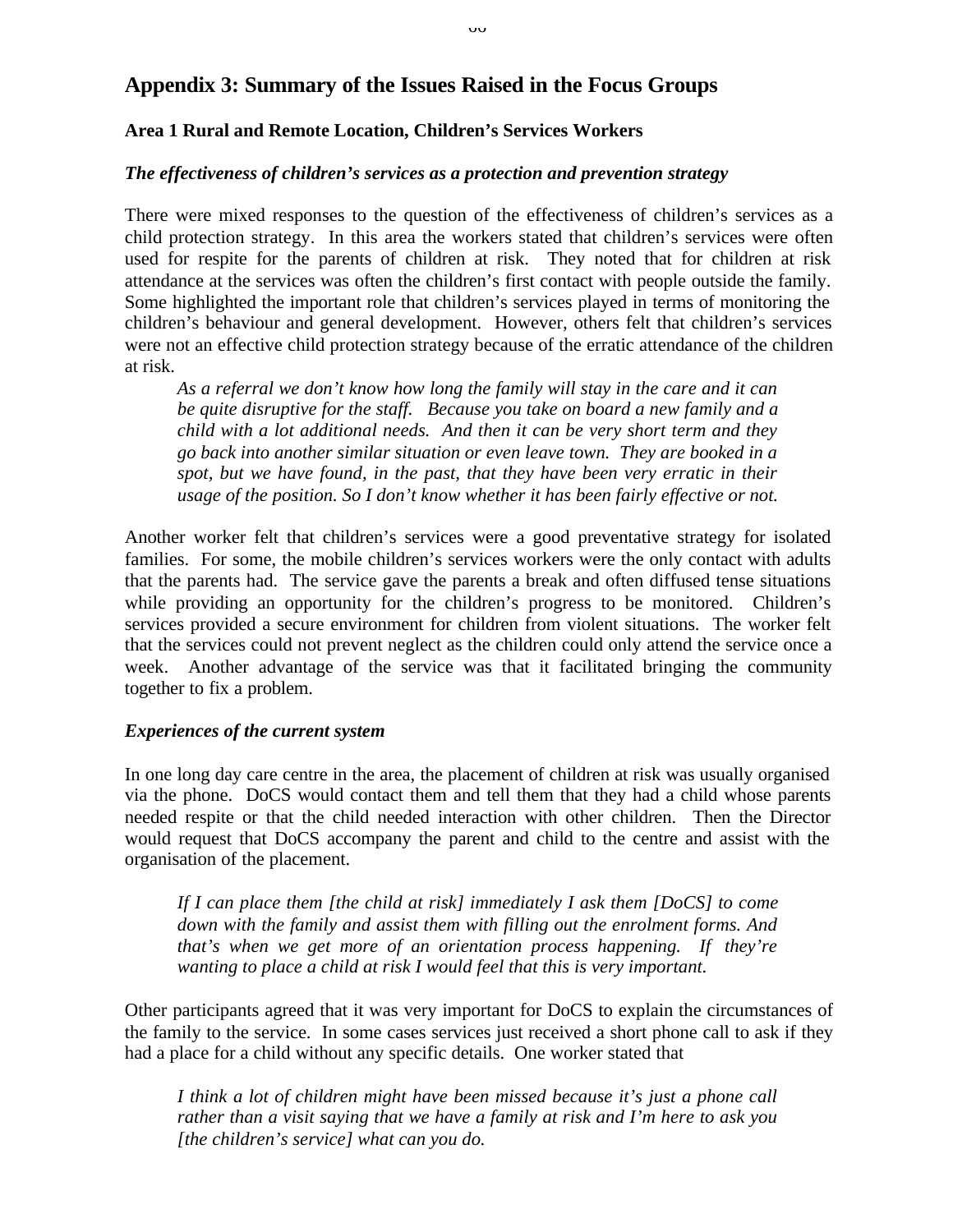The participants agreed that they needed adequate information about the family's and the child's situation.

*We have a waiting list for children, mostly … and sometimes someone will ring up [about] someone in the care of the shelter. And by the time we have a vacancy [for that child] of course that child is no longer there. So probably in our situation we are not very effective.*

If the services were made aware that the children were at risk of abuse or neglect they felt that they would be better able to accommodate them and meet their needs instead of placing them on a waiting list.

Another problem identified in this area was the monitoring process for children at risk once they had been placed in the service. The participants felt that the ongoing monitoring of children once in their service was not adequate.

In this area the children's services were predominantly pre-schools. It was felt that DoCS often placed children at risk in long day care centres rather than pre-schools. The reasons for this, the participants stated, was because long day care centres were open for longer hours and also over school holidays. Long day care centres also took in a broader range of ages and had the capacity to take siblings. In addition they could access child care assistance.

#### *Meeting the Needs of Target Groups*

The participants highlighted the difficulty of meeting the child care needs of children under two years old. It was noted that there were 42 children aged between 0-2 years on the shared waiting list for the three long day care centres in the area.

*There is obviously a lack of available spaces for the 0-2s which impacts on whether families can go back and rejoin the work force. And it also means more stress on children at risk.*

Another participant emphasised the impact that lack of available spaces had on children at risk in terms of the quality of the care they received.

*It also means inadequate care [for children at risk] because they are taking second best. They get a neighbour or somebody to look after them this day and another friend the next day, grandmother the next day. So it's inconsistent care ... For children at risk this is certainly not good and these children need some consistency.*

Aboriginal children in the area were quite well serviced according to the participants. Thirty eight per cent of the children in one long day care centre were from an Aboriginal background and there was another Aboriginal child care service in town. The Director of the long day care centre said that

*We actually do have quite a lot of Aboriginal families who work and study so they have to use long day care. They can't use pre-school because it doesn't cover the hours they are working and training. We have no problems meeting their needs or not that we're aware of.*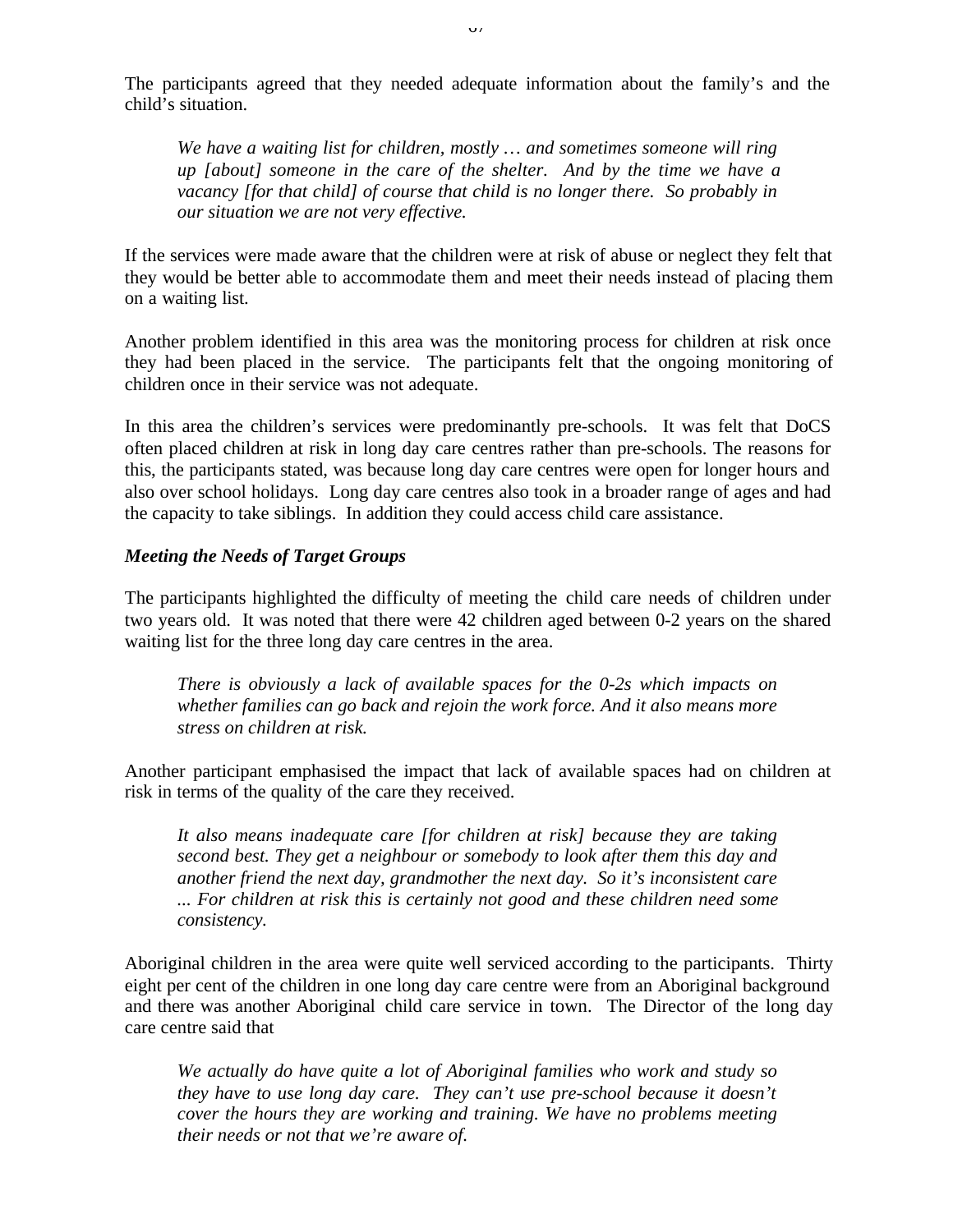Services for children with disabilities were very limited. Participants stated that this town was one of the only towns in the area that did not have a specialist therapy service for children with disabilities. There was a nine month wait for speech therapy services in the area.

The difficulties associated with meeting the needs of children with challenging behaviour were raised. This was particularly evident for services with only two staff members, as one would have to spend all their time supervising the child.

### *Rural Issues*

The group spoke of the problems associated with distance such as accessing resources for all types of services in the area.

One participant stated that

*I don't think they [children at risk] are being provided with the amount of opportunities that perhaps children in larges centres are getting access to.*

The difficulties faced by many of the families in the area were distance and isolation. The round trip for some to access the mobile children's service was 200kms. Many found it difficult to afford the child care fees and to pay for petrol for travelling to the service, particularly given the financial burdens associated with drought and poor harvests.

One worker emphasised the need to establish trust before people would admit that they needed help. However, the worker also talked about how people in the area were very selfreliant and did not want to depend on welfare or others to help them.

### *Staff Resources and Training*

Opinions differed as to the relevance of the child protection training. One worker was in two minds about the adequacy of the *Making a Difference* training. She felt it was more appropriate for newer workers but too basic for those who had worked in the area for many years. Another worker thought that the training was adequate but it was a very long and emotionally draining day.

Other workers raised the difficulty of knowing when to notify DoCS of suspected abuse even after the attending the training. This, she felt, was not due to the inadequacy of the training but a result of having to decide if a change in behaviour was due to abuse or other changes in the family situation such as the father leaving home.

It was often difficult for staff to attend training because of the cost and problems finding relief staff. Most of the training was conducted in the larger population centres so staff had to travel and pay for overnight accommodation.

There was confusion about the impact of the new legislation. People were concerned about the requirement for police checks for staff and volunteers. They were also concerned about the possibility that people could make false allegations against staff.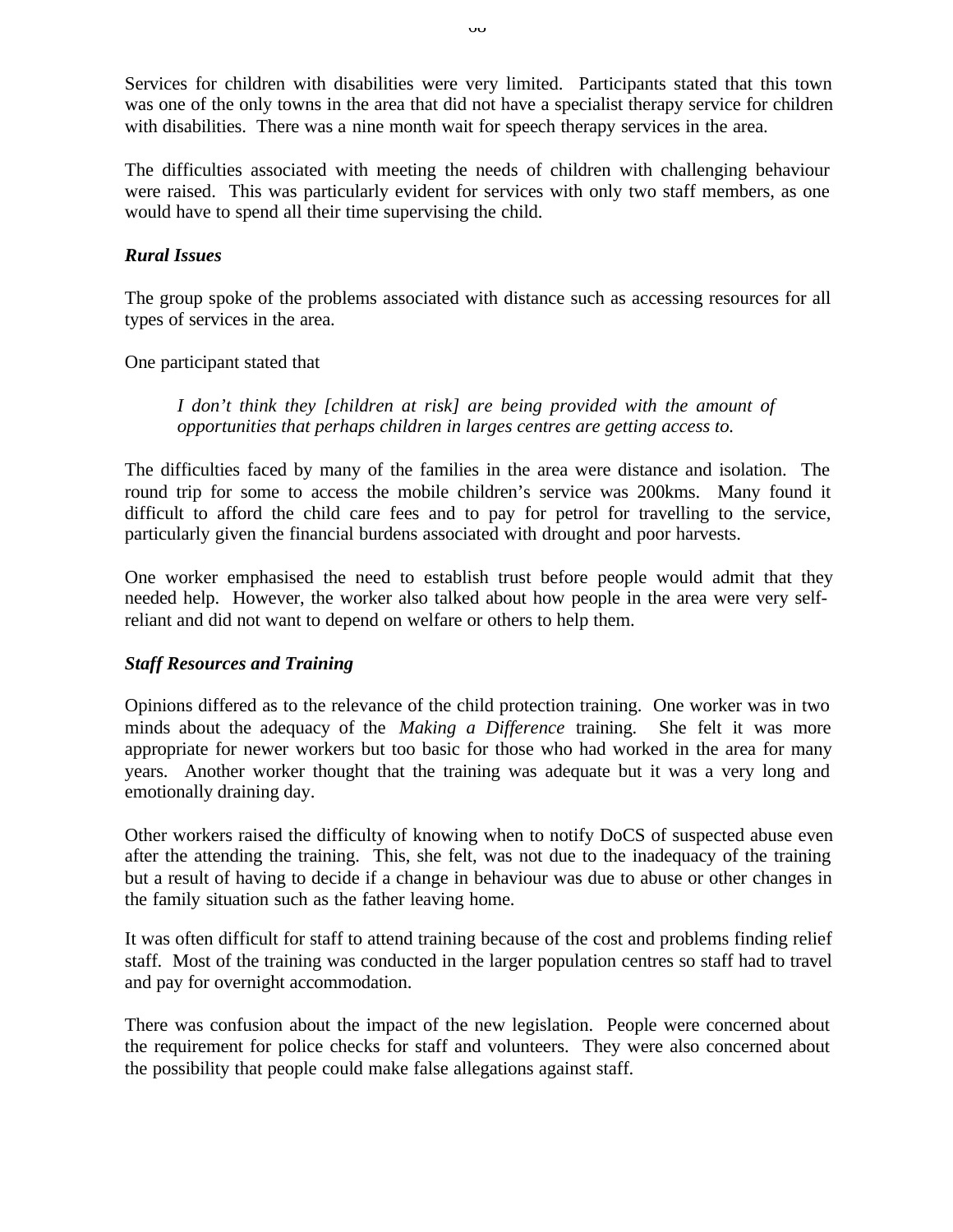# *The Department's response to concerns about suspected abuse or neglect*

There was general agreement among the participants that the Department did not follow up or provide feedback to the services if they made notifications of abuse or neglect.

# *We are left thinking 'What has happened to this child?'*

The service workers did not think it was their responsibility to follow up the situation. The lack of feedback inhibited some from making further notifications.

*We can't be ringing and saying what's happening, what's happening?*

The participants also discussed the difficulty associated with making the decision to notify, as it was a very small community. Also some were reluctant to make a notification because of the reaction from the parents and losing trust they had built.

# *Allegations involving child abuse against staff or other persons in children's services*

Generally the services were satisfied with the Department's involvement when an allegation of abuse was made against staff or others in the children's service. However, for one service there was a period of six weeks between when the allegation was made and when DoCS investigated and resolved the matter. It was very stressful for the staff over this period. The staff would have preferred that DoCS had informed them earlier about the procedure and what it involved and that it would take six weeks. These workers had been then given an opportunity to comment on how DoCS had handled the process. Another allegation was made against another centre after this previous example and the worker involved thought that the response was more prompt and handled more effectively than the earlier case. The participants felt that there was a lack of support for staff when an allegation was made and this made a stressful and draining situation worse.

Another issue raised in the focus group was the lack of contact that services had with the CSA since she had been moved and located in another town. The CSA had provided support to the services, particularly when they were going through the process of allegations and investigations of suspected abuse in care.

*When we had one [CSA] here it was quite alright.*

# *The future*

Suggestions for changes for the future included:

- ? better communication and feedback between DoCS and children's services in terms of referral of children at risk and notifications of suspected abuse and neglect;
- ? more information from DoCS when children at risk are referred to a service;
- ? a DoCs officer accompanying the family and the child when enrolling them in the service;
- ? increased services to support parents;
- ? CSA to be relocated in the area;
- ? more training for teachers and staff about how to educate children about protective behaviours and how to meet the needs of children at risk more generally;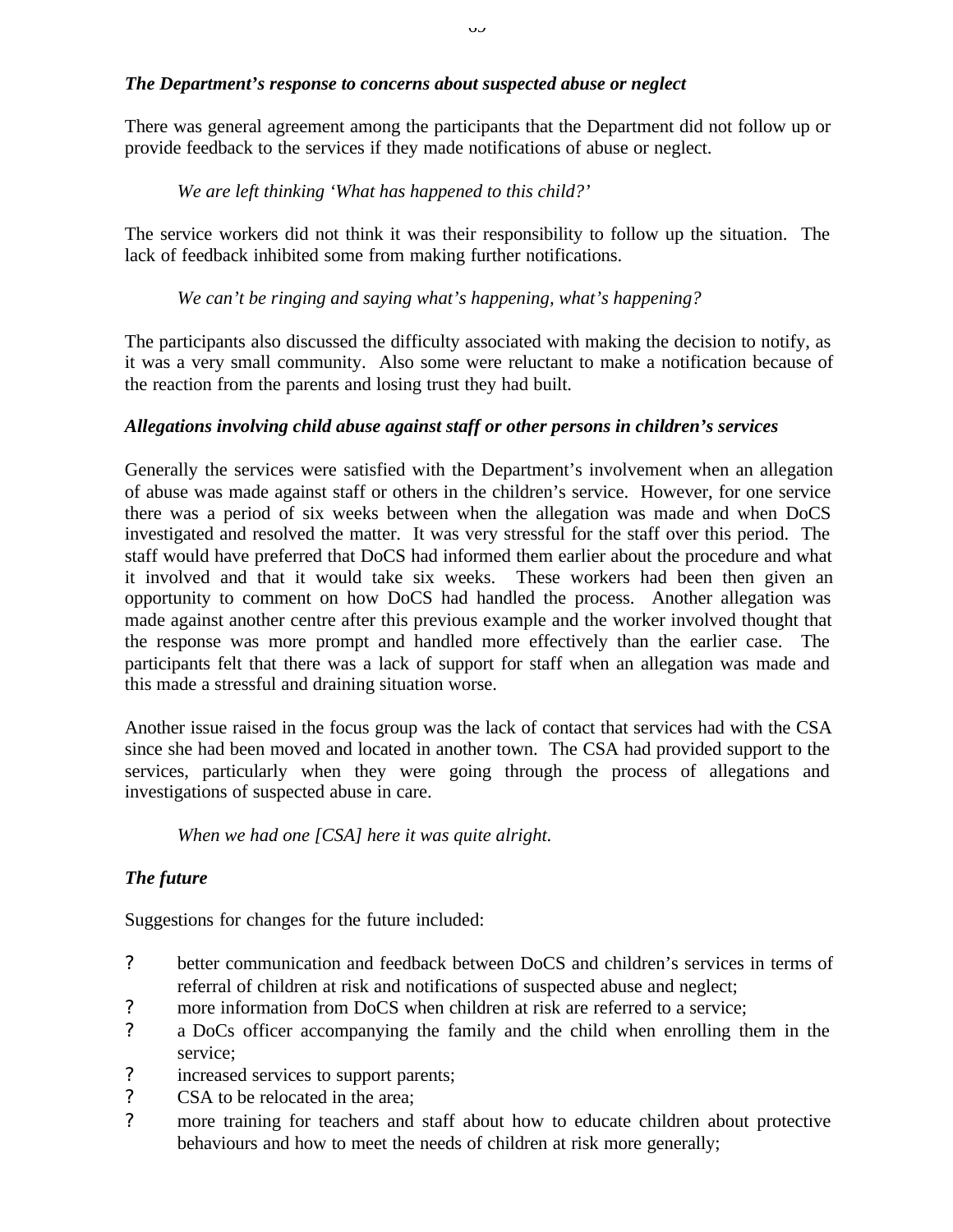- ? training to be conducted in the local area;
- ? priority to be given to the resolution of investigations of abuse in care and support for staff through the process; and
- ? decisions to be made at the local level.

### **Area 1 Rural and Remote Location, Child Protection Workers**

#### *The effectiveness of children's services as a protection and prevention strategy*

The child protection specialists in this area thought that children's services were an effective preventative strategy as they provided the parents with respite.

*In as far as looking at the value of respite and breaks for the parents and helping dealing with the actual stress levels of being a parent … more along that preventive line … it's giving the parents a break and reducing the stress levels and they're better able to cope and not likely to lash out.*

Children's services also enabled the children's situation to be monitored and gave the child contact with other adults outside the home.

The Aboriginal services in the area were provided within the Aboriginal community.

*This provides a focal point for the community in terms of having a child care centre that is there.*

### *Experiences of the current system*

According to the workers in this group, no set criteria were used to decide if children's services were an appropriate child protection strategy for children at risk. Many factors such as the family environment, availability of a support network and the children's development were taken into account before it was decided to use children's services.

The workers stated that centre-based care was the preferred option for children at risk as many families viewed it as a safer option than home-based care. There was a lack of places and problems accessing other types of children's services in the area for example there was only one Aborginal family day carer. The workers also felt that centre-based care provided an opportunity for closer monitoring of the children's development and an opportunity for formal feedback. The centres were also spread over a number of different locations in the town so that they could meet the needs of different communities.

The process of organising for children at risk to attend a service varied from case to case. The process ranged from a minimal level which involved giving advice and information about the service to the family or perhaps making a phone call to say that a family was interested, to the more complex level where a protection planning meeting would be organised. All services, including children's service would be involved in a joint planning process.

### *Communication and ongoing information*

As with any confidential service the workers noted that the amount of information given to children's services on referral of children at risk was on a need to know basis.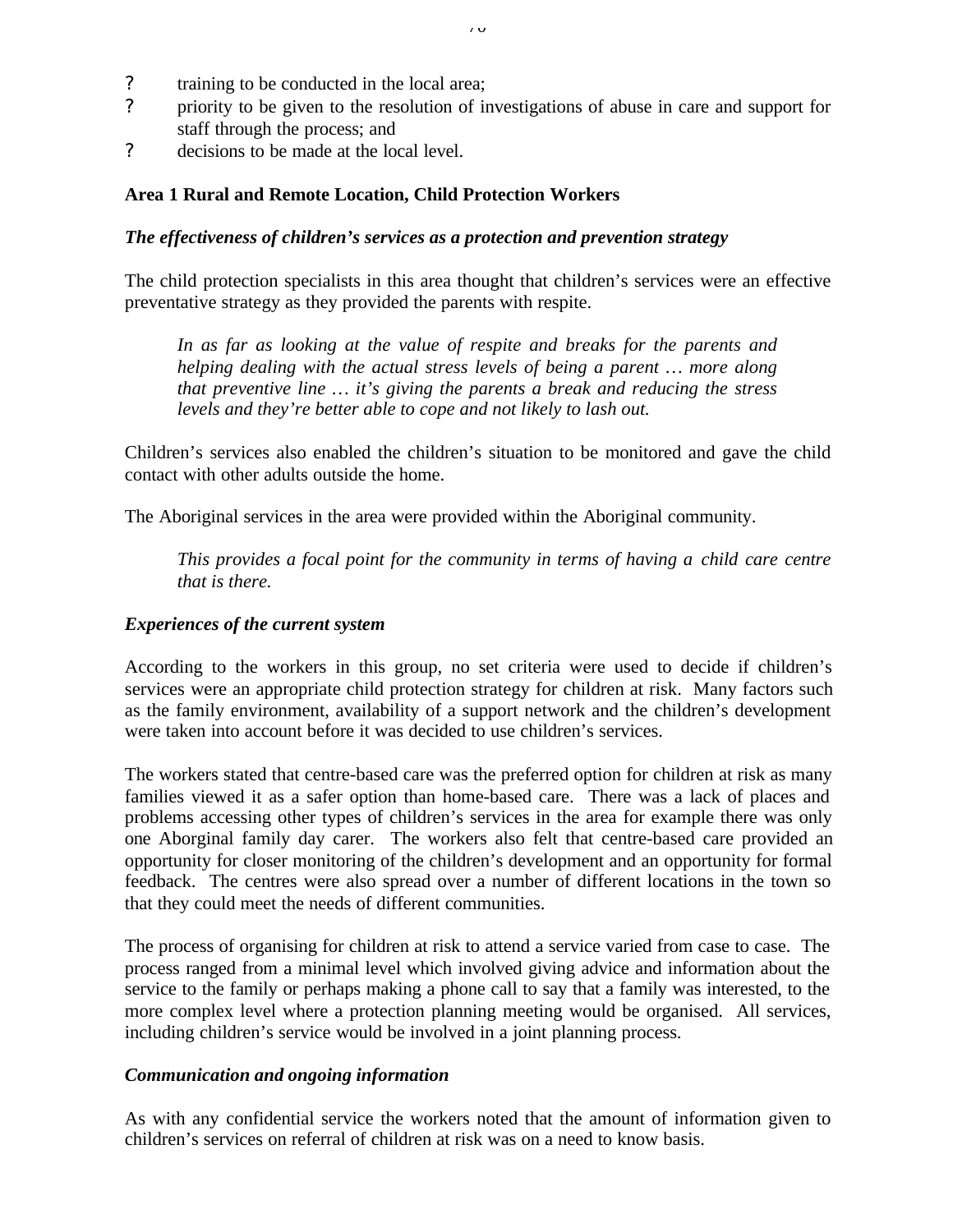*Obviously you need to give them information so they have an understanding of how they can assist the family but no, it's not automatic that you give them all of it.*

71

The level of ongoing monitoring of the progress of children at risk, once placed in a service depended on the complexity of the case. The effectiveness of this ad hoc process varied considerably particularly if the personnel involved in a case changed.

*A change of workers here or a change of Directors in the children's service and you lose that information without realising that you've lost it … [For example in] one of the more ongoing cases and the risk was quite high ... you have an agreement that the pre-school has been monitoring and you've had a change in Director and that information hasn't swapped across. And we're actually sitting back here thinking everything is fine and then something blows up. And then suddenly there're two different people talking and no one knew the history.*

Children's services for children at risk were chosen according to the families needs, location and affordability.

*We have a very poor transport system in [this area] and a very poor footpath service, there is none. You walk on the road or you walk on the grass. So its close to where people live*.

*For people in outlying areas the choice is the mobile service – there's fairly limited choices for the people.*

*Their willingness to access…particularly the Aboriginal community they might be more inclined to access the Aboriginal pre-school. And that often helps in accessibility because they've pick up service … so you don't have a transport problem.*

The area had not had difficulties funding places in children's services for children at risk. They usually asked parents to contribute to the fees or help people over a financially difficult time. They also encourage people to access the various child care rebates.

*We might pay for the first month while they get themselves on their feet.*

Cases were not reviewed after a particular time period, it varied.

### *Meeting the Needs of Target Groups*

There was a waiting list for the long day care centres in the area so it was difficult for parents to organise a place for children below two years old and places for children at risk were limited.

*To access these services you need to be organised and the families that we are working with don't have the high level of organisation to be already on a waiting list for six months*.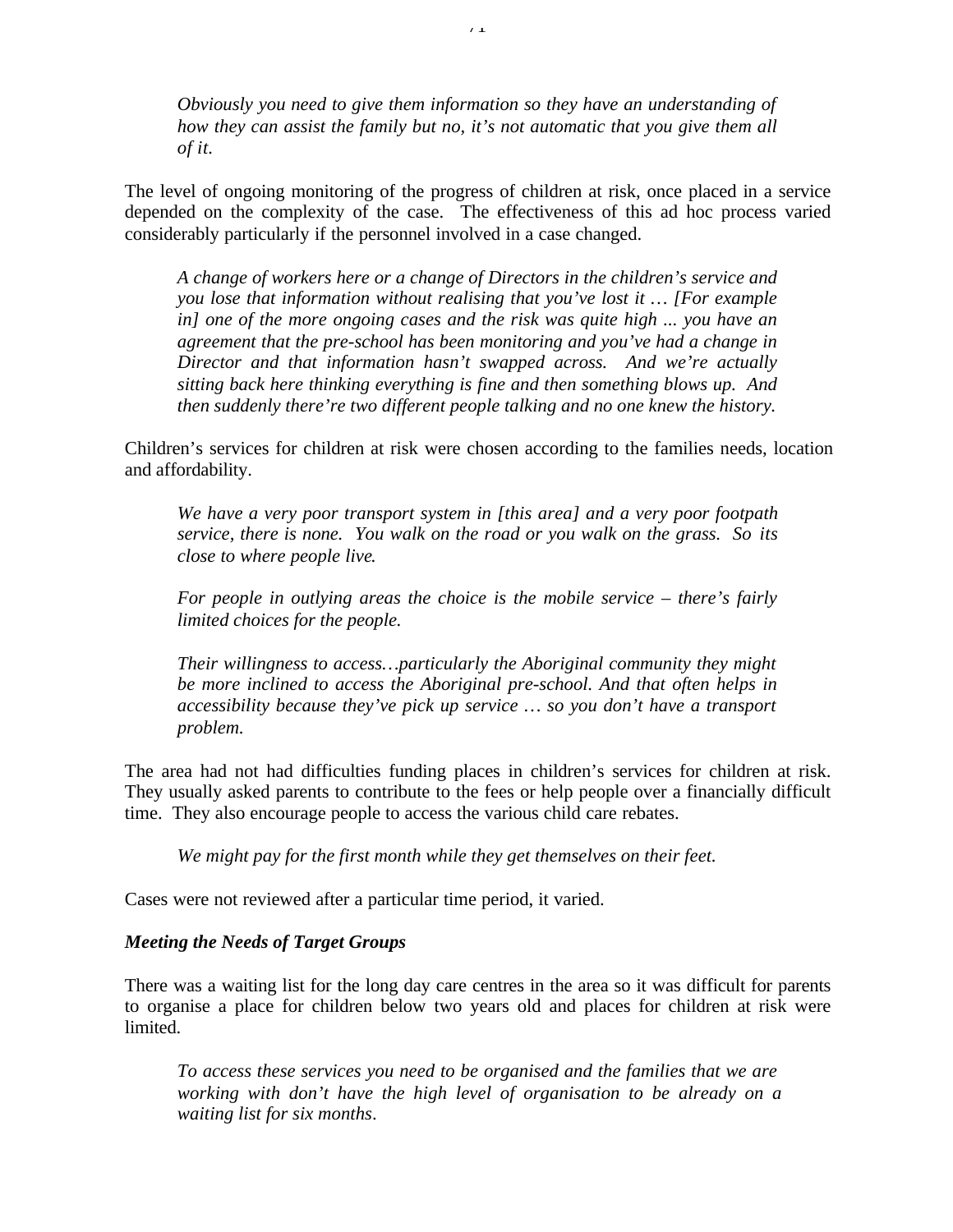The CSA was approached in some instances to go over license numbers.

One of the problems discussed by the workers in this groups was that many of the families at risk had more than one child and it was very difficult to find places for the children in the same service.

*Depending on the need, sometimes we just have to say that, well, it's something we would like to do and we acknowledge that it's something that would benefit the family but we can't do it. There is that bottom line reality ... Our case plans often don't meet reality.*

The workers identified a need for more Aboriginal services in the area. Aboriginal parents often preferred to have their children in an Aboriginal centre because they knew the service and knew it was set up to meet the needs of the community.

For Aboriginal people in remote communities access to children's services was very limited. Usually there was only one centre and if the parents did not want their child to go there there was no alternative service.

Participants emphasised the difficulties associated with child protection and children with a disability. There was a major lack of disability services in the area and this impinged on the quality of service that could be offered to children with disabilities at an early stage.

### *Rural Issues*

Major issues relating to location discussed in the group encompassed access to resources, services and qualified staff.

*Sometimes you can get the funding but it's really difficult to attract the qualified staff to come here … across the board [of services] … Also once you attract them you have to maintain them.*

It was noted that some towns in the area had no long day care centres so it was very difficult to find places for children at risk under two years old. In these cases the workers would have to ask around to find someone such as a family friend who could take the child. Also the area had not been able to attract a non-government agency to provide substitute care. So the Department had to arrange all substitute care.

The workers felt that the size of the community made it difficult if parents were having problems.

*Everyone in the community knows what's going on and there is a perception that you're not a good parent*.

Another problem associated with this area involved cross border issues. People living in remote locations were often closer to services across the border rather than in New South Wales. They were investigating ways to address this problem.

*At a state level they have a committee that has been set up to look at crossborder issues … but you have to come back and look at the local level and*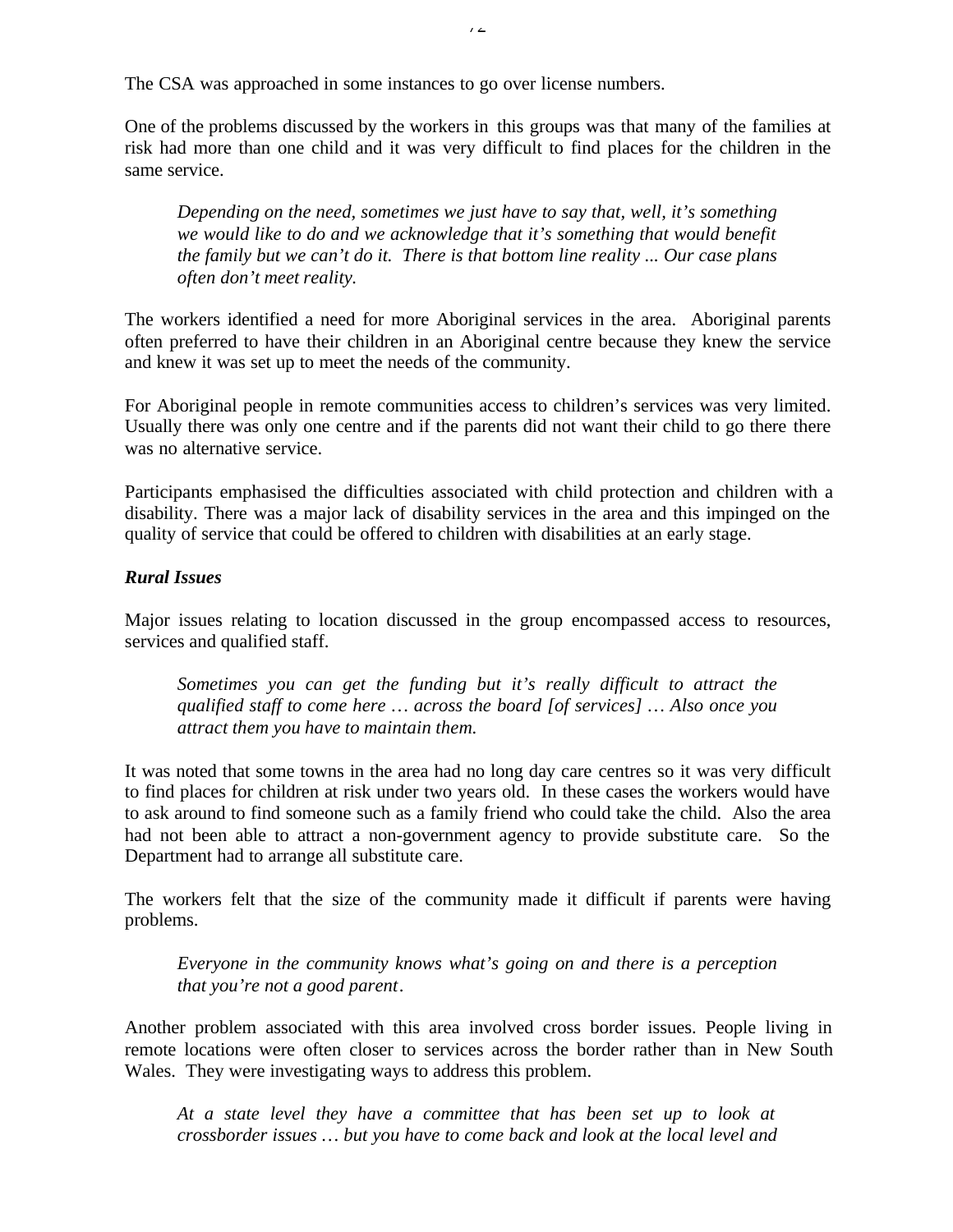*see what's the level of cooperation. It doesn't matter how many memorandums you have … it doesn't necessarily work at the local level unless you've got those networks there.*

### *The Department's response to concerns about suspected abuse or neglect*

Participants in this group stated that children's services in the area had a good understanding of the process of notifications of suspected abuse or neglect and knew what to notify. They also felt that they were very cooperative in terms of monitoring the situation. However, they noted that the Department's feedback mechanism did not work effectively.

*We should be giving them feedback. That's where I think the fall down would occur in that we don't do that well…We don't do that because of resources and overload and lack of time. And we acknowledge that that is the best practice.*

The benefits associated with having a CSA located within the CSC were discussed. They said that there had been more contact with the CSA when she was in the same office. They would often go to her for advice on the using children's services.

*The CSA would give us advice about what was happening within … like who had vacancies, who didn't, who was most likely to get an exception to go over numbers and how we did that. That was really handy to have at the desk down the back, to be able to say we've got this and we really need a place*.

### *Interagency Collaboration*

There were a number of committees operating in the town that aimed to foster interagency collaboration. The workers felt that these were effective in raising the awareness of what DoCS did and fostered information sharing. They also conducted some joint training where they discussed peoples' roles and responsibility. This alleviated some of the breakdowns in communications.

They felt that as the new legislation emphasised the roles of community partners in child protection that all agencies would have more interaction particularly in terms of prevention.

# *Future Changes*

Suggestions for the future included:

- ? more funding for additional children's services, including overnight respite particularly for Aboriginal families;
- ? more creativity in terms of getting out more information for people so that they could access services and target families at risk;
- ? training for mothers to care for their children so they can take on the responsibility;
- ? improving DoCS's feedback to children's services about the results of notifications of suspected abuse and neglect; and
- ? encouraging a non-government agency to come to town to provide respite and support services.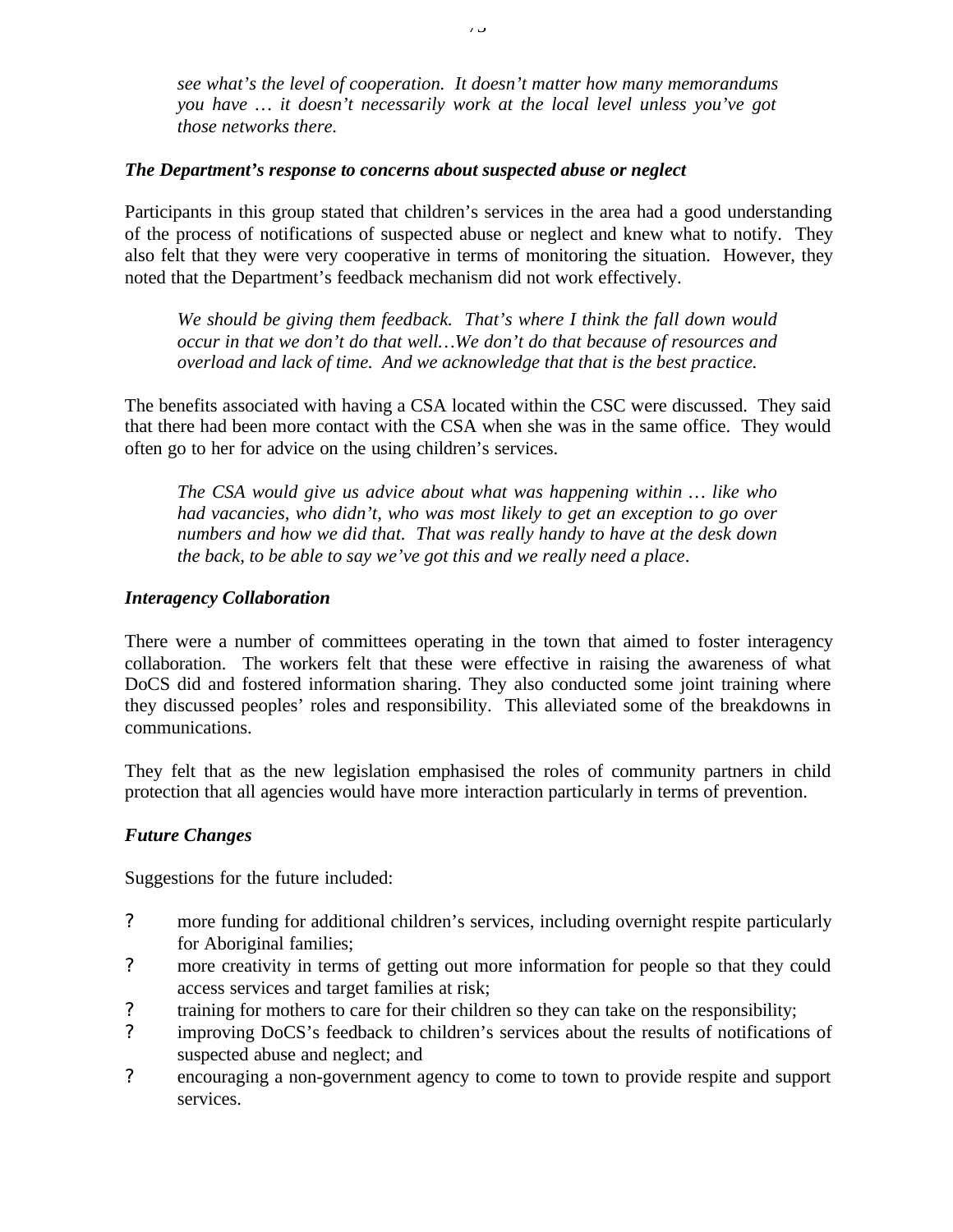### **Area 2 Metropolitan Location, Children's Services Workers**

#### *The effectiveness of children's services as a protection and prevention strategy*

Overall there was agreement that the use of children's services was an effective protection strategy for children at risk for several reasons. They provided a social environment for the child and gave them the opportunity to experience different ways of dealing with issues and relating to adults and other children other than with violence or emotional abuse. Participants felt that children's services provided structure and security to the child's life. The use of children's services was an important tool for monitoring a child's progress and a place of education in terms of protective behaviours.

*Children can learn what is right and wrong … that's where children's services are a great prevention tool.*

Workers in the children's services also felt that their services assisted the parents or caregivers by giving them respite and access to other support networks. They emphasised the need for the whole family to be supported.

*They [parents] can talk to centre staff about what they are feeling about the child and that can be helpful in preventing abuse*.

#### *Experiences of the current system*

The process of organising the placement of a child at risk in a children's service varied considerably. For some children at risk who were referred by DoCS, the process involved the District Officer (DO) ringing the centre and asking whether they had a vacancy. If there was no vacancy the DO would organise for the service to go over their licensed number to accommodate the child. Then the DO would arrange a time to visit the centre with the parent or carer, fill out the enrolment forms, discuss the fees and arrange a start date for the child. However, the process was different for other types of service. A worker from an occasional care service said that DOs often just arrived on the premises and expected to be able to 'drop the children off.' In other instances the parents would arrive with a letter from DoCS. In most of these cases the information provided by the Department was limited and the services were not briefed on the child's circumstances.

In gaining access to information about a child, one worker stated that:

*It [information] would save you a lot of wasted time trying to gain that information through observation. If you had it when the child walked through the door you would be able to plan straight away to meet the need instead of a month later after four weeks of observations to find where the child is at. Eventually you get there because of your observation skills but in that time that child hasn't been supported as well as it may have been if you had it in the first instance.*

In contrast a worker from Family Day Care stated:

*We don't have the same issues because we have carers in the home who have specific numbers who they can care for and we are asked if they can fit them in.*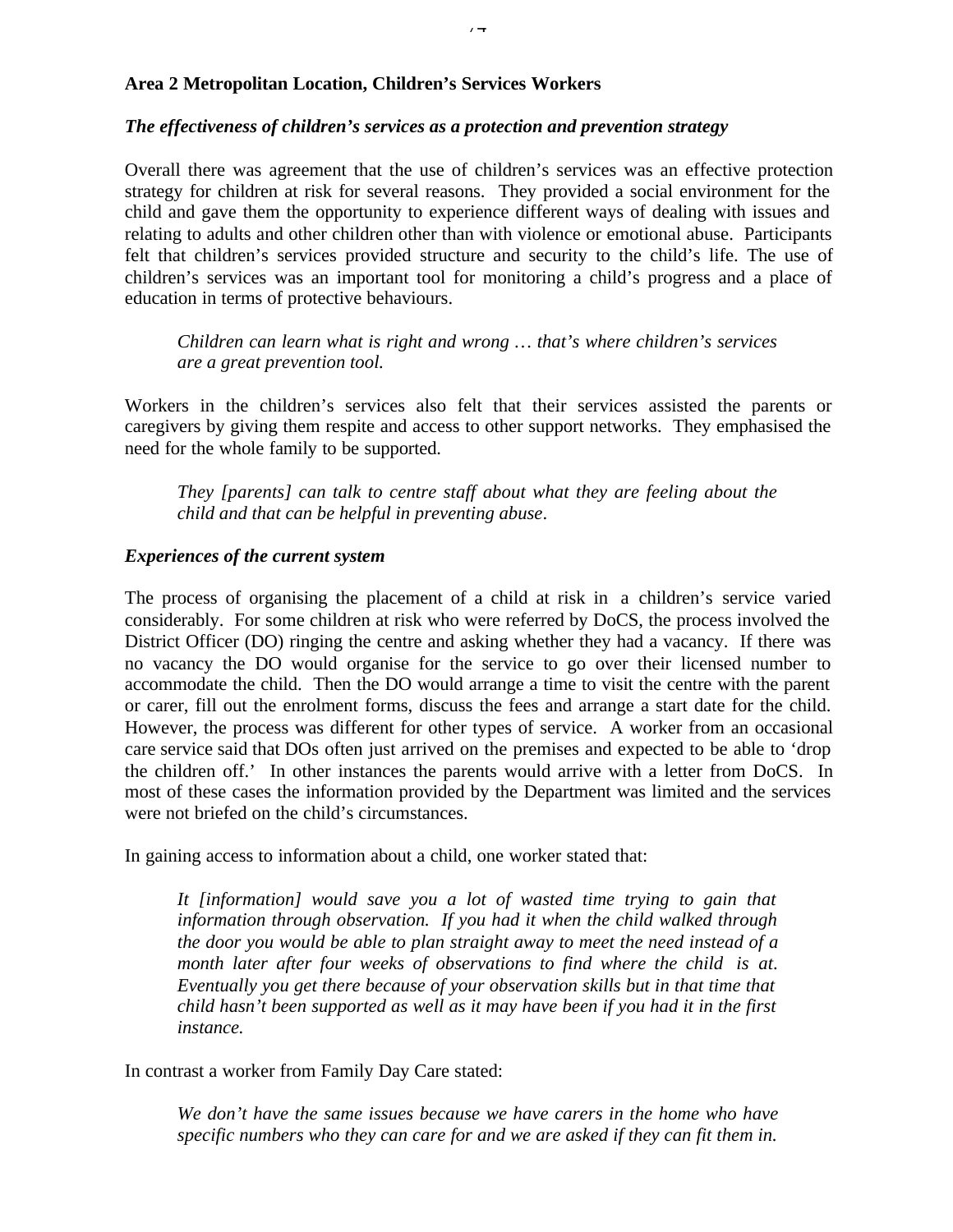*Then we look for someone who will be able to take them in. We do get the details because we need to match the carer with the child very carefully. We can't have a child with behaviour problems with a carer that has two babies.*

One participant stated that:

*If the CSA is involved then it is done well. If a DO is involved without a CSA then it can causes problems and you don't get as much information from a DO as you would from one of the CSAs.*

The participants agreed that the CSAs' involvement in the process of placing child at risk had diminished since some had been relocated to the area office.

Other problems raised by the participants included the lack of information exchange between themselves and DoCS in terms of ongoing monitoring of children's progress once they had been placed and the late payment of fees by the Department.

All services said that the funds they received from the Department for children at risk were used for the payment of the child's fees. Several workers noted the lengthy delays in being reimbursed for their claims for funding for child care fees. Some spoke of six and 12-month delays from the time that invoices were submitted to the Department. One worker said their community-based service had been out of pocket for over \$1000 at one stage.

All participants felt that the needs of children at risk were being met by attending their services. However, they indicated that it was more difficult to meet the needs of the parents and find the resources and support services that they would accept. They highlighted the need for parent education courses dealing with the developmental phases of children particularly for parents who had unrealistic expectations about the behaviour of the child and what was appropriate or normal behaviour at a particular age.

Access to services, such as bilingual workers for people from a non-English-speaking background, in this area was limited. The children's services were often placed on a waiting list and by the time they gained access to a bilingual worker, the family had moved away from the area or some other form of communication had been established. The workers noted that it was impossible to respond to the needs of these families quickly.

Similarly, for children with a disability access to support services was limited and there were long waiting lists for the early intervention programs. It was suggested that Family Day Care was suited to meeting the needs of children with disabilities as they could take fewer children and could access the disability support payment. This enabled a Family Day Care worker to take only one or two children and devote more time to the child with additional needs.

# *Staff Resources and Training*

It appeared that most workers had undertaken training in child protection, mentioning the *Making a Difference* package and the *Interagency Guidelines* manual as sources of information. One worker said she thought the training from the package offered in the one day workshop could be better. She said most of the information provided was too basic for those who had a lot of experience. She would like to see more advanced information on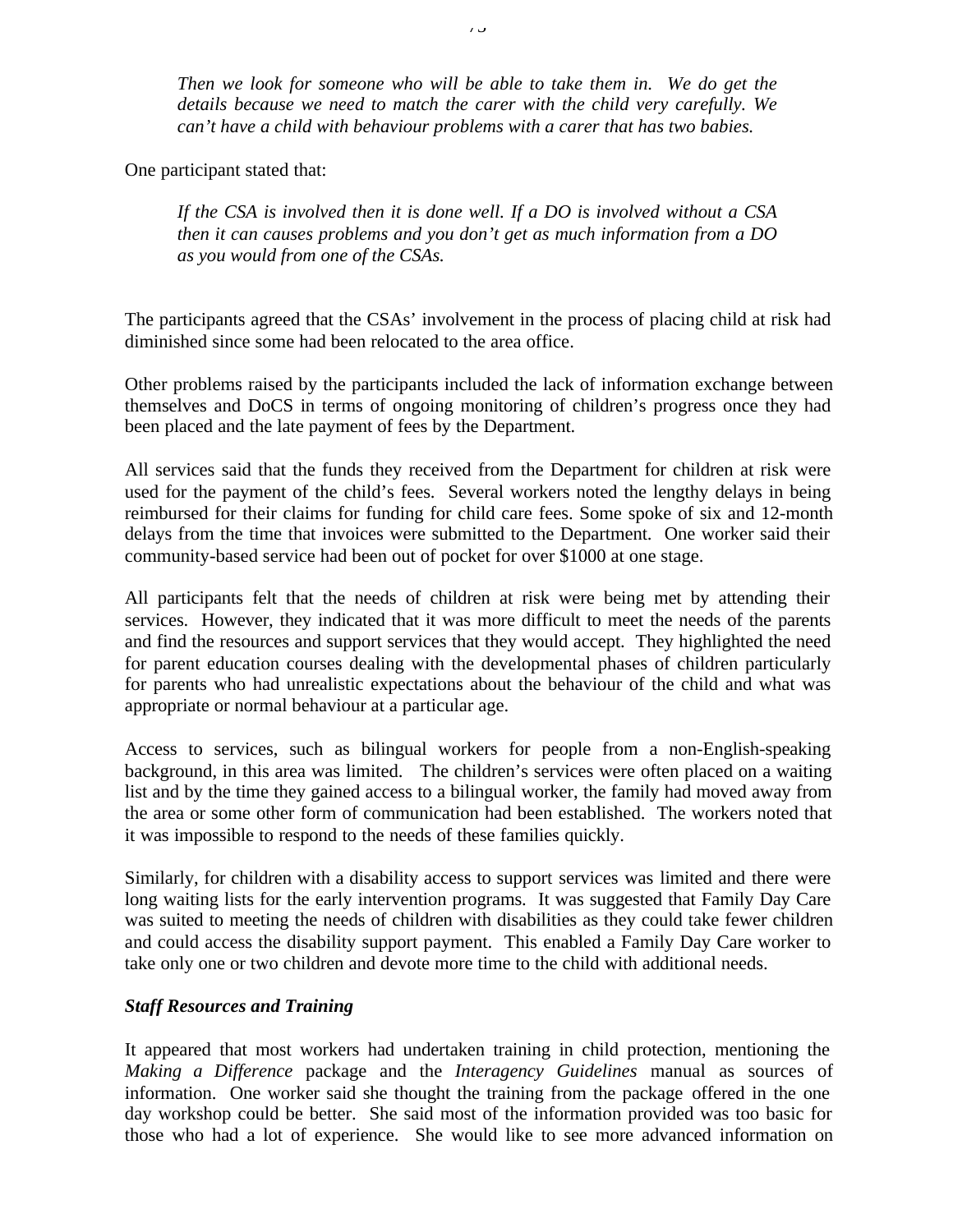issues to do with 'working together' with the Department and other agencies in the area of child protection. She felt it would be useful to know more about 'how and when' workers from children's services could put issues to be discussed on the agenda or into case planning and management.

The workers spoke of the difficulties of not having the time or staff resources to play the role of case manager or to attend case management meetings. They also spoke of their lack of knowledge about what other services were involved with the family. They asked how could they work together with other agencies to assist the family and the child without this knowledge?

There was a mixed response from the group about the impact of the new legislation. Some seemed to know some aspects of it while others had no idea what it would mean to their procedures. There was some discussion of the mandatory reporting requirements. The Family Day Care coordinator stated that the mandatory aspects of the new legislation coming into force might mean that some of her workers would give up being carers because they were fearful of what might happen to them. The workers were concerned that they could be 'accused' unreasonably or unfairly of abuse of a child in their care and have no way of defending themselves because of the nature of their caring role as a single carer. There was also concern in the group that the new mandatory aspects would result in a flood of notifications to the Department because workers would be frightened of being penalised if they did not act on their suspicions of abuse or neglect of a child in their care.

### *The Department's response to concerns about suspected abuse or neglect*

The general opinion from the group was that the Department did not respond adequately to their concerns about suspected abuse and neglect of children in their services. For example one worker stated:

### *If you report a child it seems to go into a big void*

Participants felt that they did not receive enough feedback when they reported suspected abuse or neglect. They felt it was important to receive some information even only to tell them that nothing had been substantiated.

Others were concerned about making notifications because of the reactions from parents and destroying the relationship they had built with the family and the child. In some cases families leave the centre. One stated that:

*Once you make a notification you don't see the family again because you're their only other place of contact and they automatically assume that you have done it … And then it's the phone call saying DoCS have just rung me and you reported me … and you have to say no. And you're lying in their face - and they know that you are. And there goes that rapport you have had with that parent.*

### *Allegations involving child abuse against staff or other persons in children's services*

Most of the services either have policies and procedures dealing with allegations of abuse by staff which will be 'revamped' in light of the new legislation. Others were in the process of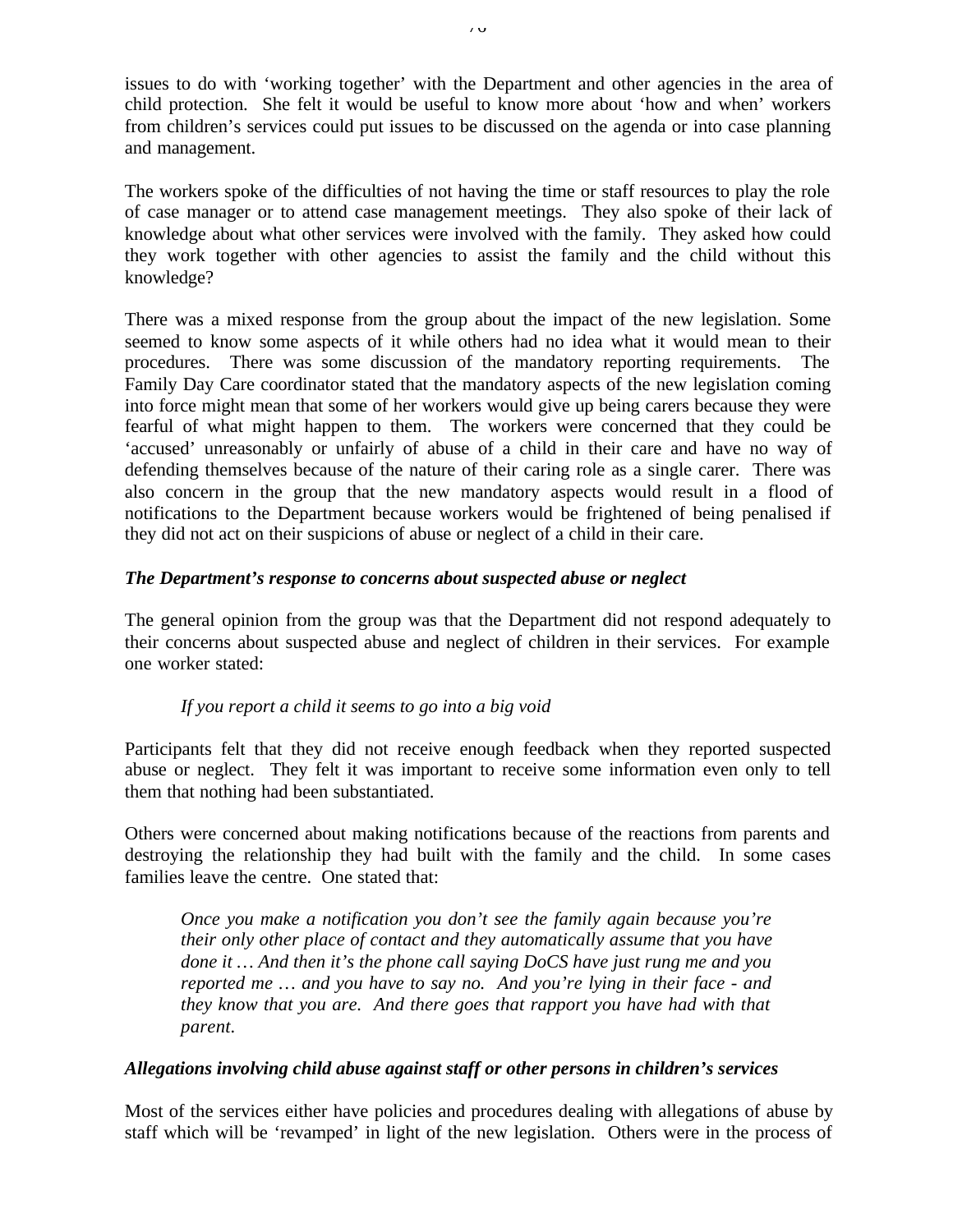putting into place these procedures. Only one centre had been involved in such a case. The worker stated that:

*I find that the whole investigation is done - and then, the JIT come and say one of the staff has been accused, this is what's happened, this is the investigation, this is the outcome, call the staff member and we want to meet with you all together. It's all done - we just get on the end of it and - go okay, we're here now.*

#### *Future Changes*

The group's suggestions for changes included:

- ? more two-way communication between the Department and services;<br>? access to more information when a child is referred:
- access to more information when a child is referred;
- 
- ? more staff in the DoCS;<br>? more support for familie more support for families;
- ? regular network meetings; and
- ? more support for staff working with the children.

#### **Area 2 Metropolitan Location, Child Protection Workers**

#### *Effectiveness of children's services as a child protection and prevention strategy*

The participants felt that children's services were an effective child protection strategy for children living with their parents or those in the care of the Department. The services offered a range of opportunities for children, in terms of meeting their developmental and social needs. It was a useful tool for the child protection workers to gain information about the behaviour and development of the child at risk. Also the progress of the family and the child could be monitored. Access to children's services also offered parents 'time out' and respite.

However, the group did not agree that they used children's services as a preventative tool. As one worker stated:

*We would like to work in prevention but the department and our workload does not allow us to work in a preventative way. We just catch the cases and then we do something about it.*

#### *Experiences of the current system*

The appropriateness of using children's services as a protection strategy was reported as being made on a case by case basis. For example a mother may have a limited social network or she may have several small children. In that case, accessing a children's service could be deemed an appropriate strategy so that she could have a break. However, before organising the placement of a child in a children's service the parent would have had to agree that they wanted their child to attend the service. Once they agreed, an assessment of the family's ability to pay was made. Usually the parent paid some of the children's services fees.

To organise the placement, the DOs gave the mother or carer the phone number of the children's service and asked them to ring and enrol them. If the service was full, then the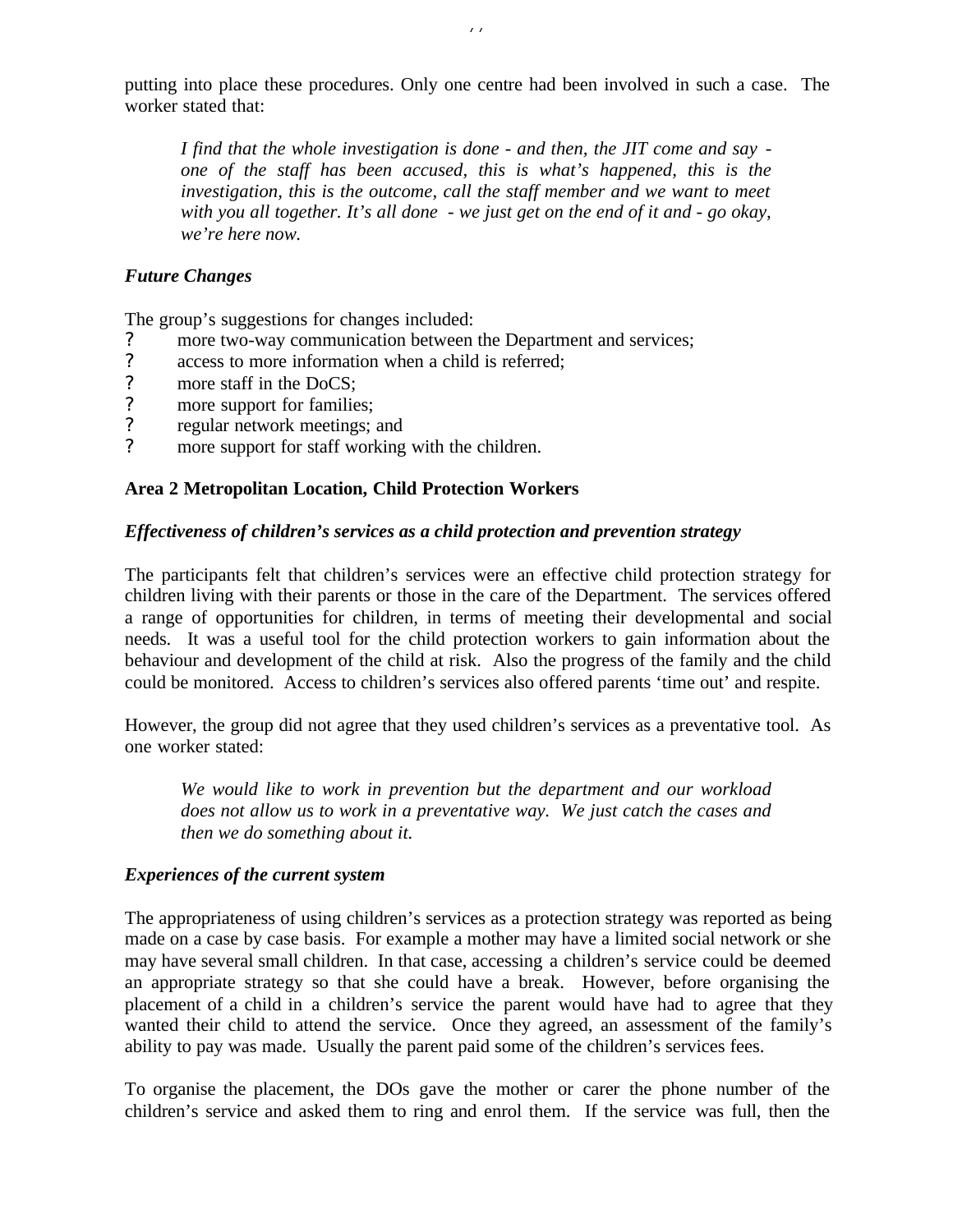DOs would approach their CSA and talk to her about placing the child on an ad hoc basis or giving the service an exemption to go over their licensed numbers.

The child protection workers in this group usually preferred to place a child at risk in centrebased care. They did not think that home-based care was appropriate for children at risk. They noted that the service chosen for a particular child was usually determined by geographical location. As it is a low socioeconomic area, most families did not have access to cars so parents wanted services that were within walking distance of their homes.

The ongoing monitoring of the child's progress once placed in the service was ad hoc. The area had a specialist centre for children at risk of abuse and neglect. This centre provided regular, often written, feedback to the DOs. However, frequently the DOs only heard from other centres in the area if something went wrong. If the DOs wanted to know something about the case then they had to ring the service and ask specific questions and tease the information out of them – sometimes it was difficult to get information from a service. On the other hand, one participant noted that in some instances children's services wanted to abdicate all responsibility to the Department. They did this by informing them of everything if there was a problem with the child or the family.

### *Funding*

The Family Initiative Fund was used to fund the placement if the child was living at home. The decision in regard to the amount of funding to be made available for a placement was made on a case-by-case basis. The workers noted that they always tried to get the parents to contribute towards the fees. The funding by the Department was time limited and each case was reviewed after three months to assess the situation.

In this area there had not been a situation where a child could not access children's services because of a lack of available funds, instead the number of days that a child attended the service may be reduced.

### *Children with special needs*

Within this area, there were limited services for children from a non-English-speaking background. The workershad tried to place the child in centre with an appropriate worker but they 'often just have to make do with what is available'. It was often not possible to match a child at risk to an appropriate service. There was a service for Aboriginal children in the area.

The workers noted that they did not have difficulties finding places for children with disabilities however they did not usually put additional support into the service for these children. The main problem was finding places for children with challenging behaviour and then maintaining them in child care. One worker had difficulties finding places for children less than two years. In those cases the worker spoke to the CSA.

### *Communication and ongoing information*

The information given when referring a child at risk to a service included the reasons for referring the child and the particular protection issues. However, the workers noted that they did not give too much information so as not to jeopardise the placement of the child. There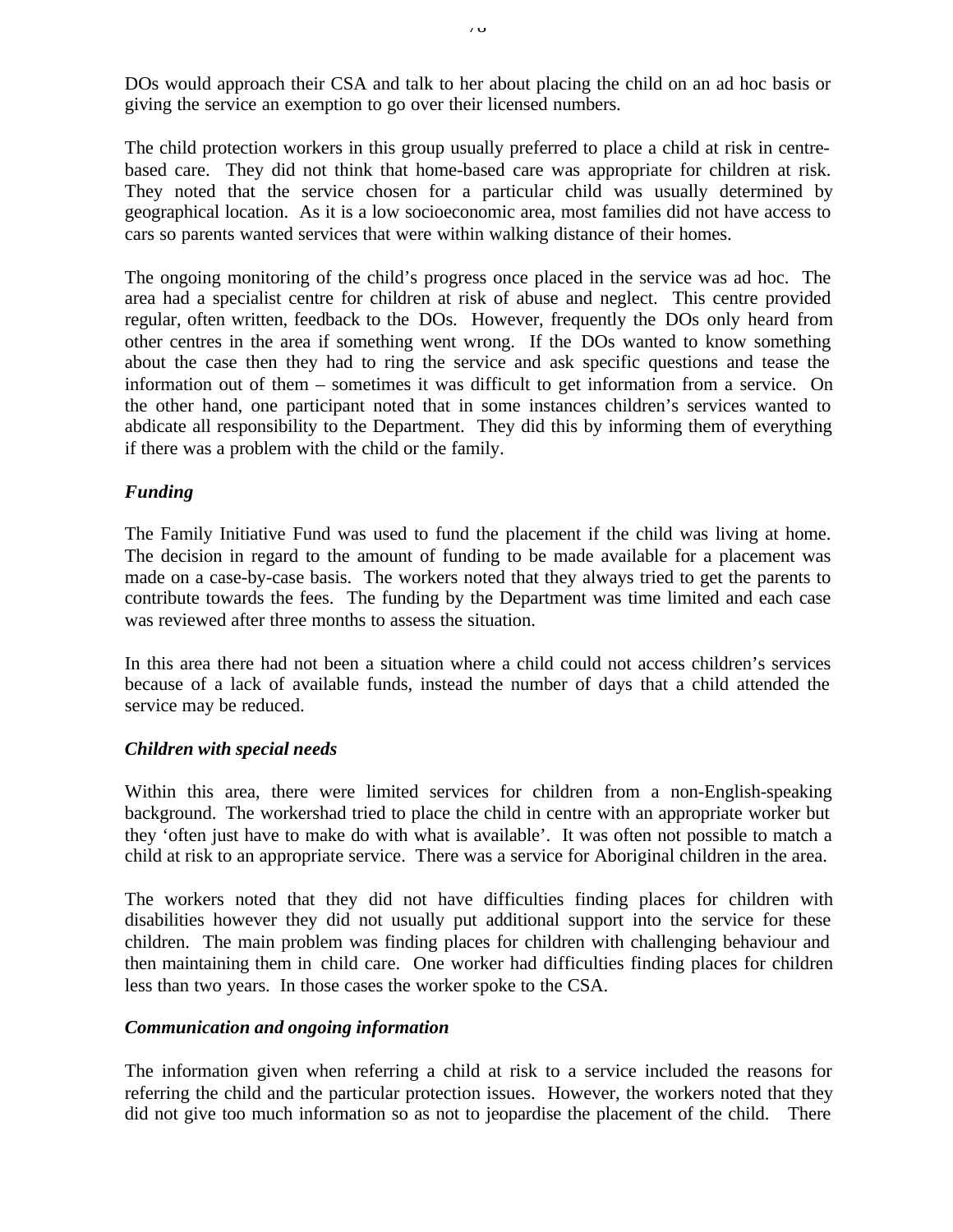was an ad hoc exchange of information and communication for the ongoing monitoring of the child's progress. One participant stated:

*We don't want to be involved in peoples' lives more than we have to be. We want them to get on with life and do their own thing.*

Case conferences were sometimes organised and every one involved in the case was invited. However, they did not occur frequently as they were difficult to arrange. It was believed that these meetings assisted with interagency cooperation.

There was agreement from the group that in general, children's services were afraid of reporting concerns about the child to the Department because of parents' reactions so they were guarded when giving information. One participant felt that many children's services' staff were too hesitant, too reserved - and too concerned about the reaction of the parents rather than concerned about the protection of the child. This worker also believed that these services often did not they meet their responsibility in that area and needed more adequate training in child protection issues.

There was some discussion about the new legislation. One participant stated that:

*The* n*ew legislation puts more responsibility on other agencies apart from our own (DoCS) to protect kids.*

# *The Future*

Suggestions for future changes included:

- increased provision of culturally appropriate child care;
- ? the need to foster the perception of DoCS as an agency that is there to help families rather than take and remove the children;
- ? improved communication with children's services; and
- ? more education for children's services about their role in child protection.

# **Area 3 Regional Location, Children's Services Workers**

### *Effectiveness of children's services as protection and prevention strategy*

The group agreed that the provision of children's services on its own was not sufficient as a strategy for children at risk - there was a need to look at the family as a whole. Other support mechanisms for the rest of the family were important. They said that children's service should not be seen as a 'quick fix' placement. Children's services can be the 'first contact' for some families. As one worker said,

*They come to us – they trust us – sometimes they (the parents) overstep boundaries and 'you see things' that put the children at risk and we can give them support.*

The workers said there needed to be a partnership with the family (or carer) and child because they worked as much with a parent as the child. They said there was a need for a twofold approach to children at risk, one as a preventative strategy in terms of the staff actually identifying a child at risk and the other one as a protection strategy when a child at risk was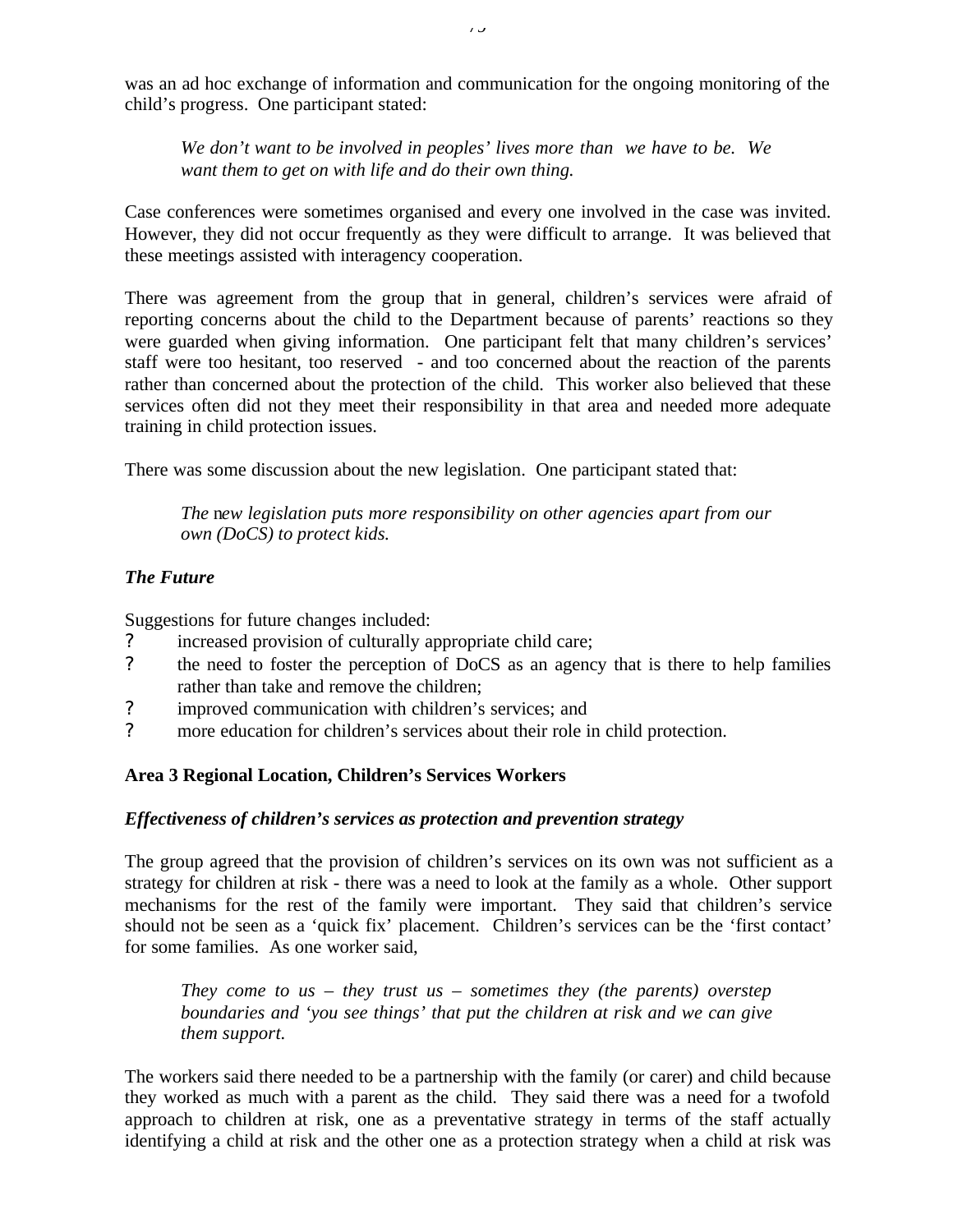placed into the centre. Neither, however, would work without support for the staff in the service as well as for the parents at home. Short term placements were not the best option for the child or parent - they would rather a placement over six or 12 month to stabilise the situation.

Building up relationships with a child and family were very important, as over time the parent would seek advice from the workers. Parents would come to a worker in a children's service because they perceived that person as being non-judgemental and they were to help them.

### *Current practice*

Usually a referral came via a phone call from a child protection officer who asked for a placement. A number of workers stated that only limited information about the child was provided, while others commented that they were given *'a good deal of information'* on anything they needed to know to help the family. At times workers needed to have information about people who might be a threat to the child or who were restricted from seeing the child.

On occasions it was a grandparent who had care of a child and sought a placement on the advice of DoCS. As one worker noted, *'that seems to be the way it is happening in more recent times'*. In other cases a placement was sought by the family themselves. As the worker said

*They actually went and looked for their own services and decided to come to us and then they told us who to speak to and referred us to the (CSC) office. Years ago … even two years ago, we had case workers ring us and say we have got this family. They would come out and introduce the family and they (DoCS) used to be very involved that way. I don't know whether we just haven't had those cases … but nowadays I've had more families seek us out and say 'Look my grandchildren are known by DoCS and I've taken over their care for a little while'.*

There were differences in the information provided when it was a family initiating a placement. More follow up was required when it was the family who approached a service. One worker noted

*…it's sort of left to them (the parents) to do it their way. When DoCS initiates the contact there is more contact from them but when the family is empowered its sort of left to them*

In some instances grandparents (with custody) come to a service without the knowledge of the local DoCS office. Because of the grandparents limited finances they could only afford small amounts of care and were reluctant to approach DoCS for help. While some grandparents have received funding from DoCS for children's services, one worker noted how difficult it was for some grandparents who were caring for their grandchildren and who were trying to support their children in their parenting role. Workers thought children's services did a great job in supporting grandparents in these situations.

*Services give them respite – gives them a break. In time the children usually go back to their birth parents.*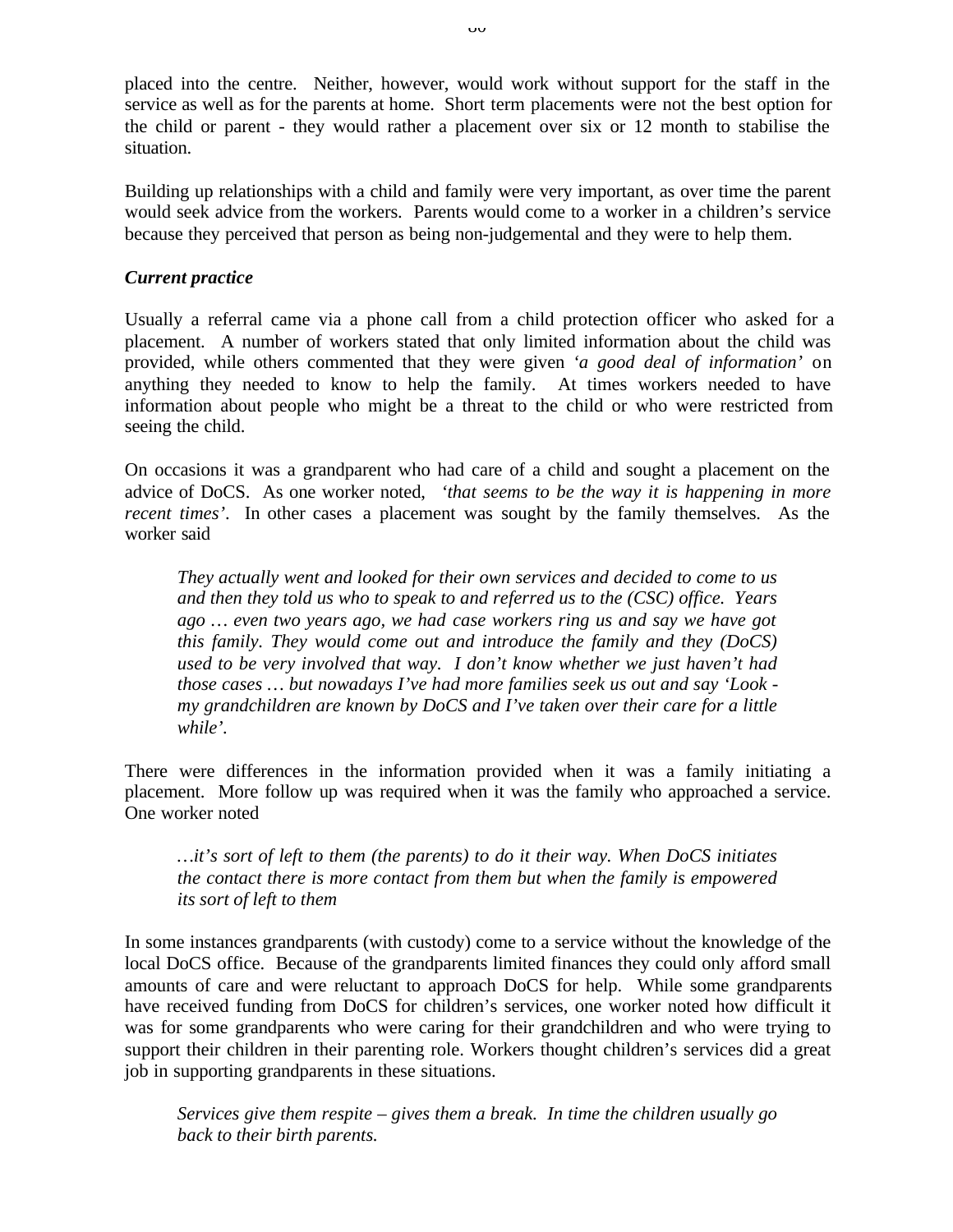Some children, said one worker, were 'lost' in the system and it could be difficult to find someone who knew about the child. Staff turnover in the Department also caused difficulties and funding for an arranged placement of a child at risk could also be problematic. Workers noted that there could be a time lag in obtaining funding and they had to chase up DoCS for the money for fees.

Families were informed about the length of DoCS funding and asked by DoCS whether they could contribute to the costs of care. A contract for a placement was between a children's service and the supervising district officer with a copy going to the CSA in Area Office. Ongoing accounts were looked after by the CSA and tied in with the review date. If review dates were not noted by a service the Department did not pay. As a CSA said

*I mean there is an understanding that no payment will be made for any services beyond the review date…and I am very strict about that … if the services sends a bill for child care beyond that date … I say unless you have you have a contract with the department beyond that date I can't pay that.*

The DO is supposed to follow up the review of the contract with the service but this did not always occur before funding finished. When asked what happened to these children the workers laughed and said – '*we usually keep them'.* It was then up to the parent and the service to negotiate payment of fees. This situation had left some services 'out of pocket'. Where this happened it would not affect an individual's income as the loss could be absorbed by a centre's budget. However, in the case of a Family Day Care worker there is no mechanism for compensation for the individual.

#### *It's the carer who is missing out - its their own personal income that is being affected.*

Workers said that children at risk were treated just the same as other children in the service. If workers were made aware of a problems, eg. aggressive behaviour then they planned for the situation. The impact of a child at risk placed in a service varied, with one worker commented

*Sometimes you get a child coming into a service who is very emotionally unstable … they have suddenly been taken away, from maybe an aggressive situation - but it was their environment. Then they are placed with their 'kind and caring' grandparents and then they are put into a child care atmosphere. These children may never have been with so many children before … and with bars around them (fencing) and things like that … and that can create a lot of difficulties for workers in child care.*

Workers felt that child protection workers did not have adequate knowledge about which services were most appropriate to meet the needs of children at risk.

*They (DO) would ring around and they would tend to go to services where they had got a place in the past … the children are coming through and into DoCS care and they don't necessarily know about the behaviours that we in the services will be encountering … It's often selected on location … its not necessarily the appropriate service type for the family … transport(is a concern) and where they can get them in. It's where they can get access … but this*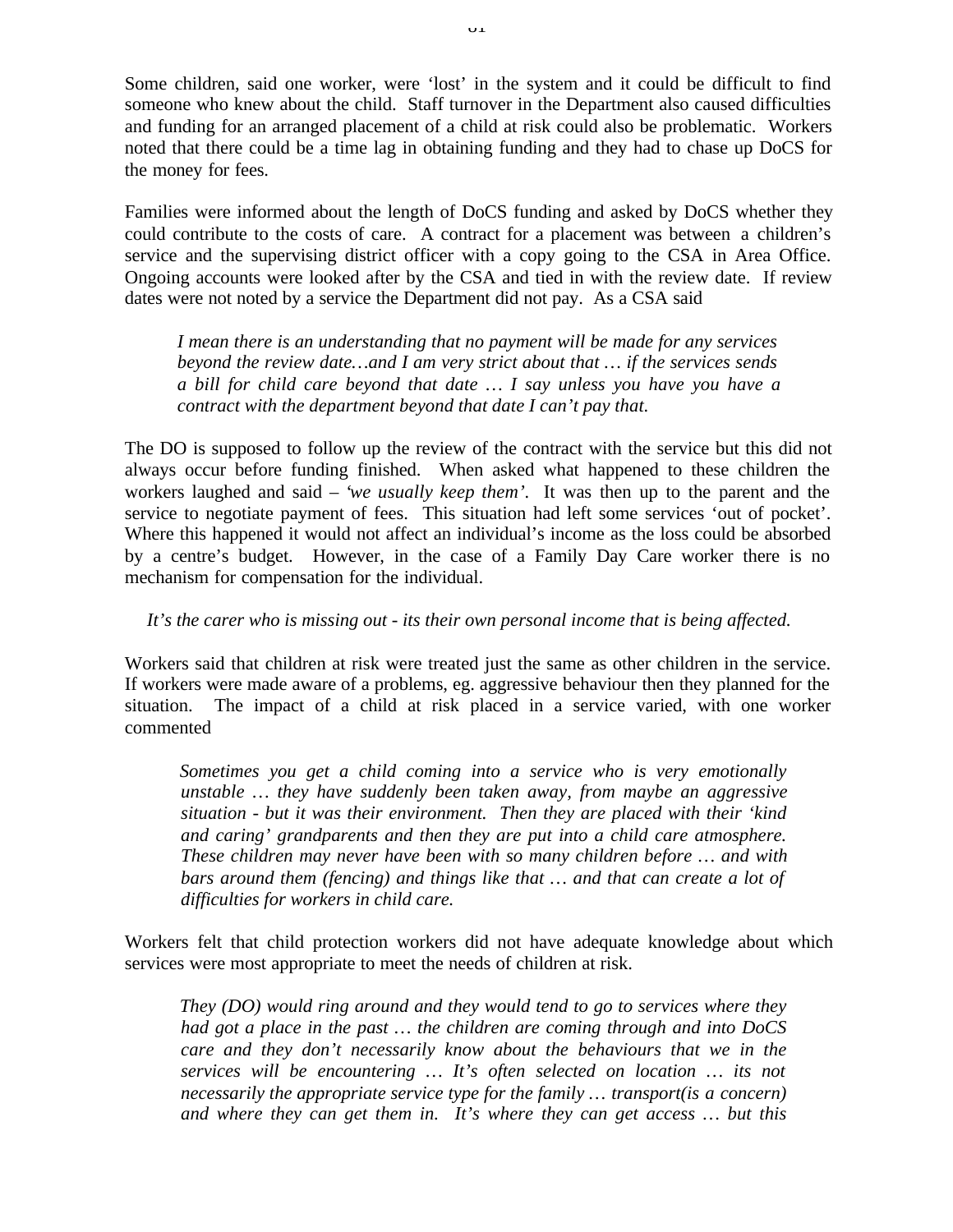*doesn't mean the child will be placed in a service that will benefit the whole family.*

The removal of CSAs from Community Service Centres to Area Office meant that DOs no longer had easy access to appropriate service information from a CSA in their Unit. The CSA agreed that it was very difficult to continue to liaise with workers.

*We are probably a bit of 'a missing link' there to some extent … it's just the fact we are not convenient at the time - to just pop over to the desk and say 'we have this child what do you reckon'. They have to make a phone call … and out of the unit you are probably less of a team member to [be able] to have input into team meetings about child care.*

Services used DoCS funding for fees for the hours provided. With a CSA's approval a service could go 'above numbers' but there was no money to get additional staff. Workers noted that vacancies were often available in services due to the increased numbers of centres in some areas, the reductions in Commonwealth funding for community-based centres and the resulting increase in fees and the restriction on financial assistance for non-working parents. These changes had led to a reduction in the amount of hours children were in care, with more families using a service for shorter periods of time.

One worker thought that when a child at risk was placed in a service, the Department sponsoring them for a period of time, then the whole idea would be to have the child absorbed into the service if this could be afforded (by the parents). However, even with child care assistance for long day care, the higher fees made it difficult for families to afford a permanent place. Families tried to keep their children in care, often reducing the hours of care when the DoCS funding ceased. In public housing areas it was more likely, however, that when funding finished the child was taken out of care.

Workers said they would call in other services if they needed support for a child with special needs. There were not large numbers of children from a non-English-speaking background or Aboriginal children in this area. One worker noted there were a number of Aboriginal families in her area and they had been accessing occasional care on a regular basis. Workers from an Aboriginal Unit in the Area came to the service, helped them with their programming for the Aboriginal children and were very supportive.

#### *Staff Resources and Training*

In some centres parents were invited to participate in the centre's program and a number of workers had completed a course in Positive Parenting Program (PPP) which supported families who had been referred to a service by DoCS. Parenting programs had been facilitated through the local council and Area Health.

Workers commented that there could be difficulties building up trust and rapport with a parent of a child at risk as staff were not trained counsellors. Staff were under increasing pressure to find out where to get help with children, not always children at risk, but children with challenging behaviours who were likely to be clients of the Department. Workers in children's services were often the only social contact some mothers appeared to have with many families having no access to extended families in the area.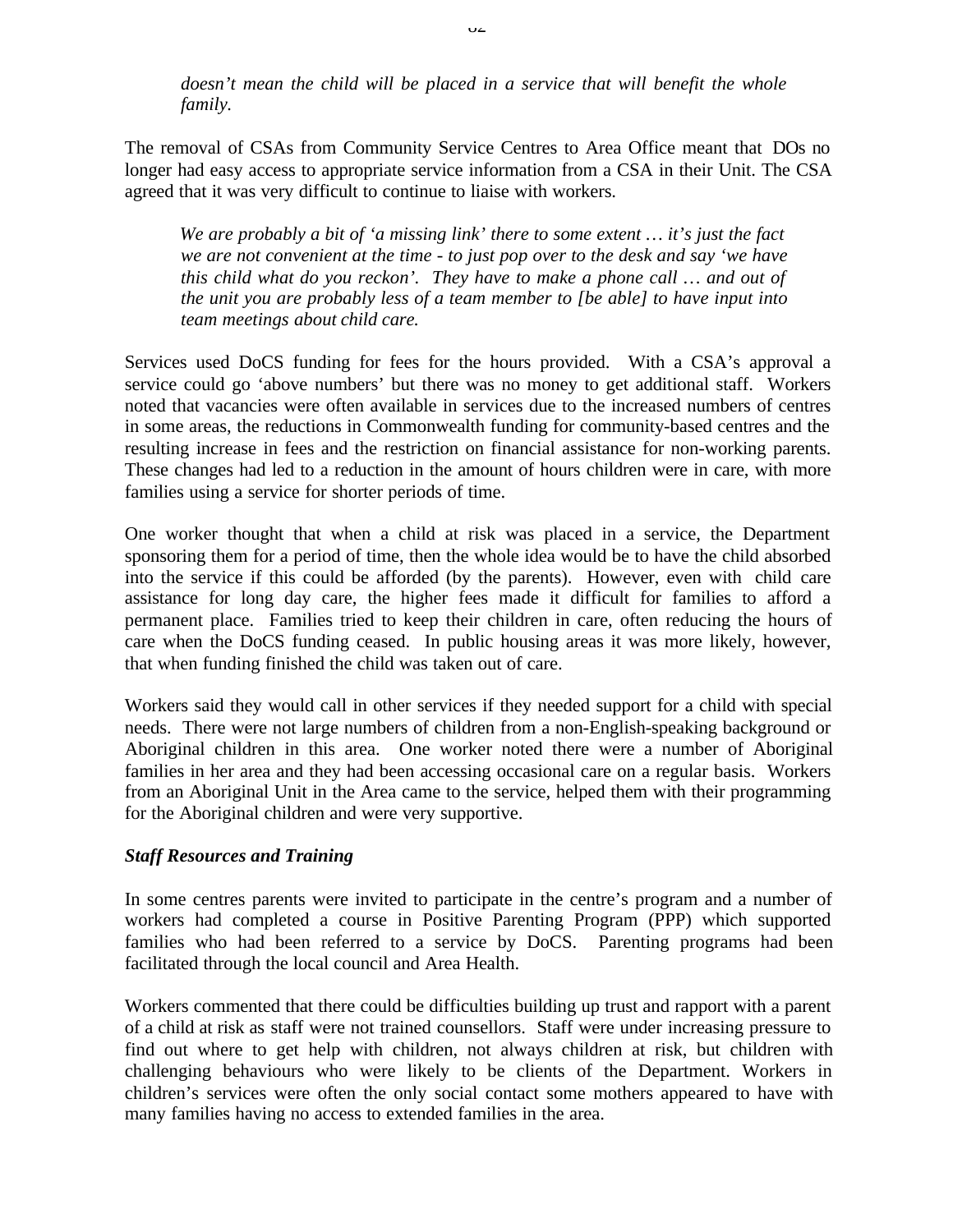Resources were scarce in the area as one worker explained:

*This can be a prevention … you are reaching out trying to do (something) … and if you are taking children over numbers … this is putting extra stress on staff and the children you already have enrolled … The parents are also very needy people and they become quite close to staff. Because you can see them (the children) develop over time … you hope they will continue to come. Often their attendance at the service is somewhat spasmodic and as a service you are starting at the ground roots with parents, reassuring them about small things and encouraging them to keep coming. Quite often they become quite codependent on the child care worker and that's a big issue.*

Workers expressed frustration because children returned to a home situation they had no contact with. If no other services have been provided for the family, then the good work they did was being undone. Coping with this frustration is harder for FDC workers who were quite isolated compared to staff in centres or pre-schools. The FDC coordinator commented:

*The fact is that the children are coming to us through the family or DoCS. We are dealing with the children and we talk to parents and tell them about support agencies but we can't take them there. Probably we haven't got the knowledge to work with the family. We can help the (FD) carer and see great progress being made with the children but the lack of parenting skills may be at issue be the cause … in the first place.*

Workers said they would use their own networks to get help with, for example, a Family Support Program. They rarely contacted the Department for assistance, explaining

*Everyone in the world knows DoCS have got no money and are stressed beyond what they can do - you never, ever have a DoCS person in your centre unless there is a reason. Four years ago departmental officers would always be at the services – they would come twice or three times a year … for a case conference or something like that but now you only ever see them because of your license. They are stretched to the limit for what they do - they are the front line.*

Workers who had participated in training in child protection thought it was of value. Equally important was teaching children protective behaviours and this was now an intrinsic part of most services programming. It encouraged children to be assertive and also learn more appropriate (verbal) ways to respond to situations rather than use physical responses. Workers thought there should be more regular training in child protection. Most were aware of the manual *Making a Difference*. It was noted that taking time to complete a course was always an issue and not just for child protection training. Relief staff had to be called in and a service had to work these costs into their budget.

One worker found the Interagency Guidelines useful in knowing what to do in particular situations, the roles people were to play and what the forms had to be filled in. Many others appeared not to know about the Interagency Guidelines. All noted how important it was to be kept informed of any changes in departmental regulations.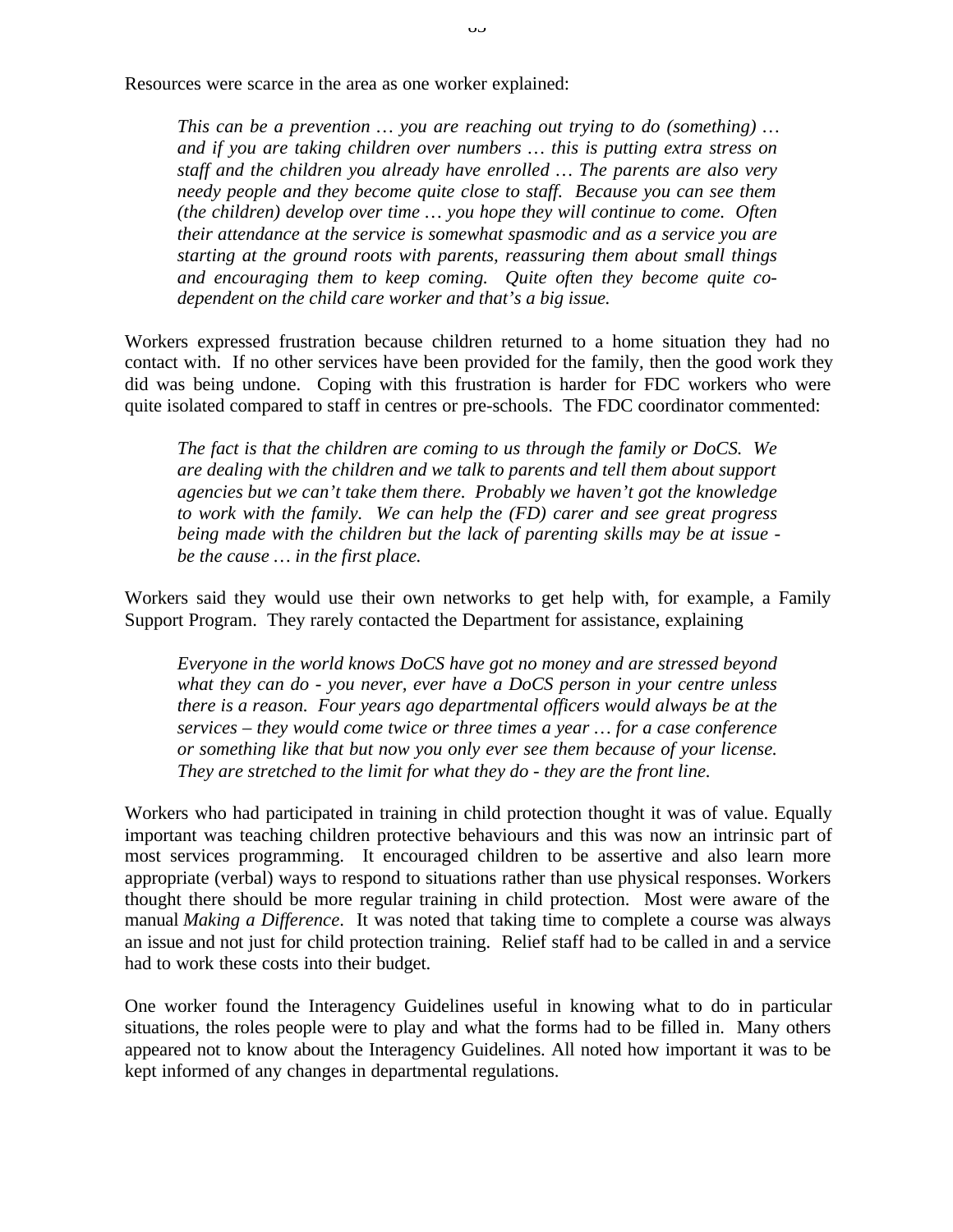### *The Department's response to concerns about abuse and neglect*

There was a mixed response to how effectively the procedures between the Department and services work. Some thought the process had improved while others had experienced difficulties in getting support after hours or when making a notification. While some workers were aware of a Departmental priority to attend to children under one year of age, they thought children of pre-school age, at risk, were missing out.

Notifying the Department of a child at risk was for many an emotive and frightening experience and there was a need for a service to support workers when they had taken such action.

*We look after the families … we follow all the procedures. We are also aware of the Ombudsman Office and all of those sorts of things. We are up-to-date, we train … but nothing can prepare you for when you are in the middle of a crisis and you can have a couple of crises and emotive families coming through the door and all those sorts of things … there is no one to turn to.*

In instances where a service had been the notifier of a child at risk there had been better contact with the Department particularly if the Joint Investigation Team (JIT) had become involved with the family. Problems were likely when parents were informed that a service needed to contact DoCS about their child. Workers said that they would much rather have families stay in the service and try to help them.

*They are going to take off if they think the Department is to be involved.*

### *Allegations involving child abuse against staff or other persons in children's services*

All agreed that services needed to have policies and procedures in this area. Workers thought that FDC workers were particularly vulnerable in either reporting suspected abuse in care or when an allegation was made against them. Due to the solitary nature of their caring they had no one to support them when confronted by angry families about whom they had notified the Department. When an allegation of abuse was made against a FDC worker their service was closed until the matter had been investigated. The guidelines from the Ombudsman's Office were still perceived as 'pretty new' and not all workers seemed clear on procedures - most had not needed to used the 'new' system.

### *New Legislation*

The workers knew little more than the Act was coming into existence . The CSA said the Department's implementation should be starting around March 2000 though the regulations applying to the Act had not yet been provided. The CSA said the new legislation had a much broader base for notifications and noted there would be more mandatory reporting by services and more Interagency involvement in child protection.

# *Future Changes*

Suggestions for future changes included:

- ? the need for more follow up by District Officers;
- ? additional support for staff including debriefing for staff;
- ? the provision of more Parenting programs;
- ? an examination of the costs for accessing both children's services and parenting programs;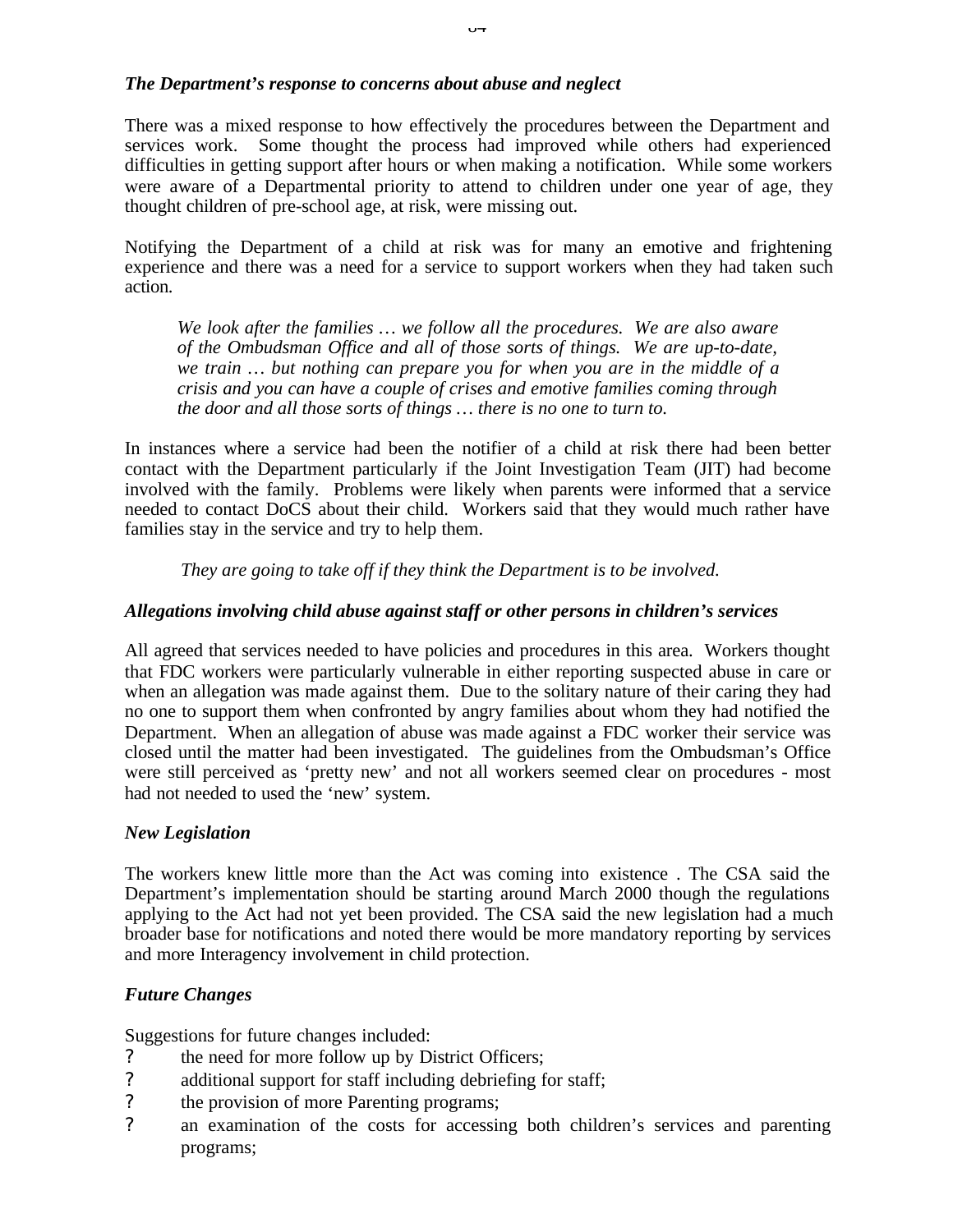- ? *Families First* could be really important in terms of child protection and workers thought they would be very involved in this program;
- ? monitoring new parents and home visiting programs in general were seen as very positive approaches in the area of child protection;
- ? provision of other services for young children with challenging behaviours;
- ? easier access to the Special Needs Subsidy for a child at risk;
- ? the Department to provide additional assistance to FDC workers who were providing care for children with multiple needs;
- ? the provision of additional resources for child protection and prevention; and
- ? provision of affordable children's services for low-income families.

### **Area 3 Regional Location, Child Protection Workers**

### *Effectiveness of children's services as protection and prevention strategy*

There was a mixed but generally positive response from the group to using children's services as a child protection strategy with some saying it was a 'good' strategy and others saying it depended on other issues involved with the family. Workers said services were helpful with the child's development and socialisation and as respite for foster carers and parents. Services offered professional assistance of value not only to the children but to the children's family as well.

### *The child can be observed by a trained worker on an on-going basis and any concerns relayed to the child protection officer.*

The group felt they did not have resources (staff or time) to use children's services as a prevention strategy. It was noted that where children services were used as respite this could be as both protection and prevention of abuse or neglect. With only limited time for each case, workers, said there was less on-going contact with the family. There are families and children 'out there' who did not get the services they needed because of an overall lack of funding and resources.

### *Experiences of the current system*

Before a decision about the use of a children's service was made, a risk assessment was conducted by a a child protection officer. Services were offered – for stimulation, development and socialisation and to provide routine and a degree of discipline into a child's life. Babies at risk and sole parent families, where a mother had more than one child under school age, were given priority In some situations there was a need to provide a service for a very young child for extended periods. Referrals to a children's service were usually made by an officer.

The placement was based on an agreement between the family and DoCS. Child protection workers had no particular preference for using either community-based or commercial services. If a child protection officer had difficulty finding a suitable placement then a CSA was contacted. Once a child was placed in a service a case plan was prepared and was sent to the Area Office. The CSA in the Area office received information on all children at risk placed in a children's service.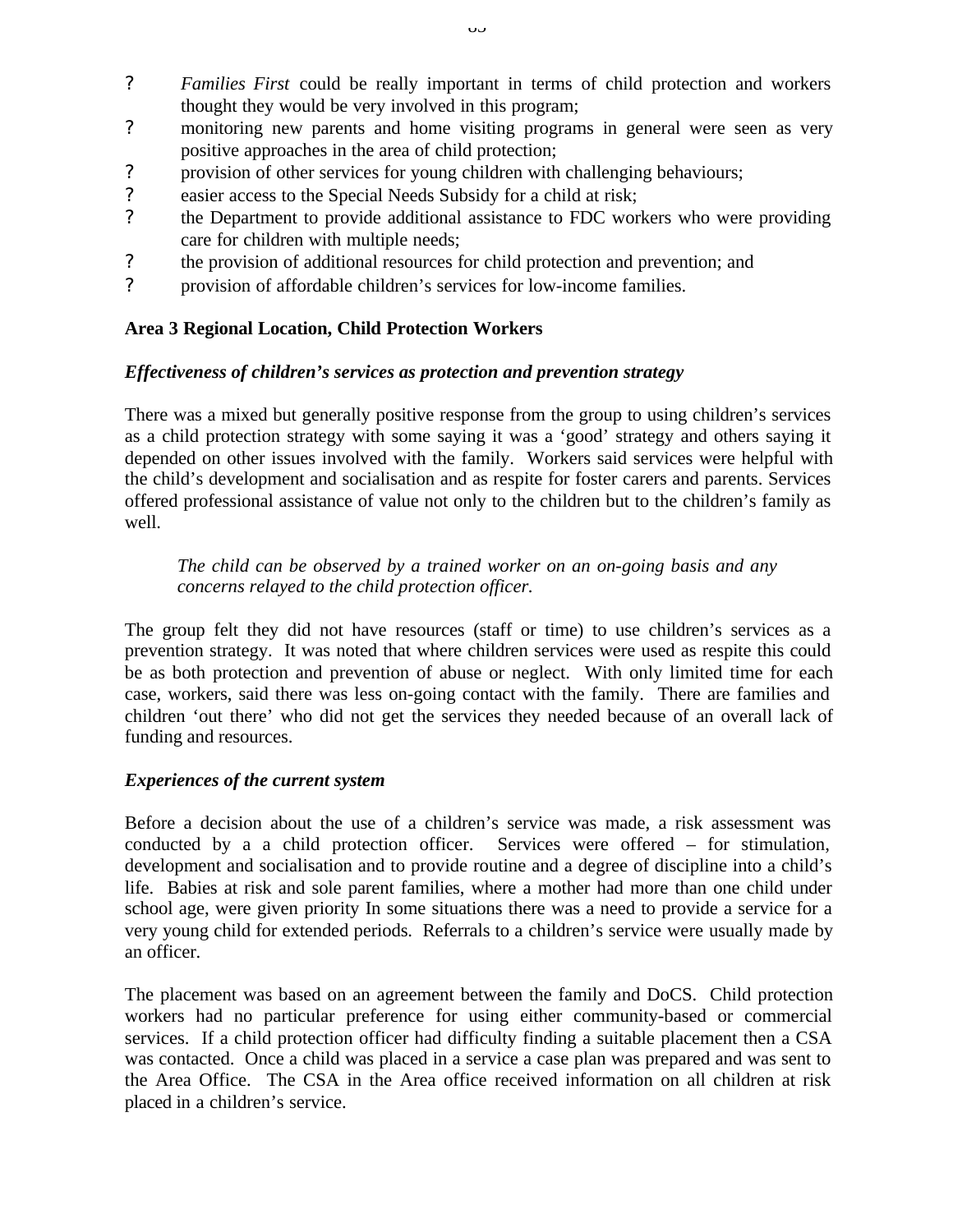The location of a service was particularly important, as a parent had to be able to access it easily. Public transport (private bus service) was particularly poor in the area, infrequent in some outlying areas and quite expensive to use. Concern was expressed that there was no funding allocation to assist with transport costs to access services.

The amount of information given to children's services about the child at risk varied considerably. In some instances it was important to inform the service if certain behaviours had been noted by the child protection officer, such as, when a child was *'acting out sexually'*. In most cases, however, the information given to the service was minimal.

It was noted that the workers in children's services play an important role in helping the family when a child at risk was placed. Both the child and parents (carers) benefited from access to children's services and sometimes the relationship between the family and the service became significant.

On-going monitoring was by way of informal telephone contact between the children's services and the department but only when concerns about the child arose. Child protection workers felt the system worked well and that communication with children's services was very good. It appeared that when a three-month contract period was complete the case closed automatically. However, in some complex cases where the Court was involved with the family, extensive delays in court proceedings meant it could take between nine to 12 months to have a case resolved.

### *Case closures can be problematic because of court delay.*

It was noted that in a number of cases there were protection planning meetings and/or case management meetings, which usually involved workers from services and/or agencies, the child protection workers and the family. The Department was not always the case manager where a child was at risk and it was noted that Interagency meetings were now becoming more important in the on-going monitoring of a child at risk.

It was usually possible to find an appropriate centre for a children aged three to five but Family Day Care (FDC) was preferred for a younger child (under two). It was not always possible to access FDC in the area where the family lived and occasionally there were problems with finding a suitable place for a child in a centre. No concerns were expressed in arranging funding for a placement. Three months was the first option and if necessary the placement could be extended.

# *Funding*

There were limits on the period of a placement (usually three months) and this was strictly monitored. Funding was sourced from the Family Initiative Funding to provide for children's services. Where possible, families were asked to contribute to the costs of a placement. When the three month period was up some families would continue with a placement, paying fees themselves, even for less hours, because of the respite it gave to a parent. However, it was noted that not all families who would like to continue with a service could afford to do so.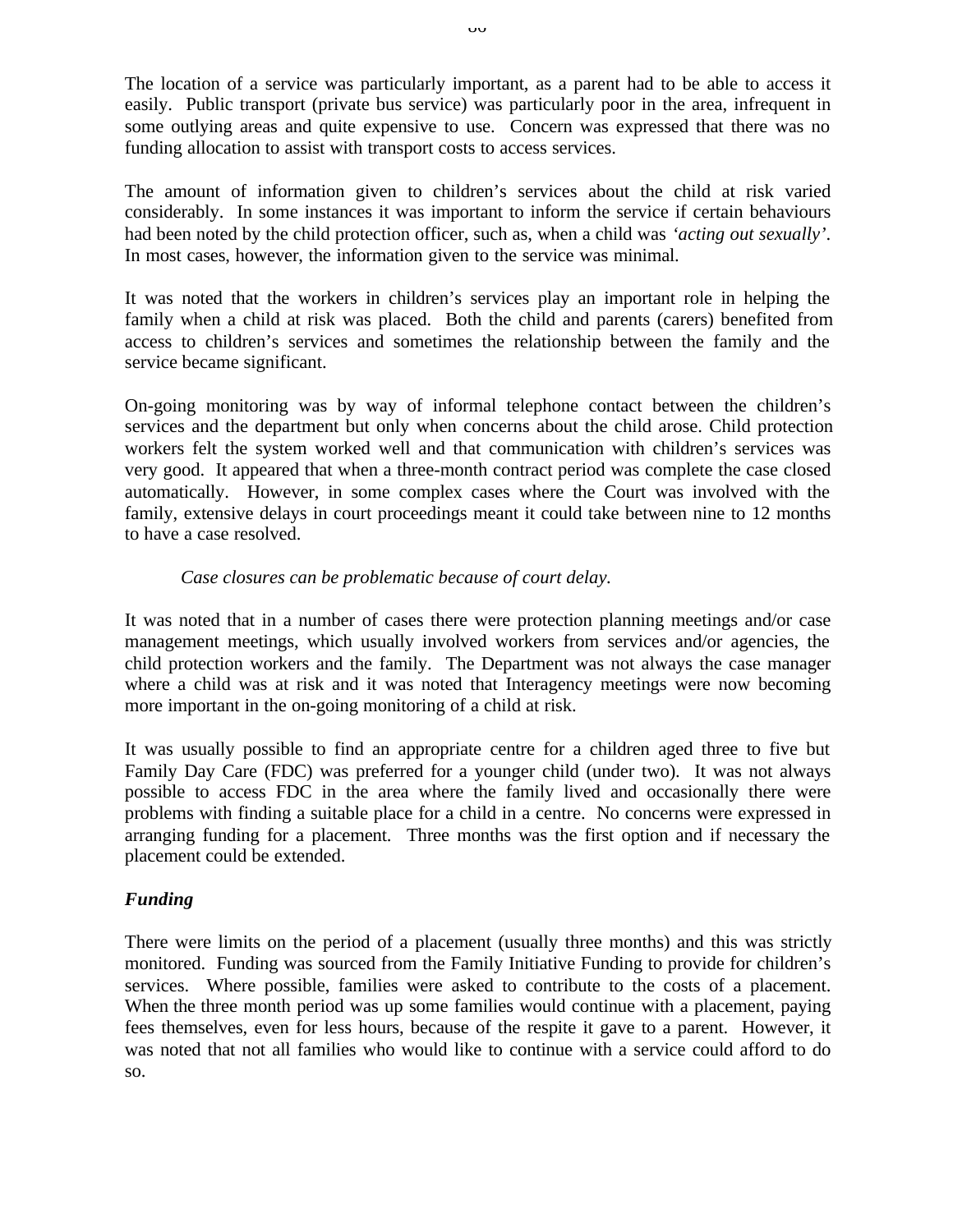#### *Children with special needs*

The workers said that children with disabilities were catered for by a special section of DoCS and there were also early intervention programs or classes funded by the NSW Department of Education. Accessing children's services for children from non-English-speaking background was not perceived as a concern as there were very few in the area. Aboriginal children by contrast were increasing as a proportion of the population in the area and it was sometimes difficult to find an appropriate service for these children especially if the child was under two. (There were no concerns with services meeting the needs of children at risk from the target groups). The workers said

*Children's services in the area are very pro-active in their approach to caring for children and do not appear to have difficulties in meeting needs.*

### *New Legislation*

The workers' understanding of the new legislation was that there appeared to be an increased emphasis on accountability for both Departmental workers and workers in children's services. They noted that they had had little exposure to the new Act and that meetings had been arranged for December to discuss the new Act. Some concern was expressed that under the new Act there may be an expectation that the Department would provide a service if requested by another agency and this mighty not be possible. The workers also felt that there would be more pressure on other services/agencies to take charge of the case plan for a child at risk.

### *The Future*

Suggestions for future change included:

- ? transport: the issue of transport funding in relation to support for families who accessed services needed to be addressed;
- ? Aboriginal children: in regard to Aboriginal children there was only one Aboriginal pre-school in the area and there was a need for more children's services specifically for Aboriginal children. There was also a need for an Aboriginal liaison person to visit children's services where Aboriginal children had been placed to ensure services were meeting cultural needs;
- ? Centrelink: there had been many problems with Centrelink in regard to facilitating child care assistance for families (and foster parents) for a placement. It was noted that obtaining fee relief was quite difficult because of issues of privacy and confidentiality. This caused barriers to the progress of case plans and consideration should be given to ways of making this process more simple and effective. In addition many foster parents cannot receive fee relief (child care assistance) for child care for a foster child as their family income is too high for eligibility. In some cases workers felt this was not an equitable situation and needed to be addressed;
- ? children's services: there was a lack of children's services in many of the newer residential areas with high concentrations of families with young children. The population was increasing at such a pace that it was impossible for services in general to keep up with need and demand. The provision of additional services in these newer areas needs to be addressed;
- ? parenting programs: it was the policy in some children's services to encourage parents (usually mothers) to come along to the service with their children and participate with the child. They said this had benefits for the child and the parent and should be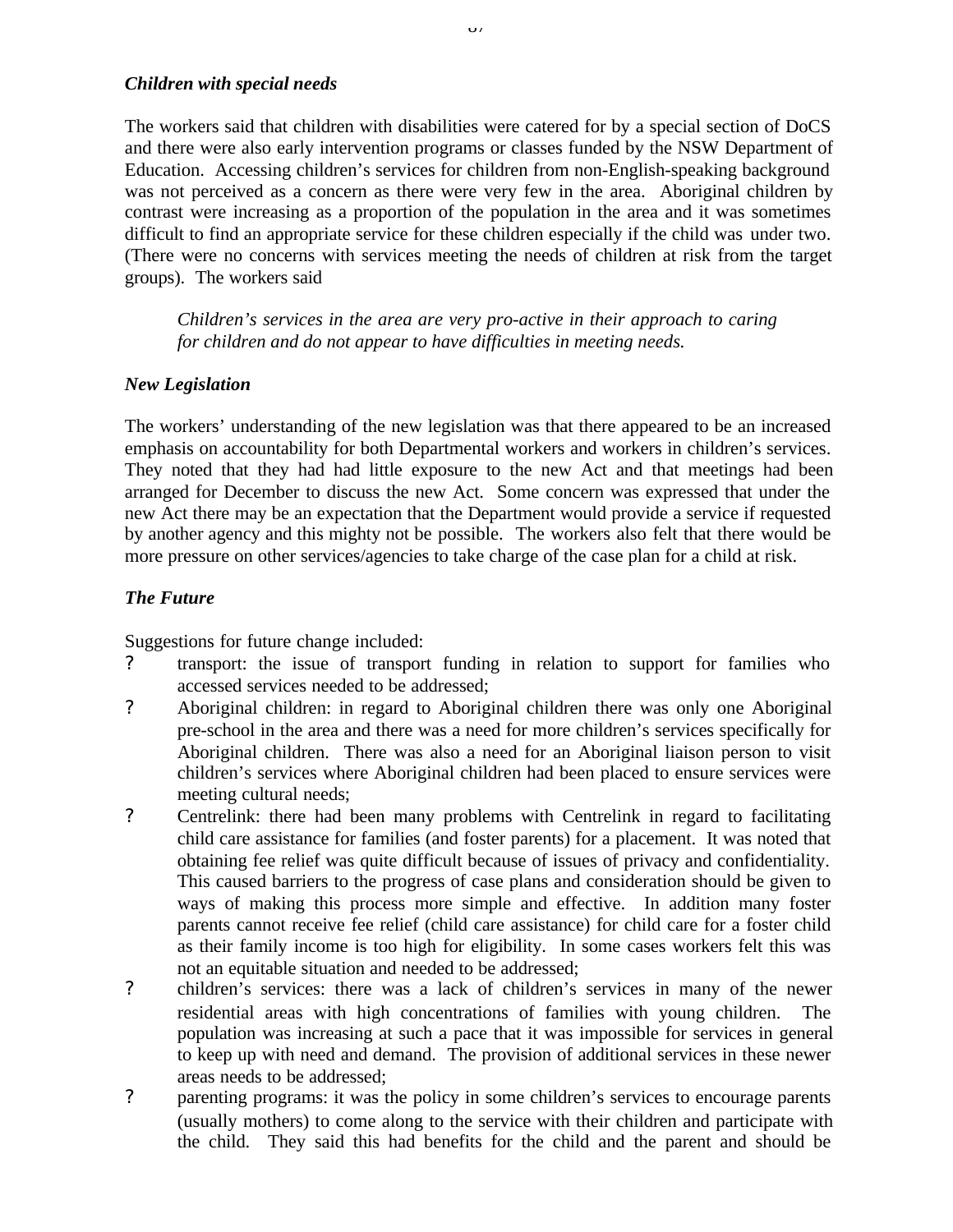extended to other children's services. Some Parenting classes offered by Family Support Programs were not always accessible when needed, nor affordable because of the transport costs; and

? training of children's services workers should be on a continuous basis.

### **Area 4 Multi-Cultural Location, Children's Services Workers**

#### *Effectiveness of children's services as protection and prevention strategy*

Workers thought that from a protection perspective, services were definitely effective. Whether services were effective as a prevention strategy was more difficult to answer. They thought services offered parents a break and support that helped to lessen the stresses on the parent.

*We can give them support in their parenting skills or just with being with another adult to talk to if its a single parent situation.*

Another worker's service - a charity organisation that also received government fundingoffered accommodation for families in crisis and a range of other services for families.

*A good deal of time is spent with parents. Sometimes parents are referred to a play group where they can get to know other parents in similar situations or maybe the parents need to come into the office and sit and have someone to talk to - we do a lot of this.*

One worker whose service was for families from a non-English-speaking background found that parents would not discuss the 'stress' (domestic violence) that they may have experienced at home. Even when referred to another worker who spoke the parent's language the communication broke down as the parent felt the worker knew too much about her situation. The worker commented,

*Sometimes within certain cultures they don't want somebody within their culture to find out what is happening.*

One worker found that families from the Asian community were becoming a lot more open and involving themselves in parent's groups that were offered at the centre. This helped to develop relationships not only with the child but with parents.

*You become part of the child's life and their's as well the parents. So they share things with you.*

This community's attitude affected the action that a parent in a situation of domestic violent felt capable of taking, said the worker.

*One parent (a mother) took out an AVO (Apprehended Violence Order) and with her 3 children left her husband. She then went back to him because the whole family said 'what are you doing leaving your husband? You have three children, go back to your husband'. There was no physical abuse of the children. The children accept this behaviour as the father's role to keep everyone in line. Domestic violence is very much 'inbound' in the culture. It's*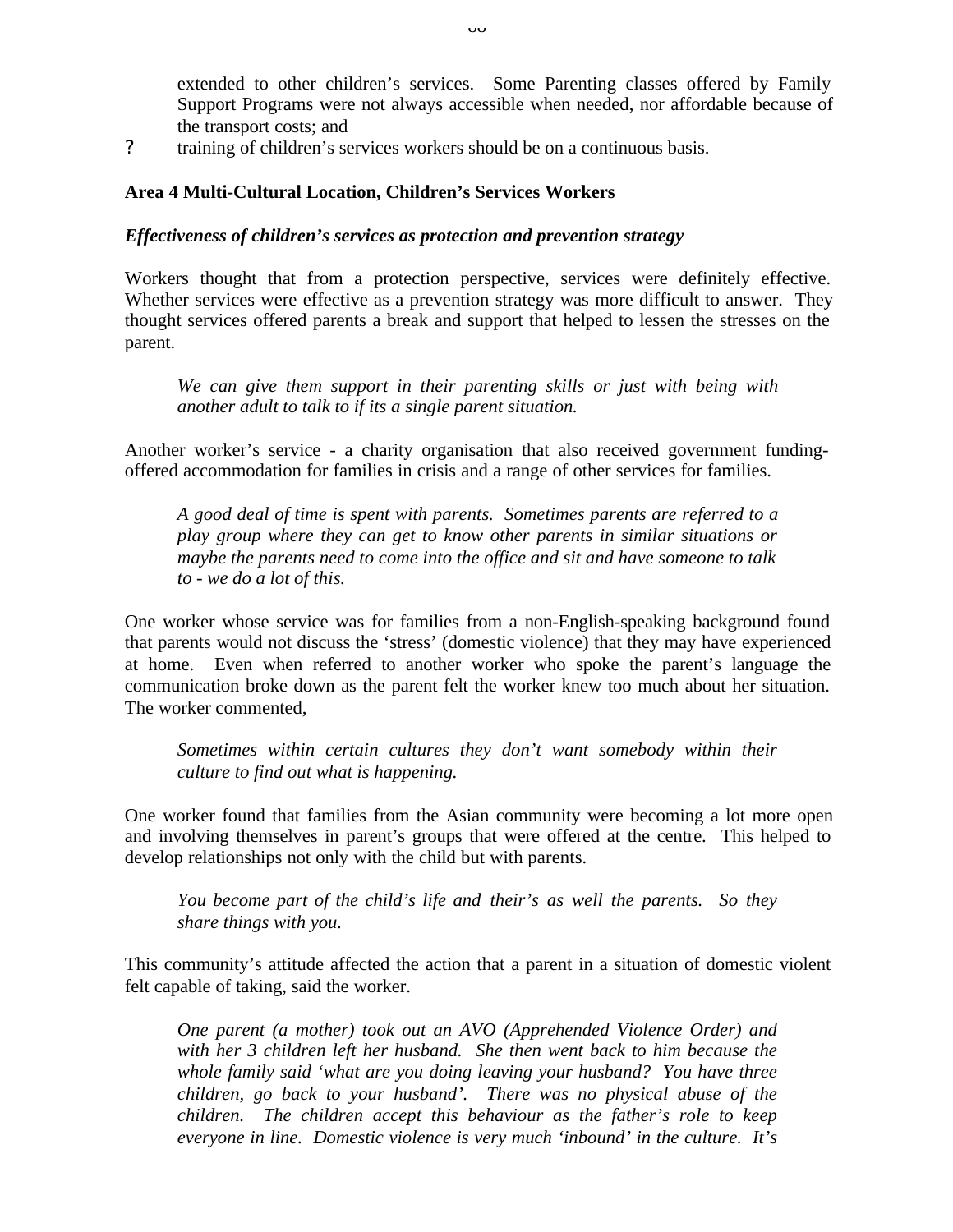*accepted by the whole community so you as a worker are up against a huge cultural wall. It's also the issue of them not wanting anybody in their community to know … they don't know where to go.*

### *Experiences of the current system*

When organising the placement of a child at risk in a children's service, the DOs usually rang and asked if a places was available. They were often prepared to extend numbers depending on how long the placement was for. Staff were usually informed when the child was coming from a situation of domestic violence or sexual assault. This information was important so that the service had some sort of strategy and plan when they arrived. One worker in a multiservice centre said that it would be beneficial to have more contact with DoCS.

*I would like to sit down with the worker (from DoCS) and have a little bit of time to sit and discuss … so we are all working in the one direction with the child and this family - but this just doesn't happen*.

Another worker said DoCS encouraged parents (or foster carer) to come to their service and arrange a placement. It was not unusual for this service to have had no contact with DoCS at all – the parents explain to the service why they had come to put their child in child care. Even after a referral from DoCS for a child in foster care to be placed in a service, there was no on-going contact with the Department. The worker commented,

*Eleven months later the child is still in child care and being funded by DoCS but nothing else has happened.*

Services in the area experience families with drug and alcohol dependencies and there had been difficulties with drug or alcohol effected parents arriving at child care centres to pick up children. Workers expressed their concern in not always knowing what to do in these situations or not being able to seek prompt advice and assistance from the Department.

Another worker was concerned because children were taken out of a service by parents with little explanation. The worker referred to this phenomenon as the 'yo-yo' child industry.

*Parents lose their jobs, people move in and out of work, it's very transient, lots of new arrivals - they get a bit better and they move out of the area. [for others] it's [child care] too expensive - they can't afford it and then their finances get a little bit better and they come back* .

Some parents would only drive in a very subscribed area and if the family moved to another suburb then they did not come back. The worker commented

*Anyone driving in this area can see what it is like – it's scary! Particularly for new immigrants.*

Another worker whose service predominantly looked after children at risk said their parents were more likely to stay.

*Parents know that if they don't bring the children as suggested by DoCS then they could be facing court action.*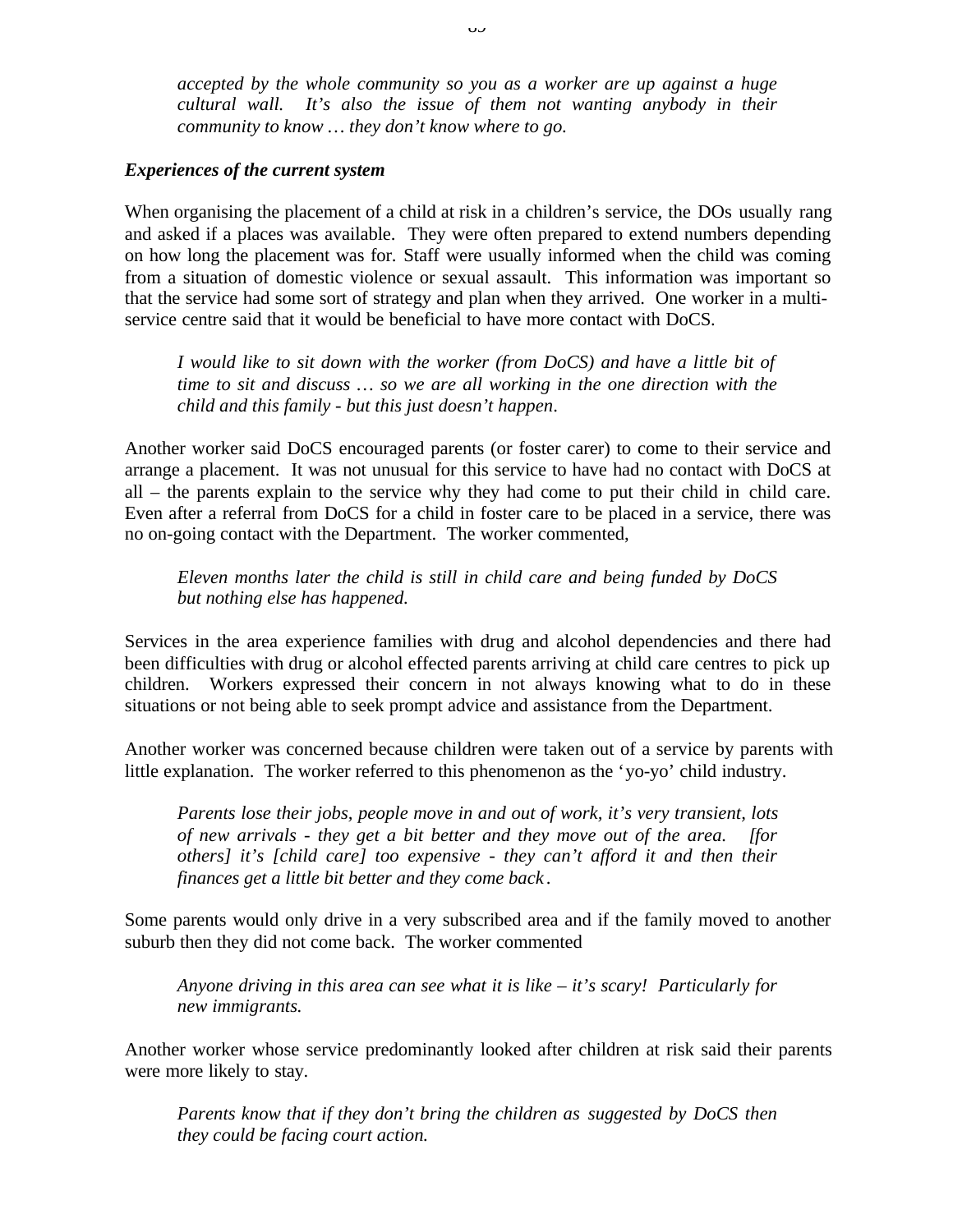This service provided a bus service to pick up children because often parents had no transport. Transporting the children also allowed a driver to monitor the parents to some extent.

### *Meeting the needs target groups*

Participants in this group noted that many of the children they cared for were from non-English-speaking backgrounds. Speech was found to be the most difficult aspect of dealing with these children, particularly if the child had a speech delay. Often it was difficult to communicate with the parents as well. Most services appeared to have workers from most backgrounds of the children attending. Many European parents from non-English-speaking backgrounds prefer to have the children spoken to in their own language but a preference for communicating in English was more common for children of Asian parents. Parenting programs were run by some services in the area. The experience of these workers was that parents who went to Parenting Programs meetings were already a 'great' parent.

*It's not the parents who need it, who are willing to go,* said one worker.

# *Staff Resources and Training*

Most workers appeared to know of the package *Making a Difference* and said staff had attended training days. Workers thought that with the new legislation staff would require more training. Their biggest concern was how a service would cover the cost of the training when staff attended courses in work time.

# *It's not just the cost of the venue but replacement staff if others have to fill in.*

The manual*Making a Difference* was thought by one worker not to be particularly useful*. 'It did not say anything that was not common sense'*. The worker felt more 'up to date' on child protection issues because of only recently having completed training as an early childhood worker. Another worker was both pleased and surprised from a day (one-day workshop) she spent with workers from a mixture of cultural backgrounds. Another worker experienced difficulties with the manual and found it did not give the information needed about reporting procedures and what had to be done. Another found conflicting information on mandatory reporting in the manual.

### *New legislation*

None of the workers appeared to completely understand the ramifications of the new legislation for child protection. Most workers seemed aware of the legislation in relation to the Ombudsman and reporting allegations of abuse against staff. Workers thought staff would need more training to understand what the new legislation meant and what their responsibilities were. Workers thought staff would be fearful because they would have to report all incidences of abuse and neglect or face a penalty. They also thought the Department would be inundated with reports as staff tried to make sure they were doing the right thing.

*Basically the workers are not coping now with the amounts of reports going in.*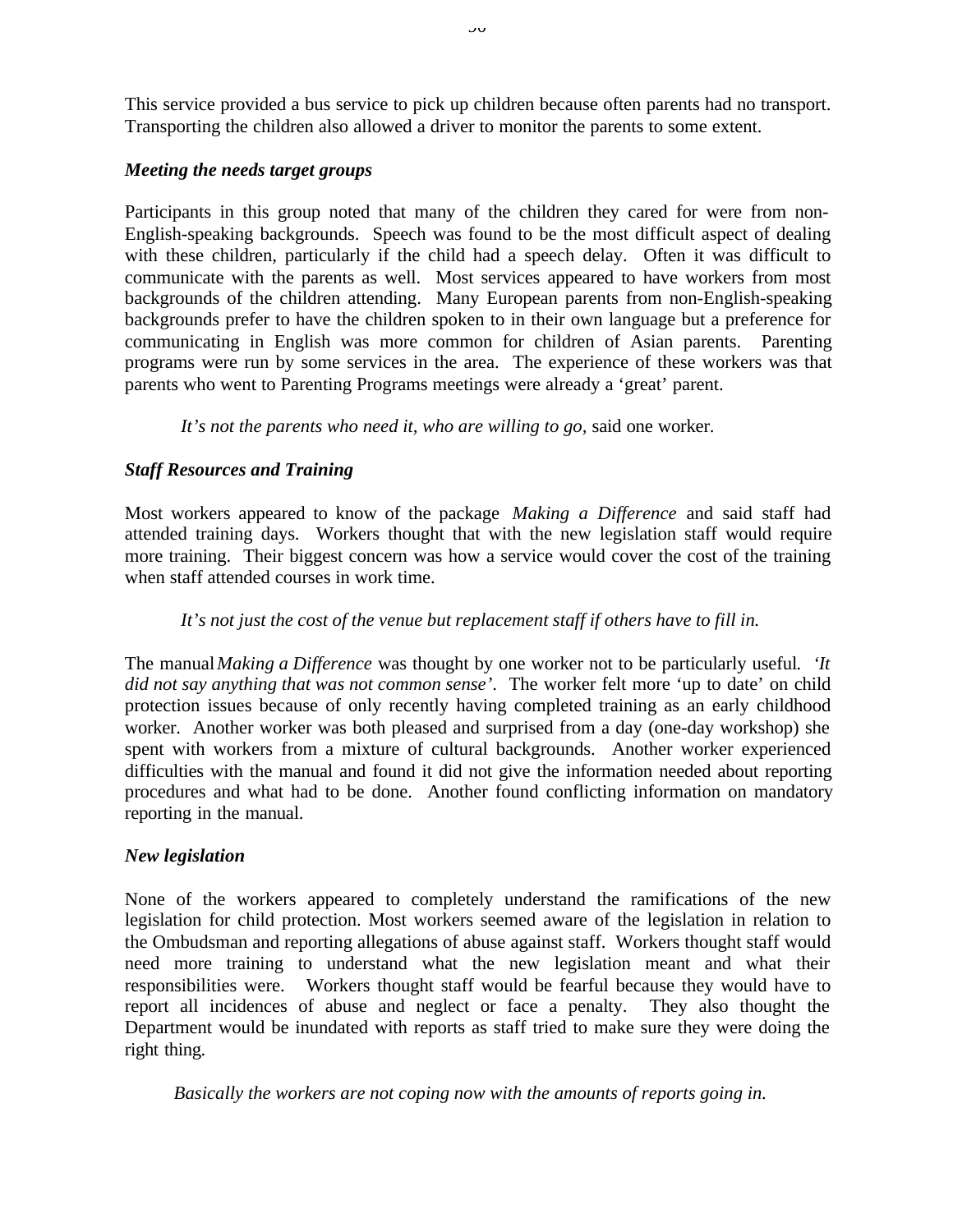The workers thought the impact of the new legislation may differ from service to service with some staff over-reporting and others being reluctant to report suspected abuse and neglect for of losing parents from their service.

The group discussed pre-employment screening of child care workers and the ramifications of a parent alleging a staff member had 'hit their child' and that information staying on an employee's record even if abuse was not substantiated.

## *The Future*

Suggestions for the future included:

- more follow up and more communication with the Department; and
- ? greater access to children's services for all families in need and an easing of the 20 hour limit for those who were not working or undergoing training.

#### **Area 4 Multicultural Location, Child Protection Workers**

#### *Effectiveness of children's services as protection and prevention strategy*

Workers agreed that services were a good protection strategy that could monitor children at risk. Services provided an opportunity for children to have a different environment, offered a sense of discipline and order in their lives and gave them stimulation and social skills. Services were a good strategy but were not as effective if they did not include support for parents. Programs through the children's services benefited parents and gave them social support and interaction with other parents. For children with disabilities, services provided them with extra support. A group called FOCUS (program funded by DoCS) operated in preschools in the area and provided valuable assistance to parents with a disability whose child was at risk.

Services only worked as a protection and prevention strategy, said one worker,

*While we (DoCS) are funding it - nine times out of ten once we stop funding it the child doesn't go back to child care - so its only for a limited period of time. And that's the dilemma. We can't go on funding it forever … .but we need to do it, so we can make sure the child's OK.*

It was noted that due to pressure of work and staff resources some notifications of abuse and neglect were not being followed up. Workers were now only dealing with 'the tip of the iceberg'.

#### *Experiences of the current system*

A risk assessment of the child and family was conducted before a child was referred to a children's service. The risk had to be fairly serious and the DOs had to seeking approval from the manager for payment for a placement There were no problems finding placements for children at risk in this area. If problems arose, the CSA could extend a centre's licence. Checking with a CSA about a placement was seen as useful as a CSA may have had concerns about a particular children's services. However, this process was not always followed when placing a child. The CSA was no longer located in the local office and this made contact with the CSA more difficult for child protection workers. When they had been located in their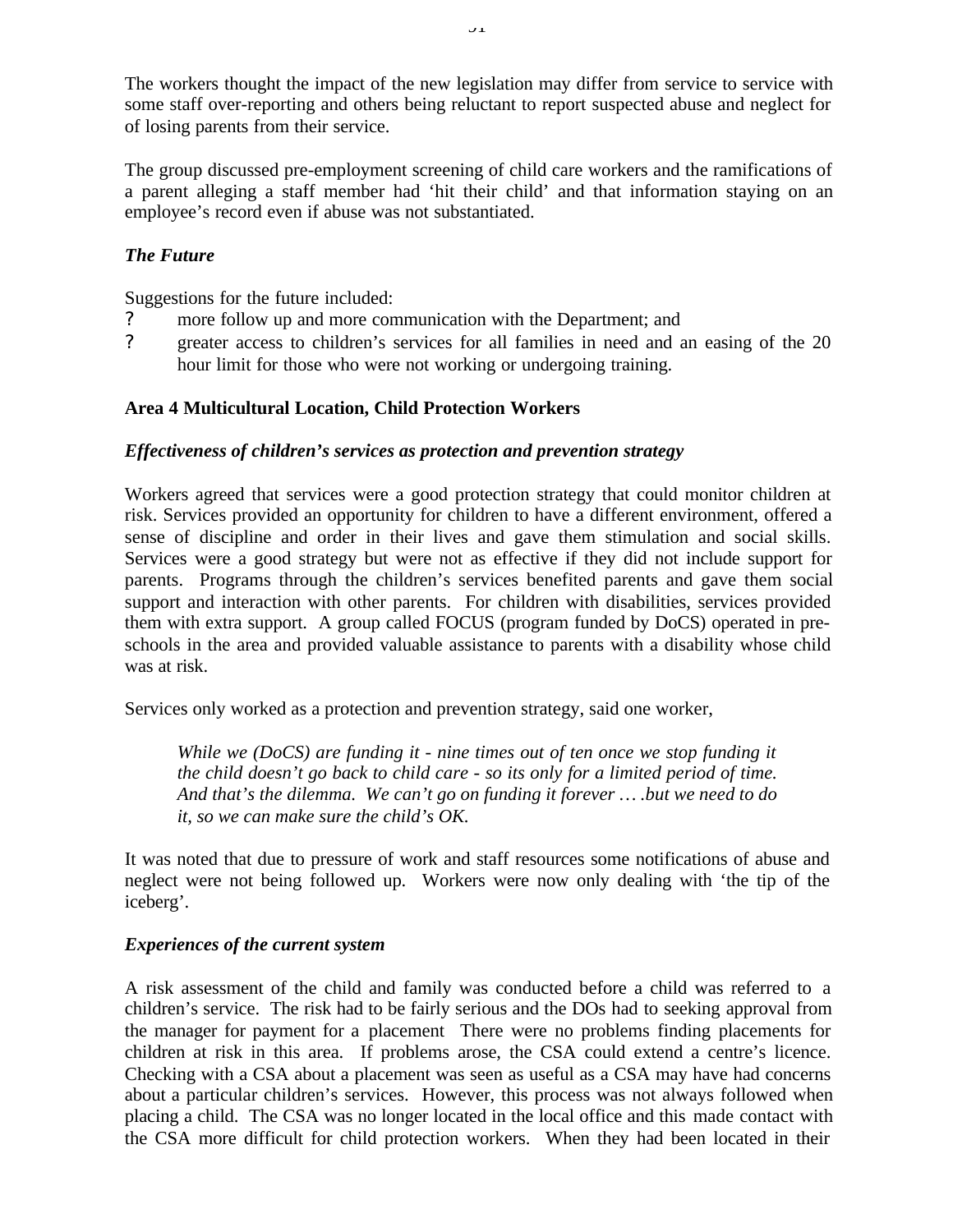office, workers noted CSAs were valued for their on-going contact with children's services and for referring information back to an officer about a child's placement.

It was thought that Family Day Care was better for a child under two but was not appropriate in cases where a family was seen as hostile. A centre with numerous staff could address concerns if workers were challenged about issues arising from the placement, such as late pick ups of a child. Playgroups are offered when it was apparent that this placement would offer a mother support as well.

On-going monitoring usually depended on the case. Often it was left to the discretion of the coordinator to contact the Department depending on any problems arising with the placement. Workers felt they missed out as a team without the CSA's professional input on child development and current research on child protection issues. One officer said

*When the CSA is here you often get these bits of information passed across or they come up at team meetings.*

The workers were not sure that the current system with the CSA in Area Office was the most effective way of operating. They were trying to have a CSA attend meetings every two months.

Workers thought it was more difficult to find appropriate placement for a child with the 20 hour cap on the subsidy. This made it harder to find a place that could take a child more than two days a week if the parent was not working or studying. '*Child care is a service a lot of people can't afford'* said one worker.

*'The thrust of the Department now'* said one worker *'is working with others in the community'*. Agencies were attempting to work together and have regular contact with one another.

Some parents were asked to approach Centrelink for child care assistance (CCA) but in the case of a foster parent this could be difficult to obtain. CCA could be arranged for children in foster care in long-term placements but not in the case of short-term ( three months) which was more common.

Few parents were aware of the Commonwealth subsidy for child care. Workers in children's services had to instigate gaining access to this assistance. Delays had occurred in receiving the subsidy with services waiting three months to be reimbursed.

#### *Funding*

It was noted that the child care component of FIF funding was quite small for the population in the area.

*We can have one family with three or four neglected children [and they] take a quarter of that [FIF] budget. The reality is we could fully fund maybe four or five serious neglect cases for part of the year - that's all. So we have a serious problem in financially not being able to access child care services for as long as we would like … the reality is there will always be people whose children need on-going financial support in child care and it's our only chance to give these children an alternate role model and a alternate way of seeing adults function in the world.*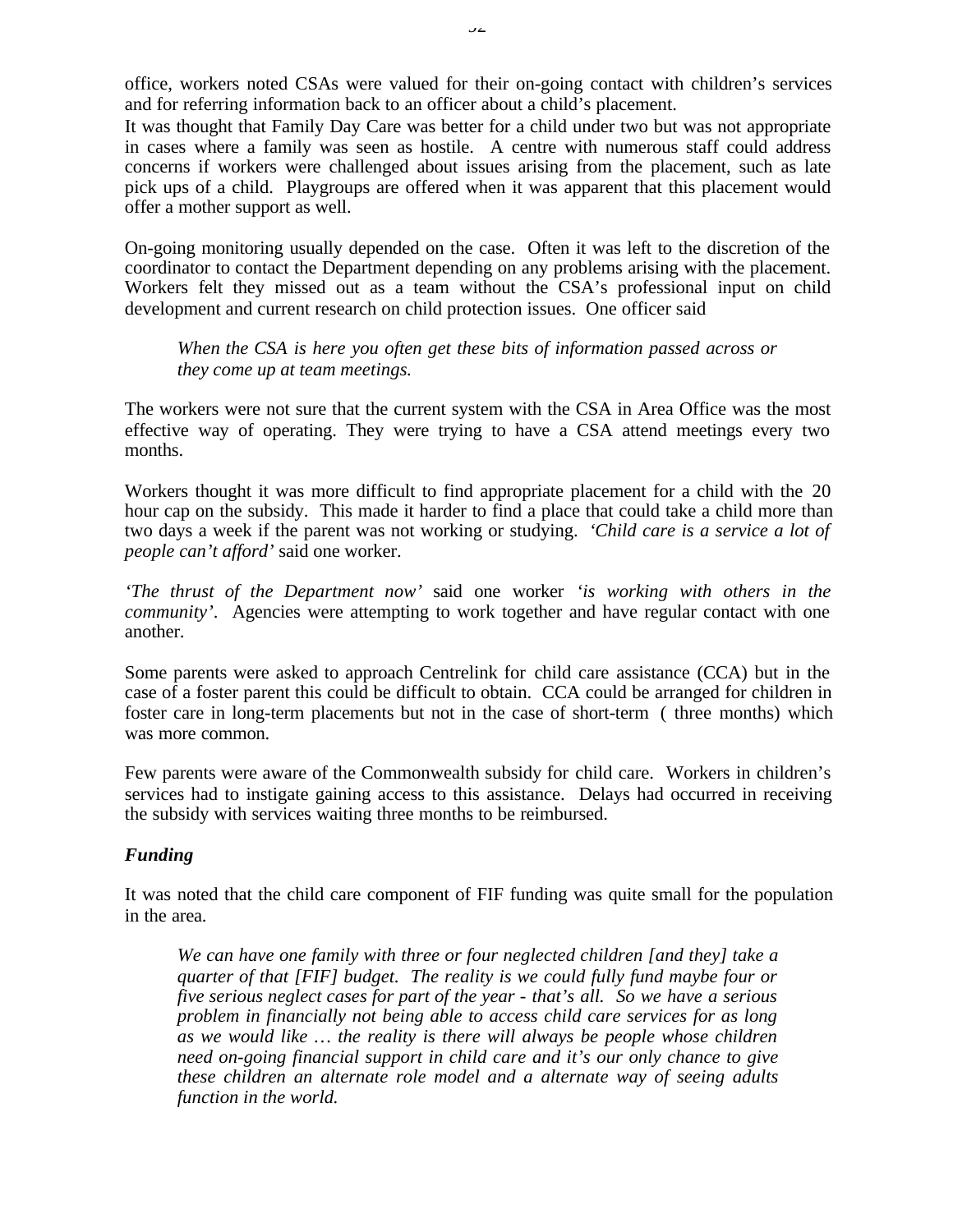#### *Children with special needs*

One worker said that she had experienced no problems finding a place for children with disabilities because there was a particular centre which was very good for children with disabilities. Children from non-English-speaking backgrounds were not an issue in this area as most services in the area offered multicultural programs with workers from a variety of multicultural backgrounds. There was a service which assisted with a child (two hours a week) from a non-English-speaking background if required.

Transport was a problem for the families in this area and only two services provide a bus to pick up children. Transport for families was definitely '*a big issue'* said another worker. Workers commented there were just not adequate resources in the area.

#### *Department's response to concerns about abuse in care*

Workers had had three serious allegations against child care workers in centres in the last two months and whilst uncommon they thought it might have been as a result of the new Ombudsman's regulations. They noted that services were concerned and reluctant about becoming involved in notifications as they feared repercussions from a family back onto the service. The staff said they thought services did not know what procedures were to be followed in relation to a notification because notifications were not mandatory for all children's services. Although funds had been made available for training for child protection not all services appeared to have taken advantage of it.

#### *New Child Protection Legislation*

Staff knew little about new legislation except that there would be more involvement with the courts and it would consume more of their time. As one commented '*We can't get out of the office enough now'*. The new legislation appeared to indicate there would be more responsibility for community partners to provide services.

#### *The Future*

Suggestions for the future included:

- ? the provision of more funding was seen to be crucial;<br>? better transport was required:
- better transport was required;
- ? a major rethink on seeing children's services as community centres was needed; centres could provide respite for parents in the evening to attend classes, attend counselling and meet about parenting issues after hours with child care provided. The benefits of pre-schools could be explained to parents;
- ? some sort of 'tracking system' should be in place to follow new parents progress with their babies;
- ? home visiting for new mothers was important in cases of a child 'at risk'. Links should be extended to community nurses to monitor families;
- ? promotion of the idea of working together with families; and
- ? supports should be put in place for families known to be at risk in the very early stages, when, for example, a mother was pregnant. Sometimes families had no contact with professionals and no one knows about them until the child goes to school. It would be a much better preventative tool to get services in place when a child was young.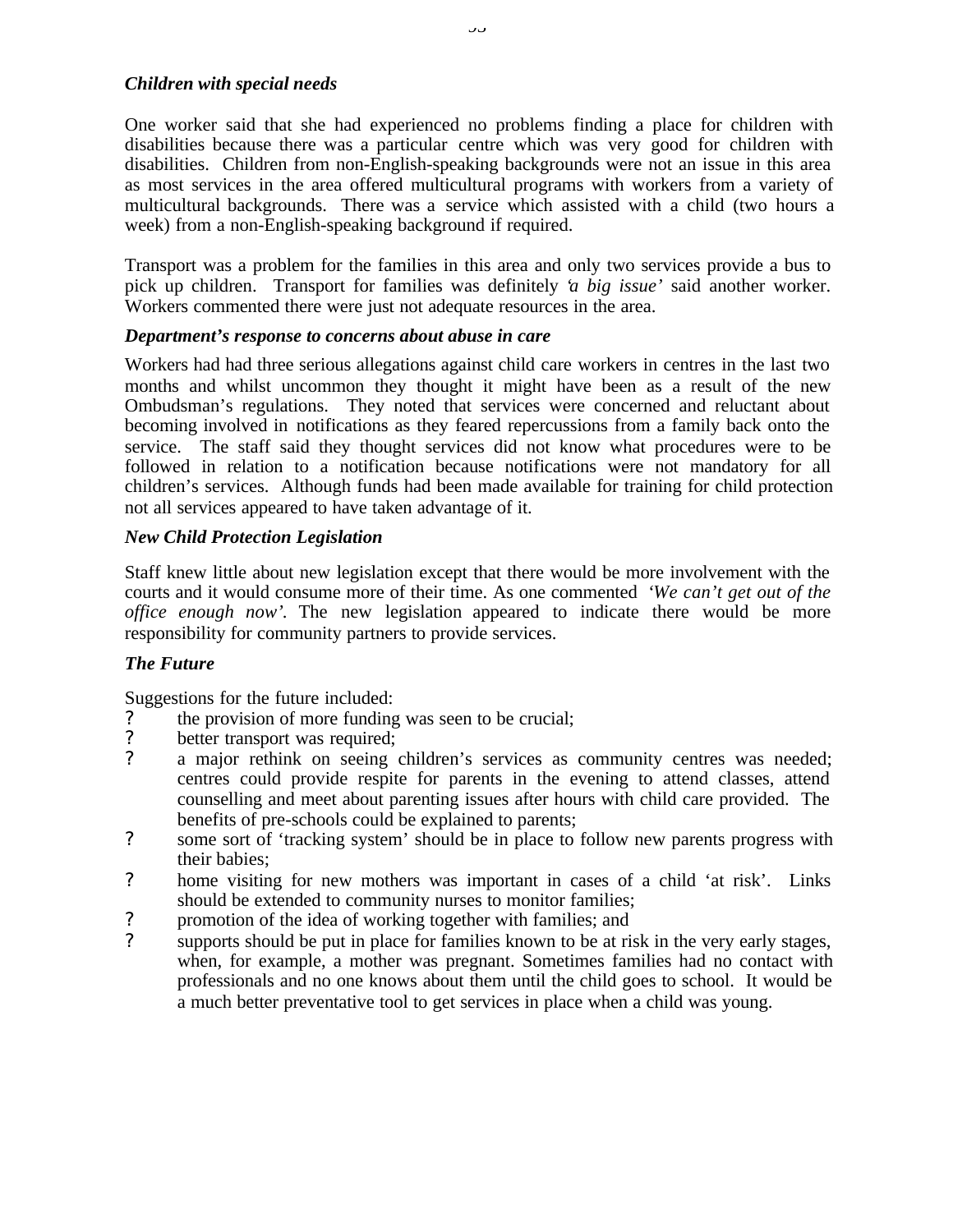# **Appendix 4: Children's Service Types and the Commonwealth Childcare Program**

# **NSW - Role of Children Services**

- ? Pre-schools and long day care provide children below school age with accessible, affordable, quality care and education services and to support parents in child-rearing and in their work-related activities.
- ? Occasional child care services have similar objectives to pre-schools and long day care centres but also provide short periods of respite primarily for parents where family supports and social networks are minimal or non-existent.
- ? Mobile children's services provide an opportunity for young children in remote and rural areas to access appropriate, quality children's services. The main focus of mobile services is on isolated families and communities who live some distance from centrebased or stand-alone children's services (DoCS, 1985: 4-9).

#### **Commonwealth Childcare Program**

Similar to the States and Territories the Commonwealth provides a range of children's services – community-based long day care, Family Day Care Scheme, Multifunctional Aboriginal Children's Services, an Occasional Child Care Program and Mobile Children's Services<sup>35</sup>. The Commonwealth also provides financial assistance to eligible families using approved services (DHFS, 1998).

The role and objectives of long day care centres, occasional care and mobile children's services are outlined above.

#### **Family Day Care**

Family Day Care (FDC) schemes carers are paid to provide child care in their own homes, and the sponsoring agency, usually a local council, church group or other community organisation, takes responsibility for recruiting the caregivers and matching them with families seeking child care. The carers are given initial training and are then supported by regular visits from trained staff.

#### **Multifunctional Centres**

Multifunctional Centres provide a range of children's services and are located in areas which do not have populations of sufficient size to support individual children services.

# **Multifunctional Aboriginal Children's Services (MACS)**

Multifunctional Aboriginal Children's Services (MACS) are run by Aboriginal staff and provide flexible services to meet the social and developmental needs of Aboriginal children. MACS offer services for both pre-school and school aged children (DHFS, 1998).

<sup>35</sup> The Commonwealth provides funding to establish and support playgroup associations.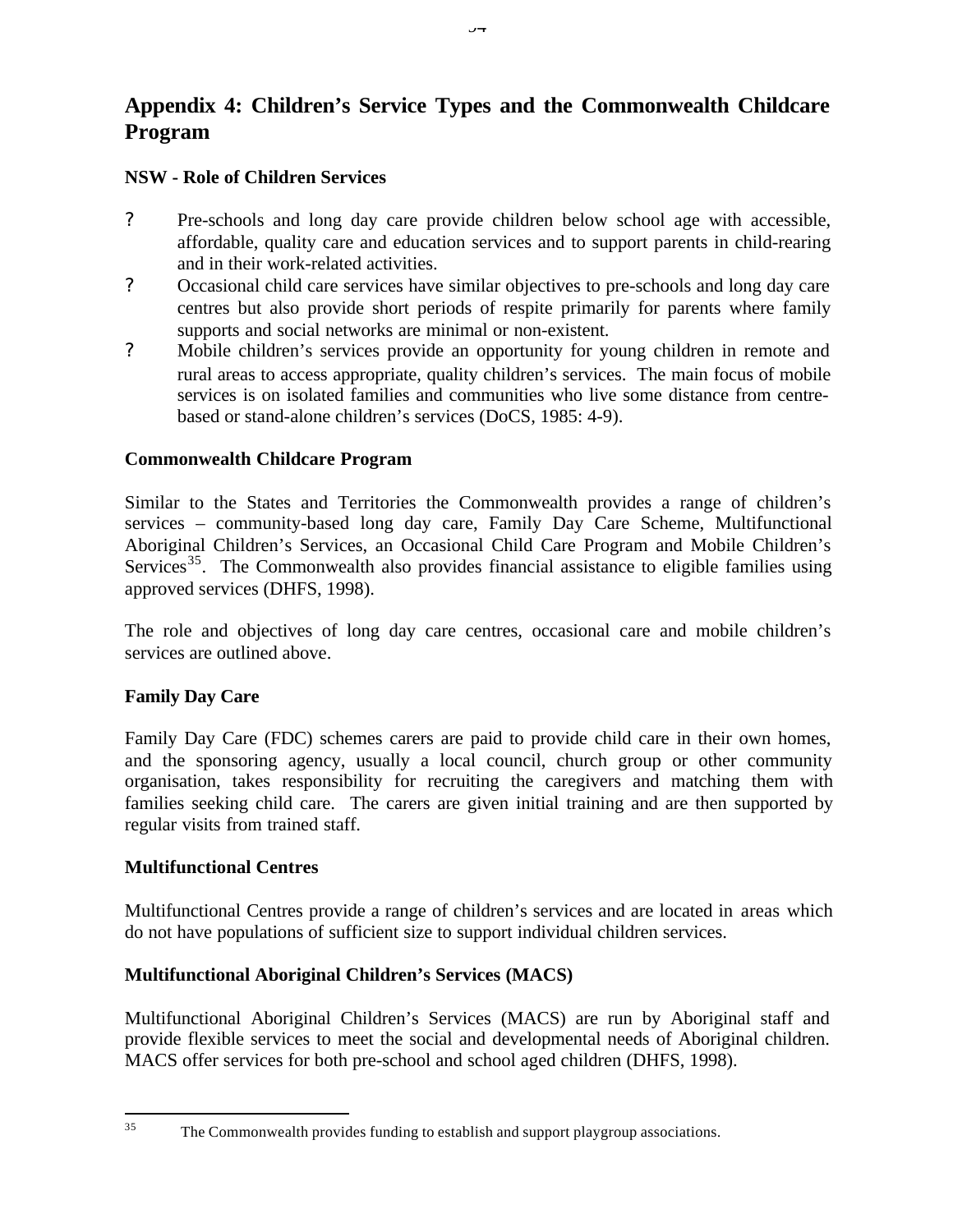# **Priority of Access**

 $\overline{a}$ 

The Commonwealth provides priority of access to families with recognised work or work related commitments to ensure that those families in need of care are given priority.

- ? Of first priority are parents who are working, seeking employment, studying or training;
- ? Second priority are children with a disability or children whose parents have a continuing disability; and
- ? Third priority are parents of children at risk of abuse and neglect (DFACS, 1998).

## **Commonwealth Financial Assistance - Childcare Assistance Scheme**

This Scheme provides financial assistance to eligible families by way of the Childcare Assistance (CCA) and Childcare Rebate  $(CCR)^{36}$  attending services under its childcare Program. Financial assistance can be provided for children at risk by way of Special Childcare Assistance.

# **Special Childcare Assistance (SCCA)**<sup>37</sup>

- ? Special Childcare Assistance (SCCA) is an extra pool of funds from the CCA Scheme. SCCA provides assistance within its childcare program for children at risk of serious abuse or neglect and for exceptional (hardship) cases where a family's income does not truly reflect their capacity to pay the normally charged fee;
- ? SCCA is available to any user of a service approved to offer CCA. The service can make an application for SCCA if they think that attendance at child care would decrease the risk for the child and would increase the probability that the child will attend child care;
- ? SCCA can be provided where a State or Territory welfare authority seeks a placement at a centre for a child who is not in the custody (foster care or ward) of the State or Territory; and
- ? SCCA can be paid up to the full fee charged to the family including the minimum family contribution, the gap fee and holding fees;
- ? SCCA can be approved for a period of up to 13 weeks and if necessary can be extended<sup>38</sup> (DFACS, 1999A).

#### **Commonwealth Programs for children with special needs**

The Commonwealth also provides additional assistance to children with special needs in children's services<sup>39</sup> (approved to offer CCA) by way of the Supplementary Services Program (SUPS) and the Special Needs Subsidy Scheme (SNSS).

<sup>36</sup> From 1 July 2000, a new Child Care Benefit will replace CCA and CCR.

<sup>37</sup> Information from the Commonwealth Census of Child Care Services provides data on the numbers of children referred to different types of children's services because the child was at risk but no details were available on the numbers of children who received SCCA (DFaCS, 1999B)

<sup>38</sup> If SCCA needs to be extended beyond the 13 weeks approval in writing must be sought and granted by Centrelink.

<sup>39</sup> Includes private and employer-sponsored long day care services. Does not include services for which funding is the responsibility of a State Government or other body.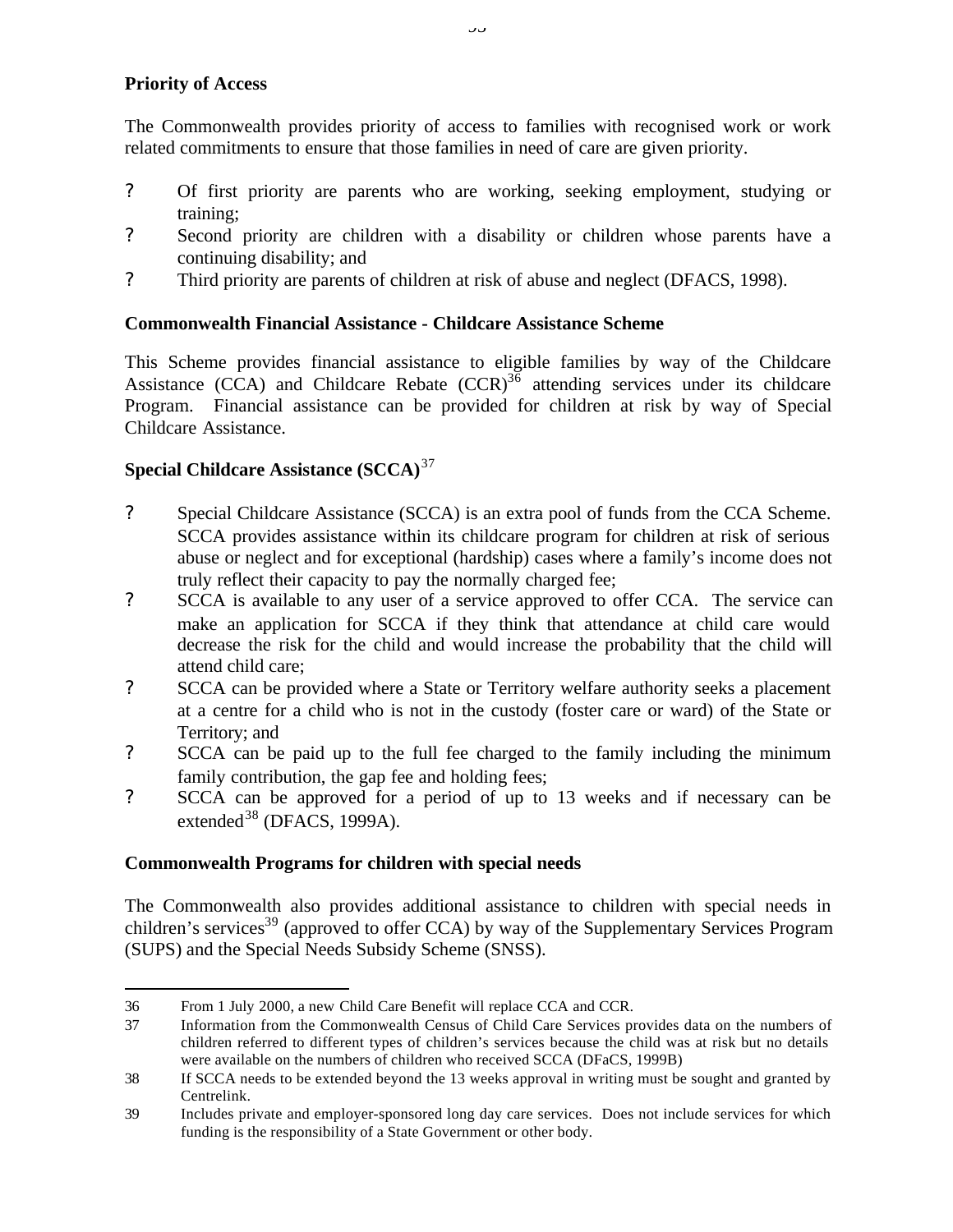- ? SUPS provide information, training, resources and short term relief staff to children services to assist them to include children with special needs eg children with a disability, Aboriginal, Torres Strait and South Sea Islander children, children from culturally diverse and linguistic backgrounds and refugee children who have been subjected to torture or trauma.
- ? SNSS complements the SUPS program by providing support (similar to SUPS) to Commonwealth funded children's services for children with ongoing high support needs, including:
	- ? Children with diagnosed disabilities;
	- ? Children undergoing continuing assessment for disabilities or developmental delay; or
	- ? Refugee children who have been subjected to torture or trauma (DHFS, 1996, 1997).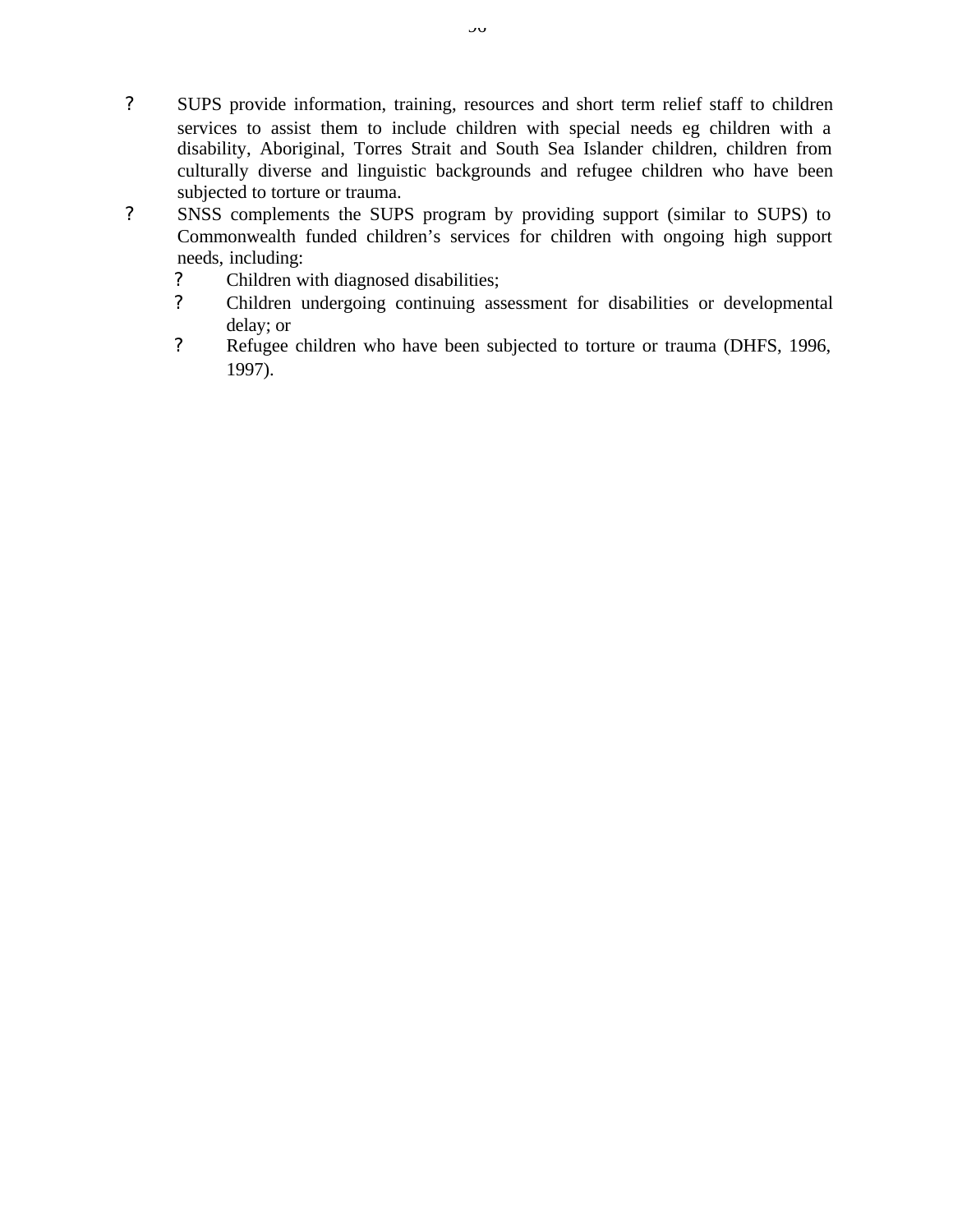# **Appendix 5: Abbreviations and Glossary**

| <b>AICCA</b> | Aboriginal and Islander Child Care Agencies, Commonwealth funded            |
|--------------|-----------------------------------------------------------------------------|
| <b>ATSI</b>  | Aboriginal and Torres Strait Islanders                                      |
| <b>AVO</b>   | Apprehended Violence Order                                                  |
| <b>CCA</b>   | Childcare Assistance, Commonwealth means tested fee relief for parents      |
| <b>CIS</b>   | Client Information System, data system of the Department of Community       |
|              | <b>Services</b>                                                             |
| <b>CPC</b>   | Child Protection Council, replaced by the Commission for Children and Young |
|              | Persons in 1999.                                                            |
| <b>CSC</b>   | Community Service Centre, Department of Community Services                  |
| <b>CSA</b>   | Children's Services Adviser, DoCS officers responsible for licensing and    |
|              | monitoring the quality of children's services                               |
| <b>DFaCS</b> | Department of Family and Community Services                                 |
| <b>DO</b>    | District Officer, DoCS responsible for child protection matters             |
| <b>DoCS</b>  | Department of Community Services                                            |
| <b>FDC</b>   | Family day care                                                             |
| <b>FIF</b>   | Families Initiative Fund, DoCS funding for support of children at risk      |
|              | including the payment to access children's services                         |
| <b>HACC</b>  | Home and Community Care                                                     |
| H&FS         | Department of Health and Family Services                                    |
| <b>JIR</b>   | Joint Investigation Response from DoCS and NSW Police                       |
| <b>JIT</b>   | Joint Investigation Team of DoCS and NSW Police                             |
| <b>MACS</b>  | Multifunctional Aboriginal children's services, Commonwealth funded         |
| <b>NESB</b>  | People from a non-English speaking background                               |
| OCC          | Office of Childcare, Department of Community Services                       |
| <b>QIAS</b>  | Quality Improvement Assessment System, to nationally accredit child care    |
|              | centres                                                                     |
| <b>SCCA</b>  | Special Childcare Assistance, Commonwealth fee relief for children with     |
|              | additional needs including children at risk                                 |
| <b>SNSS</b>  | Special Needs Subsidy Scheme, Commonwealth support to services for          |
|              | children with high on-going support needs                                   |
| <b>SUPS</b>  | Supplementary Services Program, Commonwealth support to services for        |
|              | children with additional needs                                              |
|              |                                                                             |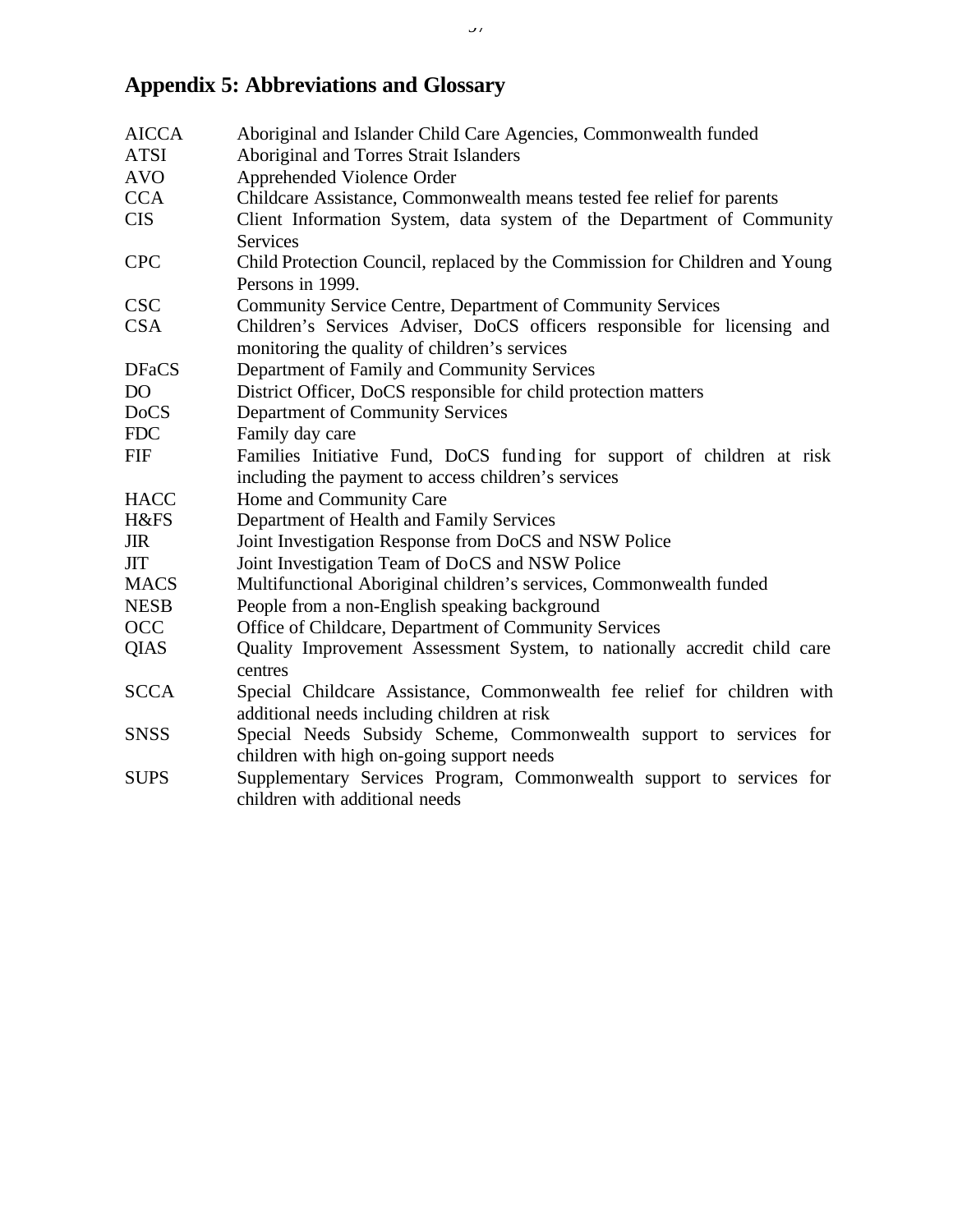#### **References**

- Barnardos Australia (1994), Briefing Notes on Changes Needed to the Priority of Access Guidelines for Childcare*,* Mimeo 5 May, 3pp.
- Barnett, W. (1993), 'Benefit-cost analysis of preschool education: findings from a 25-year follow-up;, *American Journal of Orthopsychiatric,* 63(4), 500-8.
- Bradley, R., B. Caldwel, J. Fitzgerald, A. Morgan and S. Rock, (1986), 'Experience in day care and social competence among maltreated children', *Child Abuse and Neglect*, (10), 181-9.
- Brennan D. (1983), *Towards a National Child Care Policy*, Policy Background Paper 2, Institute of Family Studies, Melbourne.
- Brennan, D. (1998), *The Politics of Australian Child Care: Philanthropy to Feminism and Beyond*, Revised Edition, Cambridge University Press, Melbourne.
- Briggs, F., and R. Hawkins, (1994), Follow up data on the effectiveness of New Zealand's National school based child protection programs, *Child Abuse and Neglect*, 18(8), 635-43.
- Bronfenbrenner, V. (1979), *The Ecology of Human Development*, Cambridge Harvard University Press.
- Booth, S. and A. Horowitz (1992), 'The abuse of young children in day care', in G. Calvert, A. Ford and P. Parkinson, eds, *The Practice of Child Protection,* Hale and Iremonger, Sydney, 154-62.
- Butler, B. (1993), 'Aboriginal children: present and future services and policy', *Children Australia*, 18 (1), 4-9.
- Cabinet Office, NSW (1999*), Families First, An Initiative of the NSW Government, A Support Network for Raising Children*, Office of Children and Young People, Sydney.
- Calvert, G. (1991), 'Getting child abuse on the political agenda' in E. Baldry and T. Vinson eds, *Actions Speak: Strategies and Lessons from Australia, Social and Community Action*, Longman Chesire, Melbourne, 105-18.
- Calvert, G. (1992), 'Using mass media campaigns to prevent child sexual assault in New South Wales', in G. Calvert, A. ford and P. Parkinson eds, *The Practice of Child Protection*, Hale and Iremonger, Sydney, 23-40.
- Calvert, G. (1993), *Preventing Child Abuse: A National Strategy,* National Child Protection Council, Sydney.
- Carter, J., O. Burston, F. Floyd, F. and J. Stewart (1988), *Mandatory Reporting and Child Abuse, Policy and Practice*, 2/88, Brotherhood of St Lawrence, Melbourne.
- Cashmore, J., R. Dolby and D. Brennan (1994*), Systems Abuse: Problems and Solutions*, A Report of the NSW Child Protection Council, Sydney.
- Cass, B. (1990), Why Public Investment in Childcare Matters: Economic and Social Issues*,* Address presented at Golden Jubilee of Lady Gowrie Child Centre, Sydney
- Child Protection Council (CPC), (1998a), *A Framework for Building a Child-Friendly Society. Strategies for Preventing Child Abuse and Neglect,* Summary Document, NSW Child Protection Council, Sydney, May.
- Child Protection Council (CPC) (1998b), *Training Manual: Making a Difference, recognising and updating/notifying child abuse and neglect*, NSW Child Protection Council, Sydney.
- Child Protection Council (CPC) (1997a), *A Framework for Building a Child-Friendly Society. Strategies for Preventing Child Abuse and Neglect,* Report, NSW Child Protection Council, Sydney, December.
- Child Protection Council (CPC) (1997b)*, Preventing Child Abuse and Neglect in NSW: Findings from a State Audit,* NSW Child Protection Council, Sydney.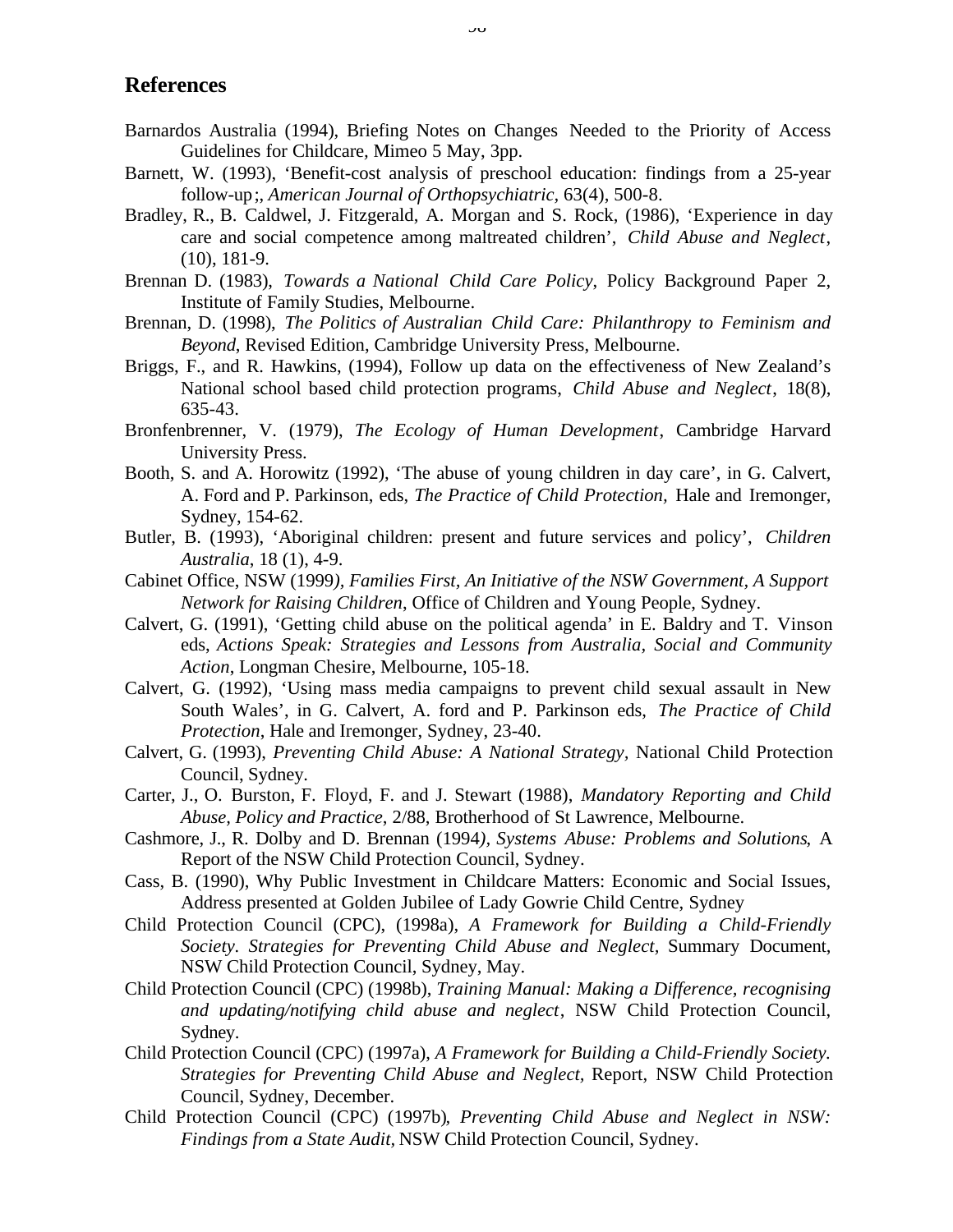- Child Protection Council (CPC) (1997c)*, Interagency Guidelines for Child Protection Intervention,* (Second Edition*)* NSW Child Protection Council, Sydney.
- Child Protection Council (CPC) (1995a), *A Review of the Literature on the Effectiveness of Child Abuse Prevention Programs,* NSW Child Protection Council, Sydney.
- Child Protection Council (CPC) (1995b)*, Report of the NSW Child Protection Council's Child Death Review Committee,* NSW Child Protection Council, Sydney.
- Children's Services Child Protection Group (CSCPG) (1999*),* Draft Final Report for Children's Services Child Protection Group "D" Level Training Project (unpublished).
- Cohen, A. (1979), 'An evaluation of three demonstration child abuse and neglect treatment programs', *Journal of the American Academy of Child Psychiatry*, 18, 283-91.
- Cohen, B. and N. Fraser (1991), *Childcare in a Modern Welfare System*, Institute for Public Policy Research, London.
- Cooper, R. and K. Sutton (1999), 'The effects of child abuse on preschool children's play', Australian Journal of Early Childhood, 24(2), 10-14.
- Crittenden, P. (1983), 'The effect of mandatory protective daycare on mutual attachment in maltreating mother-infant dyads', *Child Abuse and Neglect*, 7, 297-300.
- Dartington Social Research Unit (DSRU) (1995), *Child Protection: Messages from Research*, Studies in Child Protection, HMSO, UK.
- Department of Community Services (DoCS) NSW (2000), Unpublished Information, Information & Research Unit, Policy & Planning Directorate, DoCS, January.
- Department of Community Services (DoCS) NSW (1999), *The Licensing Process for Establishing a New Centre-based Child Care Service in NSW, Service Development*, DoCS, Ashfield*.*
- Department of Community Services (DoCS), NSW (1999a), *Ethnic Affairs: Policy Directions,* DoCS, Ashfield.
- Department of Community Services (DoCS), NSW (1999b), *Aboriginal Policy: Directions*, DoCS, Ashfield.
- Department of Community Services (DoCS), NSW (1999c)*, Rural and Remote Communities: Policy Directions*, DoCS, Ashfield.
- Department of Community Services (DoCS), NSW (1998a), 'Addendum: Funds granted to non-Government organisations' *Annual Report*, DoCS, Ashfield.
- Department of Community Services (DoCS) NSW (1998b), *Practice Guidelines for Risk Assessment in Children's Services, Service Development*, DoCS, Ashfield
- Department of Community Services (DoCS) NSW (1998c), *Towards Better Service, A Continuous Improvement Strategy for Child and Family Service Teams, Service Development*, DoCS, Ashfield
- Department of Community Services (DoCS), NSW (1997A)*, Child Protection: Procedures for Recognising, Notifying and Responding to Child Abuse and Neglect,* DoCS, Ashfield.
- Department of Community Services (DoCS), NSW (1997b), *Overview of the Department of Community Services,* Fact Sheet, DoCS, Ashfield.
- Department of Community Services (DoCS), NSW (1997c), *Protection and Care of Children,* Fact Sheet, DoCS, Ashfield.
- Department of Community Services (DoCS), NSW (1997d), *Practice Manual: Working with Children and Families,* DoCS, Ashfield.
- Department of Community Services (DoCS), NSW, (1985), *Children's Services in New South Wales: Policy Statement for Funded Services,* DoCS, Ashfield.
- Department of Family and Community Services, (DFaCS) (1999a), *Child Care in Australia: An Update of Key Statistics Relating to the Commonwealth Childcare Program,* Ausinfo, Canberra.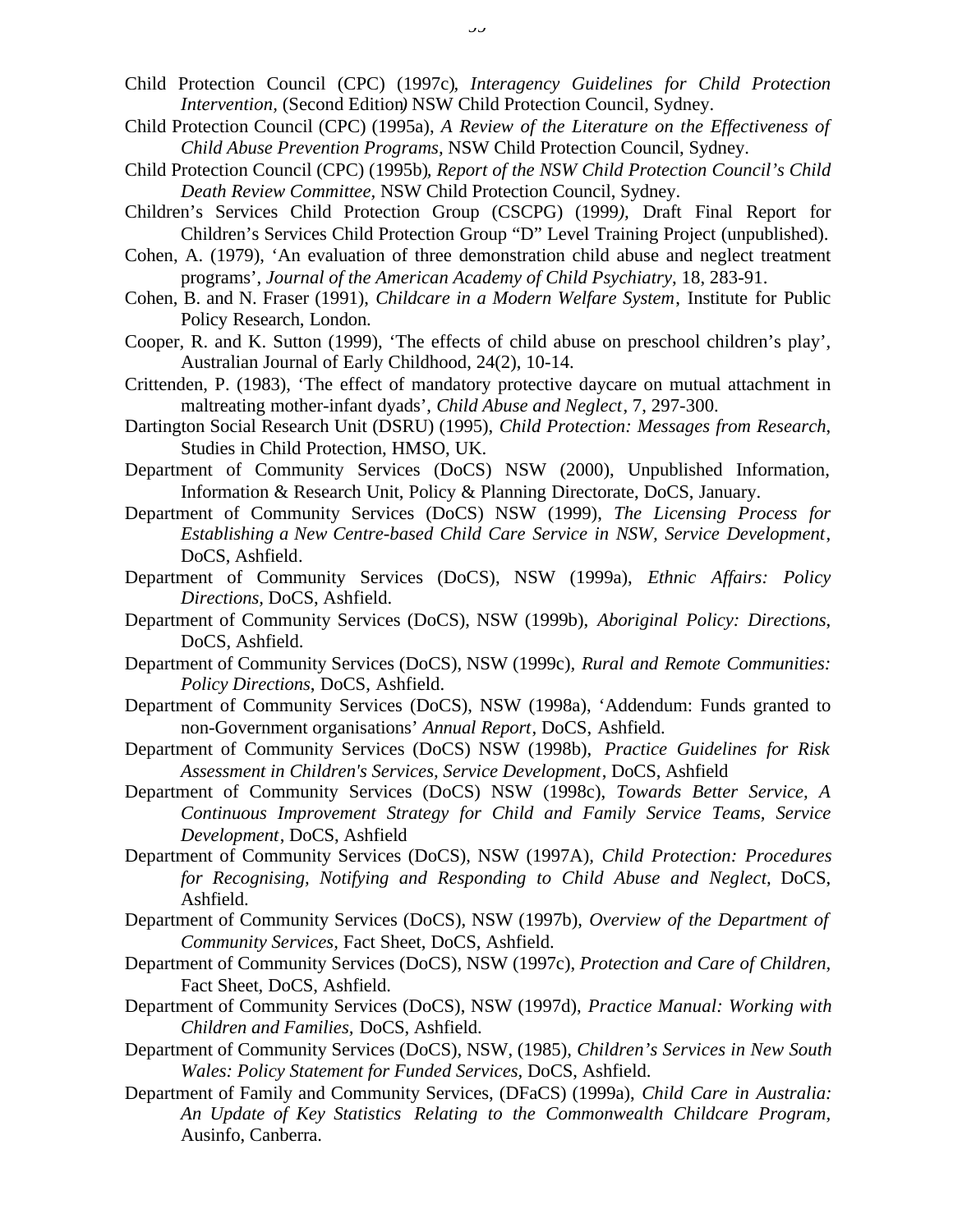- Department of Family and Community Services, (DFaCS) (1999b)*, 1997 Census of Child Care Services and 1996 Census of Child Care Services*, Ausinfo, Canberra.
- Department of Family and Community Services, (DFaCS) (1998), *Community Centre-based – Long Day Care Handbook,* Ausinfo, Canberra.
- Department of Health and Family Services (H&FS) (1998), *Your Guide to Child Care*, AGPS, Canberra.
- Department of Health and Family Services, (H&FS), (1997), *Special Needs Subsidy Scheme (SNSS) Guidelines*, Commonwealth Childcare Program, Canberra.
- Department of Health and Family Services, (H&FS), (1996), *Supplementary Services (SUPS) Guidelines*, Commonwealth Childcare Program, Canberra.
- Dillman, D. (1978), *Mail and Telephone Surveys: The Total Design Method,* Wiley, New York.
- Dillon, J. and J. Stratham, (1998), 'Placed and paid for: a national overview of the use of private and voluntary day care facilities for children in need', *Child and Family Social Work*, 3, 113-23.
- Dix, T. (1991), 'The Effective organisation of parenting: adaptive and maladaptive processes, *Psychological Bulletin*, 110(1), 3-25.
- Dominelli L. (1991), 'Race gender and social work', in M. Davies, ed, *The Sociology of Social Work*, Routledge, London.
- D'Souza, N. (1999), 'The politics of aboriginal children's Services in Australia', *Journal of Early Childhood*, 24(1), March, 26-33.
- Durkin R. (1986), ' The use of therapeutic day care to resolve the legal dilemma of protecting the rights of both children and parents in equivocal cases of abuse and neglect', *Child Care Quarterly*, 15(2), 138-40.
- Dwyer N. (1999), 'A rural perspective on children's services', *Rattler*, Issue 50, 20-21.
- Fernandez, E. (1996), *Significant Harm: Unravelling Child Protection Decisions and Substitute Care Careers of Children*, Avebury, England.
- EnAct (1999), *Working Paper Early Intervention*, Legislative Implementation Unit, Department of Community Services, NSW.
- Farmer, E. and M. Owen (1995), *Child Protection Practices: Private Risks and Public Remedies,* Studies in Child Protection, HMSO, London.
- Feldman, J. (2000), Draft Final Report for Children's Services Group "D" Level Training Project, DoCS Office of Childcare, Sydney (unpublished).
- Finkelhor, D. and L. Meyer Williams with N. Burns (1988), *Nursery Crimes: Sexual Abuse in Day Care,* Sage, California.
- Frank, M., S. Bell, R. Nowik and M. Faber (1989), 'Caring for Day Care: A Pilot Project', *Child Welfare,* 86(1), 69-78.
- Garbarino, J. (1986), 'Can we measure success in preventing child abuse? Issues in policy, programming and research', *Child Abuse and Neglect*, 10, 143-56.
- Garbarino, J. (1982), *Children and Families in the Social Environment,* Aldine, New York.
- Garbarino, J., and G. Gilliam (1980), *Understanding Abusive Families*, Heath, Lexington, MA.
- Garbarino, J. and K. Kostelny (1992), 'Child maltreatment a community problem', *Child Abuse and Neglect*, 16, 455-64.
- Gormley, W. T. (1995), *Everybody's Children: Child Care as a Public Problem*, The Brookings Institution, Washington, D.C.
- Gilley, T. and J. Taylor (1995*) Unequal Lives? Low Income and the Life Chances of Three Year Old*s, Brotherhood of St Lawrence, Melbourne.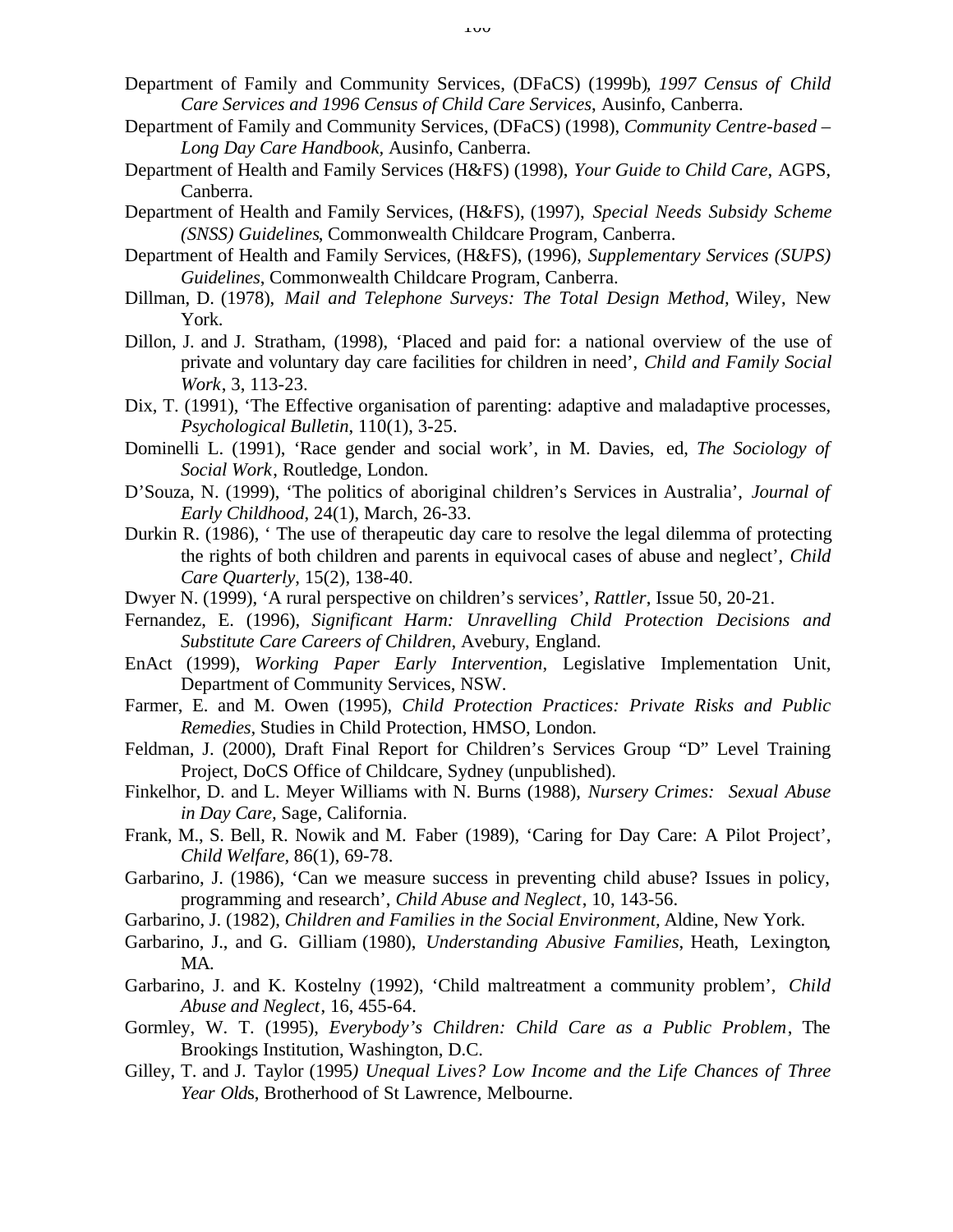- Hayden, J. (1993), 'The child-care chimera: policy making and the hidden agenda', in Jan Mason, ed., *Child Welfare Policy: Critical Australian Perspectives,* Hale and Iremonger, Sydney, 183-96.
- Heide, J. and M. Richardson (1987), Maltreated children's developmental scores: treatment versus nontreatment', *Child Abuse and Neglect*, 11, 29-34.
- Holman, B. (1988), *Putting Families First: Prevention and Child Care*, Macmillan, London
- Hood, M. (1998), 'The interplay between poverty, unemployment, family disruption and all types of child abuse', *Children Australia,* 23(2), 28-32.
- Hughes, D. and K. Dumont (1991), 'Using focus groups to facilitate culturally anchored research', *American Journal of Community Psychology*, 21(6), 775-807.
- Johnson, D. and T. Walker (1987), 'Primary prevention of behaviour problems in Mexican-American children'*, American Journal of Community Psychology*, 15(4), 375-385*.*
- Kitzinger, J. (1994), 'The methodology of focus groups: the importance of interaction between research participants', *Journal of Health and Illness*, 16 (1), 103-21.
- Lally, J., P. Magione and A. Honig (1988) 'The Syracuse University Family Development Research Program: Long-range impact on and early intervention with low income children and their families' in D.R. Powell ed. *Parent Education as Early childhood Intervention*, Ablex Publishing Corporation, New Jersey.
- Lindsey, D (1994), 'The Welfare of Children, Oxford University Press, New York.
- Litwin J. (1997), 'Child protection interventions within indigenous communities: an "anthropological" perspective', *Australian Journal of Social Issues,* 32(4), 317-40.
- Llewellyn G. and M. Fante (1999), Young Children with Disabilities in NSW Children's Services*,* A Report prepared for the Office of Childcare, NSW Department of Community Services, November (unpublished).
- Llewellyn G. (1999), National and International Trends and Research Findings in Substitute Care for Children with Disabilities, Living Options Creative Solutions, When Children with Disabilities Can't Live at Home, Forum presented ACROD, ACWA and the Communities Services Commission, October,

- Magill, R. S. (1993), 'Focus groups, program evaluation, and the poor', *Journal of Sociology and Social Welfare*, 20 (1), 103-14.
- McCain, M. and J.F. Mustard (1999), *Reversing the Real Brain Drain: Early Years Study, Final Report*, Ontario Children's Secretariat, Toronto.
- McCallum, J. and D. Gelfand (1990), *Ethnic Women in the Middle. A Focus Group Study of Daughters Caring for Older Migrants in Australia*, National Centre for Epidemiology and Population Health, Australian National University, Canberra.
- McGowan, B. (1990), 'Family based services and public policy: context and implications' in J. K. Lohittaker, H. Kinney, E. Tracy and C. Booth eds*, Intensive Family Preservation in Human Services*, Aldine de Gruyter, Hawthorne, New York.
- Melhuish, and P. Moss, (1990), *Daycare for Young Children: International Perspectives. Policy and Research in Five Countries*, Routledge, London.
- Miller, J. and J. Whittaker (1988), 'Social services and social support: blended programs for families at risk of child maltreatment', *Child Welfare*, 67(2), 161-74.
- Moss, P. (1988), *Childcare and Equality of Opportunity*, CEC.
- National Crime Authority, (1999 ), *Pathways to Prevention: Developmental and Early Intervention Approaches to Crime in Australia*, National Crime Prevention, Commonwealth Attorney General's Department, Canberra.
- Oates, R., J. Gray, L. Schweitzer, R. Kempe and R, Harmon (1995), 'A therapeutic preschool for abused children: the KEEPSAFE Project', *Child Abuse and Neglect*, 19(11), 1379- 86.

www.acwa.asn.au/ acwa/news/lopapers/Llewellyn.htm/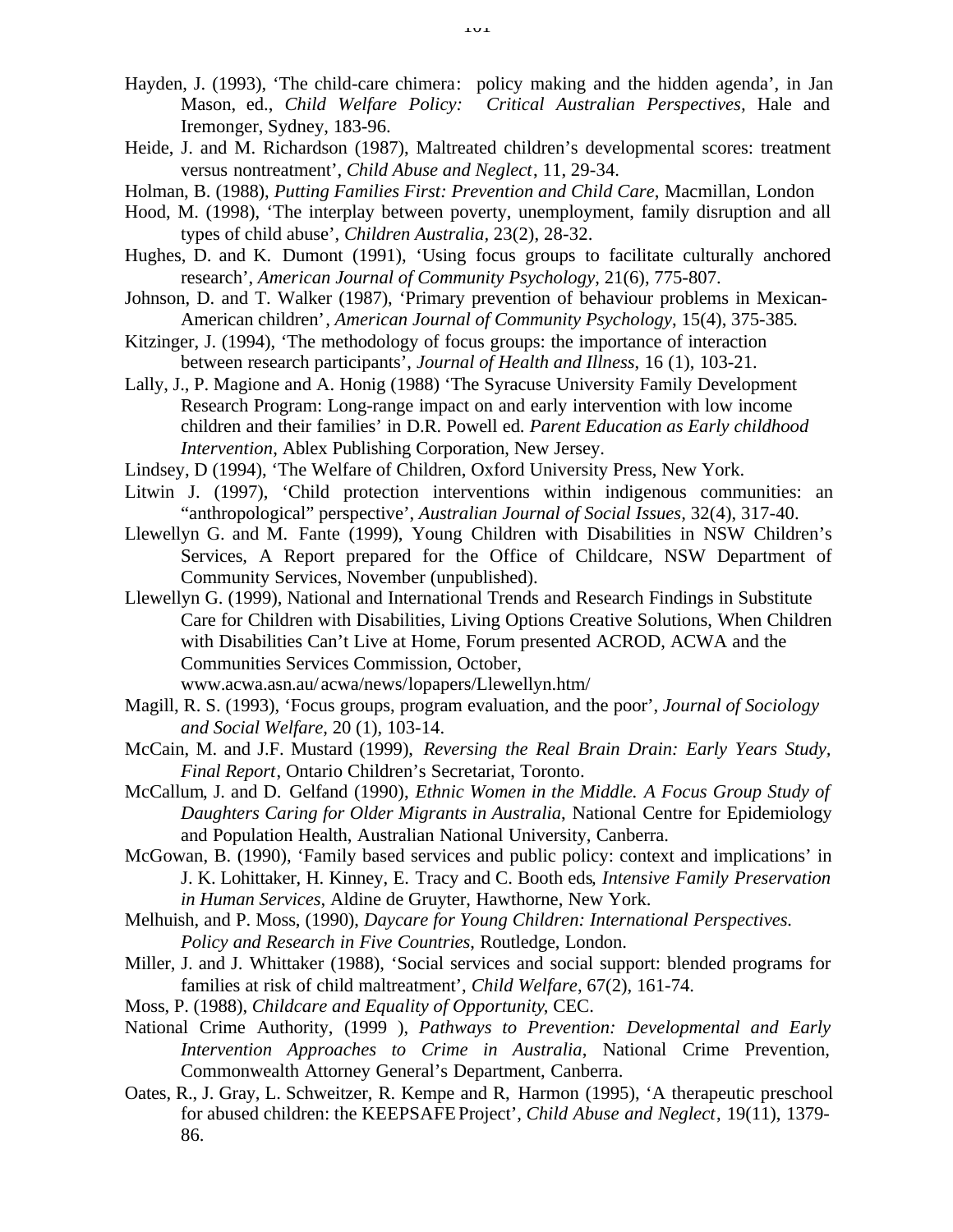- O'Brien, W. (1992), 'Effective work with vulnerable families: the experience of the Alys Key Family Care Demonstration Project, 1986-89', in G. Calvert, A. Ford and P. Parkinson, eds, *The Practice of Child Protection,* Hale and Iremonger, Sydney, 154- 62.
- Olds, D., C. Henderson, R. Chanberlain, and R. Tatelbaum, (1986), 'Preventing child abuse and neglect: a randomised trial of nurse intervention', *Paediatrics*, 78, 65-78.
- Ombudsman's Office (NSW), (1999), *Child Protection: Your New Responsibilities*, NSW Government Publications, Sydney.
- Osbourne, A., and J. Milbank, (1987), *The Effects of Early Education*, Report from the Child Health and Education Survey, OUP, Oxford.
- Parton, C. (1990), 'Women, Gender, Oppression and Child Abuse' in the Violence Against Child Study Group, ed., *Taking Child Abuse Seriously: Contemporary issues in Child Protection Theory and Practice*, Unwin Hayman, London.
- Parton, N. (1985), *The Politics of Child Abuse,* Macmillan, London.
- Parton, C. and N. Parton (1988/89), 'Women, the family and child protection', *Critical Social Policy,* 24, Winter, 38-49.
- Parton, N., D. Thorpe and C. Wattam (1997), *Child Protection: Risk and the Moral Order*, Macmillan Press Ltd, London.
- Pelton, L. H. ed., (1981), *The Social Context of Child Abuse and Neglect*, Human Sciences Press.
- Pelton, L. (1989), *For Reasons of Poverty: A Critical Analysis of the Public Child Welfare System in the United States*, Praeger, New York.
- Perry, B. and J. Marcellus (1997) 'The impact of abuse and neglect on the developing brain', *Colleagues for Children*, Missouri Chapter of the National Committee to Prevent Child Abuse.
- Provence, S. and A. Naylor, (1983), *Working with Disadvantaged Parents and Children: Scientific Issues and Practice*, Yale University Press, New Haven.
- Roberts, E. and Sutton A. (1985), 'An experiment in Day Care 1973-1981' *The Link between Prevention and Care,* Family Rights Group, 26-31
- Robinson, C. (1996), 'Short–term care for children', *Child & Family Social Work*, 1, 261-66.
- Roditti, M. G. (1995), 'Child day care: a key building block of family support and family preservation programs', *Child Welfare,* 74(6), 1043-68.
- Russell, M., M. Hawkins, R. McDonald, S. Davison and S. Coy (1994a), 'The prevention of child abuse: Part One, community resources', *Children Australia*, 19(3), 22-5.
- Russell, M., M. Hawkins R. McDonald, S. Davison and S. Coy (1994b), 'The prevention of child abuse: Part Two: Strategies to change attitudes and behaviour', *Children Australia*, 19(4), 33-8.
- Russell, S. and R. Clifford (1987), Child abuse and neglect in North Carolina Day Care Programs', *Child Welfare*, 66(2), 149-63.
- Schaffer, H. R. (1990), *Making Decisions about Children Psychological Questions and Answers,* Blackwell, Oxford.
- Schumacher, R. B. and R. S. Carlson (1999), 'Variables and risk factors associated with child abuse in daycare settings', *Child Abuse and Neglect,* 23(9), 891-8.
- Scott, D. and D. O'Neill (1996), *Beyond Child Rescue: Developing Family-Centred Practice at St Lukes*, Allen and Unwin, St Leonards.
- Seitz, V., L. Rosembaum and N. Apfel (1985), 'Effects of family support intervention: a tenyear follow-up, *Child Development*, 56, 376-91.
- Sidoti, C. (1997), 'Australia's stolen children', *Current Affairs Bulletin*, 74 (4), 4-10.